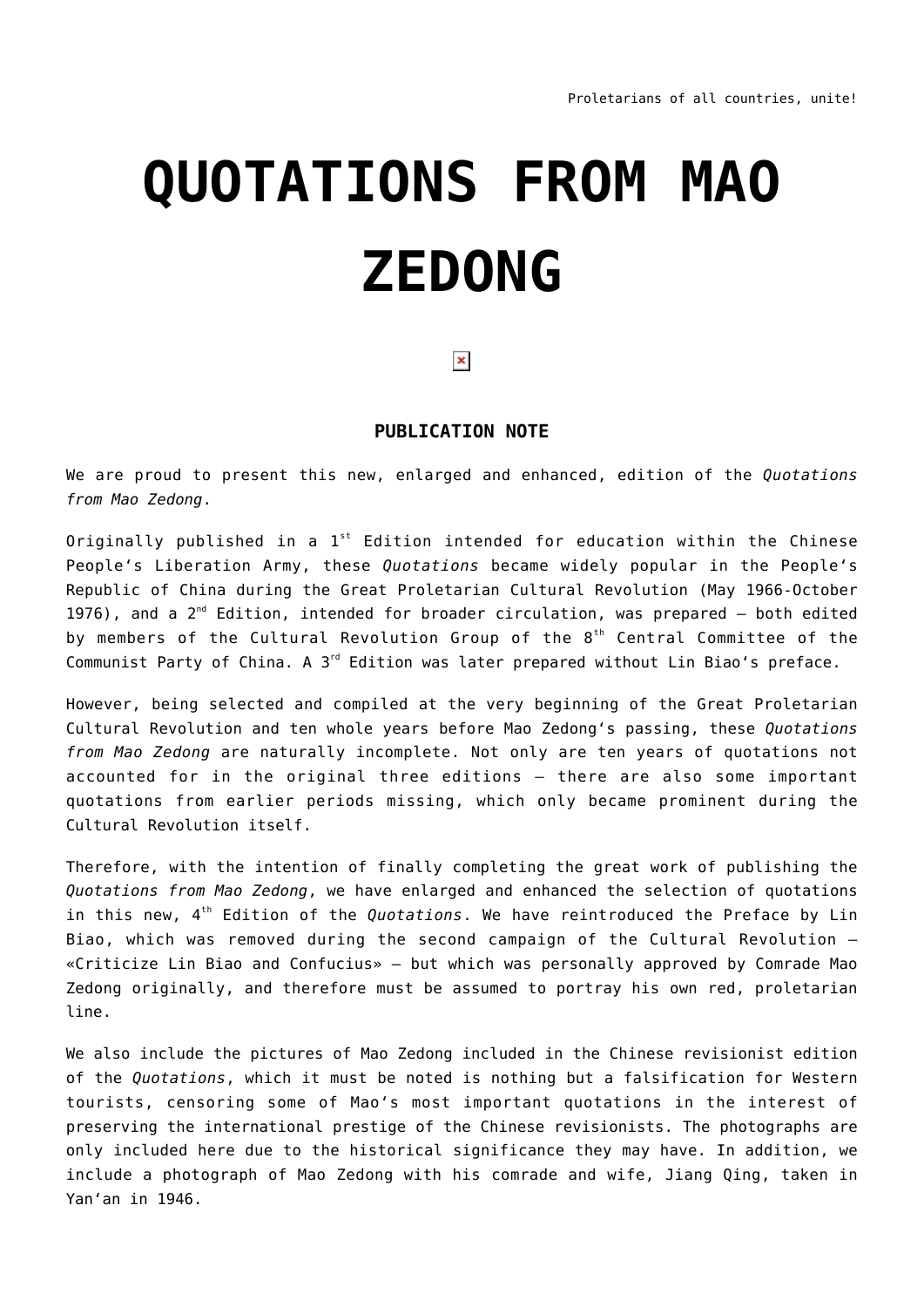Finally, wherever possible, we have replaced the titles of texts from Volume Five of the *Selected Works of Mao Zedong* with their official titles in that volume, instead of the simple descriptions given in the *Quotations*, which were released prior to Volume Five.

We hope that the publication of this new, 4<sup>th</sup> Edition of the *Quotations from Mao Zedong* may serve to give new impulse to the study and application of marxism-leninism-maoism creatively in the world and in our homeland, overcoming difficulties and smashing revisionism, so as to found, refound and strengthen the Communist Parties and advance to a new wave of the proletarian-socialist world revolution!

> *Switzerland, February 2022 THE EDITOR*

## **PREFACE**

# Study Chairman Mao's writings, follow his teachings, and act according to his instructions.

Comrade Mao Zedong is the greatest marxist-leninist of our era. He has inherited, defended and developed marxism-leninism with genius, creatively and comprehensively and has brought it to a higher and completely new stage.

Mao Zedong thought is marxism-leninism of the era in which imperialism is heading for total collapse and socialism is advancing to world-wide victory. It is a powerful ideological weapon for opposing imperialism and for opposing revisionism and dogmatism. Mao Zedong thought is the guiding principle for all the work of The Party, the army and the country.

Therefore, the most fundamental task in our Party's political and ideological work is at all times to hold high the great red banner of Mao Zedong thought, to arm the minds of the people throughout the country with it and to persist in using it to command every field of activity. The broad masses of the workers, peasants and soldiers and the broad ranks of the revolutionary cadres and the intellectuals should really master Mao Zedong thought; they should all study Chairman Mao's writings, follow his teachings, act according to his instructions and be his good fighters.

In studying the works of Chairman Mao, one should have specific problems in mind, study and apply his works in a creative way, combine study with application, first study what must be urgently applied so as to get quick results, and strive hard to apply what one is studying. In order really to master Mao Zedong thought, it is essential to study many of Chairman Mao's basic concepts over and over again, and it is best to memorize important statements and study and apply them repeatedly. The newspapers should regularly carry quotations from Chairman Mao relevant to current issues for readers to study and apply. The experience of the broad masses in their creative study and application of Chairman Mao's works in the last few years has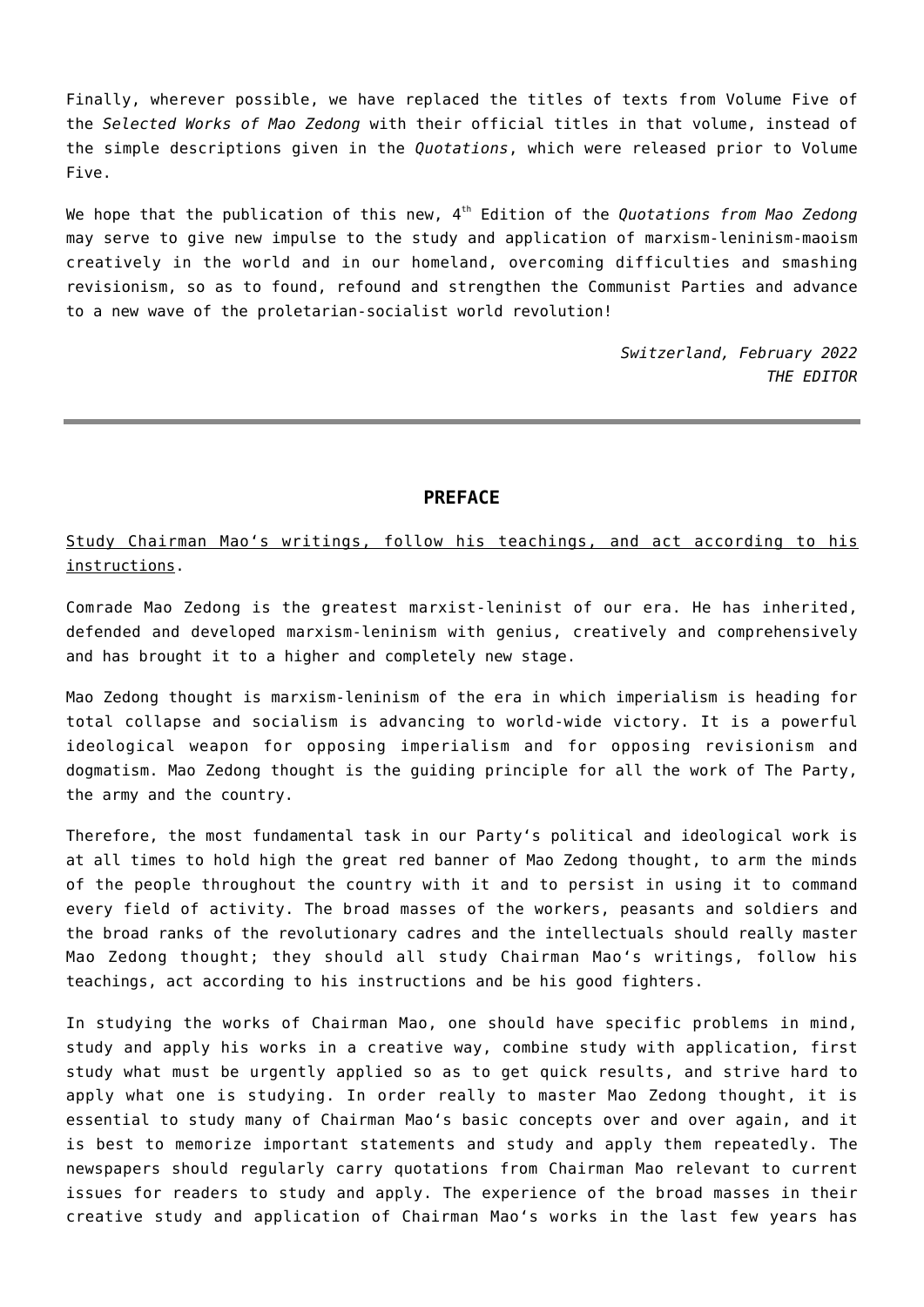proved that to study selected quotations from Chairman Mao with specific problems in mind is a good way to learn Mao Zedong thought, a method conducive to quick results.

We have compiled *Quotations from Chairman Mao Zedong* in order to help the broad masses learn Mao Zedong thought more effectively. In organizing their study, units should select passages that is relevant to the situation, their tasks, the current thinking of their personnel, and the state of their work. In our great motherland, a new era is emerging in which the workers, peasants and soldiers are grasping marxism-leninism, Mao Zedong thought. Once Mao Zedong thought is grasped by the broad masses, it becomes a source of strength and a spiritual atom bomb of infinite power. The large-scale publication of *Quotations from Chairman Mao Zedong* is a vital measure for enabling the broad masses to grasp Mao Zedong thought and for promoting the revolutionization of our people's thinking. It is our hope that all comrades will learn earnestly and diligently, bring about a new country-wide high tide in the creative study and application of Chairman Mao's works and, under the great red banner of Mao Zedong thought, strive to build our country into a great socialist State with modern agriculture, modern industry, modern science and culture and modern national defence!

> *Beijing, 16.12.1966 LIN BIAO*

## **INDEX**

- 1. THE COMMUNIST PARTY
- 2. CLASSES AND CLASS STRUGGLE
- 3. SOCIALISM AND COMMUNISM
- 4. THE CORRECT HANDLING OF CONTRADICTIONS AMONG THE PEOPLE
- 5. CONTINUING THE REVOLUTION UNDER THE DICTATORSHIP OF THE PROLETARIAT
- 6. THE BOURGEOISIE IS RIGHT INSIDE THE COMMUNIST PARTY
- 7. WAR AND PEACE
- 8. IMPERIALISM AND ALL REACTIONARIES ARE PAPER TIGERS
- 9. DARE TO STRUGGLE AND DARE TO WIN
- 10. PEOPLE'S WAR
- 11. THE PEOPLE'S ARMY
- 12. DIRECTORSHIP OF PARTY COMMITTEES
- 13. THE MASS LINE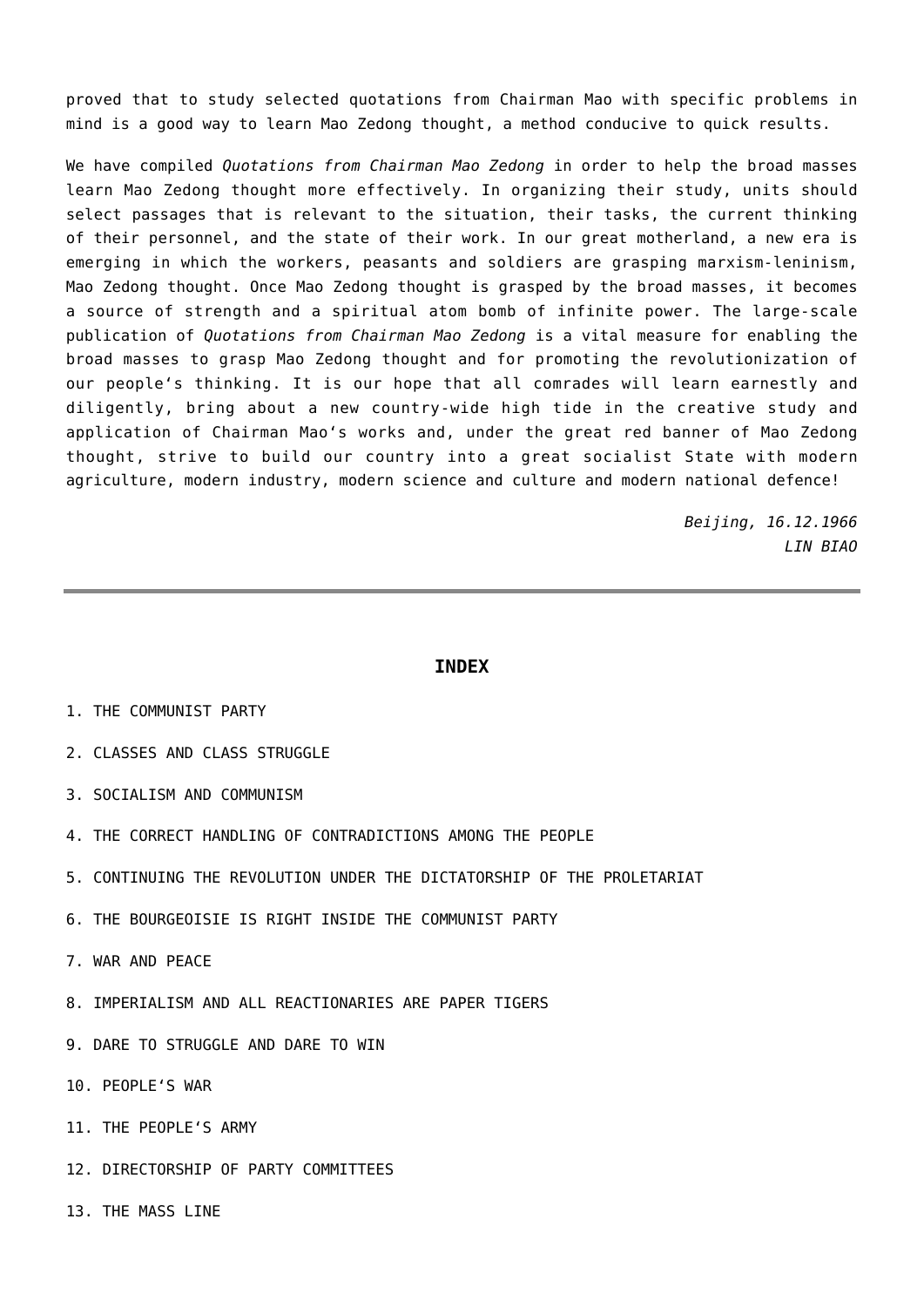- 14. POLITICAL WORK
- 15. RELATIONS BETWEEN OFFICERS AND SOLDIERS
- 16. RELATIONS BETWEEN THE ARMY AND THE PEOPLE
- 17. DEMOCRACY IN THE THREE MAIN FIELDS
- 18. EDUCATION AND THE TRAINING OF TROOPS
- 19. SERVING THE PEOPLE
- 20. PATRIOTISM AND INTERNATIONALISM
- 21. THE DIFFERENTIATION OF THE THREE WORLDS
- 22. REVOLUTIONARY HEROISM
- 23. BUILDING OUR COUNTRY THROUGH DILLIGENCE AND FRUGALITY
- 24. SELF-RELIANCE AND ARDUOUS STRUGGLE
- 25. METHODS OF THINKING AND METHODS OF WORK
- 26. INVESTIGATION AND STUDY
- 27. CORRECTING MISTAKEN IDEAS
- 28. UNITY
- 29. DISCIPLINE
- 30. CRITICISM AND SELF-CRITICISM
- 31. COMMUNISTS
- 32. CADRES
- 33. YOUTH
- 34. WOMEN
- 35. CULTURE AND ART
- 36. STUDY
- 37. THE STRUGGLE AGAINST REVISIONISM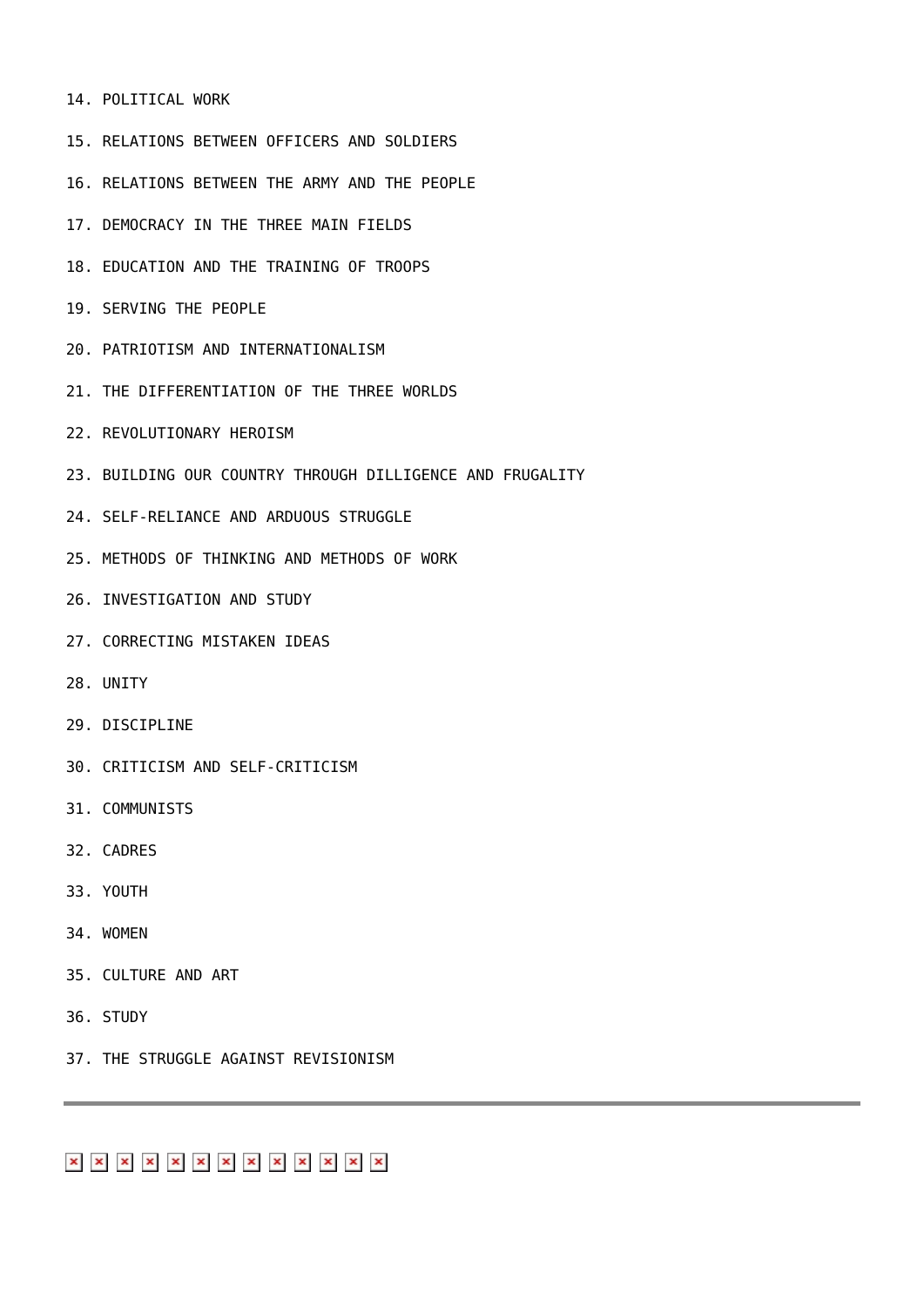# **QUOTATIONS FROM MAO ZEDONG**

## **1. THE COMMUNIST PARTY**

**«The force at the core directing our cause forward is the Communist Party of China.**

**The theoretical basis guiding our thinking is marxism-leninism.»**

«Strive to Build a Great Socialist Country» (15.09.1954)

**«If there is to be revolution, there must be a revolutionary party. Without a revolutionary party, without a party built on the marxist-leninist revolutionary theory and in the marxist-leninist revolutionary style, it is impossible to direct the working class and the broad masses of the people to defeat imperialism and its running dogs. In the more than 100 years since the birth of marxism, it was only through the example of the Russian bolsheviks in directing the October Revolution, in directing socialist construction and in defeating fascist aggression that revolutionary parties of a new type were formed and developed in the world. With the birth of revolutionary parties of this type, the face of the world revolution has changed. The change has been so great that transformations utterly inconceivable to people of the older generation have come into being amid fire and thunder. The Communist Party of China is a party built and developed on the model of the Communist Party of the Soviet Union. With the birth of the Communist Party of China, the face of the Chinese revolution took on an altogether new aspect. Is this fact not clear enough?»**

«Revolutionary Forces of the World, Unite! Fight Against Imperialist Aggression!» (November 1948)

**«The correctness or otherwise of the ideological and political line decides everything. When the Party's line is correct, then everything will come its way. If it has no followers, then it can have followers; if it has no guns, then it can have guns; if it has no political power, then it can have political power. If its line is not correct, even what it has it may lose. The line is a net rope. When it is pulled, the whole net opens out.»**

«Talks with Responsible Comrades at Various Places During Provincial Tour» (From the Middle of August to 12.09.1971)

**«I hope that you will practice marxism and not revisionism; that you will unite and not split; that you will be sincere and open and not resort to plotting and conspiracy.»**

Ibid.

**«This Party of ours already has 50 years' history, during which time we have had ten**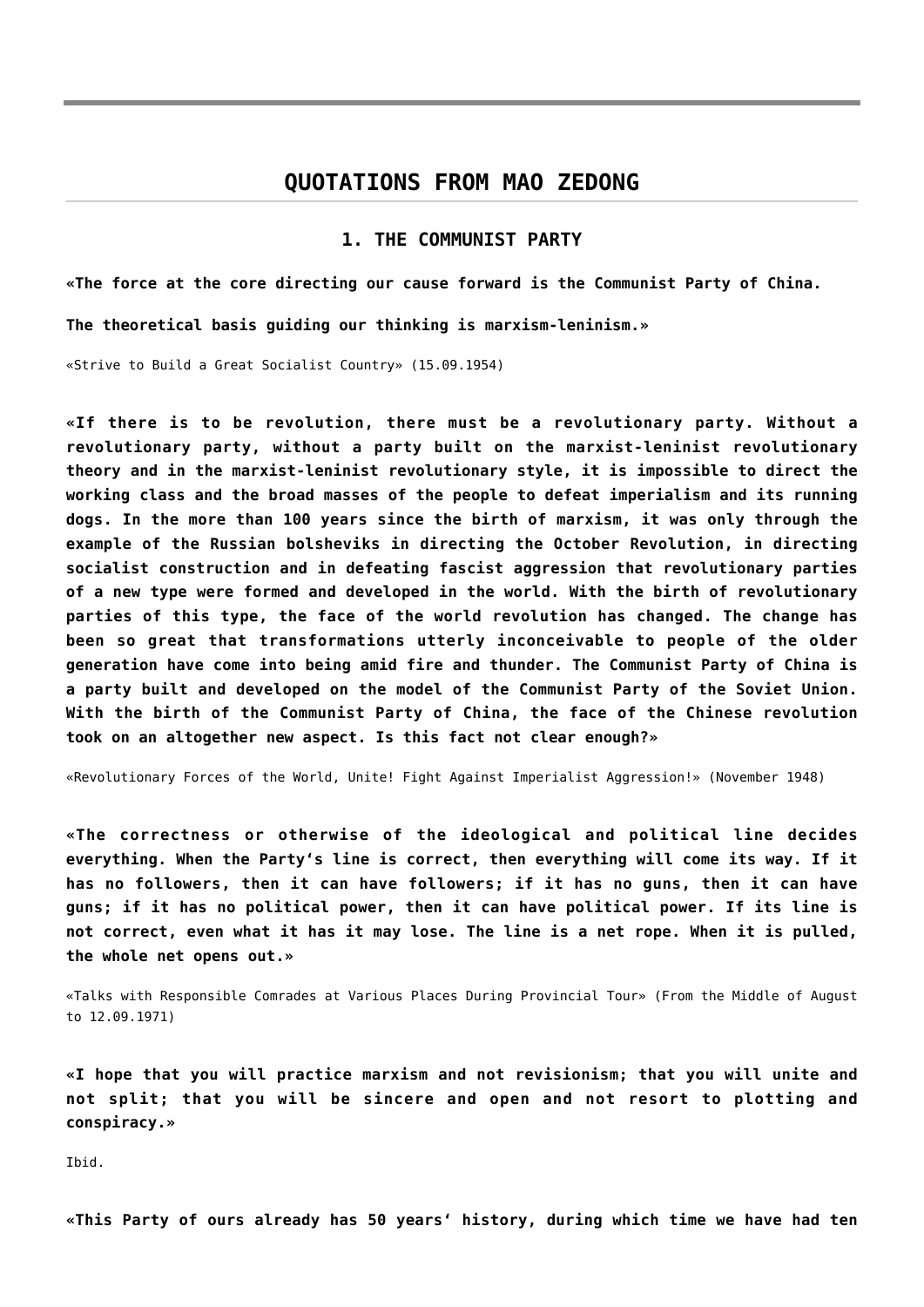**big struggles on the question of our line. During these ten struggles there were people who wanted to split our Party, but none of them were able to do so. This is a question worth studying: such a big country, such a large population, yet no split. We can only say that this means that the Party wants what the people want, and the Party members do not want a split. In view of its past history, the future of the Party is full of hope.»**

Ibid.

**«Without the efforts of the Communist Party of China, without the Chinese communists as the mainstay of the Chinese people, China can never achieve independence and liberation, or industrialization and the modernization of its agriculture.»**

«On Coalition Government» (24.04.1945)

**«The Communist Party of China is the core of directorship of the whole Chinese people. Without this core, the cause of socialism cannot be victorious.»**

«The Communist Party of China Is the Core of Directorship of the Whole Chinese People» (25.05.1957)

**«A well-disciplined party armed with the theory of marxism-leninism, using the method of self-criticism and linked with the masses of the people; an army under the directorship of such a party; a united front of all revolutionary classes and all revolutionary groups under the directorship of such a Party — these are the three main weapons with which we have defeated the enemy.»**

«On the People's Democratic Dictatorship» (30.06.1949)

**«We must have faith in the masses and we must have faith in the Party. These are two cardinal principles. If we doubt these principles, we shall accomplish nothing.»**

«On the Question of Agricultural Cooperation» (31.07.1955)

**«Armed with marxist-leninist theory and ideology, the Communist Party of China has brought a new style of work to the Chinese people. A style of work which essentially entails integrating theory with practice, forging close links with the masses and practicing self-criticism.»**

«On Coalition Government» (24.04.1945)

**«No political party can possibly direct a great revolutionary movement to victory unless it possesses revolutionary theory and knowledge of history and has a profound grasp of the practical movement.»**

«The Role of the Communist Party of China in the National War» (October 1938)

**«As we used to say, the rectification movement is ‹a widespread movement of marxist**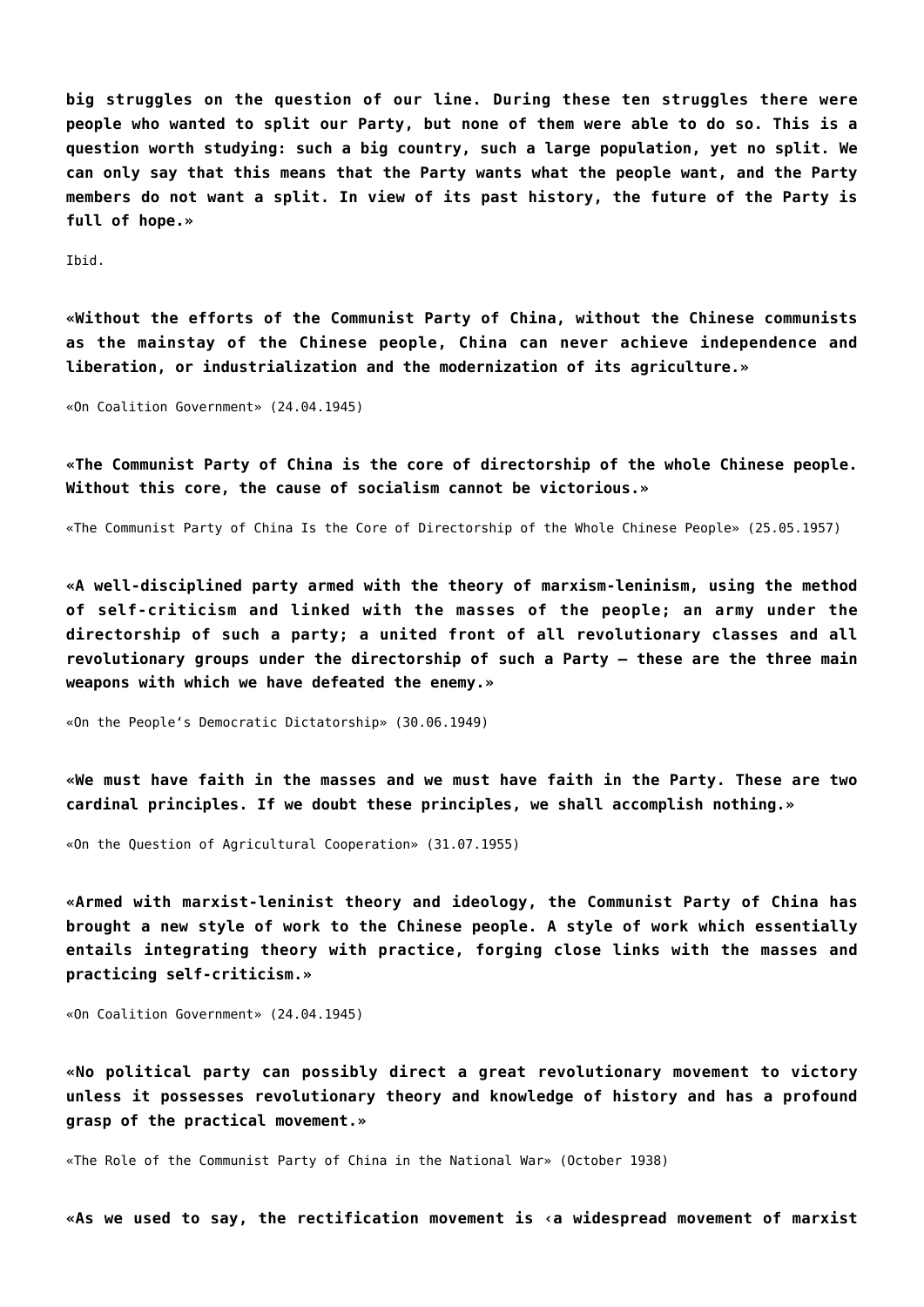**education›. Rectification means the whole Party studying marxism through criticism and self-criticism. We can certainly learn more about marxism in the course of the rectification movement.»**

«Speech at the Communist Party of China's National Conference on Propaganda Work» (12.03.1957)

**«It is an arduous task to ensure a better life for the several hundred million people of China and to build our economically and culturally backward country into a prosperous and powerful one with a high level of culture. And it is precisely in order to be able to shoulder this task more competently and work better together with all non-Party people who are actuated by high ideals and determined to institute reforms that we must conduct rectification movements both now and in the future, and constantly rid ourselves of whatever is wrong.»**

Ibid.

**«Policy is the starting-point of all the practical actions of a revolutionary party and manifests itself in the process and the end-result of that party's actions. A revolutionary party is carrying out a policy whenever it takes any action. If it is not carrying out a correct policy, it is carrying out a wrong policy; if it is not carrying out a given policy consciously, it is doing so blindly. What we call experience is the process and the end-result of carrying out a policy. Only through the practice of the people, that is, through experience, can we verify whether a policy is correct or wrong and determine to what extent it is correct or wrong. However, people's practice, especially the practice of a revolutionary party and the revolutionary masses, cannot but be bound up with one policy or another. Therefore, before any action is taken, we must explain the policy, which we have formulated in the light of the given circumstances, to Party members and to the masses. Otherwise, Party members and the masses will depart from the guidance of our policy, act blindly and carry out a wrong policy.»**

«On the Policy Concerning Industry and Commerce» (27.02.1948)

**«Our Party has laid down the general line and general policy of the Chinese revolution as well as various specific lines for work and specific policies. However, while many comrades remember our Party's specific lines for work and specific policies, they often forget its general line and general policy. If we actually forget the Party's general line and general policy, then we shall be blind, half-baked, muddle-headed revolutionaries, and when we carry out a specific line for work and a specific policy, we shall lose our bearings and vacillate now to the left and now to the right, and the work will suffer.»**

«Speech at a Conference of Cadres in the Shaanxi-Suiyuan Liberated Area» (01.04.1948)

**«Policy and tactics are the life of the Party; directing comrades at all levels must give them full attention and must never on any account be negligent.»**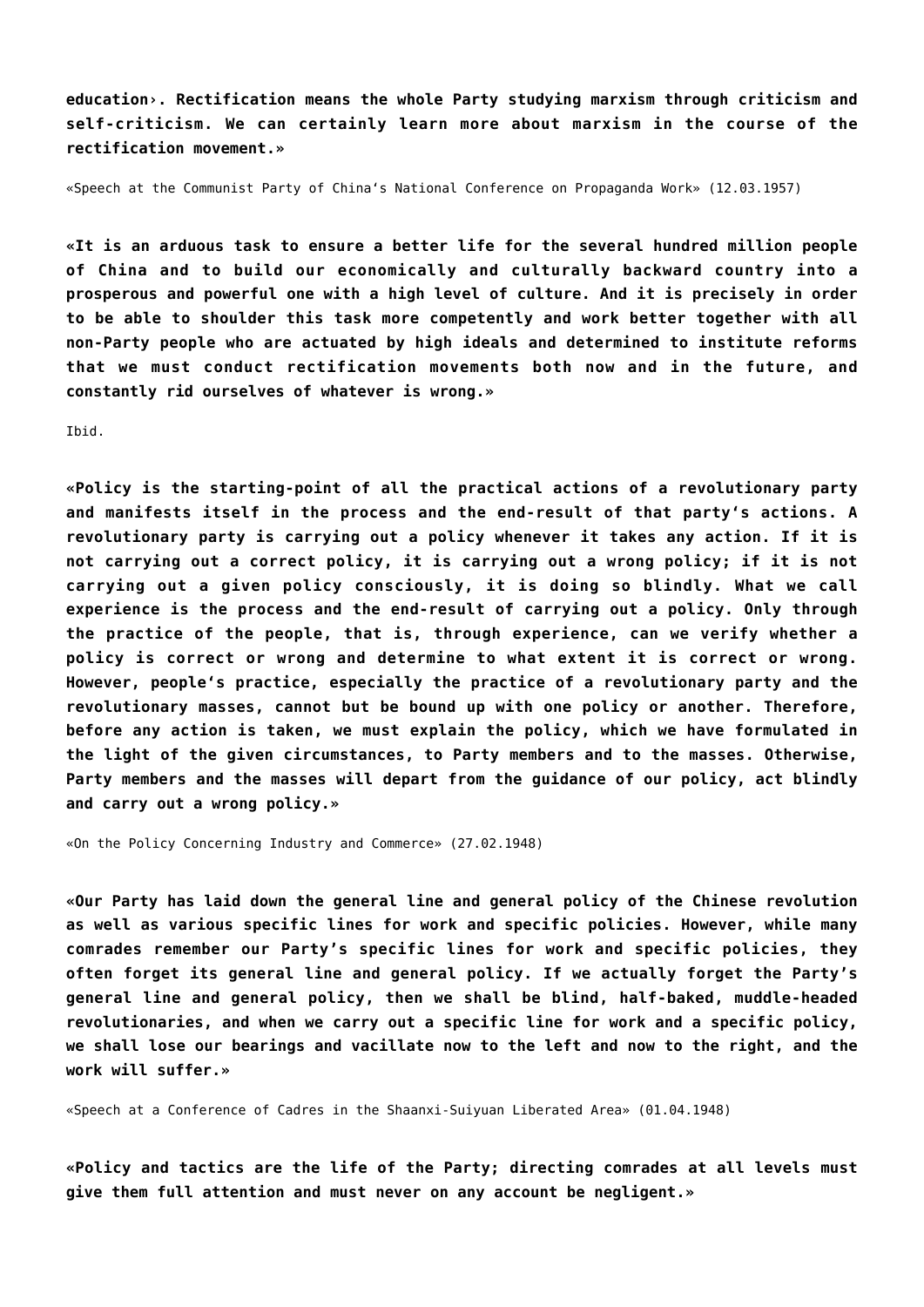«A Circular on the Situation» (20.03.1948)

**«The Party organization should be composed of the advanced elements of the proletariat; it should be a vigorous vanguard organization capable of directing the proletariat and the revolutionary masses in the fight against the class enemy.»**

Quoted in *People's Daily*, *The Red Flag* and *Liberation Army Daily*: «Ushering in the All-Round Victory of the Great Proletarian Cultural Revolution» (01.01.1968)

**«The victories of the revolution and construction in our country are victories of marxism-leninism. It has been the consistent ideological principle of our Party to closely integrate marxist-leninist theory with the practice of the Chinese revolution.»**

«Opening Address at the  $8^{th}$  National Congress of the Communist Party of China» (15.09.1956)

**«Our 18 years of experience show that the united front and armed struggle are the two basic weapons for defeating the enemy. The united front is a united front for carrying on armed struggle. And the Party is the heroic warrior wielding the two weapons, the united front and the armed struggle, to storm and shatter the enemy's positions. That is how the three are related to each other.»**

«Introducing *The Communist*» (04.10.1939)

**«Who is it that gives us our power? It is the working class, the poor and lower-middle peasants, the laboring masses comprising over 90% of the population. We represent the proletariat and the masses and have overthrown the enemies of the people, and therefore the people support us. Direct reliance on the revolutionary masses is a basic principle of the Communist Party.»**

Quoted in *The Red Flag*: «Absorb Proletarian Fresh Blood» (April 1968)

**«A human being has arteries and veins through which the heart makes the blood circulate, and they breathe through their lungs, exhaling carbon dioxide and inhaling fresh oxygen, that is, getting rid of the stale and taking in the fresh. A proletarian party must also get rid of the stale and take in the fresh, for only thus can it be full of vitality. Without eliminating waste matter and absorbing fresh blood the Party has no vigour.»**

Ibid.

# **2. CLASSES AND CLASS STRUGGLE**

**«Classes struggle, some classes triumph, others are eliminated. Such is history; such is the history of civilization for thousands of years. To interpret history from this viewpoint is historical materialism; standing in opposition to this viewpoint is**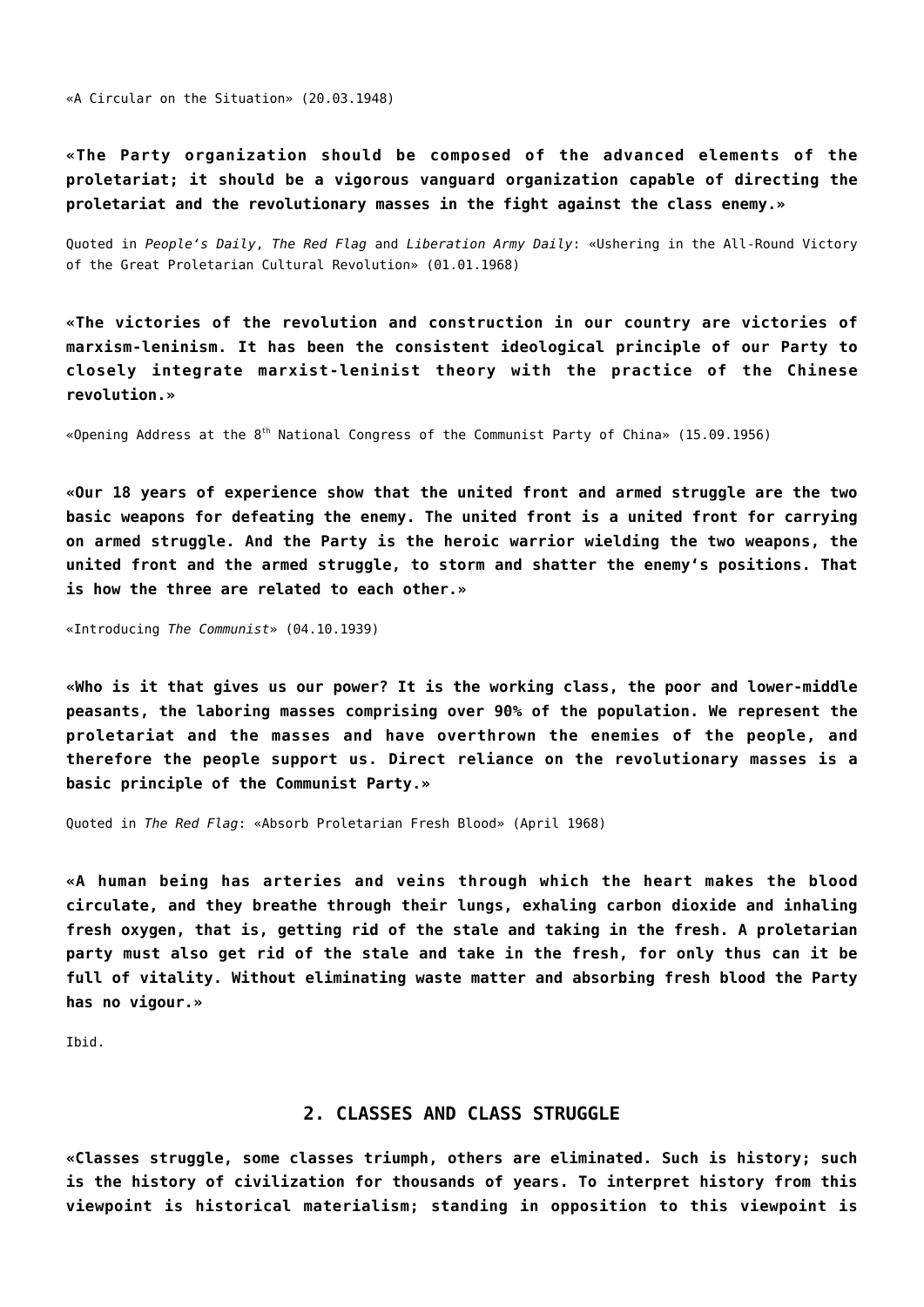### **historical idealism.»**

«Cast Away Illusions, Prepare for Struggle!» (14.08.1949)

**«In class society, everyone lives as a member of a particular class, and every kind of thinking, without exception, is stamped with the brand of a class.»**

«Dialectical Materialism» (1937-38)

**«Changes in society are due chiefly to the development of the internal contradictions in society, that is, the contradiction between the productive forces and the relations of production, the contradiction between classes and the contradiction between the old and the new; it is the development of these contradictions that pushes society forward and gives the impetu6 for the suppression of the old society by the new.»**

Ibid.

**«The ruthless economic exploitation and political oppression of the peasants by the landlord class forced them into numerous uprisings against its rule […]. It was the class struggles of the peasants, the peasant uprisings and peasant wars that constituted the real motive force of historical development in Chinese feudal society.»**

«The Chinese Revolution and the Communist Party of China» (December 1939)

**«In the final analysis, national struggle is a matter of class struggle. Among the Whites in the United States, it is only the reactionary ruling circles that oppress the Black people. They can in no way represent the workers, farmers, revolutionary intellectuals and other enlightened persons who comprise the overwhelming majority of the White people.»**

«Statement Supporting the Black People in Their Just Struggle Against Racial Discrimination by U.S. Imperialism» (08.08.1963)

**«It is up to us to organize the people. As for the reactionaries in China, it is up to us to organize the people to overthrow them. Everything reactionary is the same; if you do not hit it, it will not fall. This is also like sweeping the floor; as a rule, where the broom does not reach, the dust will not vanish of itself.»**

«The Situation and Our Policy After the Victory in the War of Resistance Against Japan» (13.08.1945)

**«The enemy will not perish of themself. Neither will the Chinese reactionaries nor the aggressive forces of U.S. imperialism in China step down from the stage of history of their own accord.»**

«Carry the Revolution Through to the End» (30.12.1948)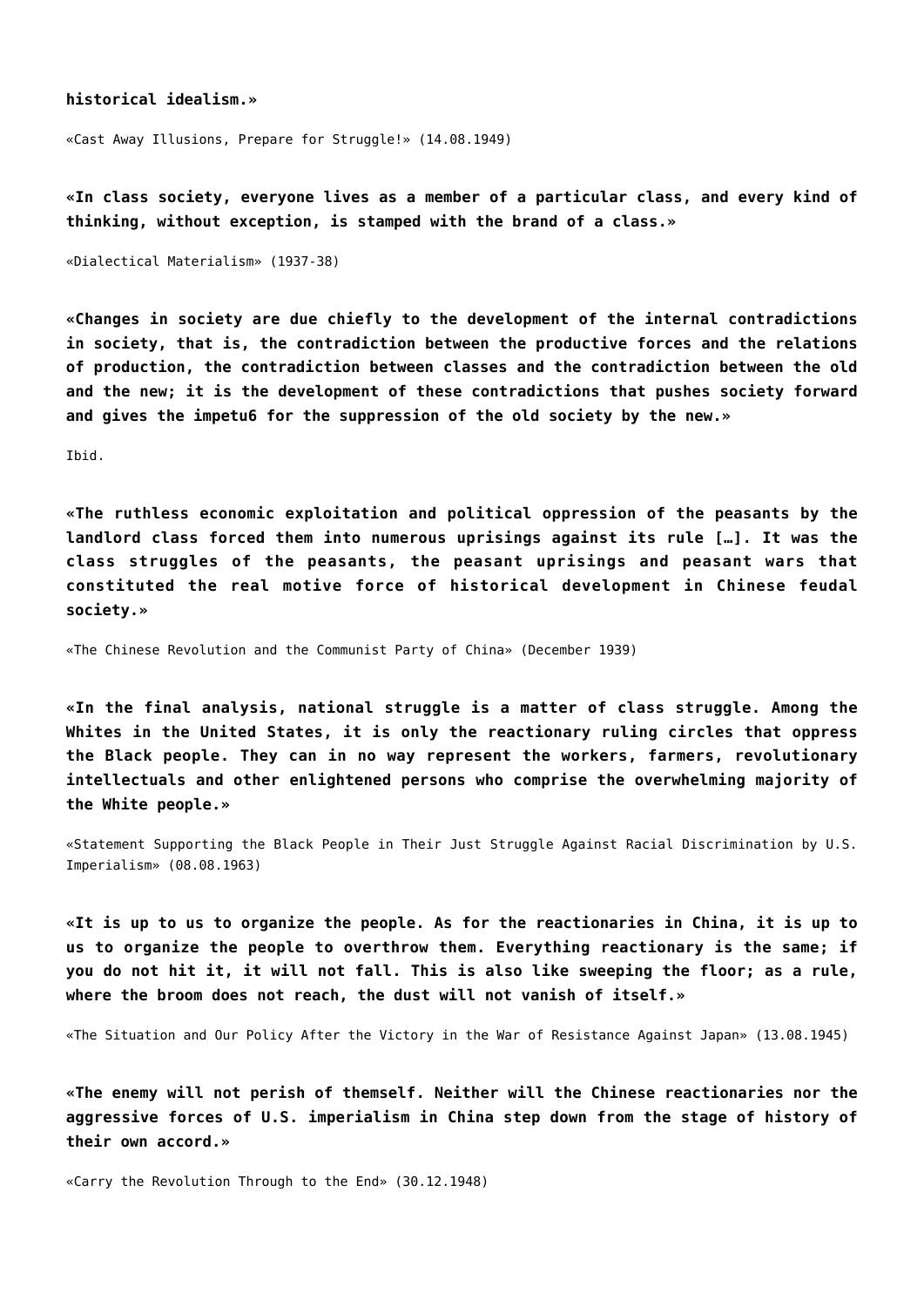**«A revolution is not a dinner party, or writing an essay, or painting a picture, or doing embroidery; it cannot be so refined, so leisurely and gentle, so temperate, kind, courteous, restrained and magnanimous. A revolution is an insurrection, an act of violence by which one class overthrows another.»**

«Report on an Investigation of the Peasant Movement in Hunan» (March 1927)

**«Chiang Kai-shek always tries to wrest every ounce of power and every ounce of gain from the people. And we? Our policy is to give him retaliation and to fight for every inch of land. We act after his fashion. He always tries to impose war on the people, one sword in his left hand and another in his right. We take up swords, too, following his example […]. As Chiang Kai-shek is now sharpening his swords, we must sharpen ours too.»**

«The Situation and Our Policy After the Victory in the War of Resistance Against Japan» (13.08.1945)

**«Who are our enemies? Who are our friends? This is a question of the first importance for the revolution. The basic reason why all previous revolutionary struggles in China achieved so little was their failure to unite with real friends in order to attack real enemies. A revolutionary party is the guide of the masses, and no revolution ever succeeds when the revolutionary party leads them astray. To ensure that we will definitely achieve success in our revolution and will not lead the masses astray, we must pay attention to uniting with our real friends in order to attack our real enemies. To distinguish real friends from real enemies, we must make a general analysis of the economic status of the various classes in Chinese society and of their respective attitudes towards the revolution.»**

«Analysis of the Classes in Chinese Society» (March 1926)

**«Our enemies are all those in league with imperialism — the warlords, the bureaucrats, the comprador class, the big Landlord class and the reactionary section of the intelligentsia attached to them. The leading force in our revolution is the industrial proletariat. Our closest friends are the entire semi-proletariat and small bourgeoisie. As for the vacillating middle bourgeoisie, their Right may become our enemy and their Left may become our friend — but we must be constantly on our guard and not let them create confusion within our ranks.»**

Ibid.

**«Whoever sides with the revolutionary people is a revolutionary. Whoever sides with imperialism, feudalism and bureaucratic capitalism is a counter-revolutionary. Whomever sides with the revolutionary people in words only but acts otherwise is a revolutionary in speech. Whoever sides with the revolutionary people in deed as well as in word is a revolutionary in the full sense.»**

«Be a True Revolutionary» (23.06.1950)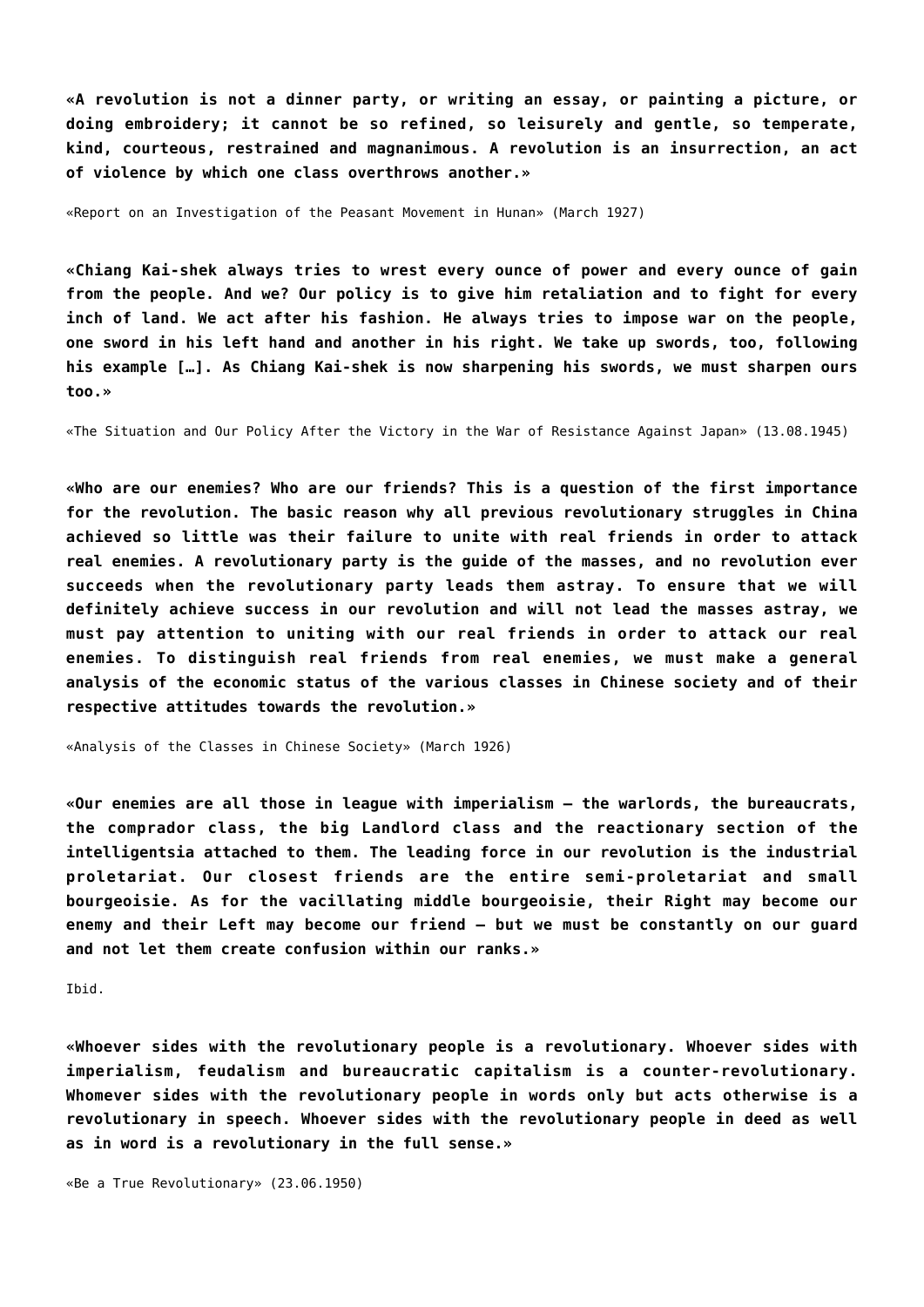**«I hold that it is bad as far as we are concerned if a person, a political party, an army or a school is not attacked by the enemy, for in that case it would definitely mean that we have sunk to the level of the enemy. It is good if we are attacked by the enemy, since it proves that we have drawn a clear line of demarcation between the enemy and ourselves. It is still better if the enemy attacks us wildly and paints us as utterly black and without a single virtue; it demonstrates that we have not only drawn a clear line of demarcation between the enemy and ourselves but achieved a great deal in our work.»**

«To Be Attacked by the Enemy Is Not a Bad Thing But a Good Thing» (26.05.1939)

**«We should support whatever the enemy opposes and oppose whatever the enemy supports.»**

«Interview with Three Correspondents from the *Central News Agency*, the *Saodangbao* and the *Xinminbao*» (16.09.1939)

**«Our position is that of the proletariat and of the masses. For members of the Communist Party, this means keeping to the position of the Party, keeping to Party spirit and Party policy.»**

«Talks at the Yan'an Forum on Literature and Art» (May 1942)

**«After the enemies with guns have been wiped out, there will still be enemies without guns; they are bound to struggle desperately against us, and we must never regard these enemies lightly. If we do nor now raise and understand the problem in this way, we shall commit the gravest mistakes.»**

«Report to the  $2^{nd}$  Plenary Session of the  $7^{th}$  Central Committee of the Communist Party of China» (05.03.1949)

**«The imperialists and domestic reactionaries will certainly not take their defeat lying down and they will struggle to the last ditch. After there is peace and order throughout the country, they will still engage in sabotage and create disturbances in various ways and will try every day and every minute to stage a comeback. This is inevitable, beyond all doubt, and under no circumstances must we relax our vigilance.»**

«The Chinese People Have Stood Up!» (21.09.1949)

**«In China, although in the main socialist transformation has been completed with respect to the system of ownership, and although the large-scale and turbulent class struggles of the masses characteristic of the previous revolutionary periods have in the main come to an end, there are still remnants of the overthrown landlord and comprador classes, there is still a bourgeoisie, and the remolding of the small bourgeoisie has only just started. The class struggle is by no means over. The class struggle between the proletariat and the bourgeoisie, the class struggle between the different political forces, and the class struggle in the ideological held between the proletariat and the bourgeoisie will continue to be long and tortuous and at times**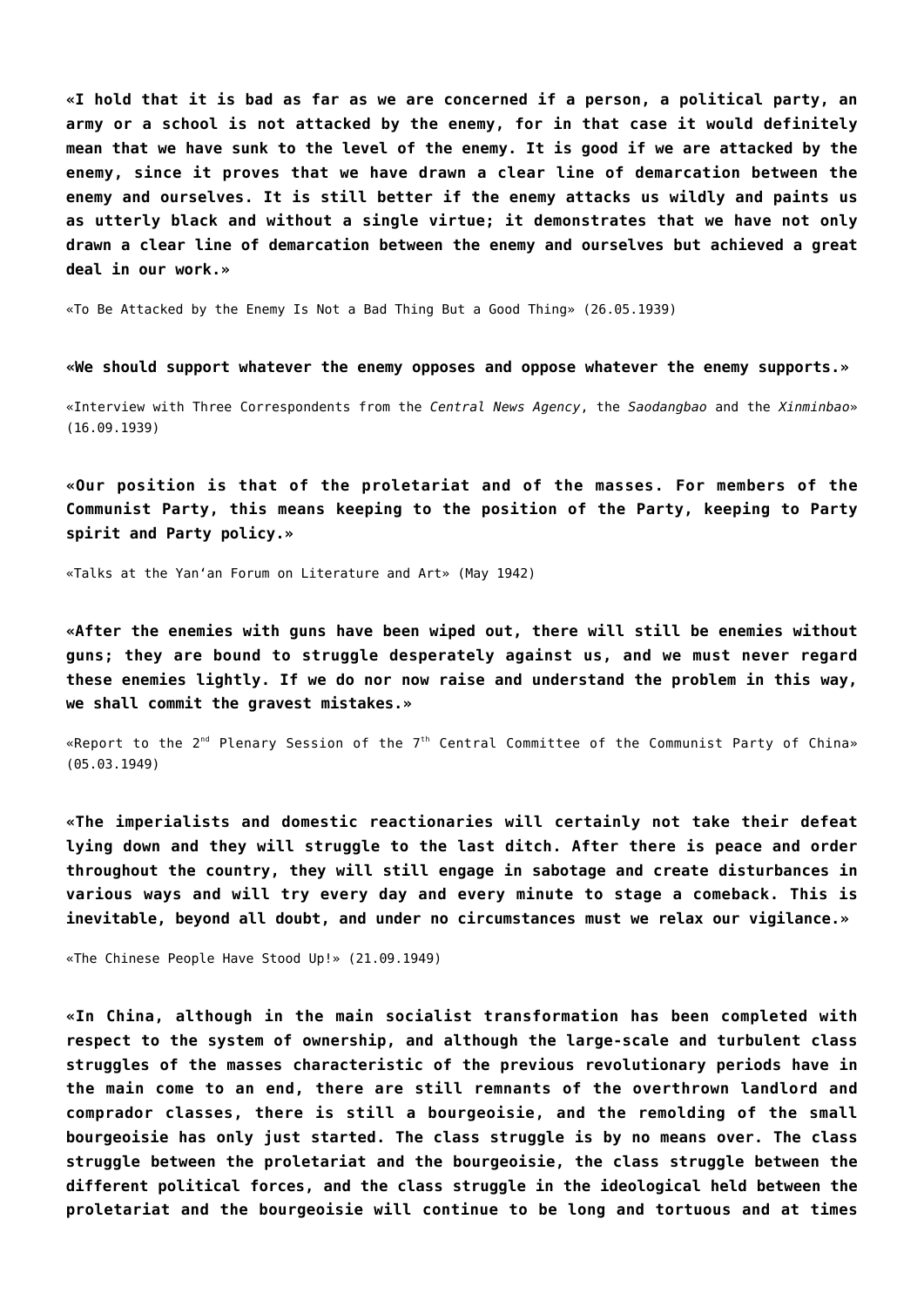**will even become very acute. The proletariat seeks to transform the world according to its own world outlook, and so does the bourgeoisie. In this respect, the question of which will win out, socialism or capitalism, is still not really settled.»**

«On the Correct Handling of Contradictions Among the People» (27.02.1957)

**«It will take a long period to decide the issue in the ideological struggle between socialism and capitalism in our country. The reason is that the influence of the bourgeoisie and of the intellectuals who come from the old society will remain in our country for a long time to come, and so will their class ideology. If this is not sufficiently understood, or is not understood at all, the gravest mistakes will be made and the necessity of waging the struggle in the ideological field will be ignored.»**

Ibid.

# **3. SOCIALISM AND COMMUNISM**

**«Communism is at once a complete system of proletarian ideology and a new social system. It is different from any other ideological and social system, and is the most complete, progressive, revolutionary and rational system in human history. The ideological and social system of feudalism has a place only in the museum of history. The ideological and social system of capitalism has also become a museum piece in one part of the world (in the Soviet Union), while in other countries it resembles** *‹a dying person who is sinking fast, like the Sun setting beyond the western hills›***, and will soon be relegated to the museum. The communist ideological and social system alone is full of youth and vitality, sweeping the world with the momentum of an avalanche and the force of a thunderbolt.»**

«On New Democracy» (January 1940)

**«The socialist system will eventually replace the capitalist system; this is an objective law independent of human will. However much the reactionaries try to hold back the wheel of history, eventually revolution will take place and will inevitably triumph.»**

«Speech at the Meeting of the Supreme Council of the Union of Socialist Council Republics in Celebration of the 40<sup>th</sup> Anniversary of the Great October Socialist Revolution» (06.11.1957)

**«We communists never conceal our political views. Definitely and beyond all doubt, our future or maximum program is to carry China forward to socialism and communism. Both the name of our Party and our marxist world outlook unequivocally point to this supreme ideal of the future, a future of incomparable brightness and splendor.»**

«On Coalition Government» (24.04.1945)

**«Taken as a whole, the Chinese revolutionary movement directed by the Communist Party**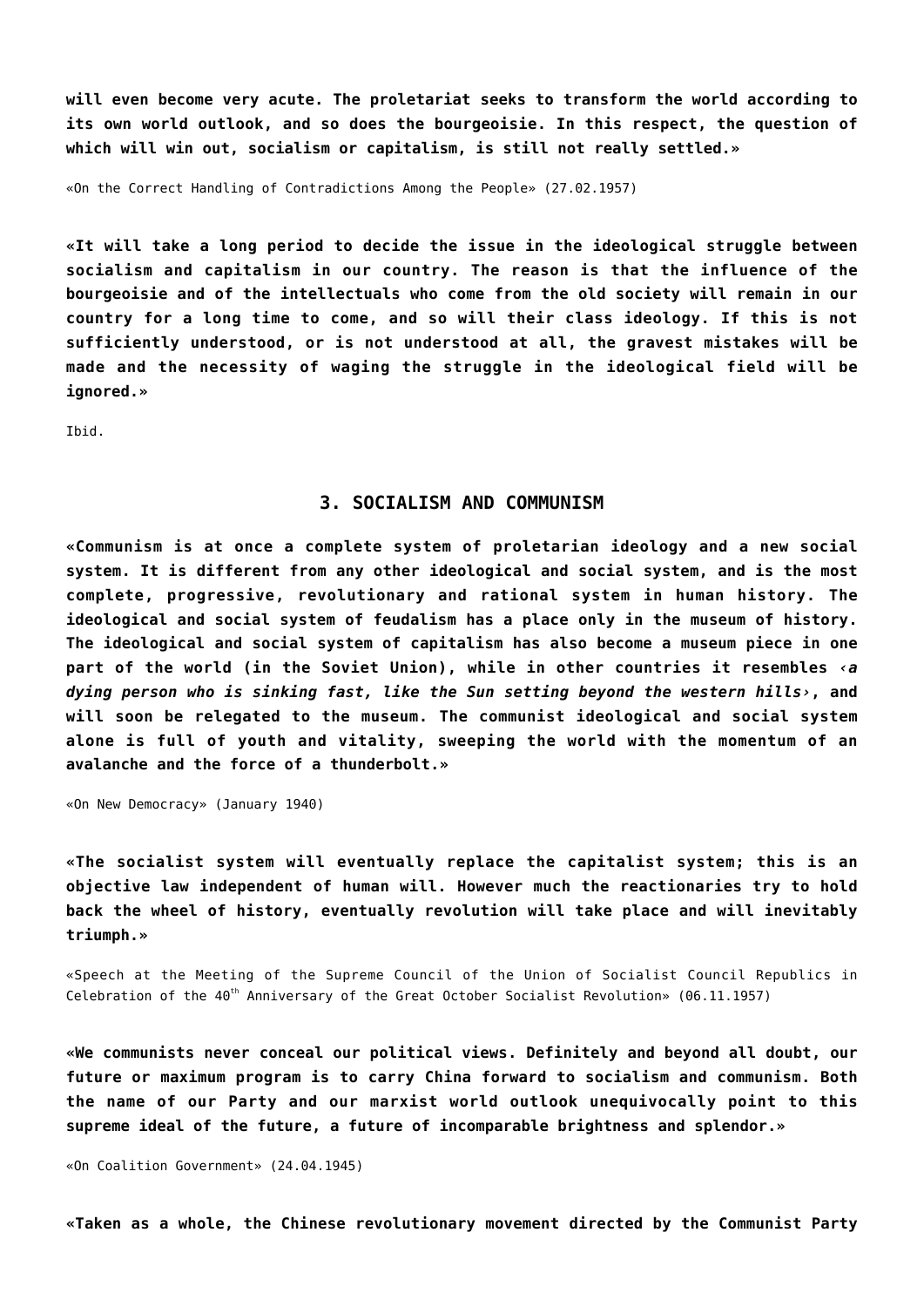**embraces the two stages, that is, the democratic and the socialist revolutions, which are two essentially different revolutionary processes, and the second process can be carried through only after the first has been completed. The democratic revolution is the necessary preparation for the socialist revolution, and the socialist revolution is the inevitable sequel to the democratic revolution. The ultimate aim for which all communists strive is to bring about a socialist and communist society.»**

«The Chinese Revolution and the Communist Party of China» (December 1939)

**«Confiscate the land of the feudal class and turn it over to the peasants. Confiscate monopoly capital, headed by Chiang Kai-shek, Song Ziwen, Kong Xiangxi and Chen Lifu, and turn it over to the new-democratic State. Protect the industry and commerce of the national bourgeoisie. These are the three major economic policies of the newdemocratic revolution. During their 20-year rule, the four big families, Chiang, Song, Kong and Chen, have piled up enormous fortunes valued at 10-20,000,000,000 U.S. dollars and monopolized the economic lifelines of the whole country. This monopoly capital, combined with State power, has become State-monopoly capitalism. This monopoly capitalism, closely tied up with foreign imperialism, the domestic landlord class and the old-type rich peasants, has become comprador, feudal, State-monopoly capitalism. Such is the economic base of Chiang Kai-shek's reactionary regime. This State-monopoly capitalism oppresses not only the workers and peasants but also the urban small bourgeoisie, and it injures the middle bourgeoisie. This State-monopoly capitalism reached the peak of its development during the War of Resistance and after the Japanese surrender; it has prepared ample material conditions for the newdemocratic revolution. This capital is popularly known in China as bureaucratic capital. This capitalist class, known as the bureaucratic-capitalist class, is the big bourgeoisie of China. Besides doing away with the special privileges of imperialism in China, the task of the new-democratic revolution at home is to abolish exploitation and oppression by the landlord class and by the bureaucratic-capitalist class (the big bourgeoisie), change the comprador, feudal relations of production and unfetter the productive forces. The upper small bourgeoisie and middle bourgeoisie, oppressed and injured by the landlords and big bourgeoisie and their State power, may take part in the new-democratic revolution or stay neutral, though they are themselves bourgeois. They have no ties, or comparatively few, with imperialism and are the genuine national bourgeoisie. Wherever the State power of new democracy extends, it must firmly and unhesitatingly protect them. In Chiang Kai-shek's areas, there are a small number of people among the upper small bourgeoisie and the middle bourgeoisie, the Right of these classes, who have reactionary political tendencies, spread illusions about U.S. imperialism and the reactionary Chiang Kai-shek clique and oppose the people's democratic revolution. As long as their reactionary tendencies can affect the masses, we should unmask them before the people under their political influence, attack this influence and liberate the masses from it. But political attack and economic annihilation are two different matters, and we shall make mistakes if we confuse the two. The new-democratic revolution aims at wiping out only feudalism and monopoly capitalism, only the landlord class and the bureaucratic-capitalist class (the big bourgeoisie), and not at wiping out capitalism in general, the upper small bourgeoisie or the middle bourgeoisie. In view of China's economic backwardness, even after the**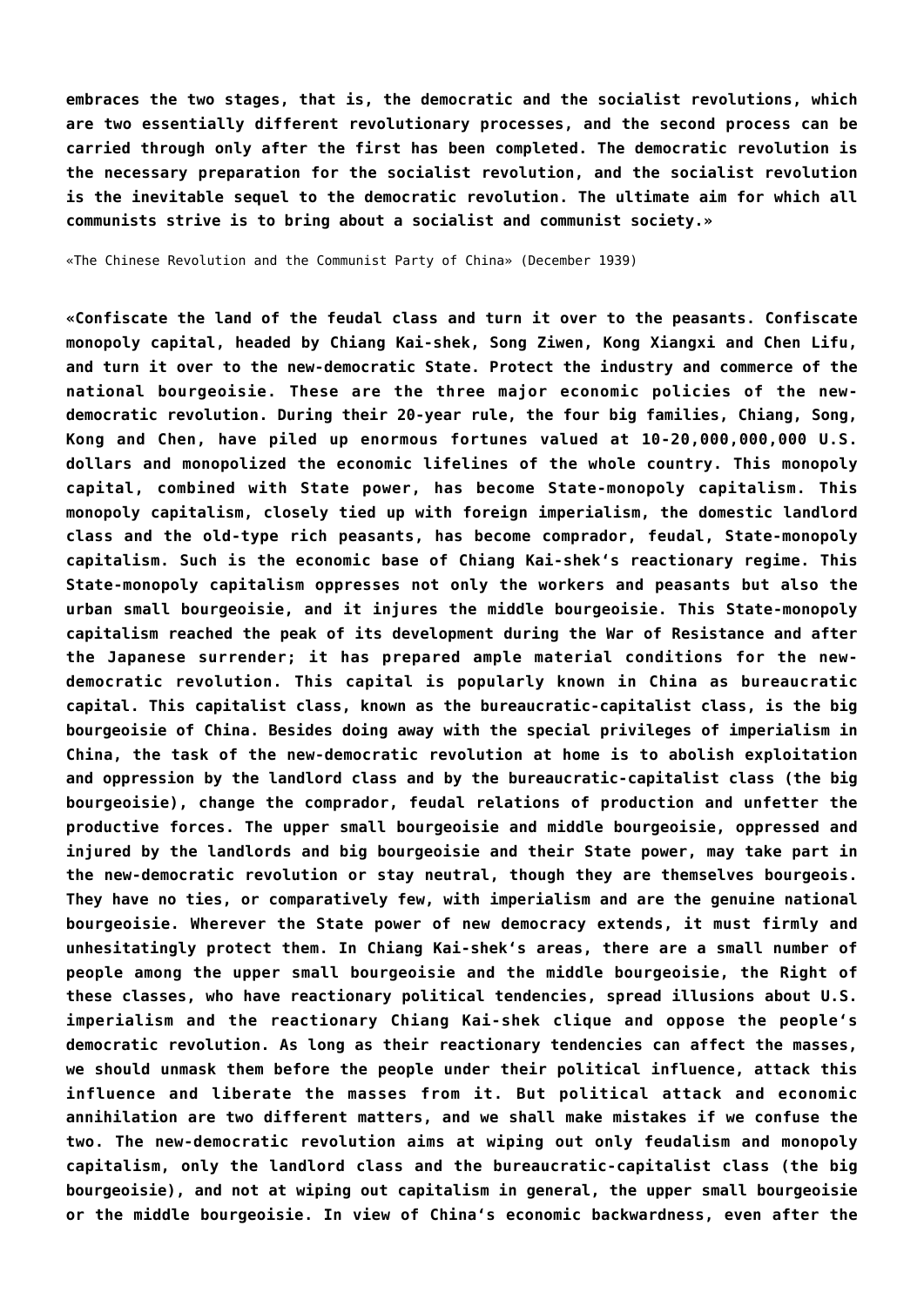**country-wide victory of the revolution, it will still be necessary to permit the existence for a long time of a capitalist sector of the economy represented by the extensive upper small bourgeoisie and middle bourgeoisie. In accordance with the division of labour in the national economy, a certain development of all parts of this capitalist sector which are beneficial to the national economy will still be needed. This capitalist sector will still be an indispensable part of the whole national economy. The upper small bourgeoisie referred to here are small industrialists and merchants employing workers or assistants. In addition, there are also great numbers of small independent craftsmen and traders who employ no workers or assistants and, needless to say, they should be firmly protected. After the victory of the revolution all over the country, the new-democratic State will possess huge state enterprises taken over from the bureaucratic-capitalist class and controlling the economic lifelines of the country, and there will be an agricultural economy liberated from feudalism which, though it will remain basically scattered and individual for a fairly long time, can later be led to develop, step by step, in the direction of cooperatives. In these circumstances the existence and development of these small and middle capitalist sectors will present no danger. The same is true of the new rich peasant economy which will inevitably emerge in the rural areas after the land reform. It is absolutely impermissible to repeat such wrong ultra-‹Left› polices towards the upper-small bourgeois and middle bourgeois sectors in the economy as our Party adopted during 1931-34 (unduly advanced labour conditions, excessive income tax rates, encroachment on the interests of industrialists and merchants during the land reform, and the adoption as a goal of the so-called ‹workers' welfare›, which was a shortsighted and one-sided concept, instead of the goal of developing production, promoting economic prosperity, giving consideration to both public and private interests and benefiting both labour and capital). To repeat such mistakes would certainly damage the interests both of the working masses and of the new-democratic State. One of the provisions in the Outline Land Law of China reads:** *‹The property and lawful business of industrialists and merchants shall be protected from encroachment.›* **‹Industrialists and merchants› refers to all small independent artisans and traders as well as all small and middle-capitalist elements. To sum up, the economic structure of New China will consist of: (1) the State-owned economy, which is the leading sector; (2) the agricultural economy, developing step by step from individual to collective; and (3) the economy of small independent artisans and traders and the economy of small and middle private capital. These constitute the whole of the new-democratic national economy. The principles guiding the new-democratic national economy must closely conform to the general objective of developing production, promoting economic prosperity, giving consideration to both public and private interests and benefiting both labour and capital. Any principle, policy or measure that deviates from this general objective is wrong.»**

«The Present Situation and Our Tasks» (25.12.1947)

**«Socialist revolution aims at liberating the productive forces. The changeover from individual to socialist, collective ownership in agriculture and handicrafts and from capitalist to socialist ownership in private industry and commerce is bound to bring about a tremendous liberation of the productive forces. Thus, the social conditions**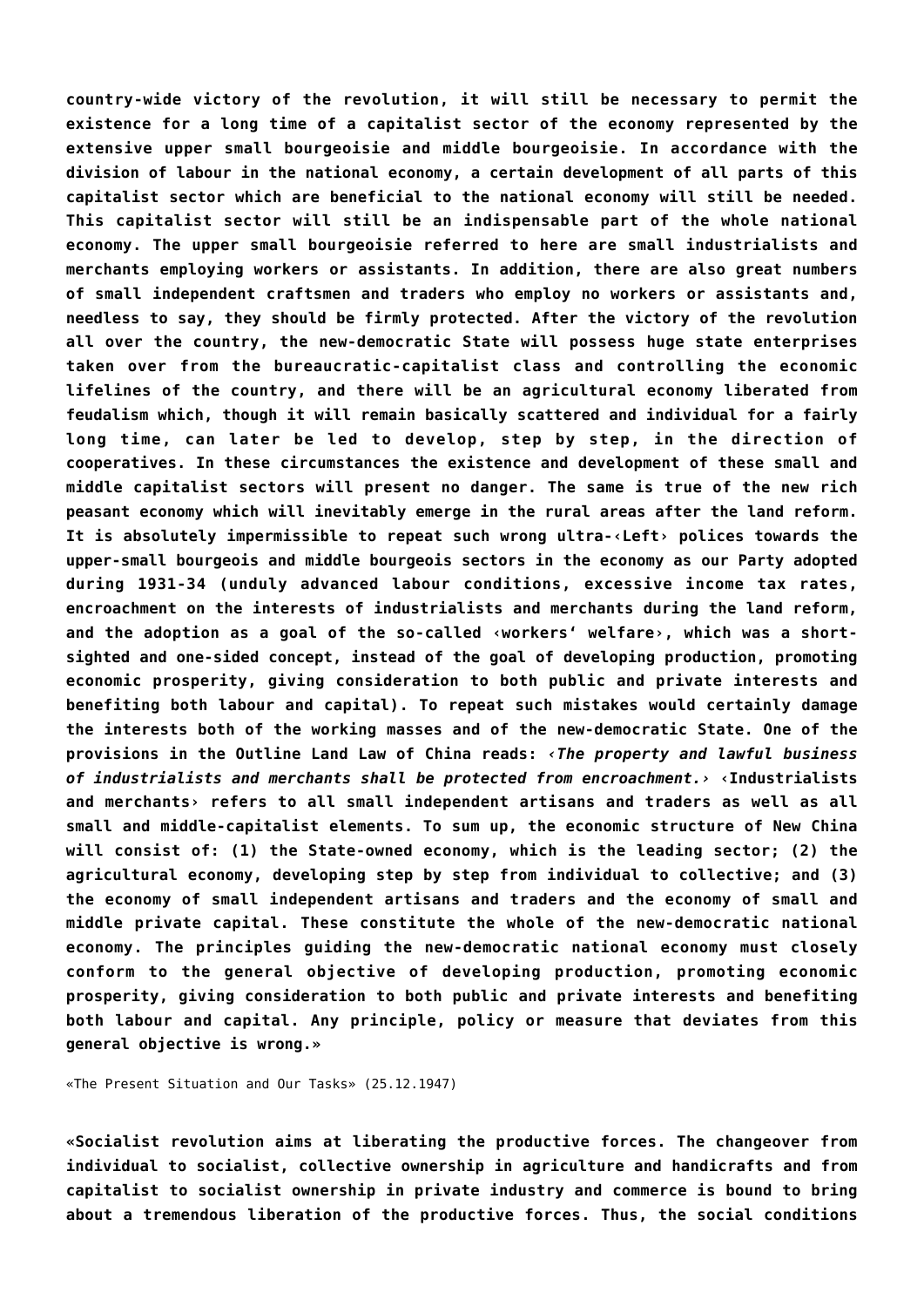**are being created for a tremendous expansion of industrial and agricultural production.»**

«Speech at the Supreme State Conference» (25.01.1956)

**«We are now carrying out a revolution not only in the social system, the change from private to public ownership, but also in technology, the change from handicraft to large-scale modern machine production, and the two revolutions are interconnected. In agriculture, with conditions as they are in our country cooperation must precede the use of big machinery (in capitalist countries agriculture develops in a capitalist way). Therefore we must on no account regard industry and agriculture, socialist industrialization and the socialist transformation of agriculture as two separate and isolated things, and on no account must we emphasize the one and play down the other.»**

«On the Question of Agricultural Cooperation» (31.07.1955)

**«The new social system has only just been established and requires time for its consolidation. It must not be assumed that the new system can be completely consolidated the moment it is established, for that is impossible. It has to be consolidated systematically. To achieve its ultimate consolidation, it is necessary not only to bring about the socialist industrialization of the country and persevere in the socialist revolution on the economic front, but also to carry on constant and arduous socialist revolutionary struggles and socialist education on the political and ideological fronts. Moreover, various contributory international factors are required.»**

«Speech at the Communist Party of China's National Conference on Propaganda Work» (12.03.1957)

**«In China the struggle to consolidate the socialist system, the struggle to decide whether socialism or capitalism will prevail, will still take a long historical period. However, we should all realize that the new system of socialism will unquestionably be consolidated. We can assuredly build a socialist State with modern industry, modern agriculture, and modern science and culture.»**

Ibid.

**«The number of intellectuals who are hostile to our State is very small. They do not like our State, that is, the dictatorship of the proletariat, and yearn for the old society. Whenever there is an opportunity, they will stir up trouble and attempt to overthrow the Communist Party and restore the old China. As between the proletarian and the bourgeois roads, as between the socialist and the capitalist roads, these people stubbornly choose to follow the latter. In fact, this road is impossible, and in fact, therefore, they are ready to capitulate to imperialism, feudalism and bureaucratic capitalism. Such people are to be found in political circles and in industrial and commercial, cultural and educational, scientific, technological, and religious circles, and they are extremely reactionary.»**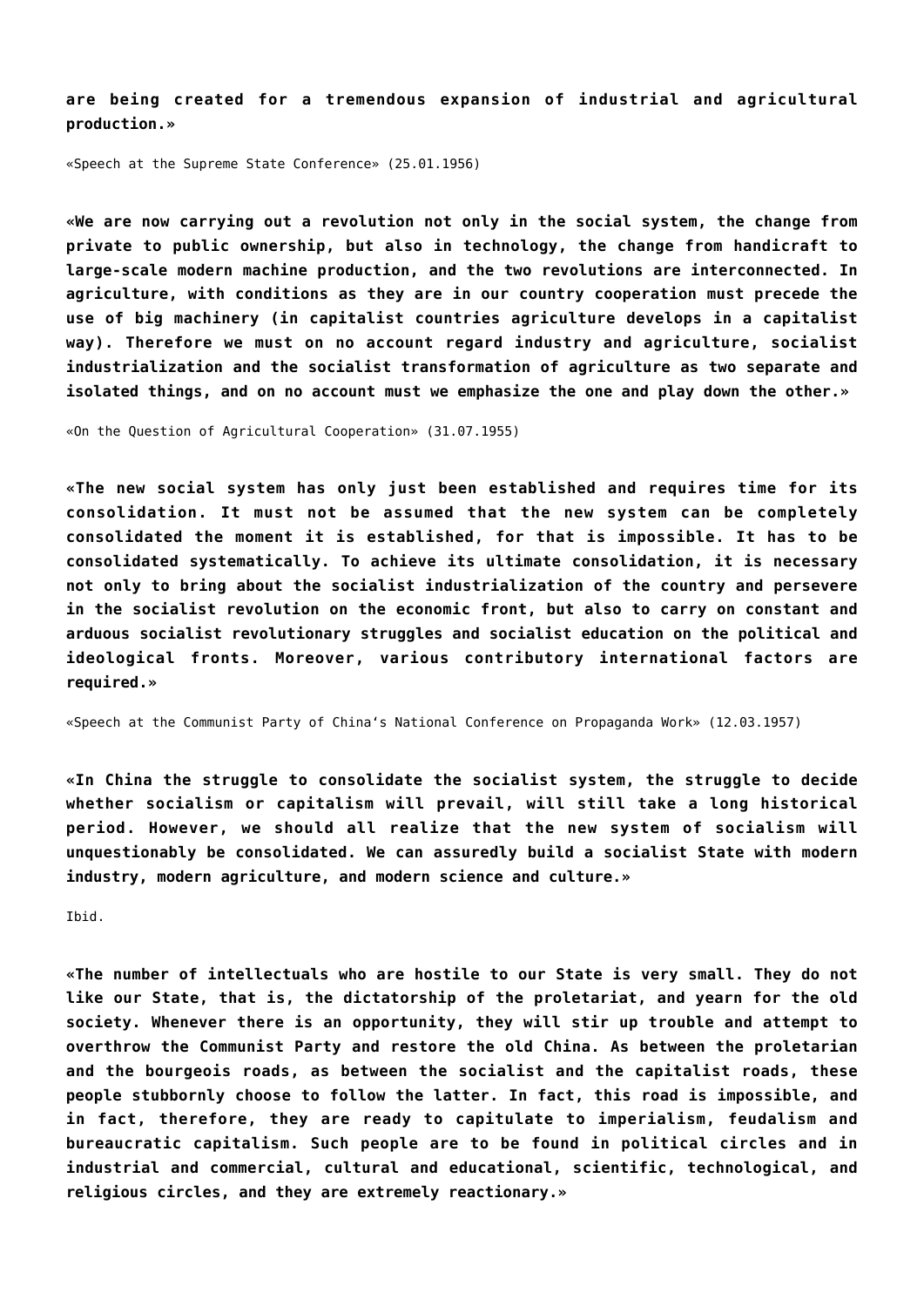Ibid.

**«The serious problem is the education of the peasantry. The peasant economy is scattered, and the socialization of agriculture, judging by the Soviet Union's experience, will require a long time and painstaking work. Without socialization of agriculture, there can be no complete, consolidated socialism.»**

«On the People's Democratic Dictatorship» (30.06.1949)

**«We must have faith, first, that the peasant masses are ready to advance step by step along the road of socialism under the directorship of the Party, and second, that the Party is capable of directing the peasants along this road. These two points are the essence of the matter, the main current.»**

«On the Question of Agricultural Cooperation» (31.07.1955)

**«The directing bodies in cooperatives must establish the dominant position of the poor peasants and the new lower-middle peasants in these bodies, with the old lower-middle peasants and the upper-middle peasants — whether old or new — as the supplementary force. Only thus can unity between the poor and middle peasants be attained. Moreover, the cooperatives can also be consolidated, production can be expanded and the socialist transformation of the entire countryside be correctly accomplished in accordance with the Party's policy. Otherwise, unity between the middle and poor peasants cannot be attained, the cooperatives cannot be consolidated, production cannot be expanded, and the socialist transformation of the entire countryside cannot be achieved.»**

«Editor's Notes from *Socialist Upsurge in China's Countryside*» (September-December 1955)

**«It is essential to unite with the middle peasants, and it is wrong not to do so. But on whom must the working class and the Communist Party rely in the countryside in order to unite with the middle peasants and realize the socialist transformation of the entire countryside? Surely on none other than the poor peasants. That was the case when the struggle against the landlords was being waged and the land reform was being carried out, and that is the case today when the struggle against the rich peasants and other capitalist elements is being waged to achieve the socialist transformation of agriculture. In both these revolutionary periods, the middle peasants wavered in the initial stages. It is only after they clearly see the general trend of events and the approaching triumph of the revolution that the middle peasants will come in on the side of the revolution. The poor peasants must work on the middle peasants and win them over, so that the revolution will broaden from day to day until final victory.»**

Ibid.

**«There is a serious tendency towards capitalism among the well-to-do peasants. This tendency will become rampant if we in the slightest way neglect political work among the peasants during the cooperative movement and for a very long period after.»**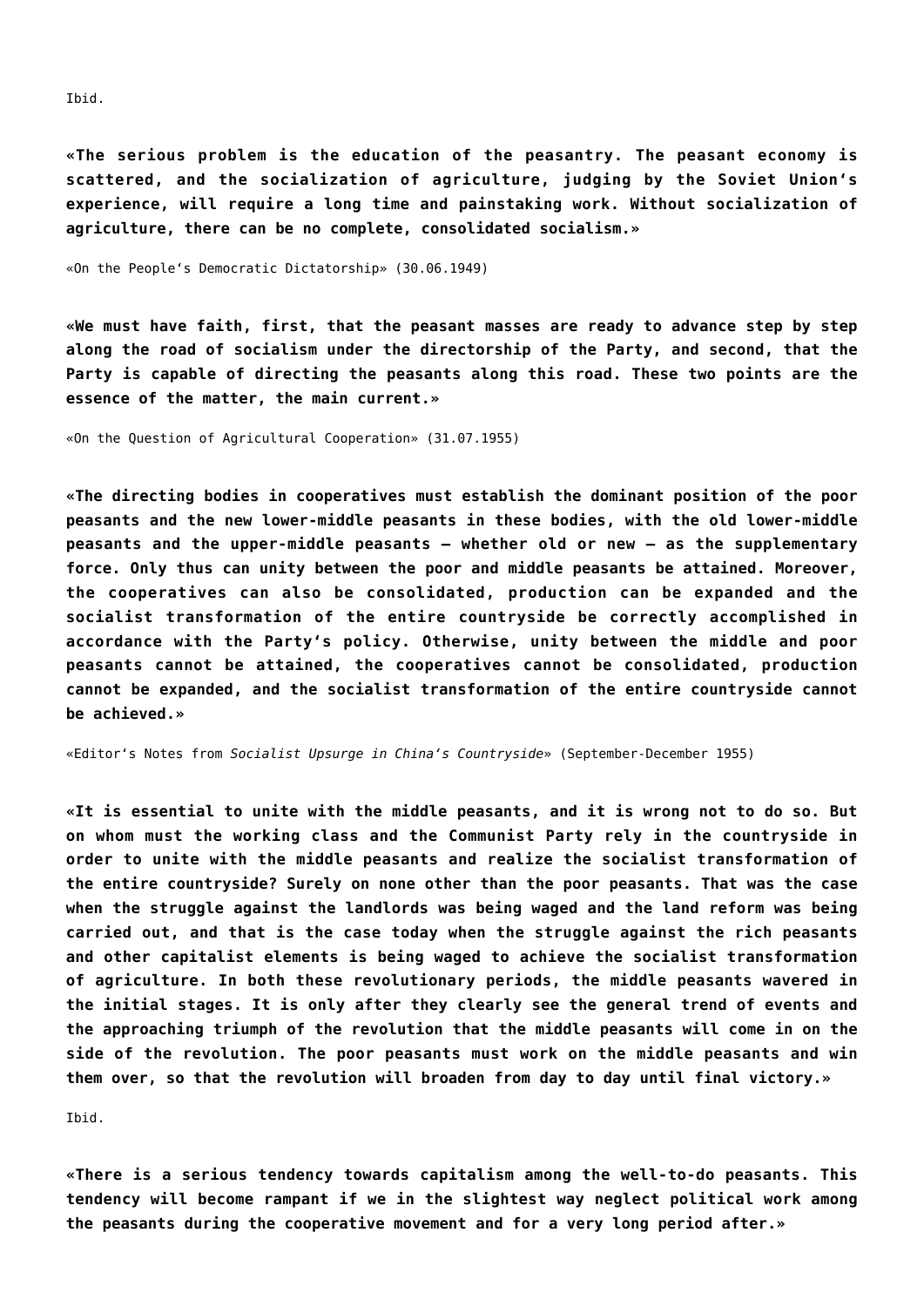Ibid.

**«The agricultural cooperative movement has been a severe ideological and political struggle from the very beginning. No cooperative can be established without going through such a struggle. Before a brand-new social system can be built on the site of the old, the site must be swept clean. Invariably, remnants of old ideas reflecting the old system remain in people's minds for a long time, and they do not easily give way. After a cooperative is established, it must go through many more struggles before it can be consolidated. Even then, the moment it relaxes its efforts it may collapse.»**

## Ibid.

**«The spontaneous forces of capitalism have been steadily growing in the countryside in recent years, with new rich peasants springing up everywhere and many well-to-do middle peasants striving to become rich peasants. On the other hand, many poor peasants are still living in poverty for lack of sufficient means of production, with some in debt and others selling or renting out their land. If this tendency goes unchecked, the polarization in the countryside will inevitably be aggravated day by day. Those peasants who lose their land and those who remain in poverty will complain that we are doing nothing to save them from ruin or to help them overcome their difficulties. Nor will the well-to-do middle peasants who are heading in the capitalist direction be pleased with us, for we shall never be able to satisfy their demands unless we intend to take the capitalist road. Can the worker-peasant alliance continue to stand him in these circumstances? Obviously not! There is no solution to this problem except on a new basis. And that means to bring about, step by step, the socialist transformation of the whole of agriculture simultaneously with the gradual realization of socialist industrialization and the socialist transformation of handicrafts and capitalist industry and commerce; in other words, it means to carry out cooperation and eliminate the rich-peasant economy and the individual economy in the countryside so that all the rural people will become increasingly well off together. We maintain that this is the only way to consolidate the worker-peasant alliance.»**

«On the Question of Agricultural Cooperation» (31.07.1955)

**«By over-all planning, we mean planning which takes into consideration the interests of the 600,000,000 people of our country. In drawing up plans, handling affairs or thinking over problems, we must proceed from the fact that China has a population of 600,000,000 people, and we must never forget this fact.»**

«On the Correct Handling of Contradictions Among the People» (27.02.1957)

**«In addition to the directorship of the Party, a decisive factor is our population of 600,000,000. More people mean a greater ferment of ideas, more enthusiasm and more energy. Never before have the masses of the people been so inspired, so militant and so daring as at present.»**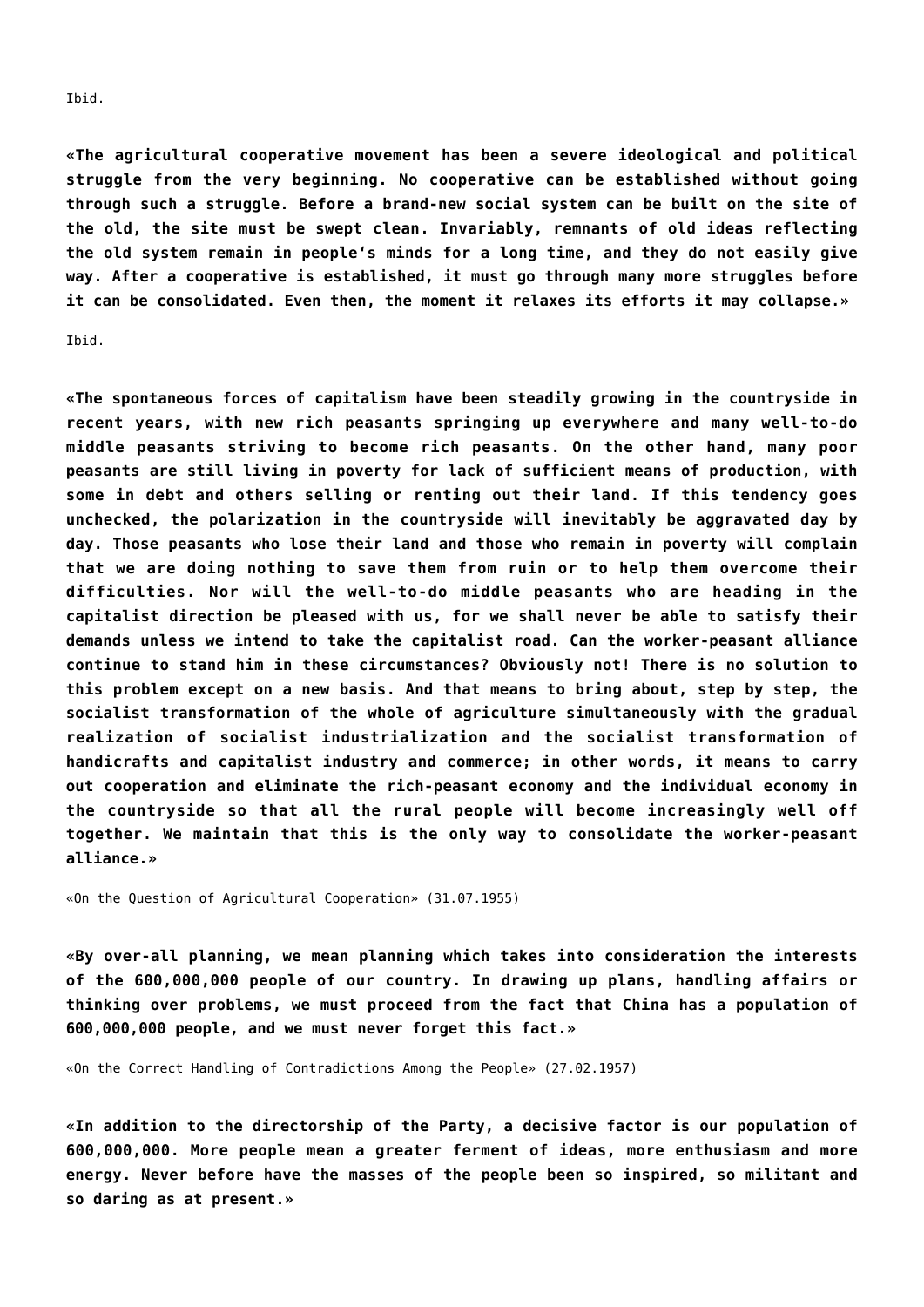«Introducing a Cooperative» (15.04.1958)

**«Apart from their other characteristics, the outstanding thing about China's 600,000,000 people is that they are ‹poor and blank›. This may seem a bad thing, but in reality it is a good thing. Poverty gives rise to the desire for changes the desire for action and the desire for revolution. On a blank sheet of paper free from any mark, the freshest and most beautiful characters can be written; the freshest and most beautiful pictures can be painted.»**

## Ibid.

**«During the War of Liberation China solved the tasks of the democratic revolution. The founding of the People's Republic of China in 1949 marked the basic conclusion of the democratic revolution and the beginning of the transition to socialism. It took another three years to conclude the land reform, but at the time the Republic was founded we immediately expropriated the bureaucratic-capitalist enterprises — 80% of the fixed assets of our industry and transport — and converted them to ownership by the whole people.**

**During the War of Liberation we raised anti-bureaucratic-capitalist slogans as well as anti-imperialist and anti-feudal ones. The struggle against bureaucratic capitalism had a two-sided character: it had a democratic-revolutionary character insofar as it amounted to opposition to comprador capitalism, but it had a socialist character insofar as it amounted to opposition to the big bourgeoisie.**

**After the war of resistance was won, the Guomindang took over a very large portion of bureaucratic capital from Japan and Germany and Italy. The ratio of bureaucratic to national capital was 8:2. After liberation we expropriated all bureaucratic capital, thus eliminating the major components of Chinese capitalism.**

**But it would be wrong to think that after the liberation of the whole country** *‹the revolution in its earliest stages had only in the main the character of a bourgeoisdemocratic revolution and not until later would it gradually develop into a socialist revolution›***.»**

«Reading Notes on the Soviet Textbook *Political Economy*» (1961-62)

**«The countries of Western Europe and the United States have a very high level of capitalist development, and the controlling positions are held by a minority of monopoly capitalists. But there are a great number of small and middle capitalists as well. Thus it is said that American capital is concentrated but also widely distributed. After a successful revolution in these countries monopoly capital will undoubtedly have to be expropriated, but will the small and middle capitalists likewise be uniformly expropriated? It may well be the case that some form of State capitalism will have to be adopted to transform them.**

**Our north-eastern provinces may be thought of as a region with a high level of capitalist development. The same is true for Jiangsu (with centers in Shanghai and the**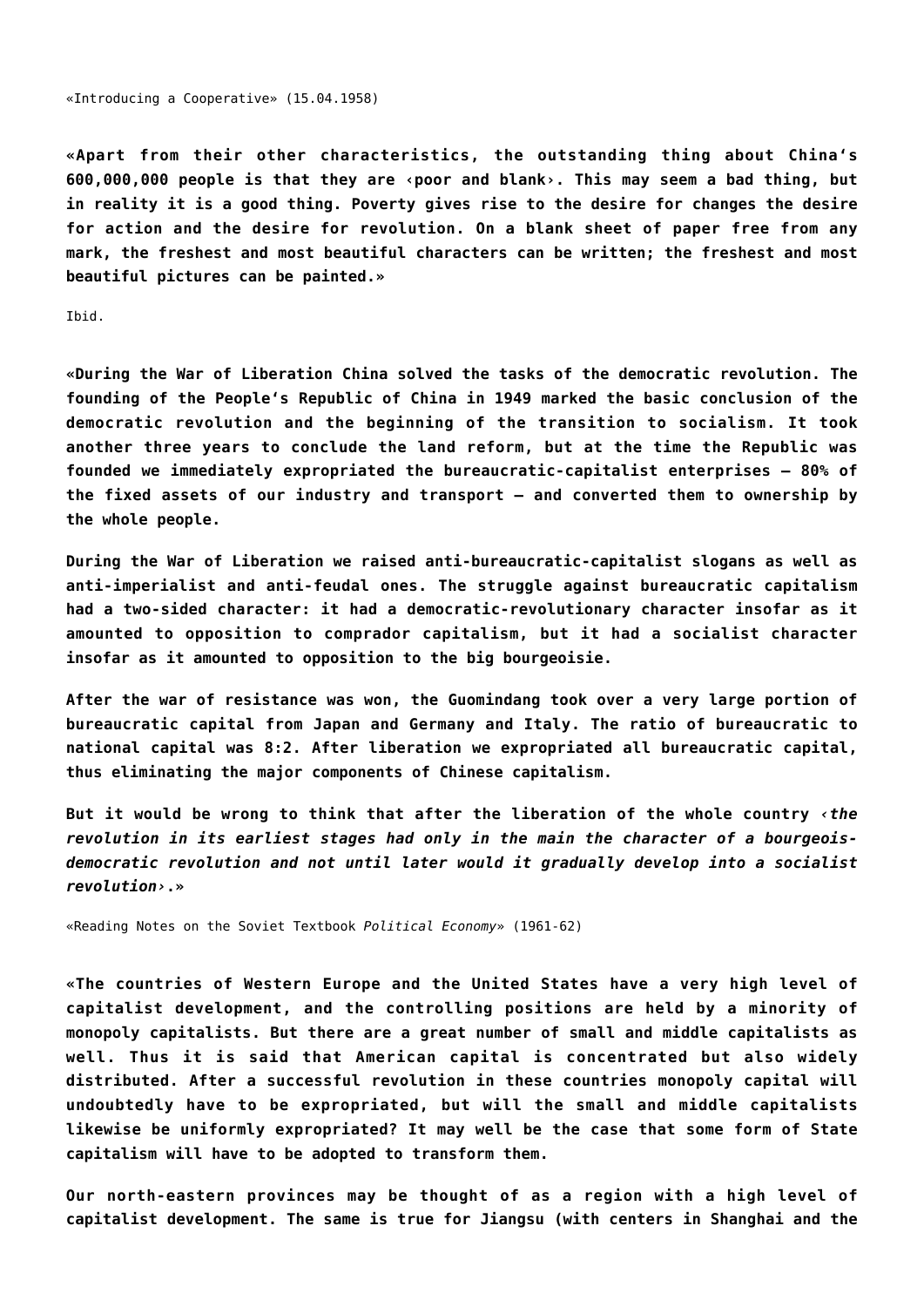**southern part of the province). If State capitalism could work in these areas, tell me why the same policy could not work in other countries which resemble these provincial sectors?**

**[…]**

**Our transformation of national capital passed through three stages: private manufacture on State order, unified government purchase and sale of private output, joint State ↔ private operation (of individual units and of whole complexes). Each phase was carried out in a methodical way. This prevented any damage to production, which actually developed as the transformation progressed. We have gained much new experience with State capitalism; for one example, the providing of capitalists with fixed interest after the joint State ↔ private operation phase.»**

Ibid.

**«Collectivization is not altogether determined by mechanization, and so industrialization is not the precondition for it.»**

Ibid.

**«Under the guidance of the larger enterprises we are developing the small and the medium; under the guidance of the foreign we are adopting native methods wherever we can — mainly for the sake of achieving the high rate of industrialization.»**

Ibid.

**«Go all out, aim high and achieve greater, faster, better and more economical results in building socialism!»**

Quoted in Lin Biao: «Report to the 9<sup>th</sup> National Congress of the Communist Party of China» (01.04.1969)

**«Be prepared against war, be prepared against natural disasters, and do everything for the people.»**

Ibid.

**«On the question of heavy industry, light industry, and agriculture, the Soviet Union did not lay enough emphasis on the latter two and had losses as a result. In addition, they did not do a good job of combining the immediate and the long-term interests of the people. In the main they walked on one leg. Comparing the planning, which of us after all had the better adapted ‹planned proportionate development›? Another point: Stalin emphasized only technology, technical cadres. He wanted nothing but technology, nothing but cadre; no politics, no masses. This too is walking on one leg! And in industry they walk on one leg when they pay attention to heavy industry but not to light industry. Furthermore, they did not point out the main aspects of the contradictions in the relationships among departments of heavy industry. They**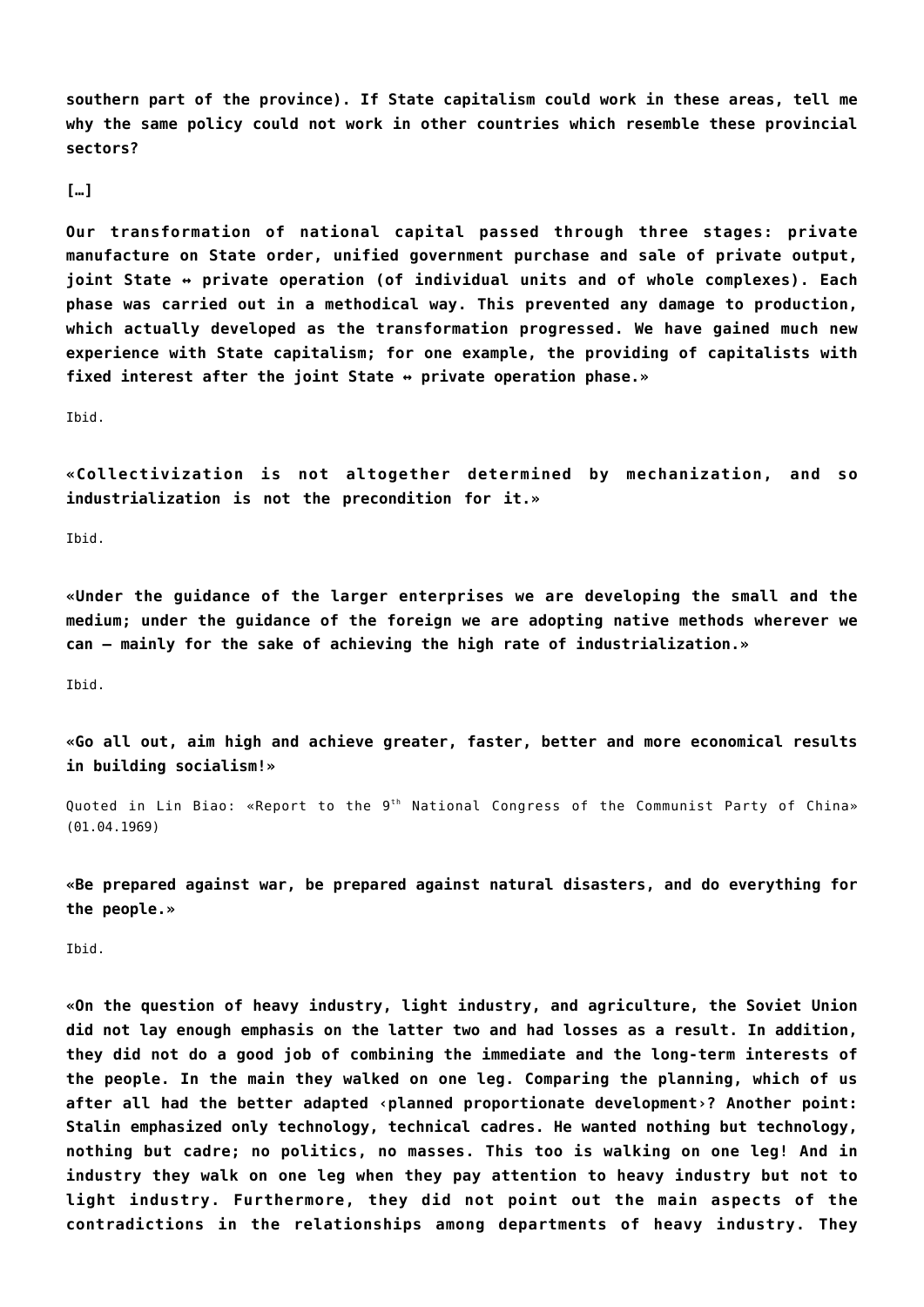**exaggerated the importance of heavy industry, claiming that steel was the foundation, machinery the heart and soul. Our position is that grain is the mainstay of agriculture, steel of industry, and that if steel is taken as the mainstay, then once we have the raw material the machine industry will follow along.»**

«Concerning ‹Economic Problems of Socialism in the Union of Socialist Council Republics›» (November 1958)

**«The characteristic of the people's commune is that it is the basic level at which industry, agriculture, the military, education, and commerce are to be integrated in our social structure. At the present time it is the basic-level administrative organization. The militia deals with foreign threats, especially from the imperialists. The commune is the best organizational form for carrying out the two transitions, from socialist (the present) to all-embracing public, and from allembracing public to communist ownership. In the future, when the transitions have been completed, the commune will be the basic mechanism of communist society.»**

Ibid.

**«The cities of the future need not be so large. Residents of large cities should be dispersed into the rural areas. Building many smaller cities is a relative advantage in case of nuclear war.»**

«Reading Notes on the Soviet Textbook *Political Economy*» (1961-62)

**«Within a certain number of years our people's communes will have to carry through the transformation from ownership by the basic team to ownership by the basic commune, and then into ownership by the whole people. The transformation to basic commune ownership already carried out by the people's communes remains collective ownership (and is not yet ownership by the whole people).»**

Ibid.

**«The socialist State and socialist construction cannot be established for any great length of time on the basis of ownership by the whole people and ownership by the collective as two different bases of ownership.**

**In the Soviet Union the period of coexistence between the two types of ownership has lasted too long. The contradictions between ownership of the whole people and collective ownership are in reality contradictions between workers and peasants. The text fails to recognize such contradictions.**

**In the same way prolonged coexistence of ownership by the whole people with ownership by the collectives is bound to become less and less adaptable to the development of the productive forces and will fail to satisfy the ever increasing needs of peasant consumption and agricultural production or of industry for raw materials. To satisfy such needs we must resolve the contradiction between these two forms of ownership, transform ownership by the collectives into ownership by the whole people, and make a**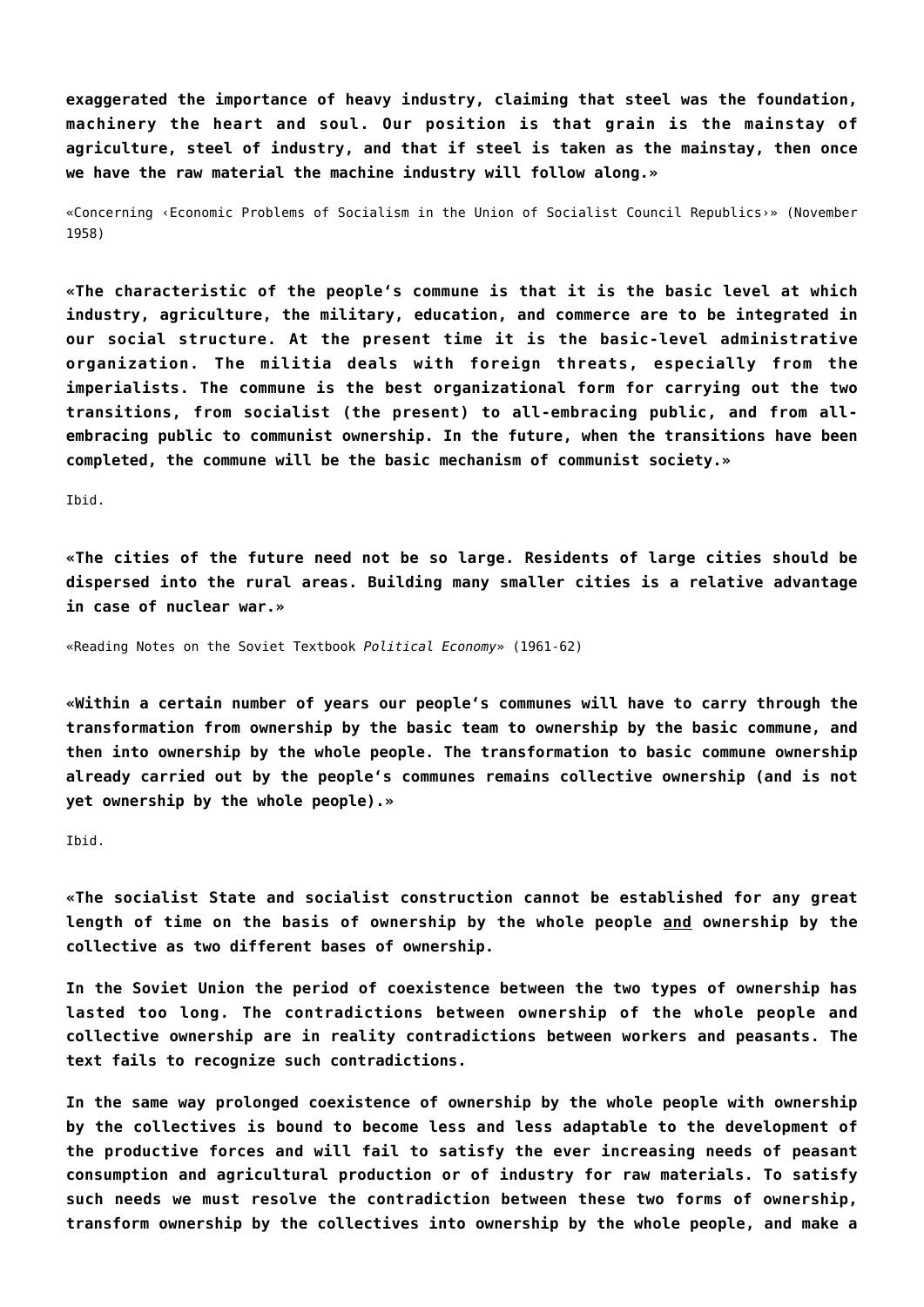**unified plan for production and distribution in industry and agriculture on the basis of ownership by the whole people for an indivisible nation.»**

Ibid.

**«After the countrywide victory of the Chinese revolution and the solution of the land problem, two basic contradictions will still exist in China. The first is internal, that is, the contradiction between the working class and the bourgeoisie. The second is external, which is the contradiction between China and the imperialist countries. Consequently, after the victory of the people's democratic revolution, the State power of the people's republic under the directorship of the working class must not be weakened but must be strengthened.»**

«Report to the  $2^{nd}$  Plenary Session of the  $7^{th}$  Central Committee of the Communist Party of China» (05.03.1949)

**«***‹Don't you want to abolish State power?›* **Yes, we do, but not right now. We cannot do it yet. Why? Because imperialism still exists, because domestic reaction still exists, because classes still exist in our country. Our present task is to strengthen the people's State apparatus — mainly the people's army, the people's police and the people's courts — in order to consolidate national defense and protect the people's interests.»**

«On the People's Democratic Dictatorship» (30.06.1949)

**«Our State is a people's democratic dictatorship directed by the working class and based on the worker-peasant alliance. What is this dictatorship for? Its first function is to suppress the reactionary classes and elements and those exploiters in our country who resist the socialist revolution, to suppress those who try to wreck our socialist construction, or in other words, to resolve the internal contradictions between ourselves and the enemy. For instance, to arrest, try and sentence certain counterrevolutionaries, and to deprive landlords and bureaucratic capitalists of their right to vote and their freedom of speech for a specified period of time — all this comes within the scope of our dictatorship. To maintain public order and safeguard the interests of the people, it is likewise necessary to exercise dictatorship over embezzlers, swindlers, arsonists, murderers, criminal gangs and other scoundrels who seriously disrupt public order. The second function of this dictatorship is to protect our country from subversion and possible aggression by external enemies. In that event, it is the task of this dictatorship to resolve the external contradiction between the enemy and us. The aim of this dictatorship is to protect all our people so that they can devote themselves to peaceful labour and build China into a socialist country with a modern industry, agriculture, science and culture.»**

«On the Correct Handling of Contradictions Among the People» (27.02.1957)

**«The people's democratic dictatorship needs the directorship of the working class. For it is only the working class that is most far-sighted, most selfless and most**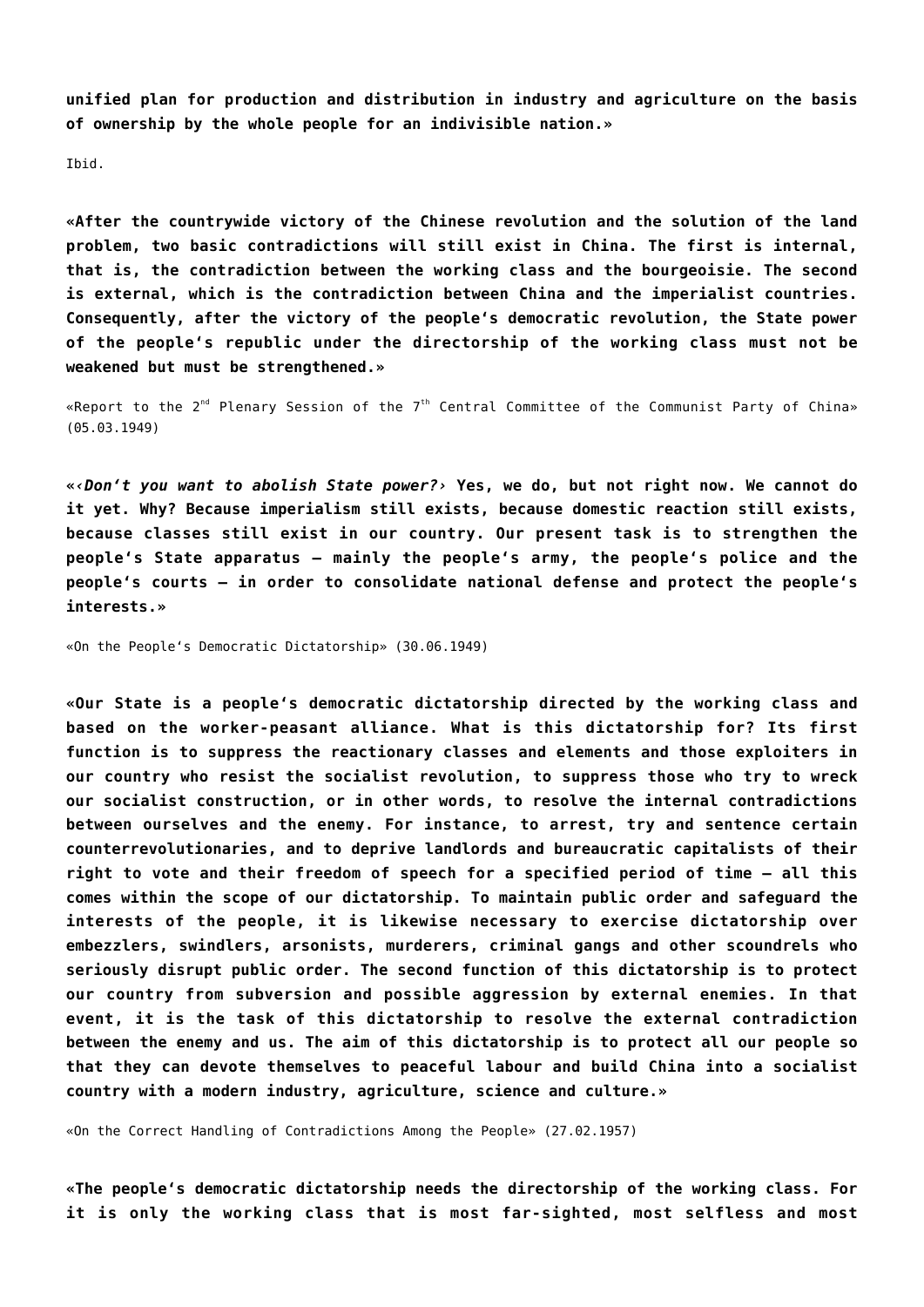**thoroughly revolutionary. The entire history of revolution proves that without the directorship of the working class revolution fails and that with the directorship of the working class revolution triumphs.»**

«On the People's Democratic Dictatorship» (30.06.1949)

**«The people's democratic dictatorship is based on the alliance of the working class, the peasantry and the urban small bourgeoisie, and mainly on the alliance of the workers and the peasants, because these two classes comprise 80 to 90% of China's population. These two classes are the main force in overthrowing imperialism and the Guomindang reactionaries. The transition from new democracy to socialism also depends mainly upon their alliance.»**

Ibid.

**«Class struggle, the struggle for production and scientific experiment are the three great revolutionary movements for building a mighty socialist country. These movements are a sure guarantee that communists will be free from bureaucracy and immune against revisionism and dogmatism, and will forever remain invincible. They are a reliable guarantee that the proletariat will be able to unite with the broad working masses and realize a democratic dictatorship. If, in the absence of these movements, the landlords, rich peasants, counterrevolutionaries, bad elements and monsters were all allowed to crawl out, while our cadres were to shut their eyes to all this and in many cases fail even to differentiate between the enemy and ourselves but were to collaborate with the enemy and were corrupted, divided and demoralized by him, if our cadres were thus pulled out or the enemy were able to sneak in, and if many of our workers, peasants, and intellectuals were left defenseless against both the soft and the hard tactics of the enemy, then it would not take long, perhaps only several years or a decade, or several decades at most, before a counterrevolutionary restoration on a national scale inevitably occurred, the marxist-leninist party would undoubtedly become a revisionist party or a fascist party, and the whole of China would change its color.»**

Note on «The Seven Well-Written Documents of Zhejiang Province Concerning Cadres' Participation in Physical Labor» (09.05.1963)

**«The people's democratic dictatorship uses two methods. Towards the enemy, it uses the method of dictatorship, that is, for as long a period of time as is necessary it does not let them take part in political activities and compels them to obey the law of the People's Government and to engage in labour and, through labour, transform themselves into new people. Towards the people, on the contrary, it uses the method not of compulsion but of democracy, that is, it must necessarily let them take part in political activities and does not compel them to do this or that, but uses the method of democracy in educating and persuading them.»**

«Be a True Revolutionary» (23.06.1950)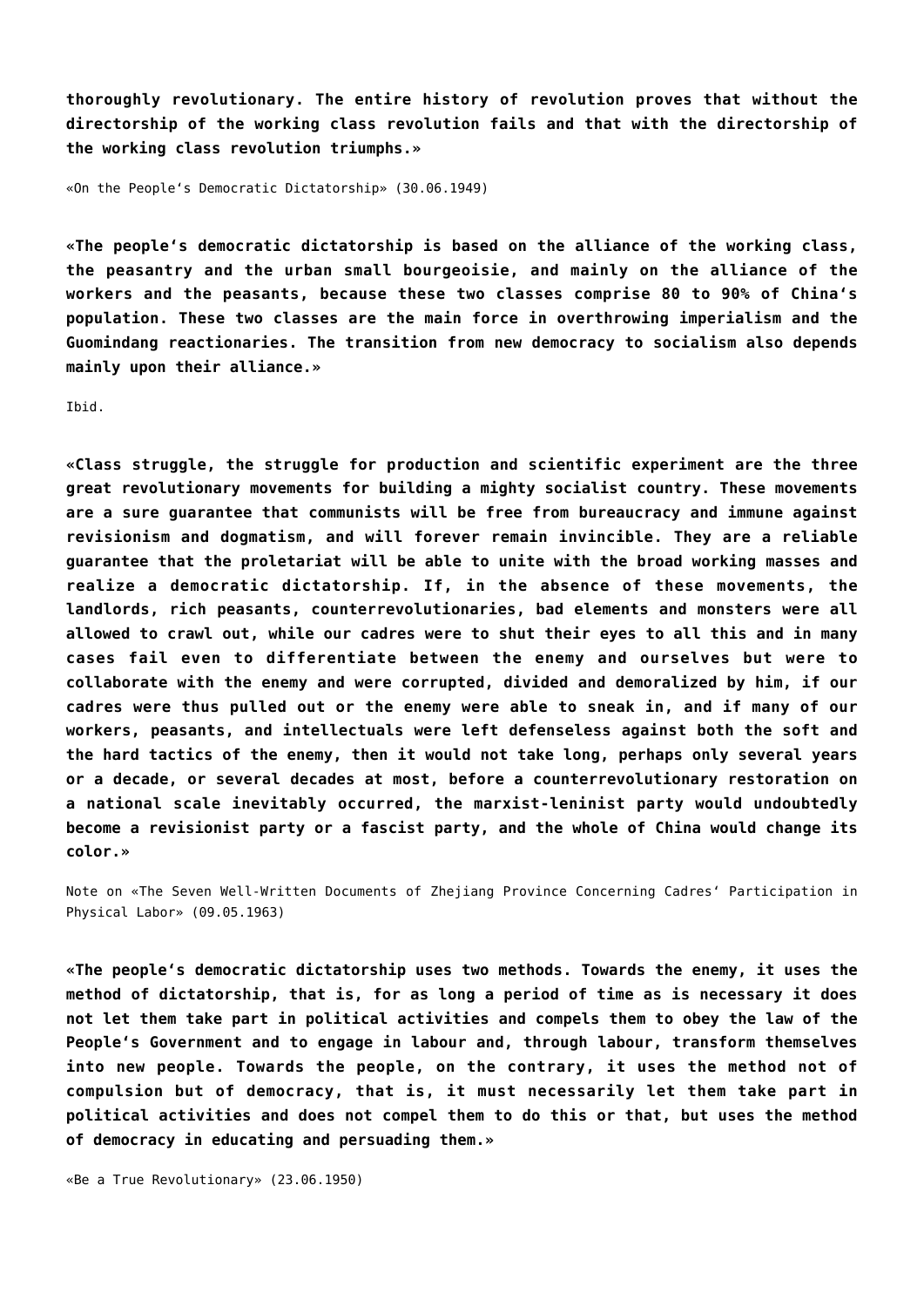**«Under the directorship of the Communist Party, the Chinese people are carrying out a vigorous rectification movement in order to bring about the rapid development of socialism in China on a firmer basis. It is a movement for carrying out a country-wide debate which is both guided and free, a debate in the city and the countryside on such questions as the socialist road versus the capitalist road, the basic system of the State and its major policies, the working style of Party and government functionaries, and the question of the welfare of the people, a debate which is conducted by setting forth facts and reasoning things out, so as correctly to resolve those actual contradictions among the people which demand immediate solution. This is a socialist movement for the self-education and self-remolding of the people.»**

«Speech at the Meeting of the Supreme Council of the Union of Socialist Council Republics in Celebration of the  $40^{th}$  Anniversary of the Great October Socialist Revolution» (06.11.1957)

**«Most arduous tasks lie ahead of us in the great work of construction. Although there are over 10,000,000 members in our Party, they still constitute a very small minority of the country's population. In government departments and public organizations and enterprises, much work has to be done by non-Party people. It is impossible to get this work well done unless we are good at relying on the masses and cooperating with non-Party people. While continuing to strengthen the unity of the whole Party, we must also continue to strengthen the unity of all our nationalities, democratic classes, democratic parties and people's organizations, and to consolidate and expand the people's democratic united front, and we must conscientiously get rid of every unhealthy manifestation in any link in our work that is detrimental to the unity between the Party and the people.»**

«Opening Address at the  $8^{th}$  National Congress of the Communist Party of China» (15.09.1956)

**«We have won great victory. But the defeated class will still struggle. These people are still around and this class still exists. Therefore, we cannot speak of final victory. Not even for decades. We must not lose our vigilance. According to the leninist viewpoint, the final victory of a socialist country not only requires the efforts of the proletariat and the broad masses of the people at home, but also involves the victory of the world revolution and the abolition of the system of exploitation of human by human over the whole globe, upon which all humanity will be emancipated. Therefore, it is wrong to speak lightly of the final victory of the revolution in our country; it runs counter to leninism and does not conform to facts.»**

Quoted in Lin Biao: «Report to the 9<sup>th</sup> National Congress of the Communist Party of China» (01.04.1969)

# **4. THE CORRECT HANDLING OF CONTRADICTIONS AMONG THE PEOPLE**

**«Two types of social contradictions — those between ourselves and the enemy and those among the people themselves — confront us. The two are totally different in their nature.»**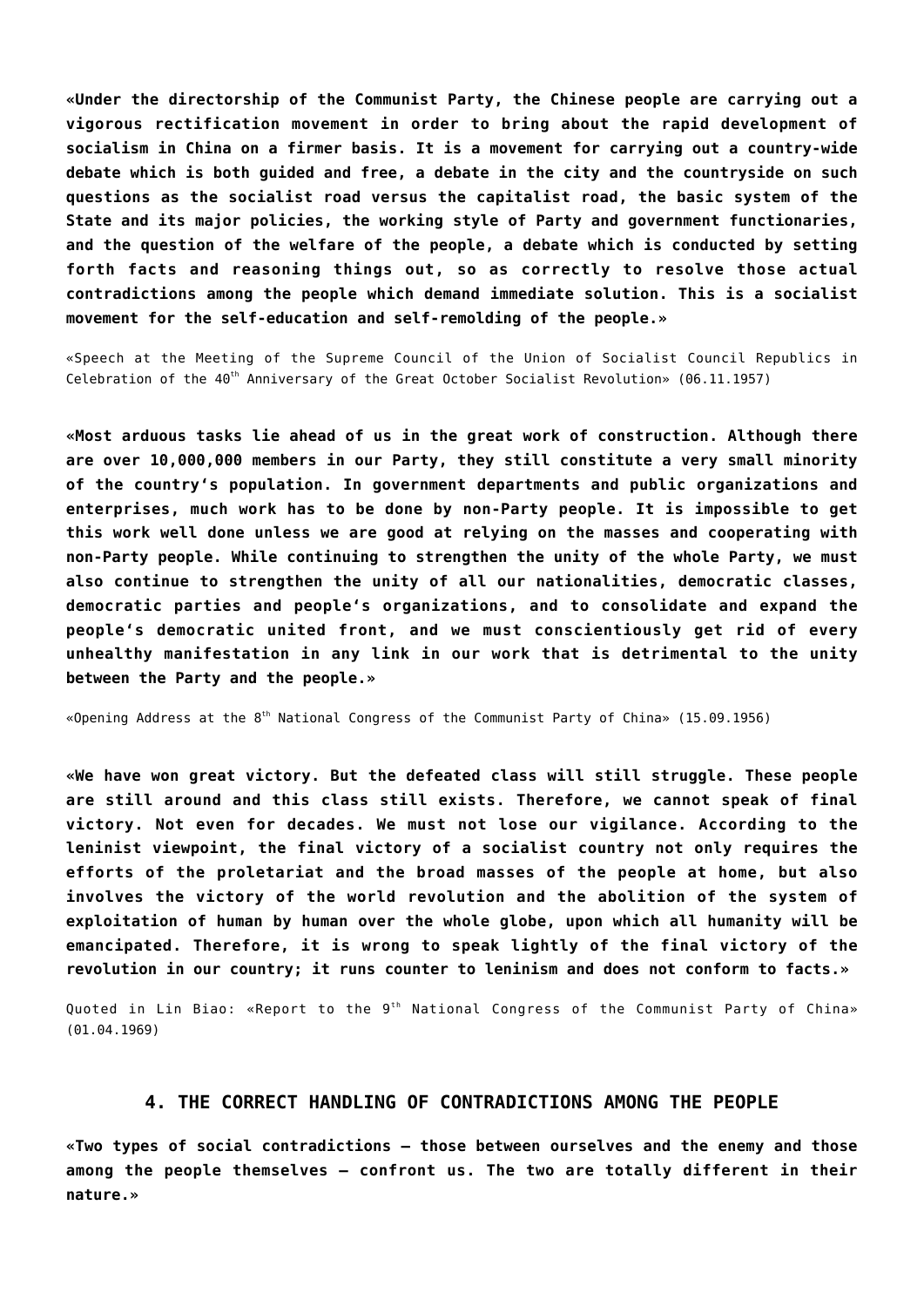«On the Correct Handling of Contradictions Among the People» (27.02.1957)

**«To understand these two different types of contradictions correctly, we must first be clear on what is meant by ‹the people› and what is meant by ‹the enemy› […]. At the present stage, the period of building socialism, the classes, strata and social groups which favour, support and work for the cause of socialist construction all come within the category of the people, while the social forces and groups which resist the socialist revolution and are hostile to or sabotage socialist construction are all enemies of the people.»**

### Ibid.

**«In the conditions prevailing in China today, the contradictions among the people comprise the contradictions within the working class, the contradictions within the peasantry, the contradictions within the intelligentsia, the contradictions between the working class and the peasantry, the contradictions between the workers and peasants on the one hand and the intellectuals on the other, the contradictions between the working class and other sections of the working people on the one hand and the national bourgeoisie on the other, the contradictions within the national bourgeoisie, and so on. Our People's Government is one that genuinely represents the people's interests; it is a government that serves the people. Nevertheless, there are still certain contradictions between the government and the people. These include contradictions among the interests of the State, the interests of the collective and the interests of the individual; between democracy and centralism; between the directorship and the directed; and the contradiction arising from the bureaucratic style of work of certain government workers in their relations with the masses. All these are also contradictions among the people. Generally speaking, the people's basic identity of interests underlies the contradictions among the people.»**

Ibid.

**«The contradictions between the enemy and us are antagonistic contradictions. Within the ranks of the people, the contradictions among the working people are nonantagonistic, while those between the exploited and the exploiting classes have a nonantagonistic aspect in addition to an antagonistic aspect.»**

### Ibid.

**«In the political life of our people, how should right be distinguished from wrong in one's words and actions? On the basis of the principles of our Constitution, the will of the overwhelming majority of our people and the common political positions which have been proclaimed on various occasions by our political parties and groups, we consider that, broadly speaking, the criteria should be as follows:**

**1. Words and actions should help to unite, and not divide, the people of our various nationalities.**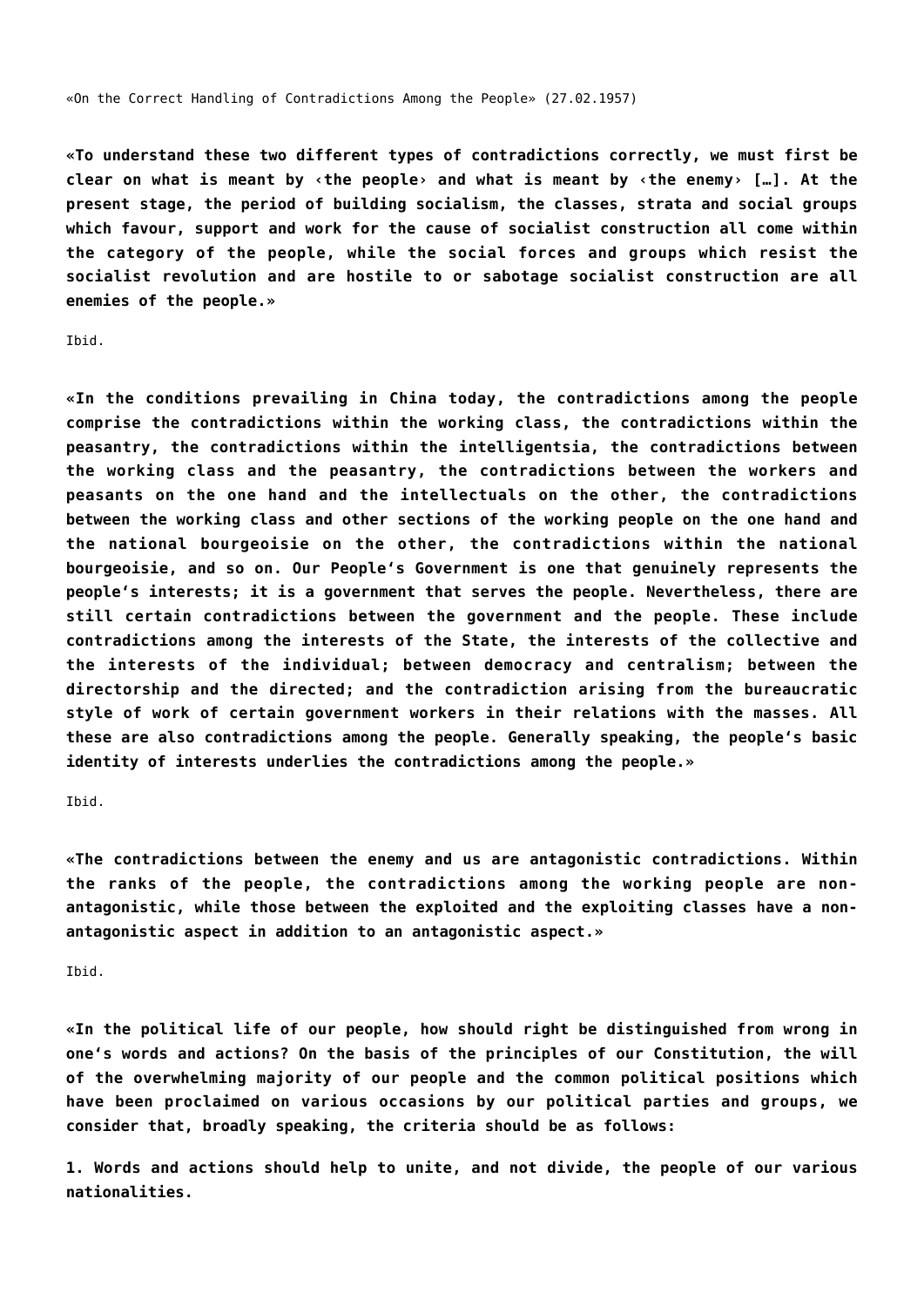**2. They should be beneficial, and not harmful, to socialist transformation and socialist construction.**

**3. They should help to consolidate, and not undermine or weaken, the people's democratic dictatorship.**

**4. They should help to consolidate, and not undermine or weaken, democratic centralism.**

**5. They should help to strengthen, and not discard or weaken, the directorship of the Communist Party.**

**6. They should be beneficial, and not harmful, to international socialist unity and the unity of the peace-loving people of the world.**

**Of these six criteria, the most important are the socialist path and the directorship of the Party.»**

Ibid.

**«The question of suppressing counterrevolutionaries is one of a struggle between us and the enemy, a contradiction between us and the enemy. Among the people, some see this question in a somewhat different light. Two kinds of persons hold views different from ours. Those with a Rightist way of thinking make no distinction between the enemy and us and take the enemy for our own people. They regard as friends the very persons whom the broad masses regard as enemies. Those with a ‹Leftist› way of thinking magnify contradictions between ourselves and the enemy to such an extent that they take certain contradictions among the people for contradictions with the enemy and regard as counter-revolutionary persons who are actually not counter-revolutionaries. Both these views are wrong. Neither can lead to the correct handling of the question of suppressing counter-revolutionaries or to a correct assessment of this work.»**

Ibid.

**«Qualitatively different contradictions can only be resolved by qualitatively different methods. For instance, the contradiction between the proletariat and the bourgeoisie is resolved by the method of socialist revolution; the contradiction between the great masses of the people and the feudal system is resolved by the method of democratic revolution; the contradiction between the colonies and imperialism is resolved by the method of national revolutionary war; the contradiction between the working class and the peasant class in socialist society is resolved by the method of collectivization and mechanization in agriculture; contradiction within the Communist Party is resolved by the method of criticism and self-criticism; the contradiction between society and nature is resolved by the method of developing the productive forces […]. The principle of using different methods to resolve different contradictions is one that marxist-leninists must strictly observe.»**

«Dialectical Materialism» (1937-38)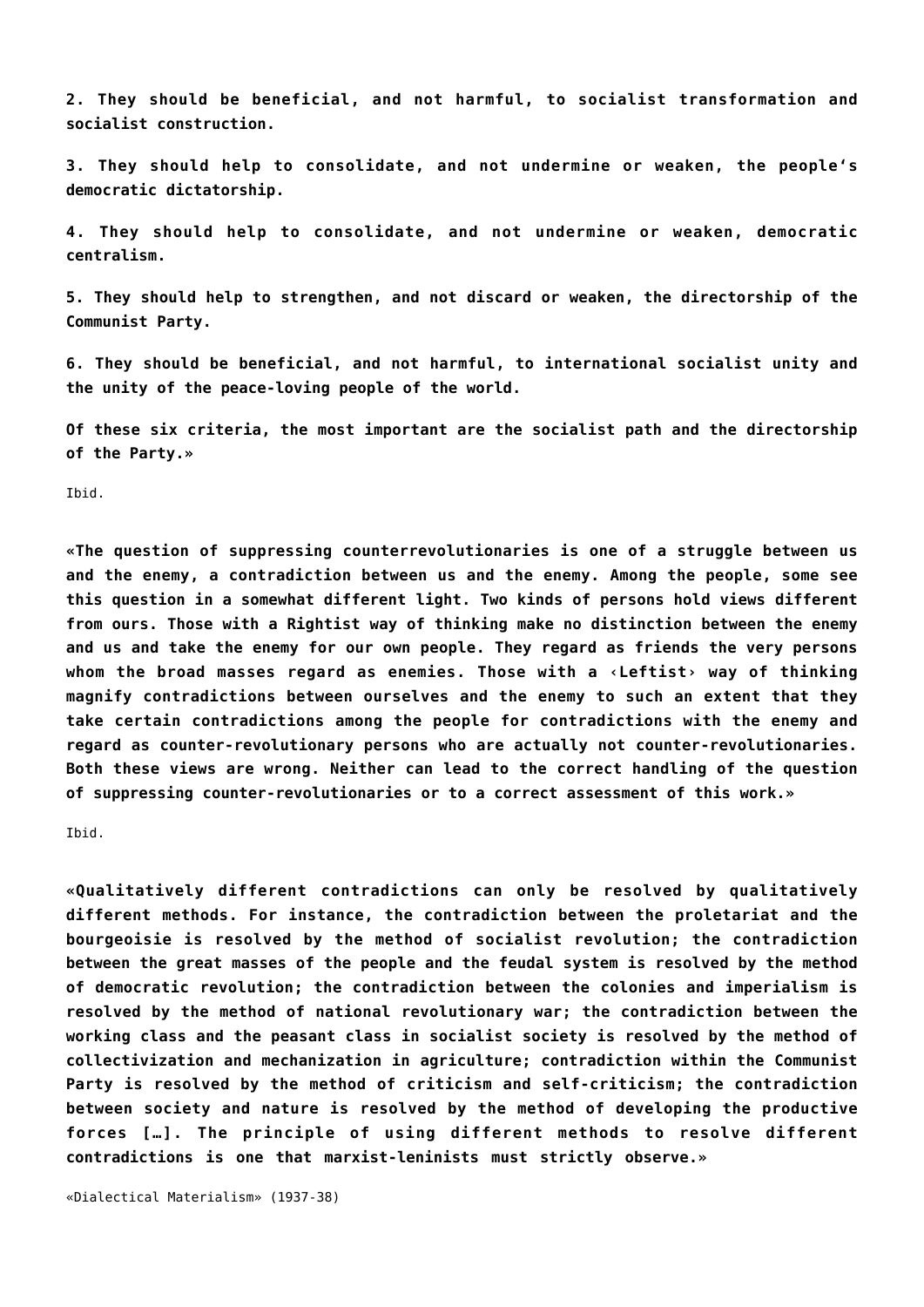**«Since they are different in nature, the contradictions between us and the enemy and the contradictions among the people must be resolved by different methods. To put it briefly, the former is a matter of drawing a clear distinction between us and the enemy, and the latter a matter of drawing a clear distinction between right and wrong. It is, of course, true that the distinction between the enemy and us is also a matter of right and wrong. For example, the question of who is in the right, we or the domestic and foreign reactionaries, the imperialists, the feudalists and bureaucratic capitalists, is also a matter of right and wrong, but it is in a different category from questions of right and wrong among the people.»**

«On the Correct Handling of Contradictions Among the People» (27.02.1957)

**«The only way to settle questions of an ideological nature or controversial issues among the people is by the democratic method, the method of discussion, of criticism, of persuasion and education, and not by the method of coercion or repression. To be able to carry on their production and studies effectively and to arrange their lives properly, the people want their government and those in charge of production and of cultural and educational organizations to issue appropriate orders of an obligatory nature. It is common sense that the maintenance of public order would be impossible without such administrative regulations. Administrative orders and the method of persuasion and education complement each other in resolving contradictions among the people. Even administrative regulations for the maintenance of public order must be accompanied by persuasion and education, for in many cases regulations alone will not work.»**

Ibid.

**«Inevitably, the bourgeoisie and small bourgeoisie will give expression to their own ideologies. Inevitably, they will stubbornly express themselves on political and ideological questions by every possible means. You cannot expect them to do otherwise. We should not use the method of suppression and prevent them from expressing themselves, but should allow them to do so and at the same time argue with them and direct appropriate criticism at them. We must undoubtedly criticize wrong ideas of every description. It certainly would not be right to refrain from criticism, look on while wrong ideas spread unchecked and allow them to monopolize the field. Mistakes must be criticized and poisonous weeds fought wherever they crop up. However, such criticism should not be dogmatic, and the metaphysical method should not be used, but efforts should be made to apply the dialectical method. What is needed is scientific analysis and convincing argument.»**

Ibid.

**«To criticize the people's shortcomings is necessary, […] but in doing so we must truly take the position of the people and speak out of whole-hearted eagerness to protect and educate them. To treat comrades like enemies is to go over to the position of the enemy.»**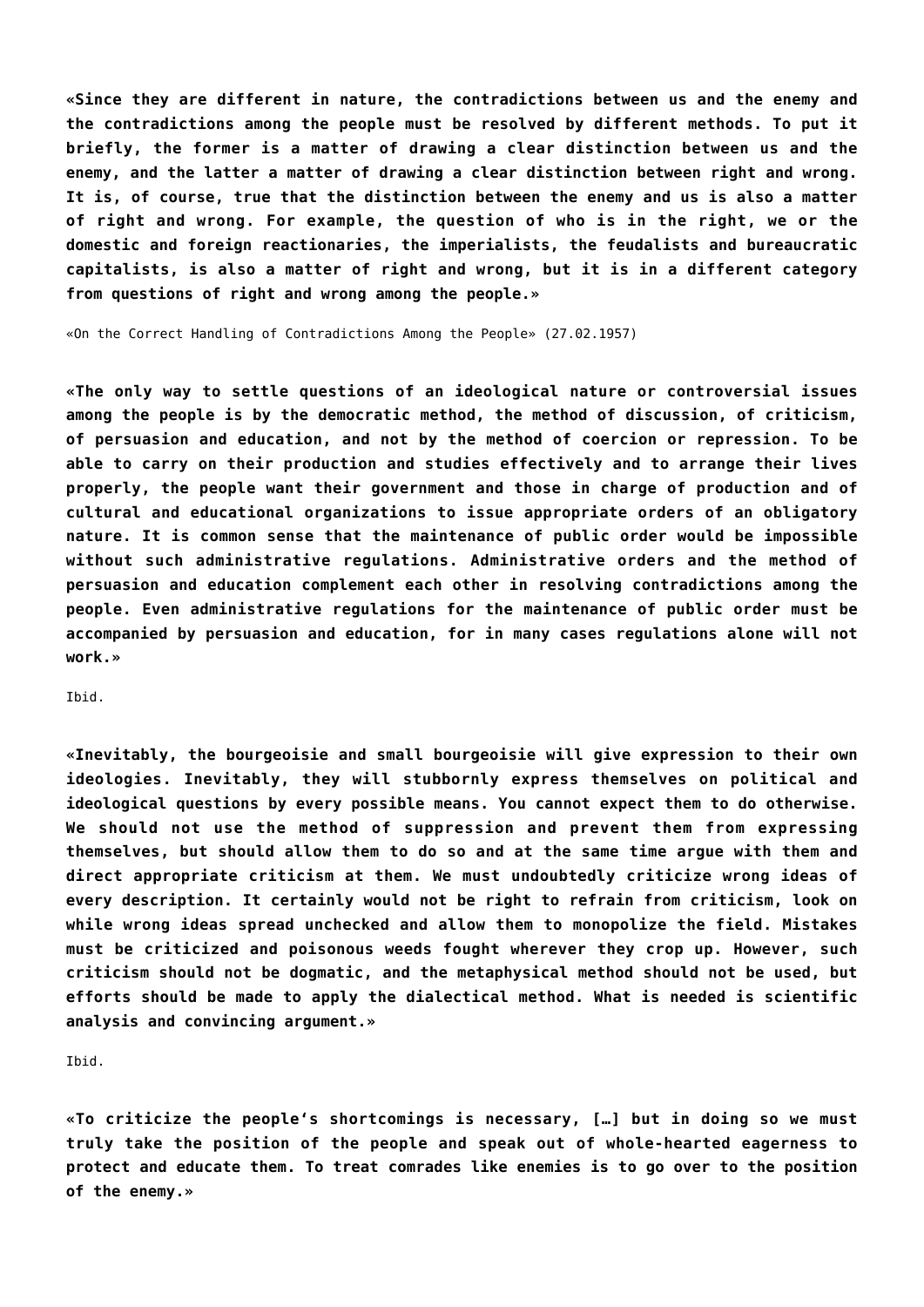«Talks at the Yan'an Forum on Literature and Art» (May 1942)

**«Contradiction and struggle are universal and absolute, but the methods of resolving contradictions, that is, the forms of struggle, differ according to the differences in the nature of the contradictions. Some contradictions are characterized by open antagonism and others are not. In accordance with the concrete development of things, some contradictions, which were originally non-antagonistic, develop into antagonistic ones, while others which were originally antagonistic develop into non-antagonistic ones.»**

«Dialectical Materialism» (1937-38)

**«In ordinary circumstances, contradictions among the people are not antagonistic. However, if they are not handled properly, or if we relax our vigilance and lower our guard, antagonism may arise. In a socialist country, a development of this kind is usually only a localized and temporary phenomenon. The reason is that the system of exploitation of human by human has been abolished and the interests of the people are the same.»**

«On the Correct Handling of Contradictions Among the People» (27.02.1957)

**«In our country, the contradiction between the working class and the national bourgeoisie belongs to the category of contradictions among the people. Largely, the class struggle between the two is a class struggle within the ranks of the people, because the Chinese national bourgeoisie has a dual character. In the period of the bourgeois-democratic revolution, it had both a revolutionary and a conciliationist side to its character. In the period of the socialist revolution, exploitation of the working class for profit constitutes one side of the character of the national bourgeoisie, while its support of the Constitution and its willingness to accept socialist transformation constitute the other. The national bourgeoisie differs from the imperialists, the landlords and the bureaucratic capitalists. The contradiction between the national bourgeoisie and the working class is one between the exploiter and the exploited, and is by nature antagonistic. Nevertheless, in the concrete conditions of China, this antagonistic class contradiction can, if properly handled, be transformed into a non-antagonistic one and be resolved by peaceful methods. However, it will change into a contradiction between ourselves and the enemy if we do not handle it properly and do not follow the policy of uniting with, criticizing and educating the national bourgeoisie, or if the national bourgeoisie does not accept this policy of ours.»**

Ibid.

**«[The counter-revolutionary rebellion in Hungary in 1956] was a case of reactionaries inside a socialist country, in league with the imperialists, attempting to achieve their conspiratorial aims by taking advantage of contradictions among the people to foment dissension and stir up disorder. This lesson of the Hungarian events merits attention. »**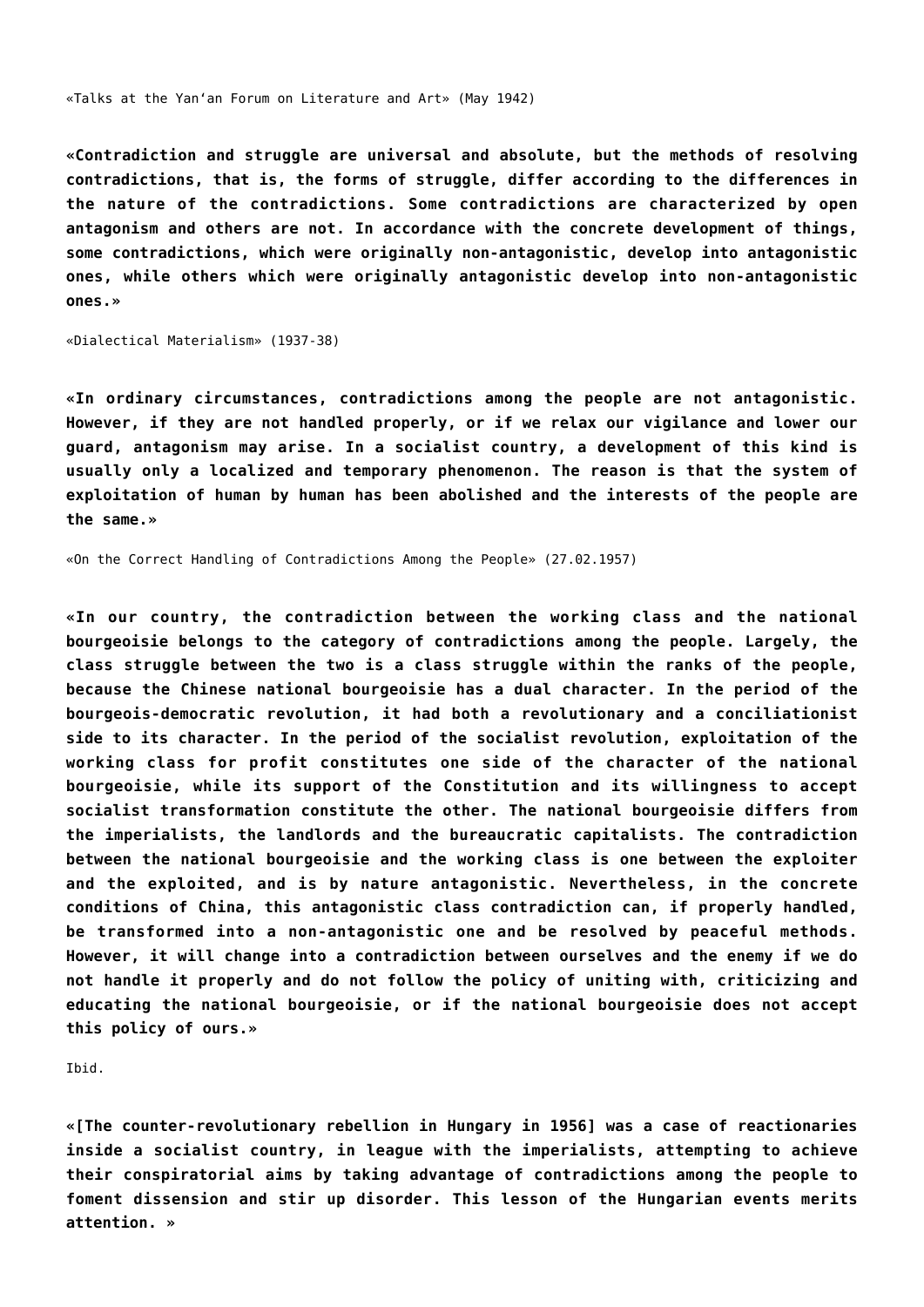Ibid.

## **5. CONTINUING THE REVOLUTION UNDER THE DICTATORSHIP OF THE PROLETARIAT**

**«The period of transition is full of contradiction and struggle. Our present revolutionary struggle is even more profound than the armed revolutionary struggles of the past. It is a revolution that will forever bury the capitalist system and all other systems of exploitation.»**

Quoted in *People's Daily*, *The Red Flag* and *Liberation Army Daily*: «Struggle Between Two Roads in China's Countryside» (23.11.1967)

#### **«Never forget class struggle.»**

Quoted in *People's Daily* and *The Red Flag*: «Along the Socialist or the Capitalist Road?» (15.08.1967)

**«Class contradiction, the class struggle between the proletariat and the bourgeoisie and the struggle between the socialist road and the capitalist road exist throughout the transitional period. We shall go astray if we forget this fundamental theory and practice of our Party over the last dozen years or so.»**

Quoted in *The Red Flag*: «Forward Along the High Road of Mao Zedong Thought» (1966)

**«Socialist society covers a considerably long historical period. In the historical period of socialism, there are still classes, class contradictions and class struggle, there is the struggle between the socialist road and the capitalist road, and there is the danger of capitalist restoration. We must recognize the protracted and complex nature of this struggle. We must heighten our vigilance. We must conduct socialist education. We must correctly understand and handle class contradictions and class struggle, distinguish the contradictions between ourselves and the enemy from those among the people and handle them correctly. Otherwise a socialist country like ours will turn into its opposite and degenerate, and a capitalist restoration will take place. From now on we must remind ourselves of this every year, every month and every day so that we can retain a rather sober understanding of this problem and have a marxist-leninist line.»**

Quoted in *The Red Flag*: «A Theoretical Weapon for Making Revolution Under the Dictatorship of the Proletariat» (1967)

**«The aim of every revolutionary struggle in the world is the seizure and consolidation of political power. Similarly, the sole aim of counterrevolution in desperately struggling against the revolutionary forces is the preservation of its political power.»**

Quoted in the *People's Daily* (22.01.1967)

**«There is no construction without destruction. Destruction means criticism and**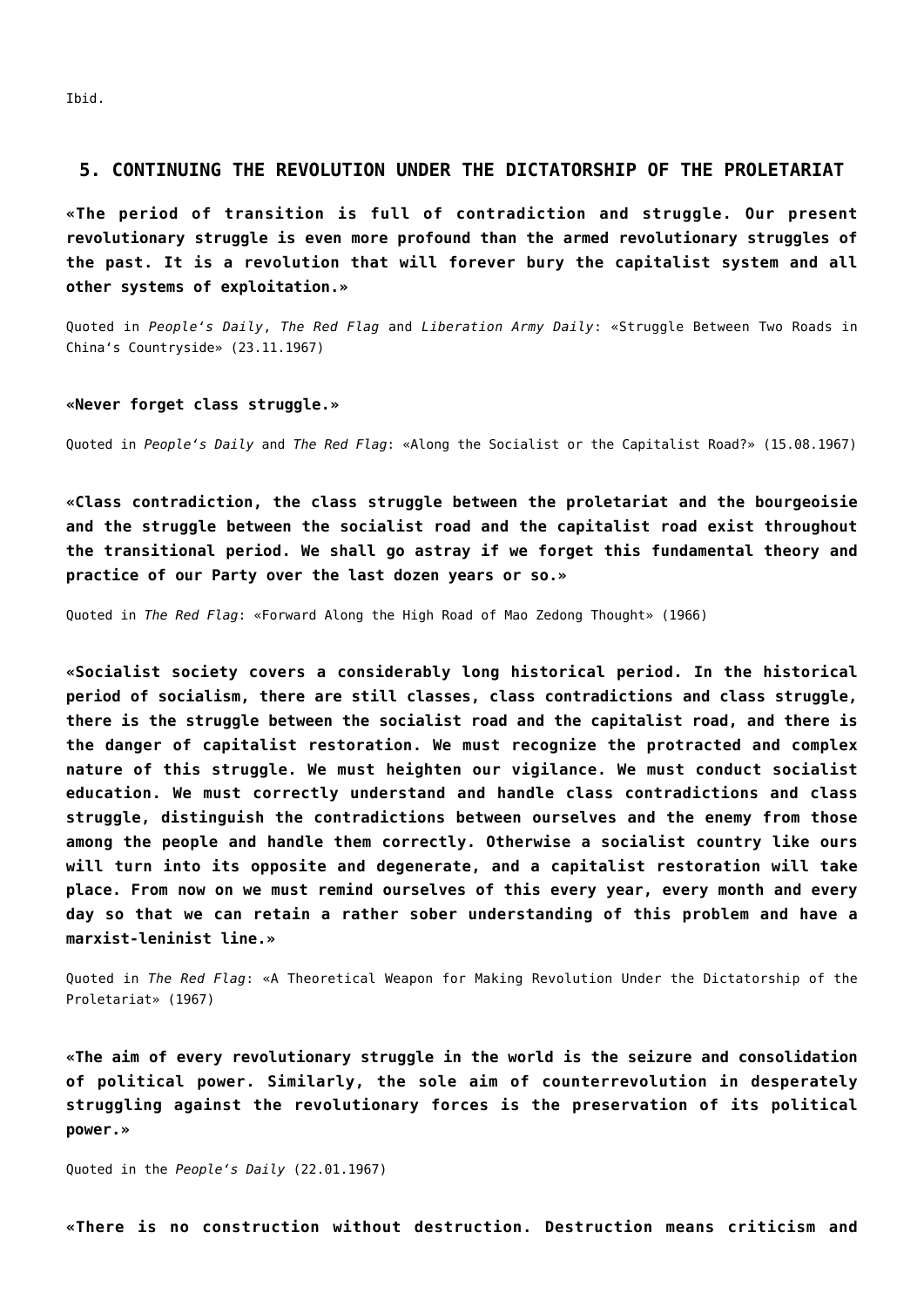**repudiation, it means revolution. It involves reasoning things out, which is construction. Put destruction first, and in the process you have construction.»**

Quoted in Central Committee of the Communist Party of China: «Circular Concerning the Great Proletarian Cultural Revolution» (16.05.1966)

**«In the historical period of socialism it is necessary to maintain the dictatorship of the proletariat and carry the socialist revolution through to the end. Only thus is it possible to prevent the restoration of capitalism, carry forward socialist construction and prepare the conditions for the transition to communism.»**

Quoted in *People's Daily* and *The Red Flag*: «On Khrushchev's Phoney Communism and Its Historical Lessons for the World» (14.07.1964)

**«In the era in which classes and class struggle still exist both at home and abroad, the working class and the masses who have seized State power must suppress all counterrevolutionary classes, groups or individuals resisting the revolution, stop their activities aiming at a comeback and prohibit all counterrevolutionaries from exploiting freedom of speech for counterrevolutionary purposes.»**

«Preface and Editor's Notes to *Material on the Counter-Revolutionary Hu Feng Clique*» (May-June 1955)

**«Those representatives of the bourgeoisie who have sneaked into the Party, the government, the army and various spheres of culture are a bunch of counterrevolutionary revisionists. Once conditions are ripe, they will seize political power and turn the dictatorship of the proletariat into a dictatorship of the bourgeoisie. Some of them we have already seen through, others we have not. Some are still trusted by us and are being trained as our successors, persons like Khrushchev, for example, who are still nestling beside us. Party committees at all levels must pay full attention to this matter.»**

Quoted in Central Committee of the Communist Party of China: «Circular Concerning the Great Proletarian Cultural Revolution» (16.05.1966)

*«The Great Proletarian Cultural Revolution now unfolding is a great revolution that touches people to their very souls and constitutes a new stage in the development of the socialist revolution in our country, a stage which is both broader and deeper.*

## *[…]*

*Although the bourgeoisie has been overthrown, it is still trying to use the old ideas, culture, customs and habits of the exploiting classes to corrupt the masses, capture their minds and endeavour to stage a comeback. The proletariat must do the exact opposite: it must meet head-on every challenge of the bourgeoisie in the ideological field and use the new ideas, culture, customs and habits of the proletariat to change the mental outlook of the whole of society. At present, our objective is to struggle against and overthrow those persons in authority who are taking the capitalist road, to criticize and repudiate the reactionary bourgeois academic ‹authorities› and the*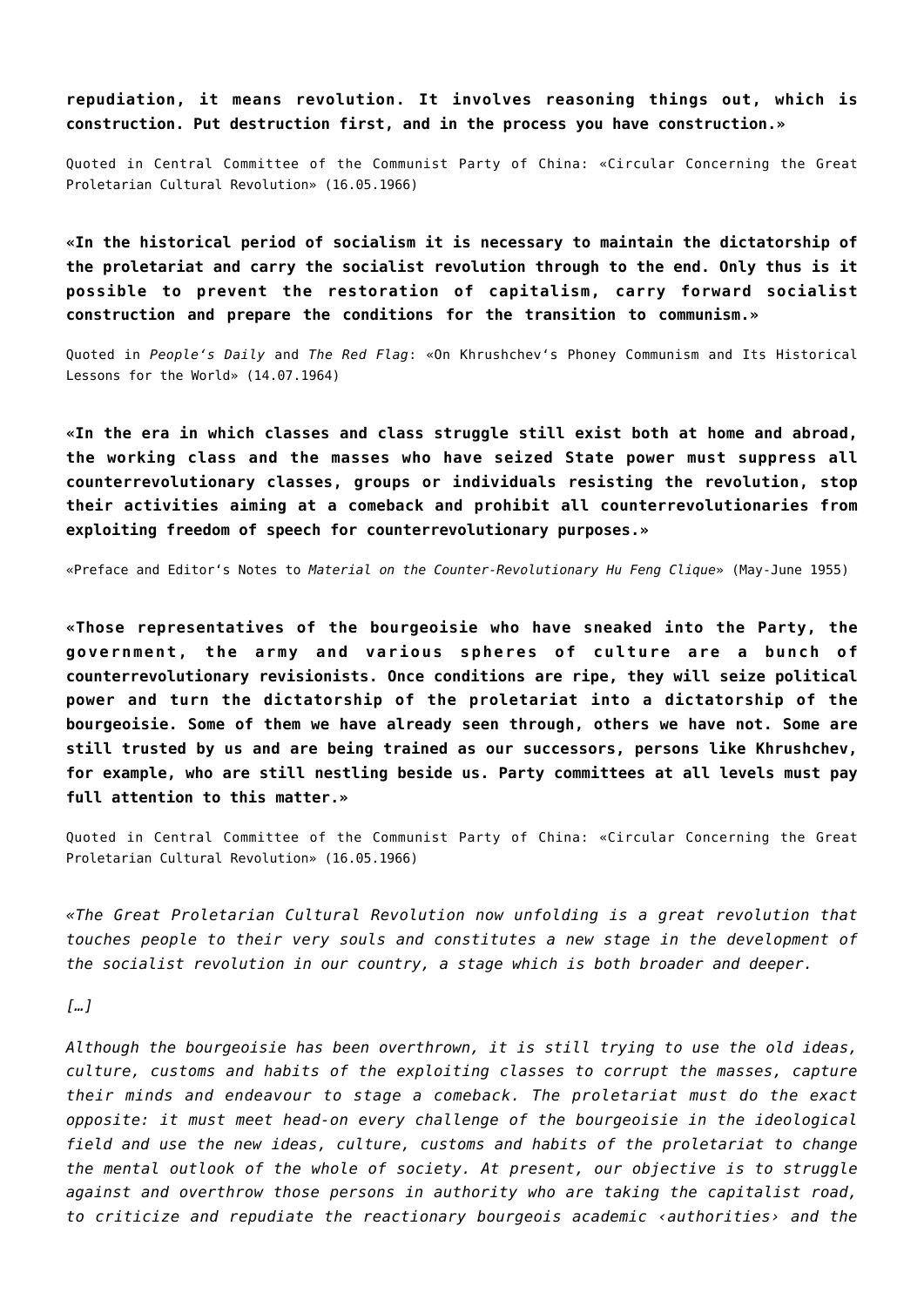*ideology of the bourgeoisie and all other exploiting classes and to transform education, literature and art and all other parts of the superstructure not in correspondence with the socialist economic base, so as to facilitate the consolidation and development of the socialist system.»*

Central Committee of the Communist Party of China: «Decision Concerning the Great Proletarian Cultural Revolution» (08.08.1966)

**«Who are our enemies? Who are our friends? This is a question of first importance for the revolution and it is likewise a question of the first importance for the Great Cultural Revolution.»**

Quoted in *People's Daily* and *The Red Flag*: «A Great Strategic Measure» (01.06.1967)

**«The fundamental contradiction to be solved by the Great Proletarian Cultural Revolution is the contradiction between the two classes, the proletariat and the bourgeoisie, and between the two roads, the socialist and the capitalist. The main target of the present movement is those Party persons in power taking the capitalist road.»**

Quoted in Lin Biao: «Speech at the Beijing Rally to Receive Revolutionary Teachers and Students from All Parts of China» (16.09.1966)

**«To struggle against power holders who take the capitalist road is the main task [of the Great Proletarian Cultural Revolution, but it is by no means the goal. The goal is to solve the problem of world outlook: it is the question of eradicating the roots of revisionism.»**

«Speech to the Albanian Military Delegation» (01.05.1967)

**«The Great Proletarian Cultural Revolution is in essence a great political revolution carried out under the conditions of socialism by the proletariat against the bourgeoisie and all other exploiting classes; it is a continuation of the prolonged struggle waged by the Communist Party of China and the masses of revolutionary people under its directorship against the Guomindang reactionaries, a continuation of the class struggle between the proletariat and the bourgeoisie.»**

Quoted in *People's Daily* and *Liberation Army Daily*: «Of the Land of Hibiscus Glowing in the Morning Sun: Hail the Establishment of the Hunan Provincial Revolutionary Committee» (10.04.1968)

**«Hold high the great banner of the proletarian cultural revolution, thoroughly expose the reactionary bourgeois position of those so-called academic authorities who oppose the Party and socialism, thoroughly criticize and repudiate reactionary bourgeois ideas in the sphere of academic work, education, journalism, literature and art and publishing, and seize the directorship in these cultural spheres. To achieve this, it is at the same time necessary to criticize and repudiate those representatives of the bourgeoisie who have sneaked into the Party, the government, the army and all spheres**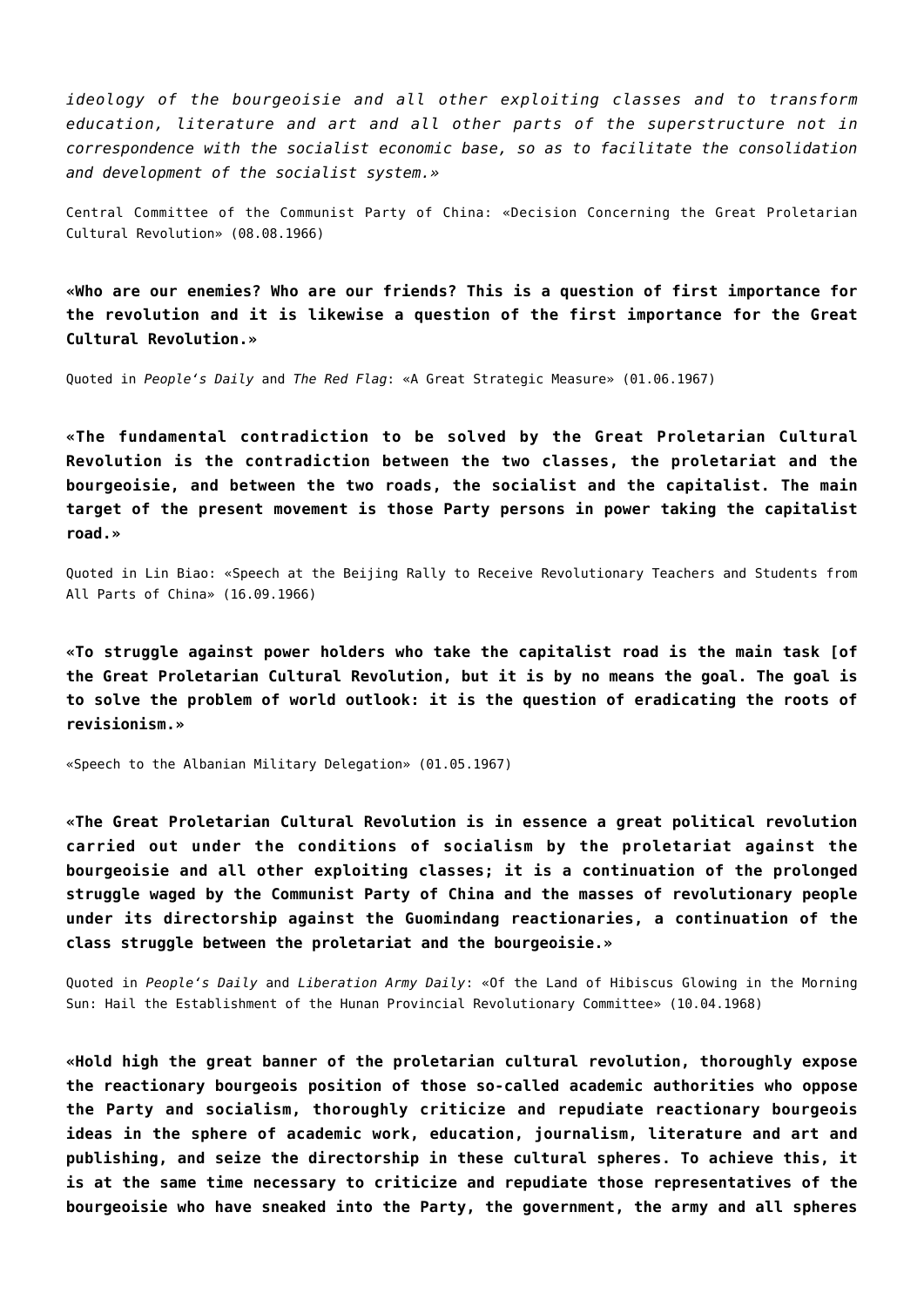**of culture, and to clear them out or transfer some of them to other positions. Above all, we must not entrust these people with the work of directing the cultural revolution. In fact many of them have done and are still doing such work, and this is extremely dangerous.»**

Quoted in Central Committee of the Communist Party of China: «Circular Concerning the Great Proletarian Cultural Revolution» (16.05.1966)

**«Proletarian revolutionaries, unite and seize power from the handful of Party persons in power taking the capitalist road!»**

Quoted in *People's Daily*: «Be Models in Forming the Revolutionary Great Alliance» (17.08.1967)

**«The current Great Proletarian Cultural Revolution is absolutely necessary and most timely for consolidating the dictatorship of the proletariat, preventing capitalist restoration and building socialism.»**

Quoted in Lin Biao: «Report to the 9<sup>th</sup> National Congress of the Communist Party of China» (01.04.1969)

**«In the past we waged struggles in rural areas, in factories, in the cultural field, and we carried out the socialist education movement. But all this failed to solve the problem because we did not find a form, a method, to arouse the broad masses to expose our dark aspect openly, in an all-round way and from below.»**

Ibid.

*«Now we have found this form — it is the Great Proletarian Cultural Revolution.»*

Lin Biao: «Report to the 9<sup>th</sup> National Congress of the Communist Party of China» (01.04.1969)

**«In the past, we fought north and south; it was easy to fight such wars. For the enemy was obvious. The present Great Proletarian Cultural Revolution is much more difficult than that kind of war.»**

Quoted in Lin Biao: «Report to the 9<sup>th</sup> National Congress of the Communist Party of China» (01.04.1969)

**«The problem is that those who commit ideological errors are mixed up with those whose contradiction with us is one between ourselves and the enemy, and for a time it is hard to sort them out.»**

Ibid.

**«Carry out the tasks of struggle → criticism → transformation conscientiously.»**

Ibid.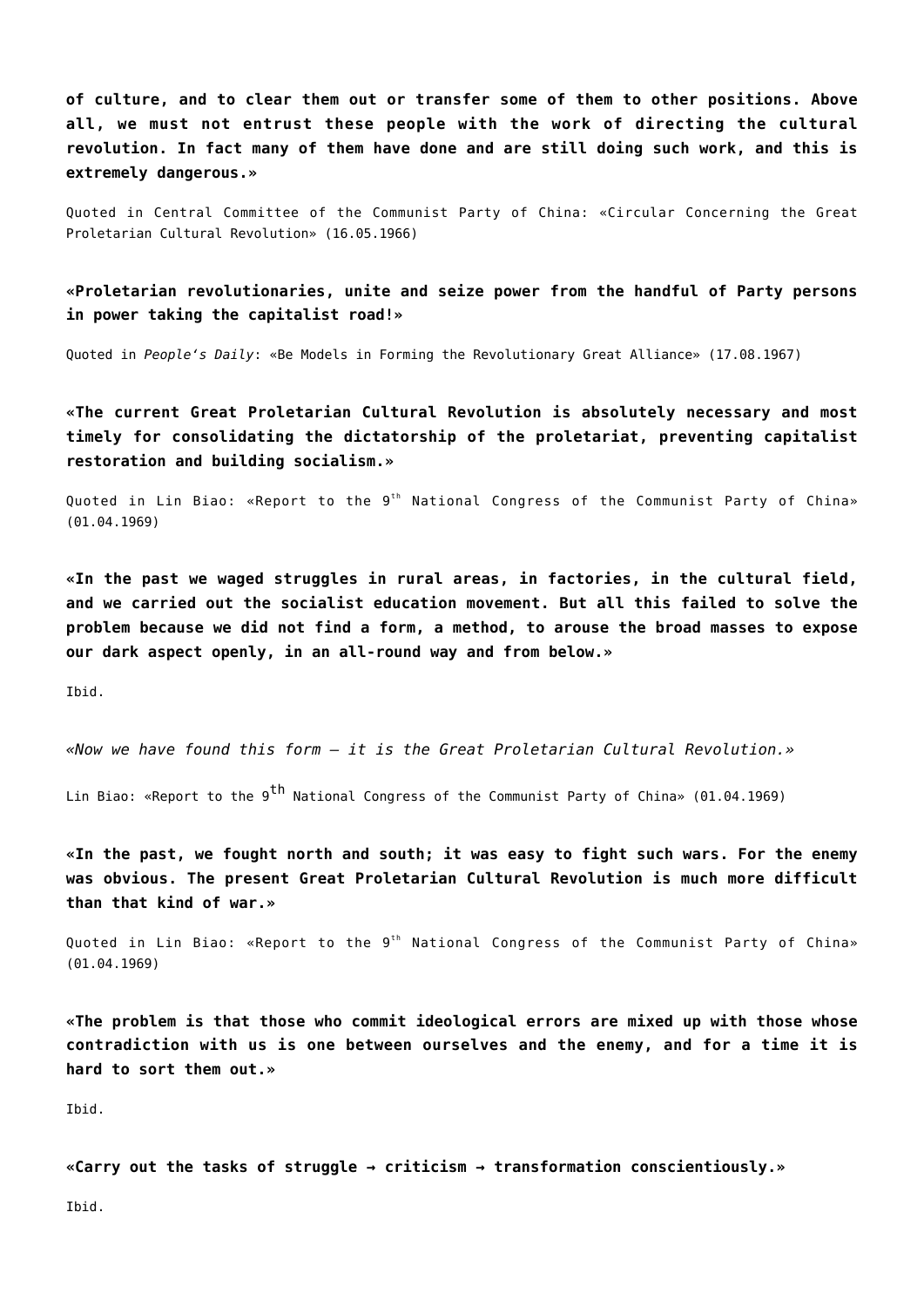**«Struggle → criticism → transformation in a factory, on the whole, goes through the following stages: Establishing a three-in-one revolutionary committee; carrying out mass criticism and repudiation; purifying the class ranks; consolidating the Party organization; and simplifying the administrative structure, changing irrational rules and regulations and sending office workers to the workshops.»**

Ibid.

**«In every place or unit where power must be seized, it is necessary to carry out the policy of the revolutionary 'three-in-one' combination in establishing a provisional organ of power which is revolutionary and representative and enjoys proletarian authority. This organ of power should preferably be called the revolutionary committee.»**

Quoted in *The Red Flag*: «On the Revolutionary ‹Three-in-One› Combination» (1967)

**«The revolutionary committee should exercise unified directorship, eliminate duplication in the administrative structure, follow the policy of ‹better troops and simpler administration› and organize itself into a revolutionized directing group which maintains close ties with the masses.»**

Quoted in Lin Biao: «Report to the 9<sup>th</sup> National Congress of the Communist Party of China» (01.04.1969)

**«The big-character poster is a very useful new weapon, which can be used in the cities and the rural areas, in factories, cooperatives, shops, government institutions, schools, army units and streets — in short, wherever the masses are to be found. It has already been widely used and should always be used.»**

«Introducing a Cooperative» (15.04.1958)

**«The proletariat must exercise all-round dictatorship over the bourgeoisie in the realm of the superstructure, including the various spheres of culture.»**

Quoted in *People's Daily*, *The Red Flag* and *Liberation Army Daily*: «Advance Along the Road Opened Up by the October Socialist Revolution» (06.11.1967)

**«To accomplish the proletarian revolution in education, it is essential to have working class directorship; the masses of workers must take part in this revolution and, in cooperation with Liberation Army fighters, form a revolutionary three-in-one combination with the activists among the students, teachers and workers in schools and colleges, who are determined to carry the proletarian revolution in education through to the end. The workers' propaganda teams should stay permanently in the schools and colleges, take part in all the tasks of struggle → criticism → transformation there and will always lead these institutions. In the countryside, schools and colleges should be managed by the poor and lower-middle peasants — the most reliable ally of the working class.»**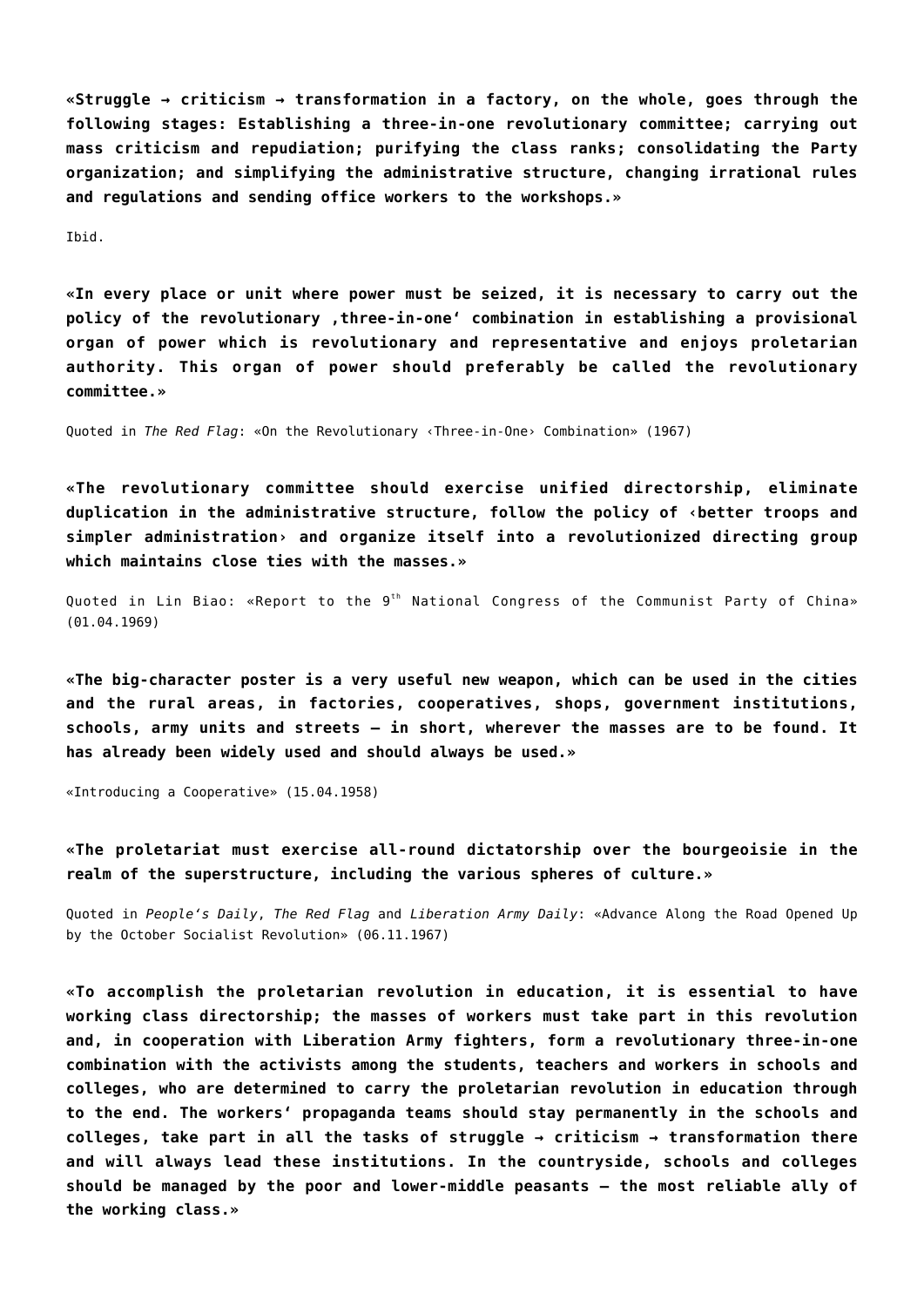Quoted in Yao Wenyuan: «The Working Class Must Exercise Directorship in Everything» (26.08.1968)

**«The general view on the Cultural Revolution: Basically correct, with some shortcomings. What we want to study now is the shortcomings. The ratio is 70:30, 70% achievements and 30% mistakes, and the views on it are not necessarily consistent. There were two mistakes made in the Cultural Revolution:**

- **1. Overthrow everything.**
- **2. All-round civil war.**

**Regarding ‹overthrowing everything›, some of the attacks were correct, such as against Liu Shaoqi's and Lin Biao's groups. Some of them were mistakes, such as those against some old comrades. These people also made mistakes, so some criticism of them is fine. The experience without war has already lasted ten years. During the ‹all-round civil war›, guns were taken, most were distributed. Armed fighting is also an exercise. But beating people to death and not rescuing the wounded, this is not good.**

**One shouldn't underestimate old comrades. I am among the oldest. Old comrades still have a bit of use. The old comrades should treat the rebel factions magnanimously, and not tell them to ‹yield or get lost›. Sometimes the rebel factions make mistakes, but don't we old comrades also make mistakes? In the same way, we still make mistakes. Pay attention to the three-in-one combinations of old, middle-aged, and young in directorship.»**

«Main Directives» (October 1975-January 1976)

**«Act in line with the past principles.»**

«A Few Words Written During a Conversation with Hua Guofeng» (30.04.1976)

# **6. THE BOURGEOISIE IS RIGHT IN THE COMMUNIST PARTY**

**«You are making the socialist revolution, and yet don't know where the bourgeoisie is. It is right in the Communist Party — those in power taking the capitalist road. The capitalist-roaders are still on the capitalist road.**

**Will there be a need for revolution 100 years from now? Will there still be need for revolution 1,000 years from now? There is always need for revolution. There are always sections of the people who feel themselves oppressed; junior officials, students, workers, peasants and soldiers don't like bigshots oppressing them. That's why they want revolution. Will contradictions no longer be recognized 10,000 years from now? Why not? They will still be recognized.»**

«Main Directives» (October 1975-January 1976)

**«Why did Lenin speak of exercising dictatorship over the bourgeoisie? This question must be thoroughly understood. Lack of clarity on this question will lead to**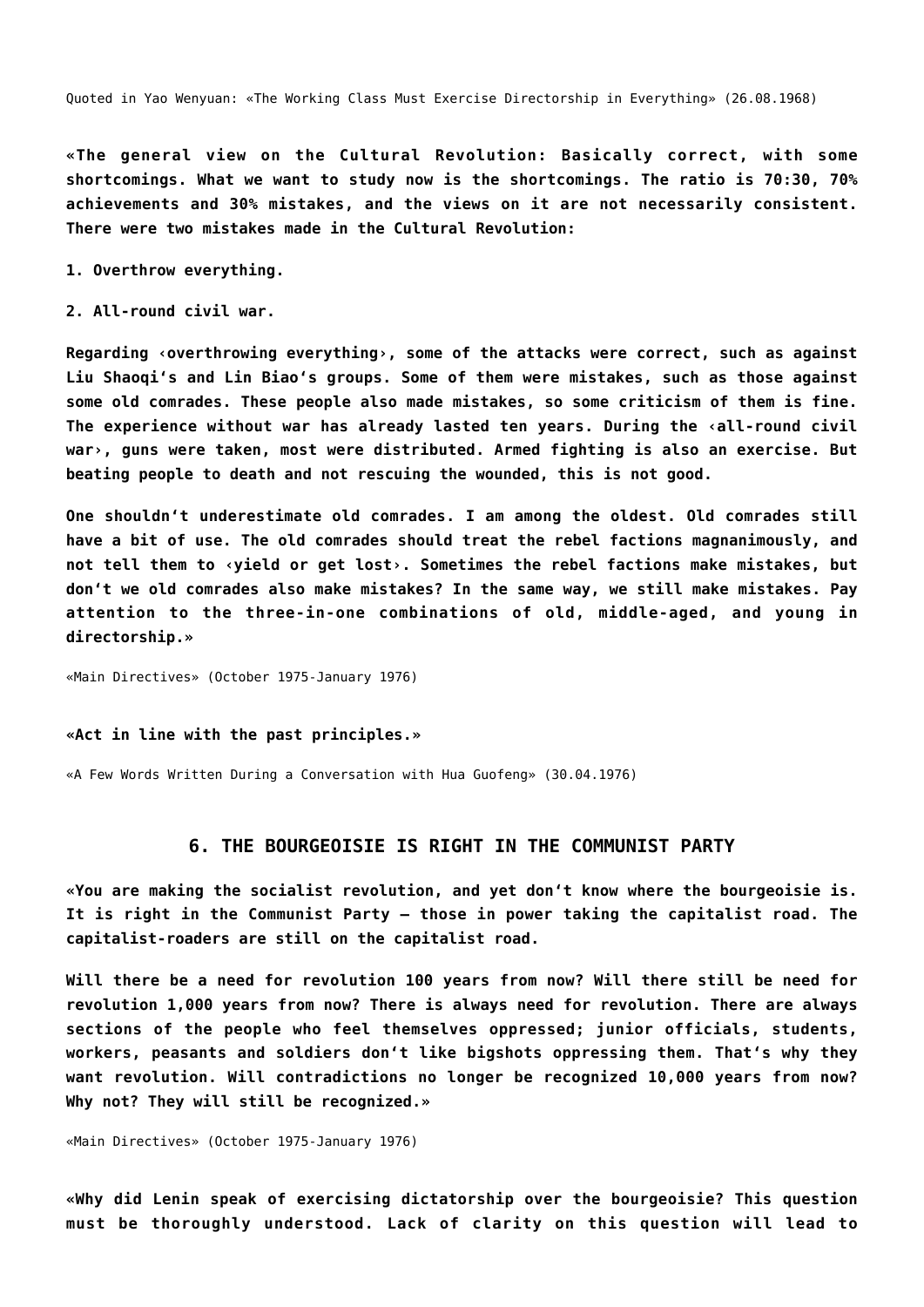## **revisionism. This should be made known to the whole nation.»**

Quoted in *People's Daily* and *Red Flag*: «Marx, Engels and Lenin on the Dictatorship of the Proletariat» (February 1975)

**«In a word, China is a socialist country. Before liberation it was much the same as capitalism. Even now it practises an eight-grade wage system, distribution to each according to their work and exchange by means of money, which are scarcely different from those in the old society. What is different is that the system of ownership has changed.»**

Ibid.

**«Our country at present practises a commodity system, and the wage system is unequal too, there being the eight-grade wage system, and so on. These can only be restricted under the dictatorship of the proletariat. Thus it would be quite easy for people like Lin Biao to push the capitalist system if they come to power. Therefore, we should read some more marxist-leninist works.»**

Ibid.

**«Lenin said: ‹Small production engenders capitalism and the bourgeoisie continuously, daily, hourly, spontaneously, and on a mass scale.› This also occurs among a section of the workers and a section of the Party members. Both within the ranks of the proletariat and among the personnel of State organs there are people who follow the bourgeois style of life.»**

Ibid.

**«Is there class struggle under socialist society or not? What** *‹Take the three directives as the key link›***! Stability and unity do not mean writing off class struggle; class struggle is the key link, everything else hinges on it. Stalin made a big mistake concerning this question. But not Lenin. He said that small production engenders capitalism continuously and daily. Lenin spoke of building a bourgeois State without the bourgeoisie to safeguard bourgeois right. We ourselves have built just such a State, not much different from the old society. There are ranks and grades, eight grades of wages, distribution according to work, and exchange of equal values. Money is needed to buy grain, coal, or vegetables. Eight grades of wages regardless if you are many people or few.**

**In 1949 it was proposed the that the main contradiction within China was that between the proletariat and the bourgeoisie. 13 years later, the question of class struggle was raised again, and the situation began to take a turn for the better. What is the Great Proletarian Cultural Revolution up to? Class struggle. Liu Shaoqi promoted the theory that class struggle had died out. In fact he himself had not ‹died out›. He wanted to protect his bunch of traitors and diehard followers. Lin Biao wanted to bring down the proletariat and staged a State coup. So has it died out?**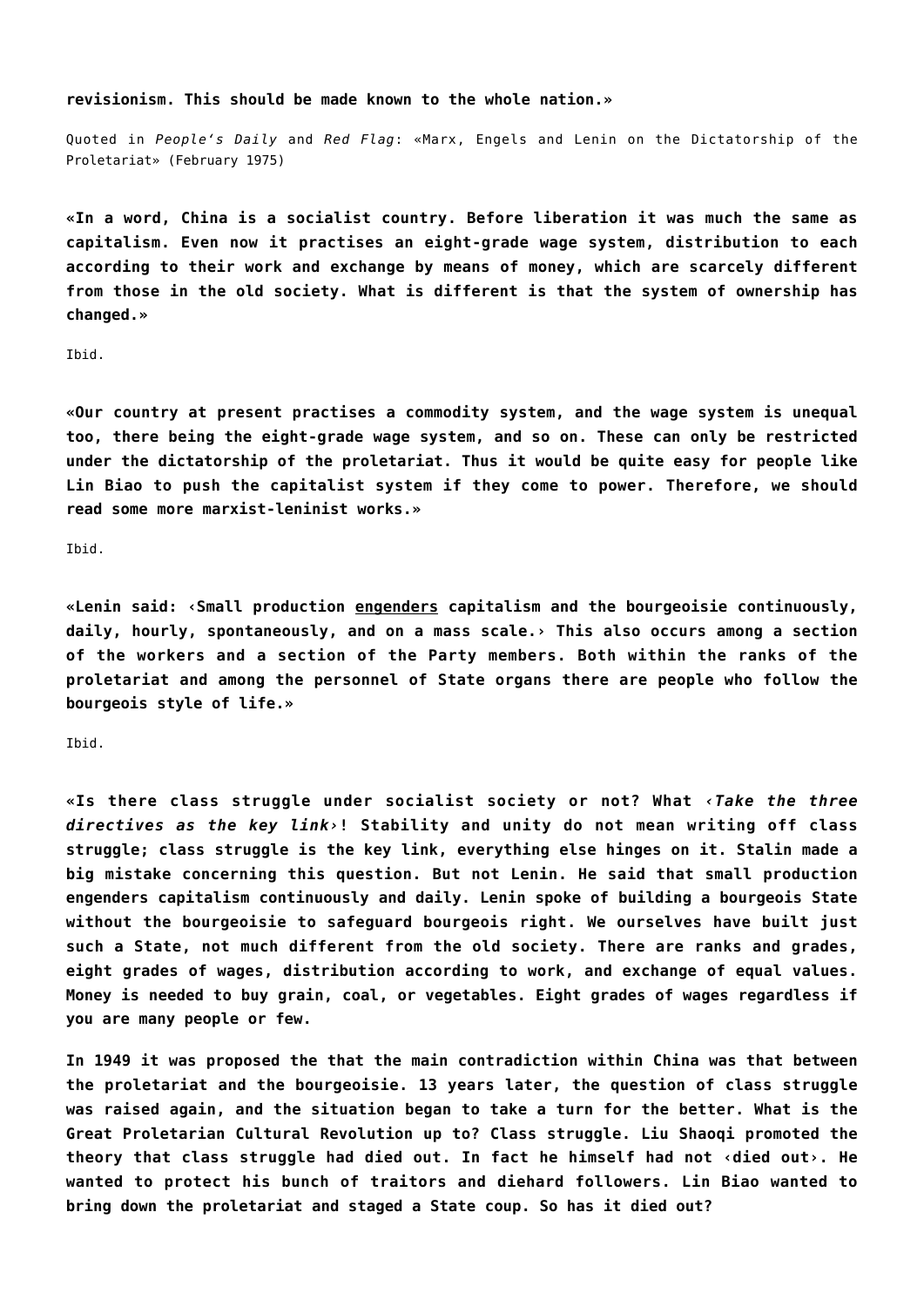**Why do some people not clearly see the issue of the contradictions in socialist society? Don't the old bourgeoisie still exist? Hasn't everyone seen the great numbers of small bourgeois? Are there not many bourgeois intellectuals who still have not well remolded? Is the influence of small production, corruption, and speculation not everywhere? Are the anti-Party groups of Liu, Lin and others not horrifying? The problem is that they themselves belong to the small bourgeoisie and their thinking easily turns Rightist. The issue is that they themselves represent the bourgeoisie, but say that class contradictions are not recognizable.**

**The thinking of some comrades, mainly the old comrades, remains ‹standing still› at the stage of the bourgeois-democratic revolution. They don't understand, resist, or even oppose the socialist revolution. There are two kinds of attitudes towards the Great Proletarian Cultural Revolution, one is dissatisfaction, and the other is ‹settling accounts›: settling the account of the Great Proletarian Cultural Revolution.**

**Why didn't Lenin ‹stand still›? After the democratic revolution the workers and the poor and lower-middle peasants did not stand still, they wanted revolution. On the other hand, a number of Party members have not wanted to go forward; some have moved backward and opposed the revolution. Why? Because they became high officials and wanted to protect the interests of high officials. They have a good house, a car, a high salary, and attendants, more grievous than the capitalists. With the socialist revolution they themselves come under fire. When it came to the cooperative transformation of agriculture there were people in the Party who opposed it, and when it now comes to criticizing bourgeois right, they resent it.**

# **[…]**

**Deng Xiaoping has put forward** *‹taking the three directives as the key link›***. This he did not research together with the Political Bureau, did not discuss with the State Council, and did not report to me. He just said it as so. This person, he does not grasp class struggle; he has never referred to this key link. Still his theme of** *‹white cat, black cat›***, making no distinction between imperialism and marxism. He says,** *‹whenever there is a campaign it tends to harm the old workers and the experienced cadres›***. So opposing Chen Duxiu, Qu Qiubai, Li Lisan, Luo Zhanglong, Wang Ming, Zhang Guotao, Gao Gang, Peng Dehuai, Liu Shaoqi, Lin Biao, this all was harmful? He says,** *‹there is a crisis in education, students are not studying›***. He himself has not studied, he does not understand marxism-leninism, he represents the capitalist class. He says he will** *‹never reverse the verdicts›***, he is not reliable. Xiaoping never speaks heart-to-heart, so others fear him, and don't dare speak with him, and neither does he listen to the opinions of the masses. Serving as a director, his style is a big problem.»**

«Main Directives» (October 1975-January 1976)

## **«The rise to power of revisionism means the rise to power of the bourgeoisie.»**

Quoted in *People's Daily*, *The Red Flag* and *Liberation Army Daily*: «Leninism or Social-Imperialism?» (22.04.1970)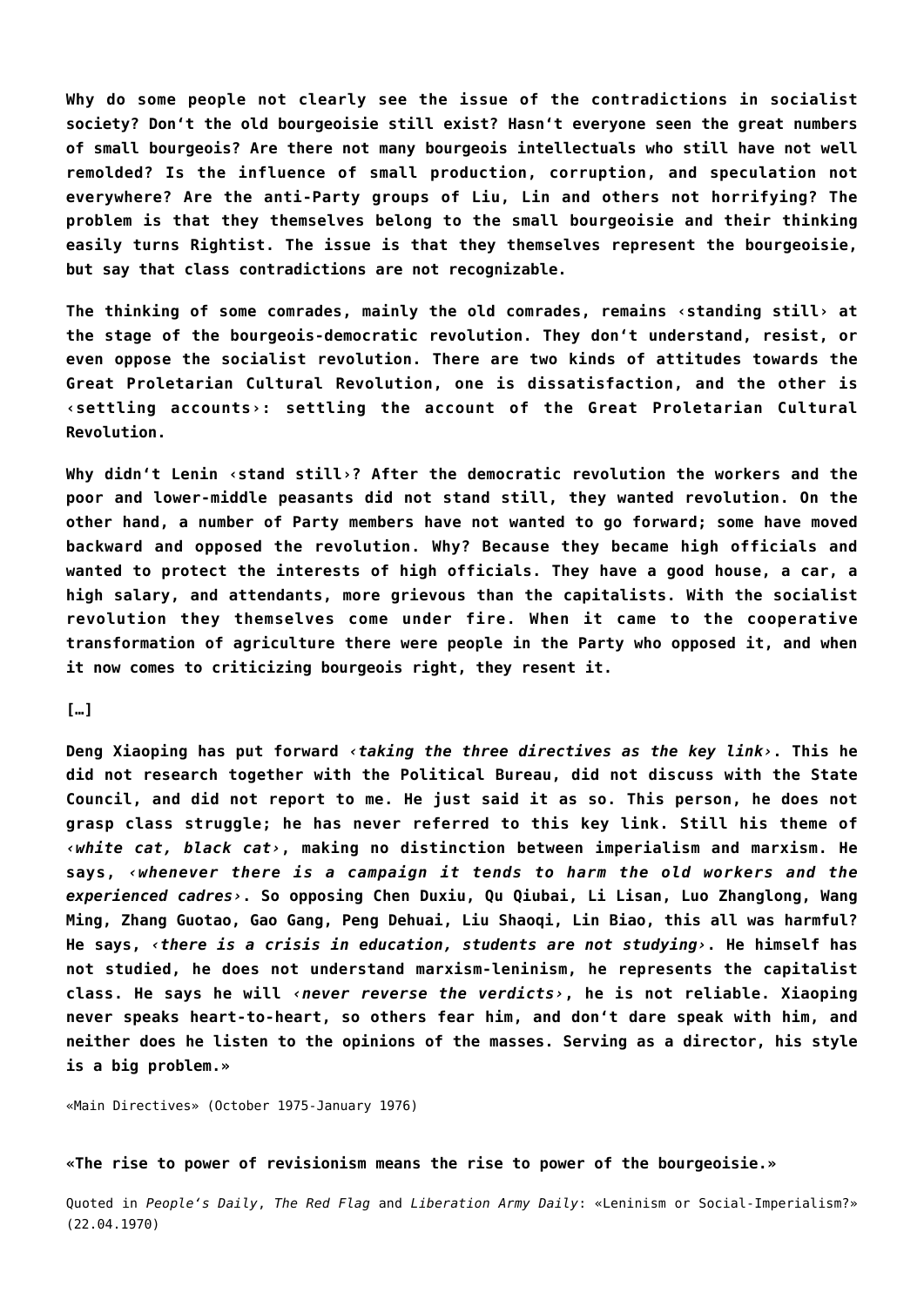**«The Soviet Union today is a dictatorship of the bourgeoisie, a dictatorship of the big bourgeoisie, a fascist dictatorship of the German type and a dictatorship of the Hitlerite type.»**

«Some Interjections at a Briefing of the Directing Group of the State Planning Commission» (11.05.1964)

**«If a Rightist, anti-communist coup occurs in China, my conclusion is they will not have peace, and it is quite possible that it will be short-lived. This is because all the revolutionaries, who represent the interest of more than 90% of the people, will not tolerate it. At that time, the Right will possibly use my words to secure power for some time, and the Left then will definitely use other of my words, organize, and defeat the Right.»**

Letter to Jiang Qing (08.07.1966)

**«You have been wronged. Today we are separating into two worlds. May each keep their peace. These few words may be my last message to you…**

**A human life is limited, but revolution knows no bounds. In the sturggle of the past ten years, I have tried to reach the peak of the revolution, but I have failed.**

**However, you could reach the summit.**

**If somehow you fail, You will plunge into a fathomless abyss. Your body will be torn to pieces, and your bones will break.**

**No compromise with others is good. If the blade turns, and I believe it has, against the revolution, Then it will be necessary to wage guerrilla warfare once again. Once again, Yan'an…»**

«Last Will and Testament» (Letter to Jiang Qing) (May-June 1976)

## **7. WAR AND PEACE**

**«War is the highest form of struggle for resolving contradictions, when they have developed to a certain stage, between classes, nations, states, or political groups, and it has existed ever since the emergence of private property and of classes.»**

«Problems of Strategy in China's Revolutionary War» (December 1936)

**«‹War is the continuation of politics.› In this sense, war is politics and war itself**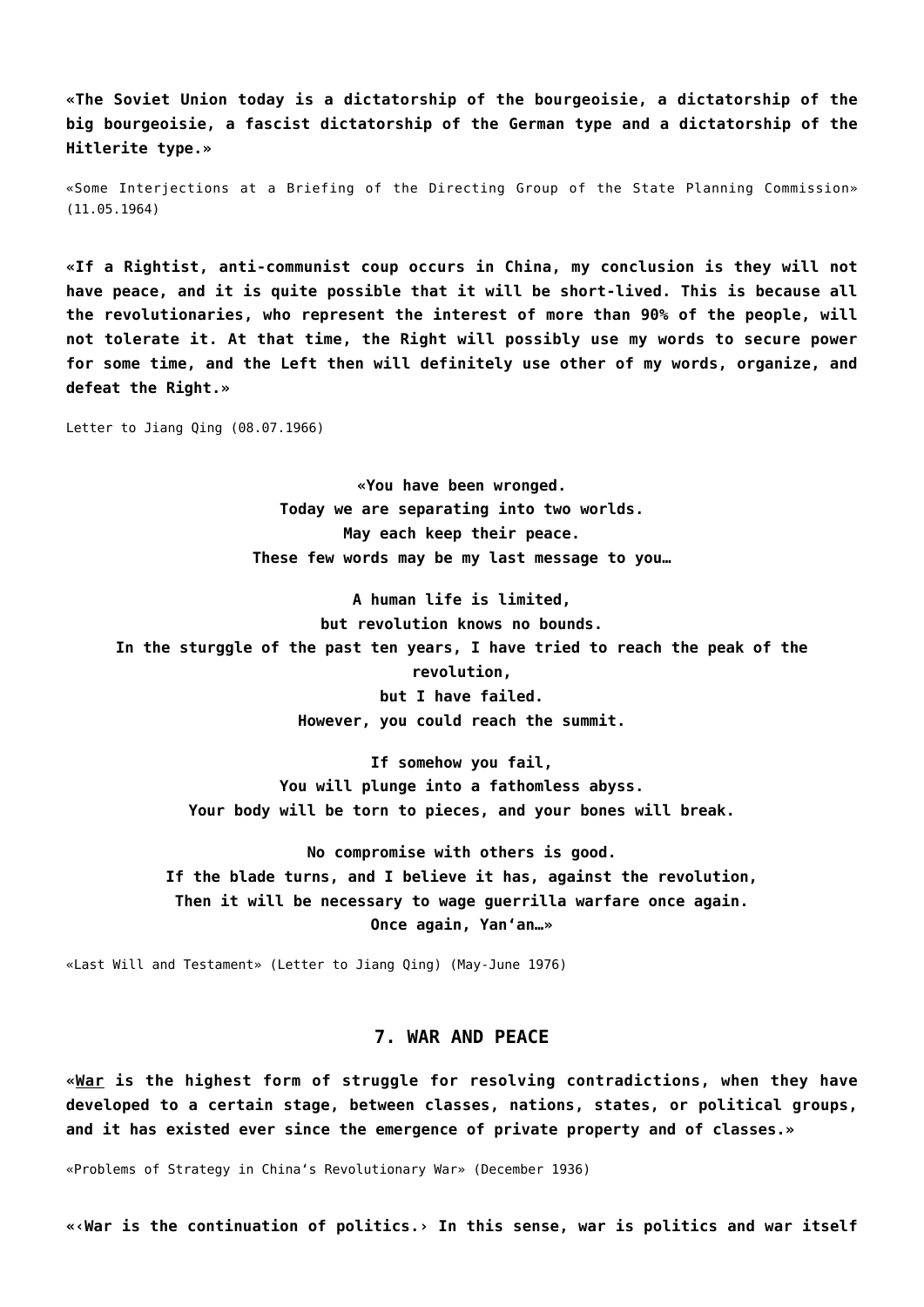**is a political action; since ancient times there has never been a war that did not have a political character […]. However, war has its own particular characteristics and in this sense, it cannot be equated with politics in general. ‹War is the continuation of politics by other […] means.› When politics develops to a certain stage beyond which it cannot proceed by the usual means, war breaks out to sweep the obstacles from the way […]. When the obstacle is removed and our political aim attained the war will stop. Nevertheless, if the obstacle is not completely swept away, the war will have to continue until the aim is fully accomplished […]. It can therefore be said that politics is war without bloodshed while war is politics with bloodshed.»**

«On Protracted War» (May 1938)

**«History shows that wars are divided into two kinds, just and unjust. All wars that are progressive are just, and all wars that impede progress are unjust. We communists oppose all unjust wars that impede progress, but we do not oppose progressive, just wars. Not only do we communists not oppose just wars; we actively participate in them. As for unjust wars, the 1st World War is an instance in which both sides fought for imperialist interests; therefore, the communists of the whole world firmly opposed that war. The way to oppose a war of this kind is to do everything possible to prevent it before it breaks out and, once it breaks out, to oppose war with war, to oppose unjust war with just war, whenever possible.»**

Ibid.

**«Revolutions and revolutionary wars are inevitable in class society, and without them it is impossible to accomplish any leap in social development and to overthrow the reactionary ruling classes and therefore impossible for the people to win political power.»**

«Dialectical Materialism» (1937-38)

**«Revolutionary war is an antitoxin that not only eliminates the enemy's poison but also purges us of our own filth. Every just, revolutionary war is endowed with tremendous power and can transform many things or clear the way for their transformation. The Sino-Japanese war will transform both China and Japan; provided China perseveres in the War of Resistance and in the united front, the old Japan will surely be transformed into a new Japan and the old China into a new China, and people and everything else in both China and Japan will be transformed during and after the war.»**

«On Protracted War» (May 1938)

**«Every communist must grasp the truth: ‹Political power grows out of the barrel of a gun.›»**

«Problems of War and Strategy» (06.11.1938)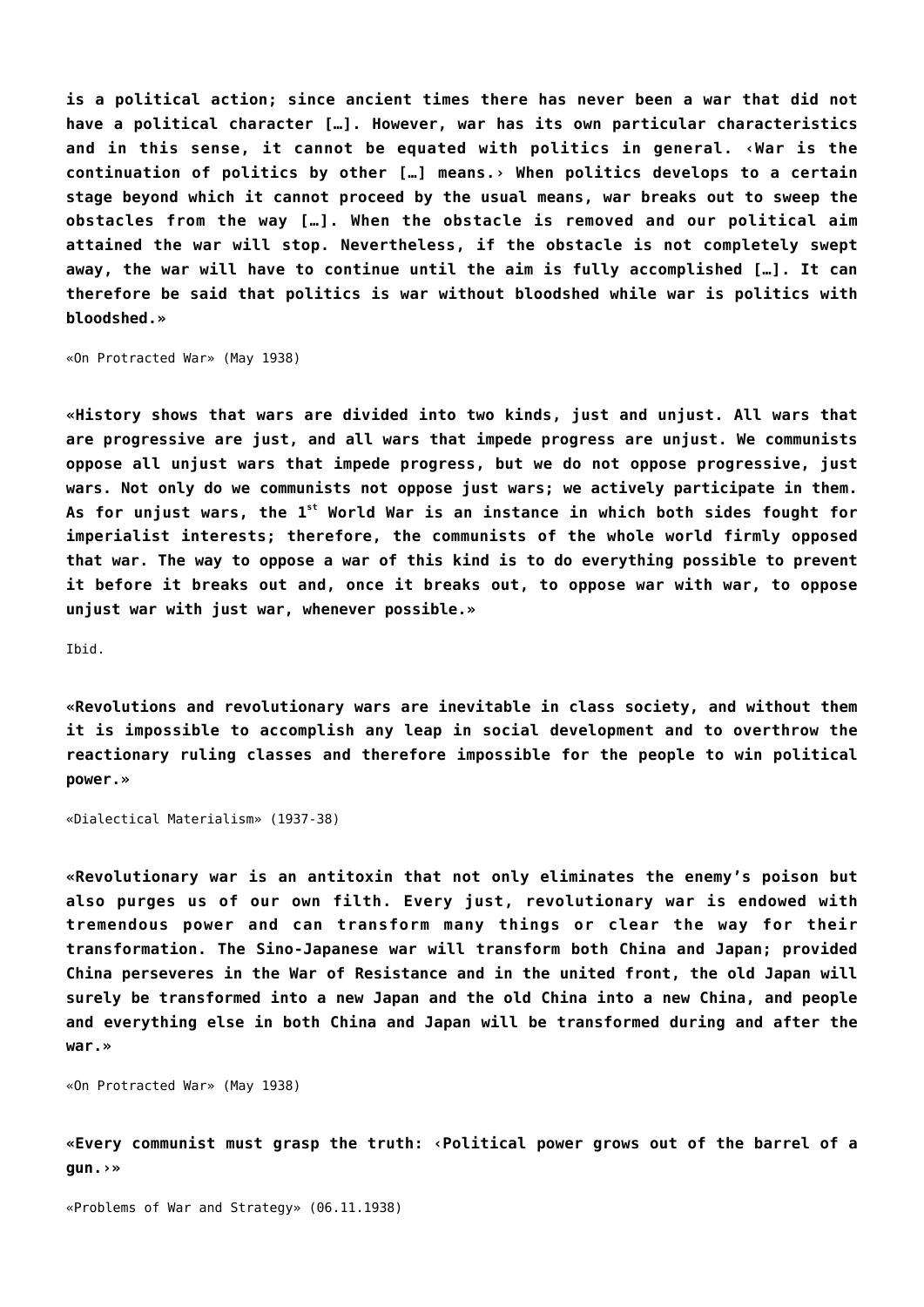**«The seizure of power by armed force, the settlement of the issue by war, is the central task and the highest form of revolution. This marxist-leninist principle of revolution holds well universally, for China and for all other countries.»**

Ibid.

**«Without armed struggle neither the proletariat, nor the people, nor the Communist Party would have any standing at all in China and it would be impossible for the revolution to triumph. In [the 18 years since the founding of the Party] the development, consolidation and bolshevization of our Party have proceeded in the midst of revolutionary wars; without armed struggle the Communist Party would assuredly not be what it is today. Comrades throughout the Party must never forget this experience for which we have paid in blood.»**

«Introducing *The Communist*» (04.10.1939)

**«According to the marxist theory of the State, the army is the chief component of State power. Whoever wants to seize and retain State power must have a strong army. Some people ridicule us as advocates of the ‹omnipotence of war›. Yes, we are advocates of the omnipotence of revolutionary war; that is good, not bad, it is marxist. The guns of the Communist Party of Russia created socialism. We shall create a democratic republic. Experience in the class struggle in the era of imperialism teaches us that it is only by the power of the gun that the working class and the laboring masses can defeat the armed bourgeoisie and landlords; in this sense we may say that only with guns can the whole world be transformed.»**

«Problems of War and Strategy» (06.11.1938)

**«We are advocates of the abolition of war, we do not want war; but war can only be abolished through war, and in order to get rid of the gun it is necessary to take up the gun.»**

Ibid.

**«War, this monster of mutual slaughter among humans, will be finally eliminated by the progress of human society, and in the not too distant future too. But there is only one way to eliminate it and that is to oppose war with war, to oppose counterrevolutionary war with revolutionary war, to oppose national counter-revolutionary war with national revolutionary war, and to oppose counter-revolutionary class war with revolutionary class war […]. When human society advances to the point where classes and States are eliminated, there will be no more wars, counter-revolutionary or revolutionary, unjust or just; that will be the era of perpetual peace for humanity. Our study of the laws of revolutionary war springs from the desire to eliminate all wars. Herein, lies the distinction between us communists and all the exploiting classes.»**

«Problems of Strategy in China's Revolutionary War» (December 1936)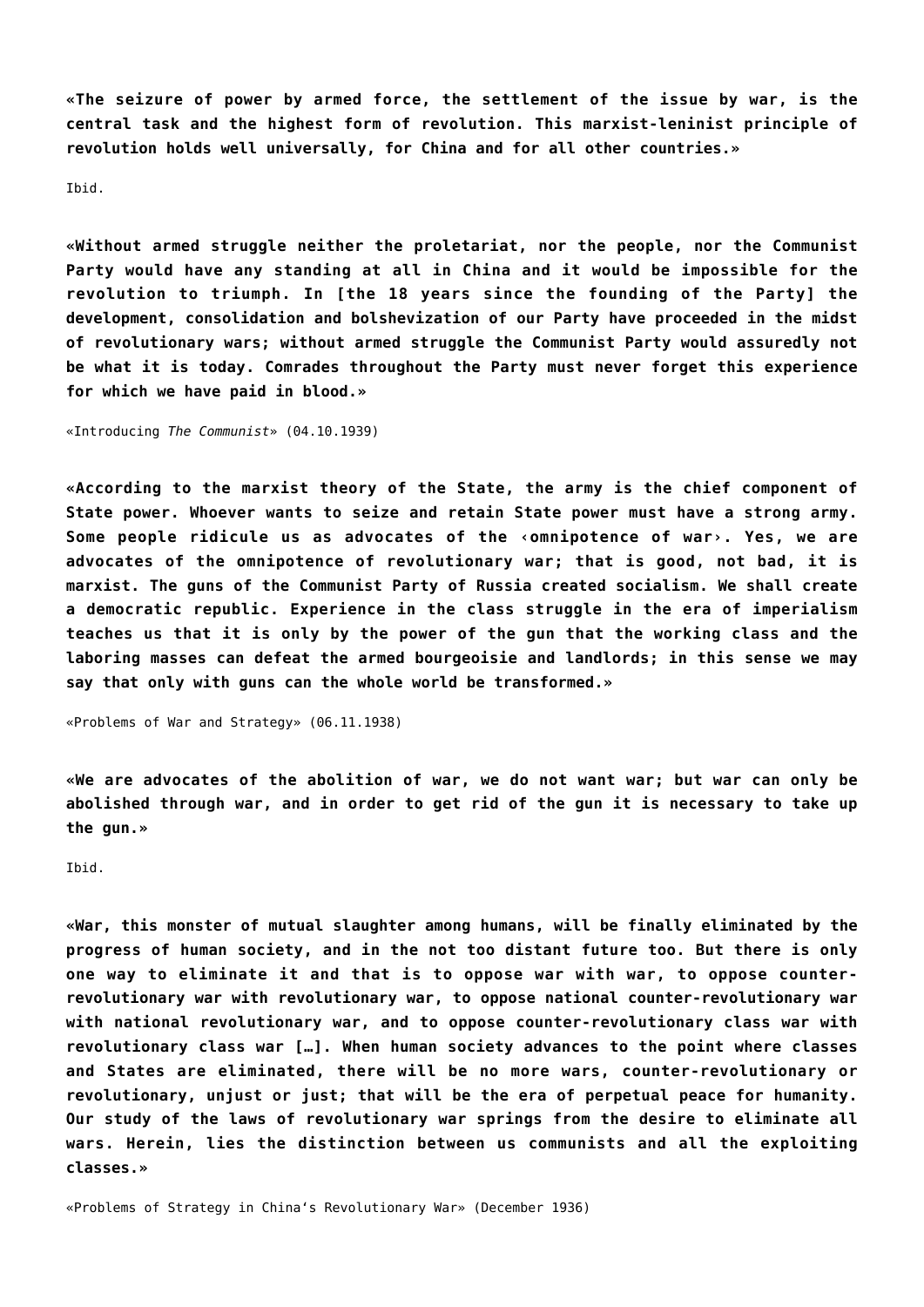**«Our country and all the other socialist countries want peace; so do the peoples of all the countries of the world. The only ones who crave war and do not want peace are certain monopoly capitalist groups in a handful of imperialist countries that depend on aggression for their profits.»**

«Opening Address at the 8<sup>th</sup> National Congress of the Communist Party of China» (15.09.1956)

**«To achieve a lasting world peace, we must further develop our friendship and cooperation with the fraternal countries in the socialist camp and strengthen our solidarity with all peace-loving countries. We must endeavor to establish normal diplomatic relations, based on mutual respect for territorial integrity and sovereignty and of equality and mutual benefit, with all countries willing to live together with us in peace. We must give active support to the national independence and liberation movement in countries in Asia, Africa and Latin America as well as to the peace movement and to just struggles in all the countries of the world.»**

Ibid.

**«As for the imperialist countries, we should unite with their peoples and strive to coexist peacefully with those countries, do business with them and prevent any possible war, but under no circumstances should we harbour any unrealistic notions about them.»**

«On the Correct Handling of Contradictions Among the People» (27.02.1957)

**«We desire peace. However, if imperialism insists on fighting a war, we will have no alternative but to take the firm resolution to fight to the finish before going ahead with our construction. If you are afraid of war day in day out, what will you do if war eventually comes? First, I said that the East Wind is prevailing over the West Wind and war will not break out, and now I have added these explanations about the situation in case war should break out. Both possibilities have thus been taken into account.»**

«Speech at the Moscow Meeting of Communist and Workers' Parties» (18.11.1957)

**«People all over the world are now discussing whether a 3rd World War will break out. On this question, too, we must be mentally prepared and do some analysis. We stand firmly for peace and against war. However, if the imperialists insist on unleashing another war, we should not be afraid of it. Our attitude on this question is the same as our attitude towards any disturbance: first, we are against it; second, we are not afraid of it. The 1st World War was followed by the birth of the Soviet Union with a population of 200,000,000. The 2nd World War was followed by the emergence of the socialist camp with a combined population of 900,000,000. If the imperialists insist on launching a 3rd World War, it is certain that several hundred million more will turn to socialism, and then there will not be much room left on Earth for the imperialists; it is also likely that the whole structure of imperialism will utterly collapse.»**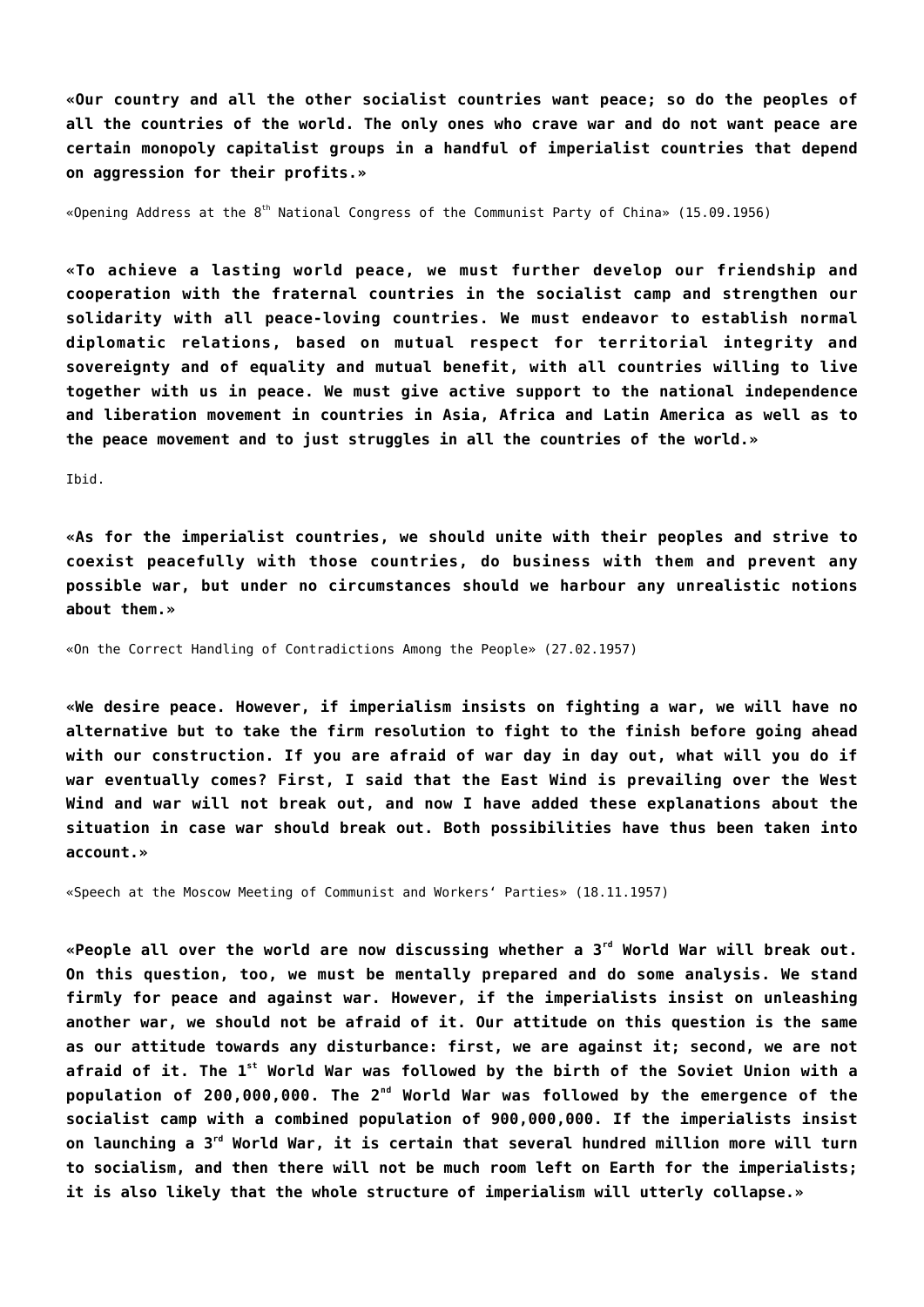«On the Correct Handling of Contradictions Among the People» (27.02.1957)

**«Make trouble, fail, make trouble again, fail again — until their doom — that is the logic of the imperialists and all reactionaries the world over in dealing with the people's cause and they will never go against this logic. This is a marxist law. When we say ‹imperialism is ferocious›, we mean that its nature will never change, that the imperialists will never lay down their butcher knives, that they will never become Buddhas, till their doom. Fight, fail, fight again, fail again, fight again — until their victory — that is the logic of the people, and they too will never go against this logic. This is another marxist law. The Russian people's revolution followed this law, and so has the Chinese people's revolution.»**

«Cast Away Illusions, Prepare for Struggle!» (14.08.1949)

**«Just because we have won victory, we must never relax our vigilance against the frenzied plots for revenge by the imperialists and their running dogs. Whoever relaxes vigilance will disarm themself politically and land themself in a passive position.»**

«Address to the Preparatory Committee of the New Political Consultative Conference» (15.06.1949)

**«The imperialists and their running dogs, the Chinese reactionaries, will not resign themselves to defeat in this land of China. They will continue to gang up against the Chinese people in every possible way. For example, they will smuggle their agents into China to sow dissension and make trouble. That is certain; they will never neglect these activities. To take another example, the imperialists will incite the Chinese reactionaries, and even throw in their own forces, to blockade China's ports. They will do this as long as it is possible. Furthermore, if they still hanker after adventures, they will send some of their troops to invade and harass frontiers of China; this, too, is not impossible. All this we must take fully into account.»**

Ibid.

**«The world is progressing, the future is bright and no one can change this general trend of history. We should carry on constant propaganda among the people on the facts of world progress and the bright future ahead so that they will build their confidence in victory.»**

«On the Chongqing Negotiations» (17.10.1945)

**«The commanders and fighters of the entire Chinese People's Liberation Army absolutely must not relax in the least their will to fight; any thinking that relaxes the will to fight and belittles the enemy is wrong.»**

«Report to the  $2^{nd}$  Plenary Session of the  $7^{th}$  Central Committee of the Communist Party of China» (05.03.1949)

**«With regard to the question of world war, there are but two possibilities: One is**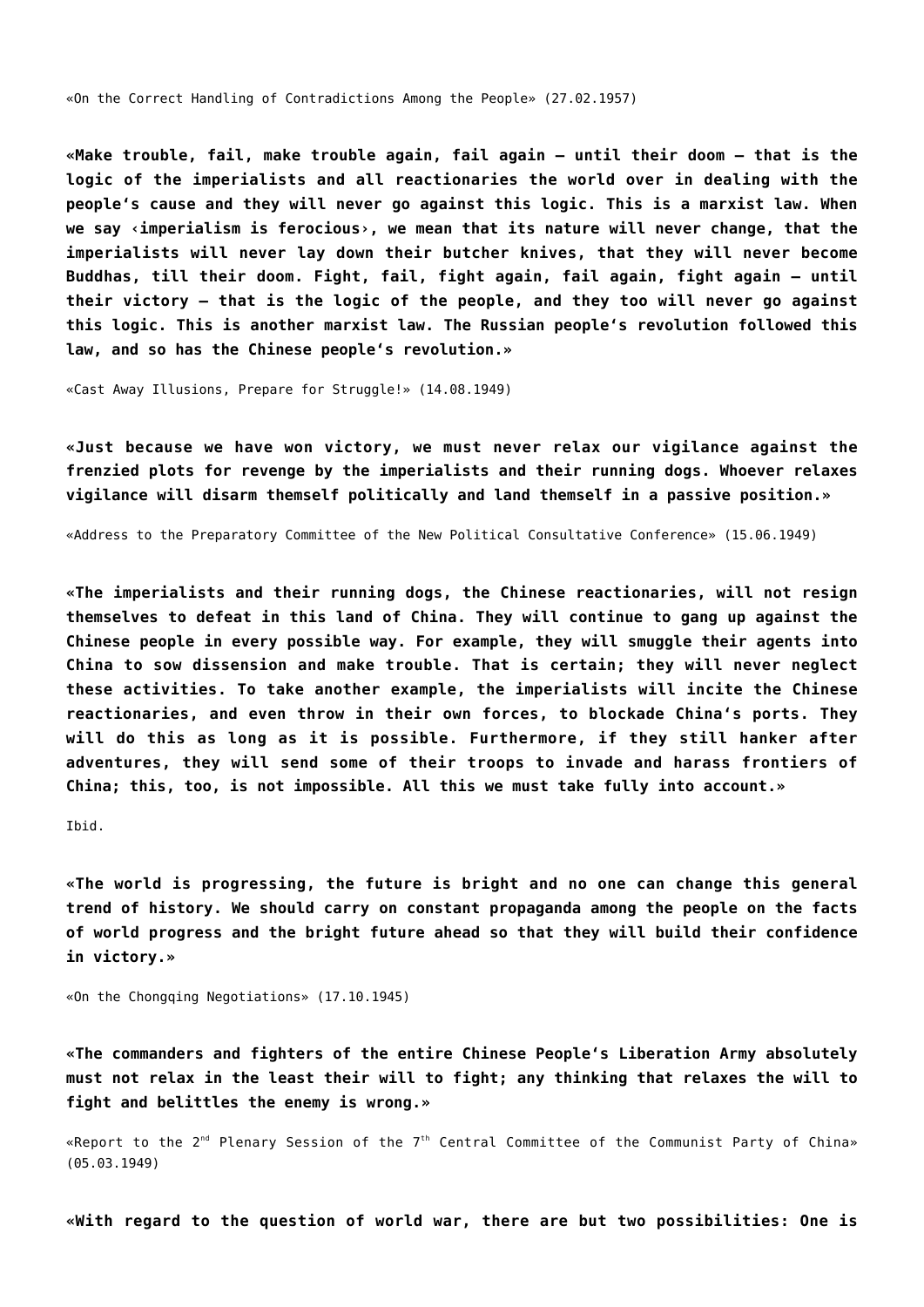**that the war will give rise to revolution and the other is that revolution will prevent the war.»**

Quoted in Lin Biao: «Report to the 9<sup>th</sup> National Congress of the Communist Party of China» (01.04.1969)

# **8. IMPERIALISM AND ALL REACTIONARIES ARE PAPER TIGERS**

**«All reactionaries are paper tigers. In appearance, the reactionaries are terrifying, but in reality, they are not so powerful. From a long-term point of view, it is not the reactionaries but the people who are powerful.»**

«Talk with the American Correspondent Anna Louise Strong» (August 1946)

**«Just as there is not a single thing in the world without a dual nature (this is the law of the unity of opposites), so imperialism and all reactionaries have a dual nature — they are real tigers and paper tigers at the same time. In past history, before they won state power and for some time afterwards, the slave-owning class, the feudal landlord class and the bourgeoisie were vigorous, revolutionary and progressive — they were real tigers. But with the lapse of time, because their opposites — the slave class, the peasant class and the proletariat — grew in strength step by step, struggled against them more and more fiercely, these ruling classes changed step by step into the reverse, changed into reactionaries, changed into backward people, changed into paper tigers. Moreover, eventually they were overthrown, or will be overthrown, by the people. The reactionary, backward, decaying classes retained this dual nature even in their last life-and-death struggles against the people. On the one hand, they were real tigers; they devoured people, devoured people by the millions and tens of millions. The cause of the people's struggle went through a period of difficulties and hardships, and along the path, there were many twists and turns. To destroy the rule of imperialism, feudalism and bureaucratic capitalism in China took the Chinese people more than 100 years and cost them tens of millions of lives before the victory in 1949. Look! Were these not living tigers, iron tigers, real tigers? Nevertheless, in the end they changed into paper tigers, dead tigers, and bean-curd tigers. These are historical facts. Have people not seen or heard about these facts? There have indeed been thousands and tens of thousands of them! Thousands and tens of thousands! Hence, imperialism and all reactionaries, looked at in essence, from a long-term point of view, from a strategic point of view, must be seen for what they are — paper tigers. On this, we should build our strategic thinking. On the other hand, they are also living tigers, iron tigers, real tigers that can devour people. On this, we should build our tactical thinking.»**

«On the Question of Whether Imperialism and All Reactionaries Are Real Tigers» (01.12.1958)

**«I have said that all the reputedly powerful reactionaries are merely paper tigers. The reason is that they are divorced from the people. Look! Was not Hitler a paper tiger? Was Hitler not overthrown? I also said that the Tsar of Russia, the emperor of China and Japanese imperialism were all paper tigers. As we know, they were all**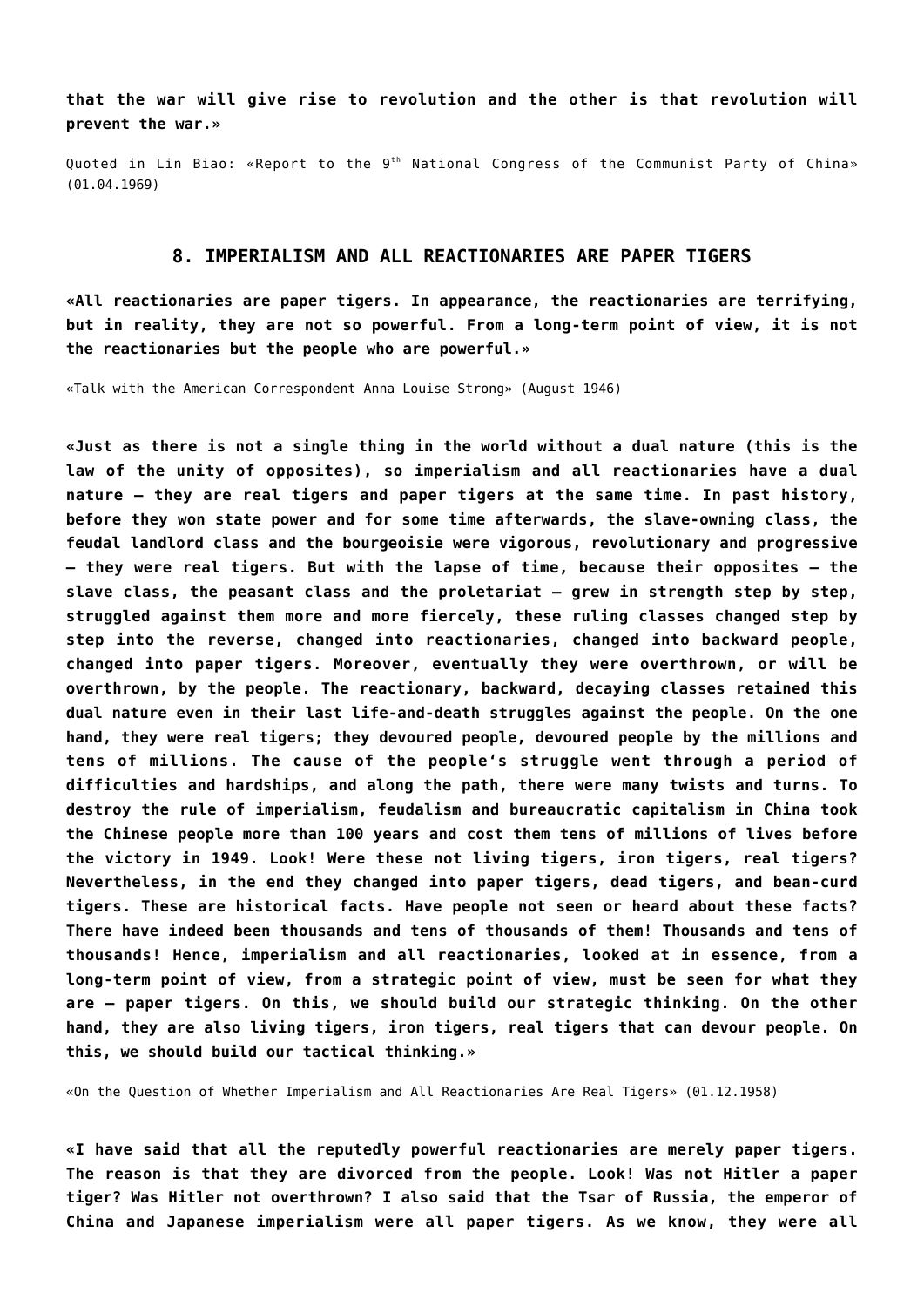**overthrown. U.S. imperialism has not yet been overthrown and it has the atom bomb. I believe it also will be overthrown. It, too, is a paper tiger.»**

«Speech at the Moscow Meeting of Communist and Workers' Parties» (18.11.1957)

**«***‹Lifting a rock only to drop it on one's own feet›* **is a Chinese folk saying to describe the behavior of certain fools. The reactionaries in all countries are fools of this kind. In the final analysis, their persecution of the revolutionary people only serves to accelerate the people's revolutions on a broader and more intense scale. Did not the persecution of the revolutionary people by the tsar of Russia and by Chiang Kai-shek perform this function in the great Russian and Chinese revolutions?»**

«Speech at the Meeting of the Supreme Council of the Union of Socialist Council Republics in Celebration of the 40<sup>th</sup> Anniversary of the Great October Socialist Revolution» (06.11.1957)

**«U.S. imperialism invaded China's territory of Taiwan and has occupied it for the past nine years. A short while ago it sent its armed forces to invade and occupy Lebanon. The United States has set up hundreds of military bases in many countries all over the world. China's territory of Taiwan, Lebanon and all military bases of the United States on foreign soil are so many nooses round the neck of U.S. imperialism. The nooses have been fashioned by the Americans themselves and by nobody else, and it is they themselves who have put these nooses round their own necks, handing the ends of the ropes to the Chinese people, the peoples of the Arab countries and all the peoples of the world who love peace and oppose aggression. The longer the U.S. aggressors remain in those places, the tighter the nooses round their necks will become.»**

«Speech at the Supreme State Conference» (08.09.1958)

**«Imperialism will not last long because it always does evil things. It persists in grooming and supporting reactionaries in all countries who are against the people, it has forcibly seized many colonies and semi-colonies and many military bases, and it threatens the peace with atomic war. Thus, forced by imperialism to do so, more than 90% of the people of the world are rising or will rise in struggle against it. Yet, imperialism is still alive, still running amuck in Asia, Africa and Latin America. In the West imperialism is still oppressing the people at home. This situation must change. It is the task of the people of the whole world to put an end to the aggression and oppression perpetrated by imperialism, and chiefly by U.S. imperialism.»**

«Interview with a *New China News Agency* Correspondent» (29.09.1958)

**«Riding roughshod everywhere, U.S. imperialism has made itself the enemy of the people of the world and has increasingly isolated itself. The atom bombs and hydrogen bombs in the hands of the U.S. imperialists will never cow those who refuse to be enslaved. The raging tide of the people of the world against the U.S. aggressors is irresistible. Their struggle against U.S. imperialism and its lackeys will assuredly**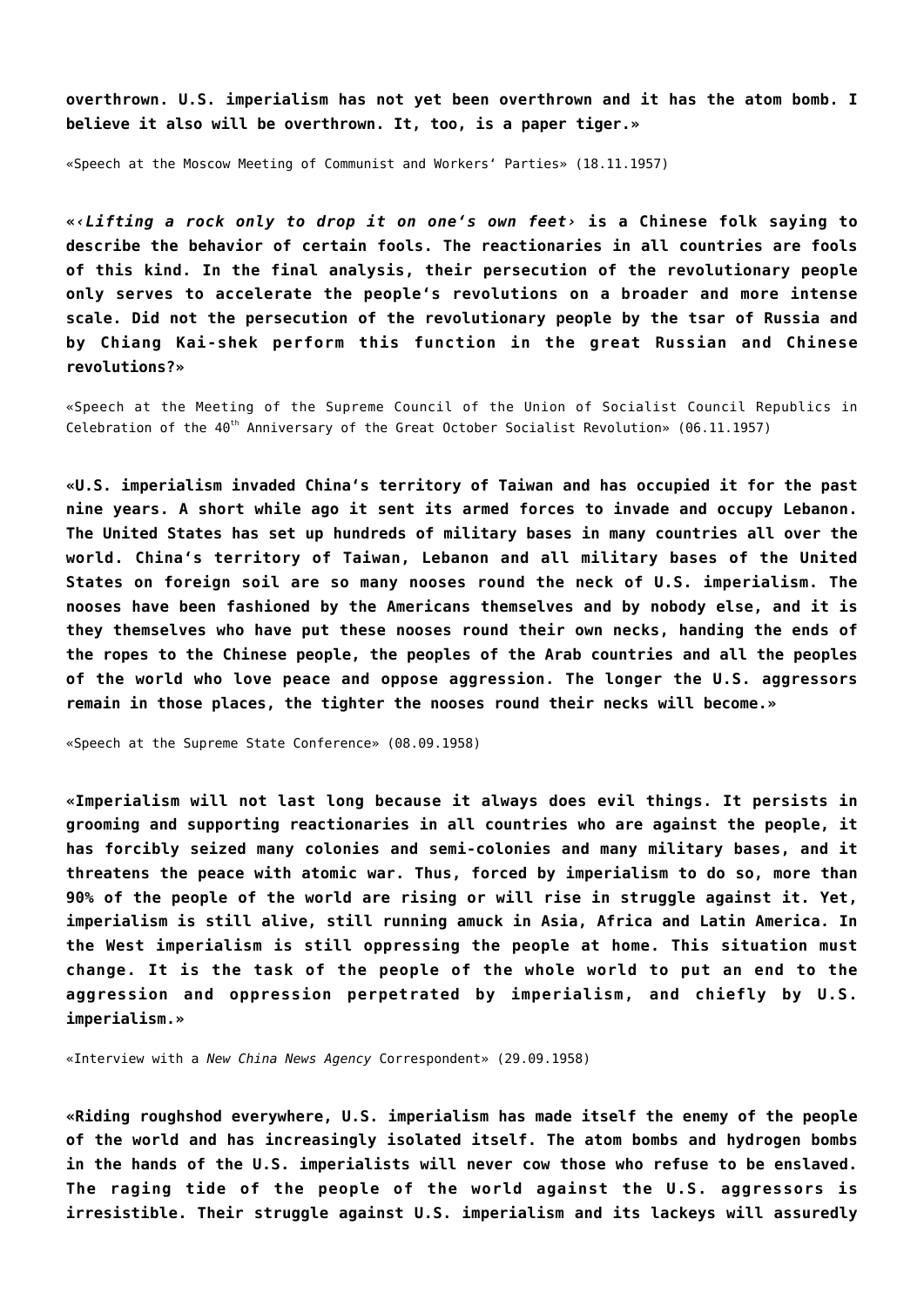### **win still greater victories.»**

«Statement Supporting the Panamanian People's Just Patriotic Struggle Against U.S. Imperialism» (12.01.1964)

**«If the U.S. monopoly-capitalist groups persist in pushing their policies of aggression and war, the day is bound to come when the people of the whole world will hang them. The same fate awaits the accomplices of the United States.»**

«Speech at the Supreme State Conference» (08.09.1958)

**«Over a long period, we have developed this concept for the struggle against the enemy: strategically we should despise all our enemies, but tactically we should take them all seriously. This also means that we must despise the enemy with respect to the whole, but that we must take them seriously with respect to each concrete question. If we do not despise the enemy with respect to the whole, we shall be committing the error of opportunism. Marx and Engels were only two individuals, and yet in those early days they already declared that capitalism would be overthrown throughout the world. However, in dealing with concrete problems and particular enemies we shall be committing the error of adventurism unless we take them seriously. In war, battles can only be fought one by one and the enemy forces can only be destroyed one by one. Factories can only be built one by one. The peasants can only plough the land plot by plot. The same is even true of eating a meal. Strategically, we take the eating of a meal lightly — we know we can finish it. Actually, we eat it mouthful by mouthful. It is impossible to swallow an entire banquet in one gulp. This is known as a piecemeal solution. In military parlance, it is called wiping out the enemy forces one by one.»**

«Speech at the Moscow Meeting of Communist and Workers' Parties» (18.11.1957)

**«It is my opinion that the international situation has now reached a new turning point. There are two winds in the world today, the East Wind and the West Wind. There is a Chinese saying:** *‹Either the East Wind prevails over the West Wind or the West Wind prevails over the East Wind.›* **I believe it is characteristic of the situation today that the East Wind is prevailing over the West Wind. That is to say, the forces of socialism have become overwhelmingly superior to the forces of imperialism.»**

Ibid.

**«The United States is a paper tiger. Don't believe in it. One thrust and it's punctured. Revisionist Soviet Union is a paper tiger too.»**

Quoted in *People's Daily*: «Chairman Mao's Theory of the Differentiation of the Three Worlds Is a Major Contribution to Marxism-Leninism» (01.11.1977)

**«The Soviet Union was the first socialist State and the Communist Party of the Soviet Union was created by Lenin. Although the directorship of the Soviet Party and State has now been usurped by revisionists, I would advise comrades to remain firm in the**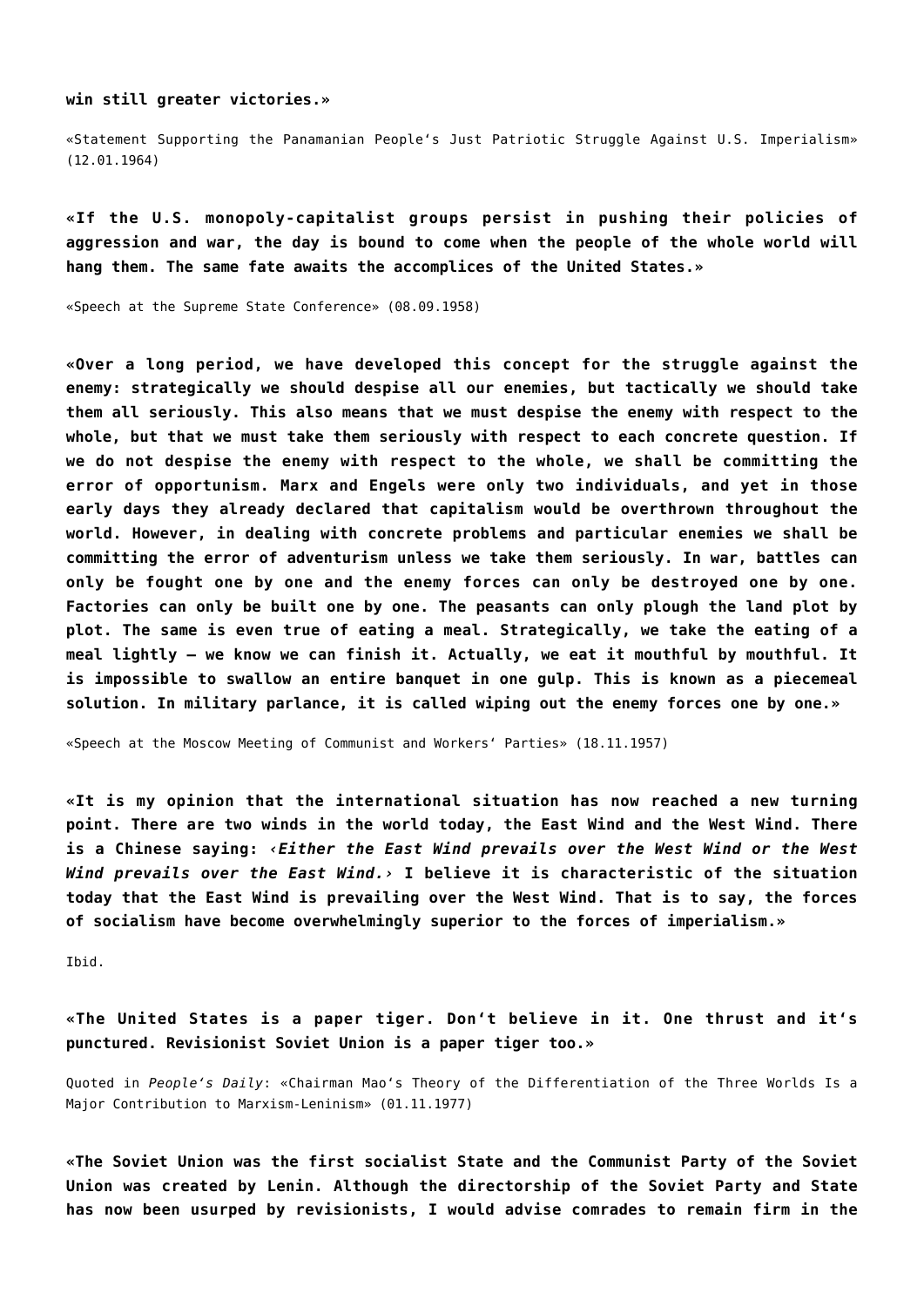**conviction that the masses of the Soviet people and of Party members and cadres are good, that they desire revolution and that revisionist rule will not last long.»**

Quoted in Lin Biao: «Report to the 9<sup>th</sup> National Congress of the Communist Party of China» (01.04.1969)

## **9. DARE TO STRUGGLE AND DARE TO WIN**

**«The next 50 or 100 years, beginning from now, will be a great era of radical change in the social system throughout the world, an earth-shaking era without equal in any previous historical period. Living in such an era, we must be prepared to engage in great struggles which will have many features different in form from those of the past.»**

«Talk at a Working Conference Convened by the 8th Central Committee of the Communist Party of China» (30.01.1962)

**«People of the world, unite and defeat the U.S. aggressors and all their running dogs! People of the world, be courageous, and dare to fight, defy difficulties and advance wave upon wave. Then the whole world will belong to the people. Monsters of all kinds shall be destroyed.»**

«Statement Supporting the People of Congo (Leopoldville) Against U.S. Aggression» (28.11.1964)

**«The Communist Party of China, having made a clear-headed appraisal of the international and domestic situation on the basis of the science of marxism-leninism, recognized that all attacks by the reactionaries at home and abroad had to be defeated and could be defeated. When dark clouds appeared in the sky, we pointed out that they were only temporary, that the darkness would soon pass and the sun break through.»**

«The Present Situation and Our Tasks» (25.12.1947)

**«Historically, all reactionary forces on the verge of extinction invariably conduct a last desperate struggle against the revolutionary forces, and some revolutionaries are apt to be deluded for a time by this phenomenon of outward strength but inner weakness failing to grasp the essential fact that the enemy is nearing extinction while they themselves are approaching victory.»**

«The Turning Point in the 2nd World War» (12.10.1942)

**«If [the Guomindang] fight, we will wipe them out completely. This is the way things are: if they attack and we wipe them out, they will have that satisfaction; wipe out some, some satisfaction; wipe out more, more satisfaction; wipe out the whole lot, complete satisfaction. China's problems are complicated, and our brains must also be a little complicated. If they start fighting, we fight back, fight to win peace.»**

«On the Chongqing Negotiations» (17.10.1945)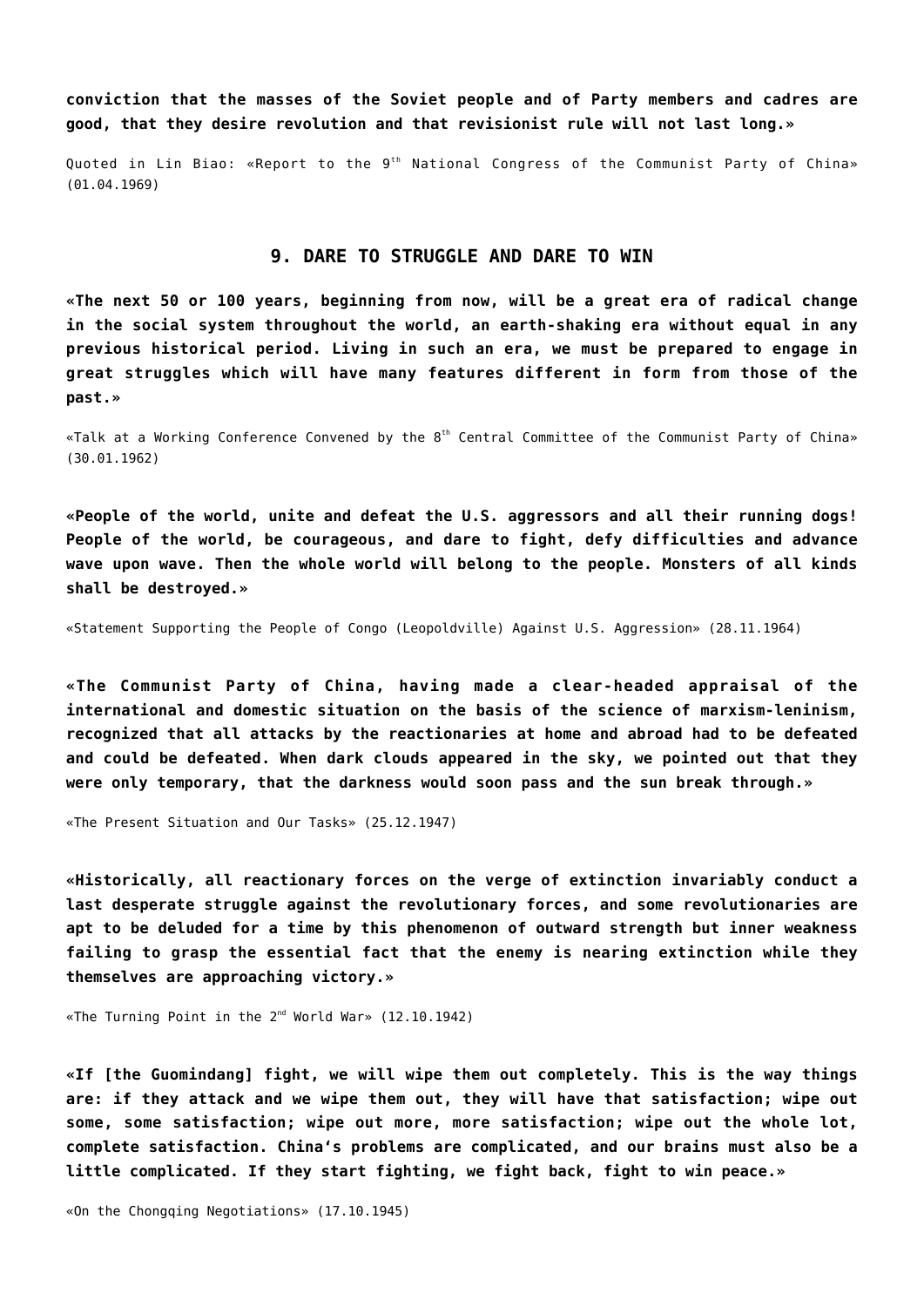**«If anyone attacks us and if the conditions are favorable for battle, we will certainly act in self-defense to wipe them out resolutely, thoroughly, wholly and completely (we do not strike rashly, but when we do strike, we must win). We must never be cowed by the bluster of reactionaries.»**

«On Peace Negotiations with the Guomindang» (26.08.1945)

**«As far as our own desire is concerned, we do not want to fight even for a single day. However, if circumstances force us to fight, we can fight to the finish.»**

«Talk with the American Correspondent Anna Louise Strong» (August 1946)

**«We are for peace. But so long as U.S. imperialism refuses to give up its arrogant and unreasonable demands and its scheme to extend aggression, the only course for the Chinese people is to remain determined to go on fighting side by side with the Korean people. Not that we are warlike. We are willing to stop the war at once and leave the remaining questions for later settlement. However, U.S. imperialism is not willing to do so. All right then let the fighting go on. However many years U.S. imperialism wants to fight, we are ready to fight right up to the moment when it is willing to stop, right up to the moment of complete victory for the Chinese and Korean peoples.»**

«Speech at the 4th Session of the 1st National Committee of the Chinese People's Political Consultative Conference» (07.02.1953)

**«We should rid our ranks of all impotent thinking. All views that overestimate the strength of the enemy and underestimate the strength of the people are wrong.»**

«The Present Situation and Our Tasks» (25.12.1947)

**«The oppressed peoples and nations must not pin their hopes for liberation on the ‹sensibleness› of imperialism and its lackeys. They will only triumph by strengthening their unity and persevering in their struggle.»**

«Statement Opposing Aggression Against South Vietnam and Slaughter of Its People by the U.S.-Ngo Dinh Diem Clique» (29.08.1963)

**«No matter when this countrywide civil war breaks out, we must be well prepared. If it comes early, say, tomorrow morning, we should also be prepared. That is point one. In the present international and domestic situation, it is possible that for a time the civil war will be kept restricted in scale and localized. That is point two. Point one is what we should prepare for; point two is what has existed for a long time. In short, we must be prepared. Being prepared, we shall be able to deal properly with all kinds of complicated situations.»**

«The Situation and Our Policy After the Victory in the War of Resistance Against Japan» (13.08.1945)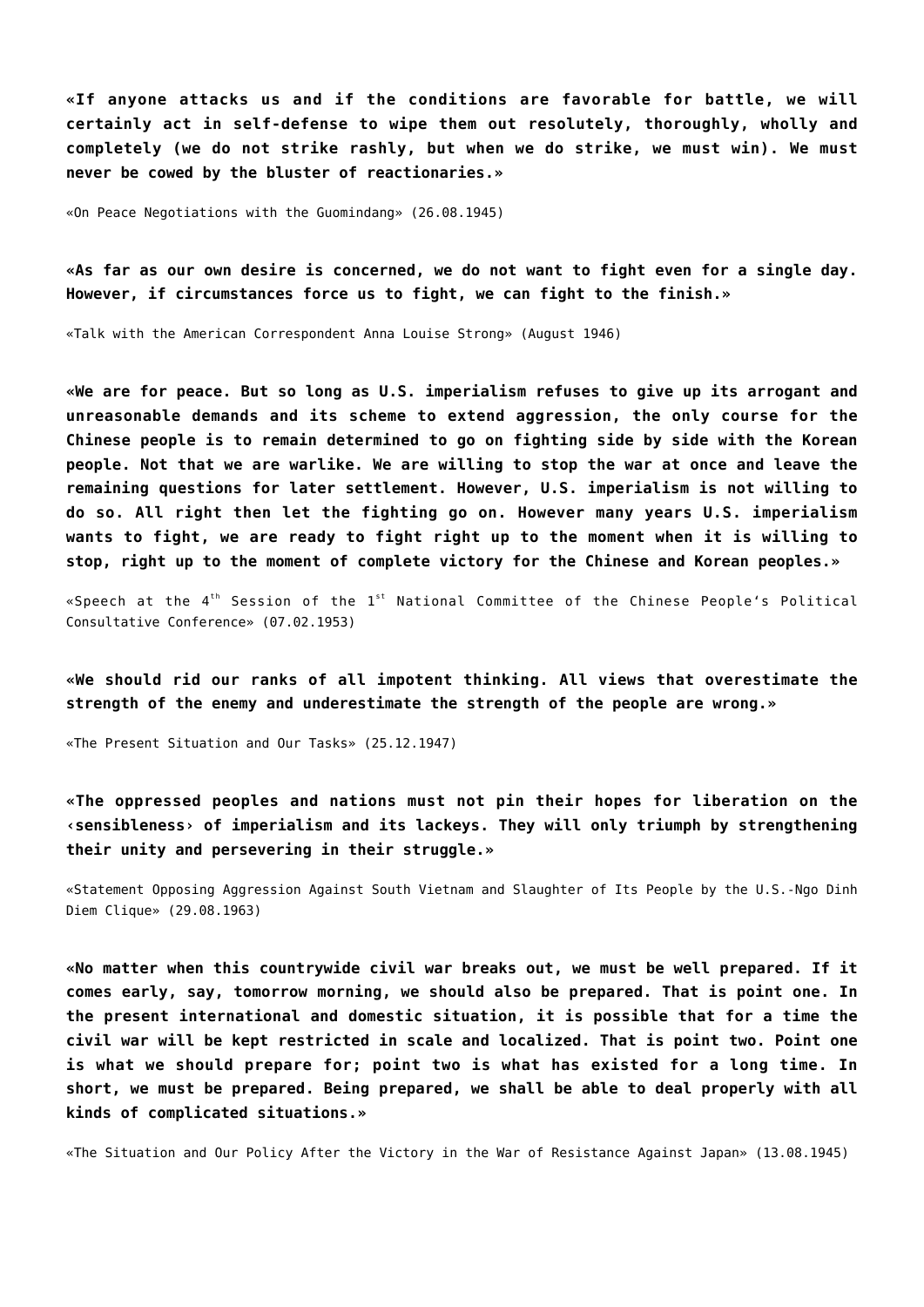### **10. PEOPLE'S WAR**

**«The revolutionary war is a war of the masses; only mobilizing the masses and relying on them can wage it.»**

«Be Concerned with the Well-Being of the Masses, Pay Attention to Methods of Work» (27.01.1934)

**«What is a true bastion of iron? It is the masses, the millions upon millions of people who genuinely and sincerely support the revolution. That is the real iron bastion, which it is impossible, and impossible, for any force on earth to smash. The counter-revolution cannot smash us; on the contrary, we shall smash it. Rallying millions upon millions of people round the revolutionary government and expanding our revolutionary war, we shall wipe out all counter-revolution and take over the whole of China.»**

Ibid.

**«The richest source of power to wage war lies in the masses of the people. It is mainly because of the unorganized state of the Chinese masses that Japan dares to bully us. When this defect is remedied, then the Japanese aggressor, like a mad bull crashing into a ring of flames, will be surrounded by hundreds of millions of our people standing upright, the mere sound of their voices will strike terror into them, and they will be burned to death.»**

«On Protracted War» (May 1938)

**«The imperialists are bullying us in such a way that we will have to deal with them seriously. Not only must we have a powerful regular army; we must also organize contingents of the people's militia on a big scale. This will make it difficult for the imperialists to move a single inch in our country in case of invasion.»**

«Interview with a *New China News Agency* Correspondent» (29.09.1958)

**«Considering the revolutionary war as a whole, the operations of the people's guerrillas and those of the main forces of the Red Army complement each other like a person's right arm and left arm, and if we had only the main forces of the Red Army without the people's guerrillas, we would be like a warrior with only one arm. In concrete terms, and especially concerning military operations, when we talk of the people in the base area as a factor, we mean that we have an armed people. That is the main reason why the enemy is afraid to approach our base area.»**

«Problems of Strategy in China's Revolutionary War» (December 1936)

**«Unquestionably, victory or defeat in war is determined mainly by the military, political, economic and natural conditions on both sides. However, not by these alone. It is also determined by each side's subjective ability in directing the war. In their endeavor to win a war, a military strategist cannot overstep the limitations imposed**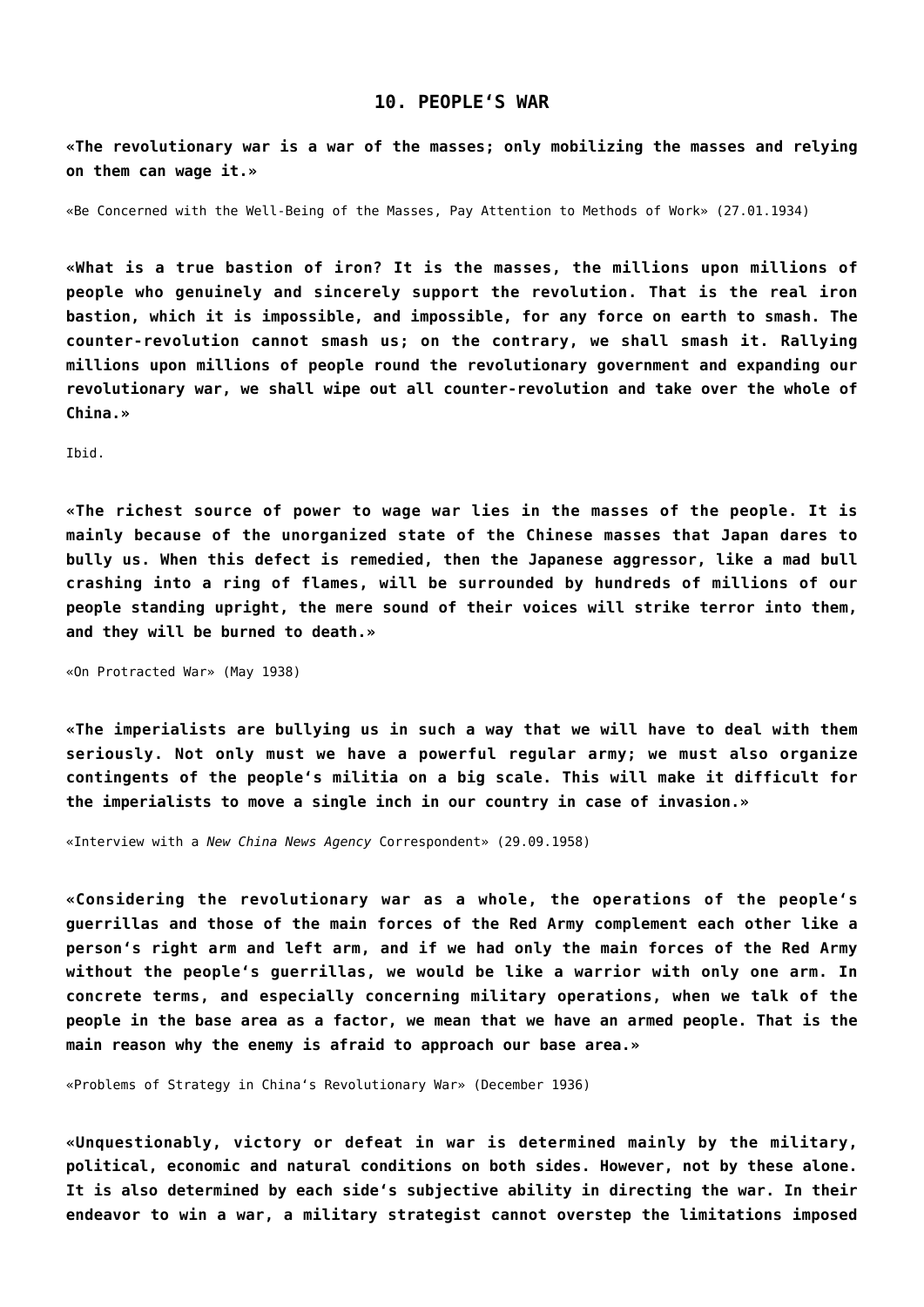**by the material conditions; within these limitations, however, they can and must strive for victory. The stage of action for a military strategist is built upon objective material conditions, but on that stage, they can direct the performance of many a drama, full of sound and color, power and grandeur.»**

«Problems of Strategy in China's Revolutionary War» (December 1936)

**«Weapons are an important factor in war, but not the decisive factor; it is people, not things, that are decisive. The contest of strength is not only a contest of military and economic power, but also a contest of human power and morale. Military and economic power is necessary wielded by people.»**

«On Protracted War» (May 1938)

**«Take the case of China. We have only millet plus rifles to rely on, but history will finally prove that our millet plus rifles is more powerful than Chiang Kai-shek's airplanes plus tanks. Although the Chinese people still face many difficulties and will long suffer hardships from the joint attacks of U.S. imperialism and the Chinese reactionaries, the day will come when these reactionaries are defeated and we are victorious. The reason is simply this: the reactionaries represent reaction, we represent progress.»**

«Talk with the American Correspondent Anna Louise Strong» (August 1946)

**«The object of war is specifically ‹to preserve oneself and destroy the enemy› (to destroy the enemy means to disarm them or ‹deprive them of the power to resist›, and does not mean to destroy every member of their forces physically). In ancient warfare, the spear and the shield were used, the spear to attack and destroy the enemy, and the shield to defend and preserve oneself. To the present day, all weapons are still an extension of the spear and the shield. The bomber, the machine-gun, the long-range gun and poison gas are developments of the spear, while the air-raid shelter, the steel helmet, the concrete fortification and the gas mask are developments of the shield. The tank is a new weapon combining the functions of both spear and shield. Attack is the chief means of destroying the enemy, but defense cannot be dispensed with. In attack, the immediate object is to destroy the enemy, but at the same time, it is self-preservation, because if the enemy is not destroyed, you will be destroyed. In defense, the immediate object is to preserve yourself, but at the same time defense is a means of supplementing attack or preparing to go over to the attack. Retreat is in the category of defense and is a continuation of defense, while pursuit is a continuation of attack. It should be pointed out that destruction of the enemy is the primary object of war and self-preservation the secondary, because only by destroying the enemy in large numbers can one effectively preserve oneself. Therefore, attack, the chief means of destroying the enemy, is primary, while defense, a supplementary means of destroying the enemy and a means of self-preservation, is secondary. In actual warfare, defense plays the chief role much of the time and by attack for the rest of the time, but if war is taken as a whole, attack remains primary.»**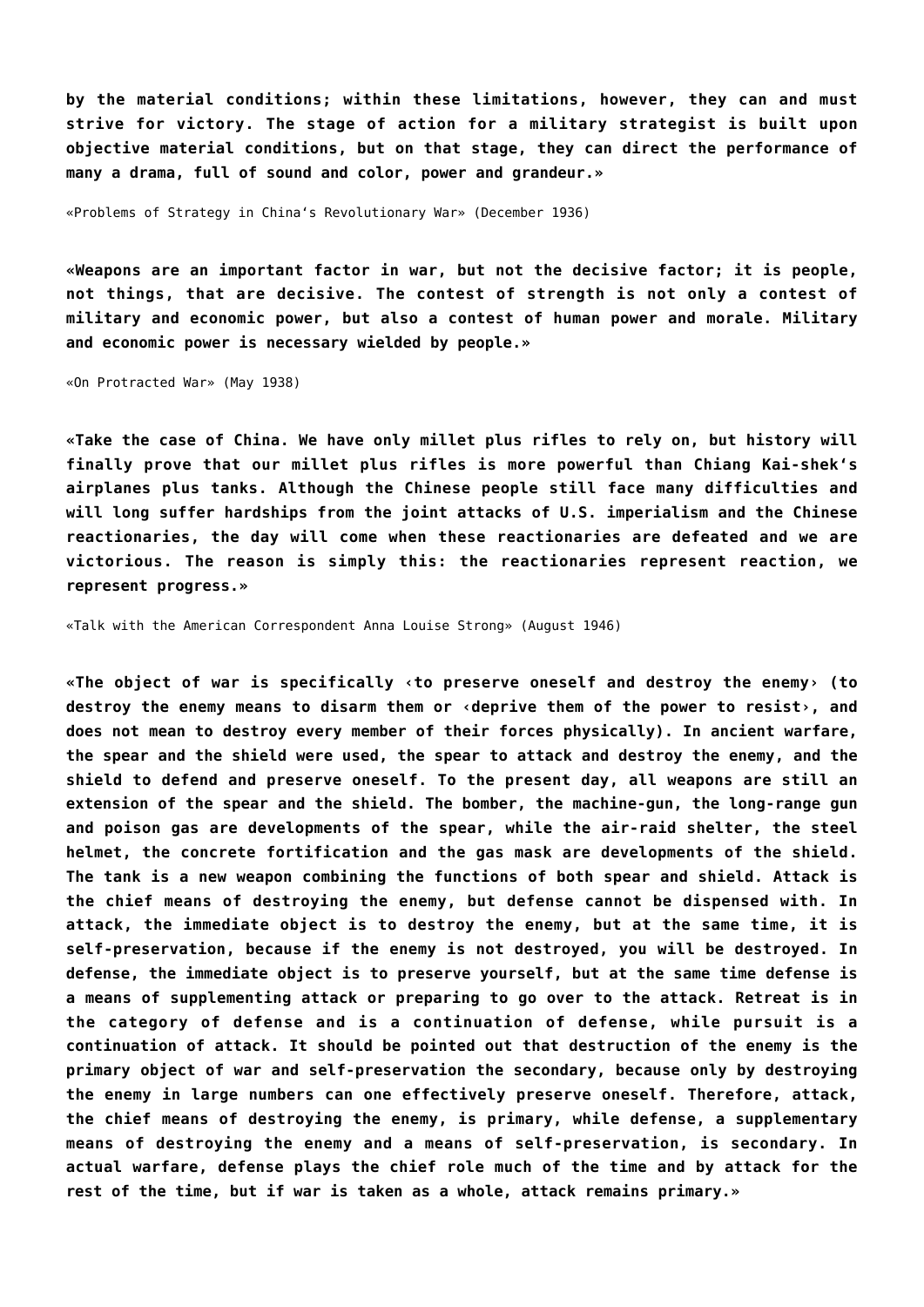«On Protracted War» (May 1938)

**«All the guiding principles of military operations grow out of the one basic principles: to strive to the utmost to preserve one's own strength and destroy that of the enemy […]. How then do we justify the encouragement of heroic sacrifice in war? Every war exacts a price, sometimes an extremely high one. Is this not in contradiction with ‹preserving oneself›? In fact, there is no contradiction at all; to put it more exactly, sacrifice and self-preservation are both opposite and complementary to each other. For such sacrifice is essential not only for destroying the enemy but also for preserving oneself — partial and temporary ‹non-preservation› (sacrifice, or paying the price) is necessary for the sake of general and permanent preservation. From this basic principle stems the series of principles guiding military operations, all of which — from the principles of shooting (taking cover to preserve oneself, and making full use of fire-power to destroy the enemy) to the principles of strategy — are permeated with the spirit of this basic principle. All technical principles and all principles concerning tactics, campaigns and strategy represent applications of this basic principle. The principle of preserving oneself and destroying the enemy is the basis of all military principles.»**

«Problems of Strategy in Guerrilla War Against Japan» (May 1938)

**«Our principles of operation are:**

**1. Attack dispersed isolated enemy forces first; attack concentrated strong enemy forces later.**

**2. Take small and medium cities and extensive rural areas first; take big cities later.**

**3. Make wiping out the enemy's effective strength our main objective; do not make holding or seizing a city or place our main objective. Holding or seizing a city or place is the outcome of wiping out the enemy's effective strength, and often a city or place can be held or seized for good only after it has changed hands a number of times.**

**4. In every battle, concentrate an absolutely superior force (two, three, four and sometimes even five or six times the enemy's strength), encircle the enemy forces completely, strive to wipe them out thoroughly and do not let any escape from the net. In special circumstances, use the method of dealing the enemy crushing blows, that is, concentrate all our strength to make a frontal attack and an attack on one or both of their flanks, with the aim of wiping out one part and routing another so that our army can swiftly move its troops to smash other enemy forces. Strive to avoid battles of attrition in which we lose more than we gain or only break even. In this way, although inferior as a whole (in terms of numbers), we shall be superior in every part and every specific campaign, and this ensures victory in the campaign. As time goes on, we shall become superior as a whole and eventually wipe out the entire enemy.**

**5. Fight no battle unprepared, fight no battle you are not sure of winning; make every**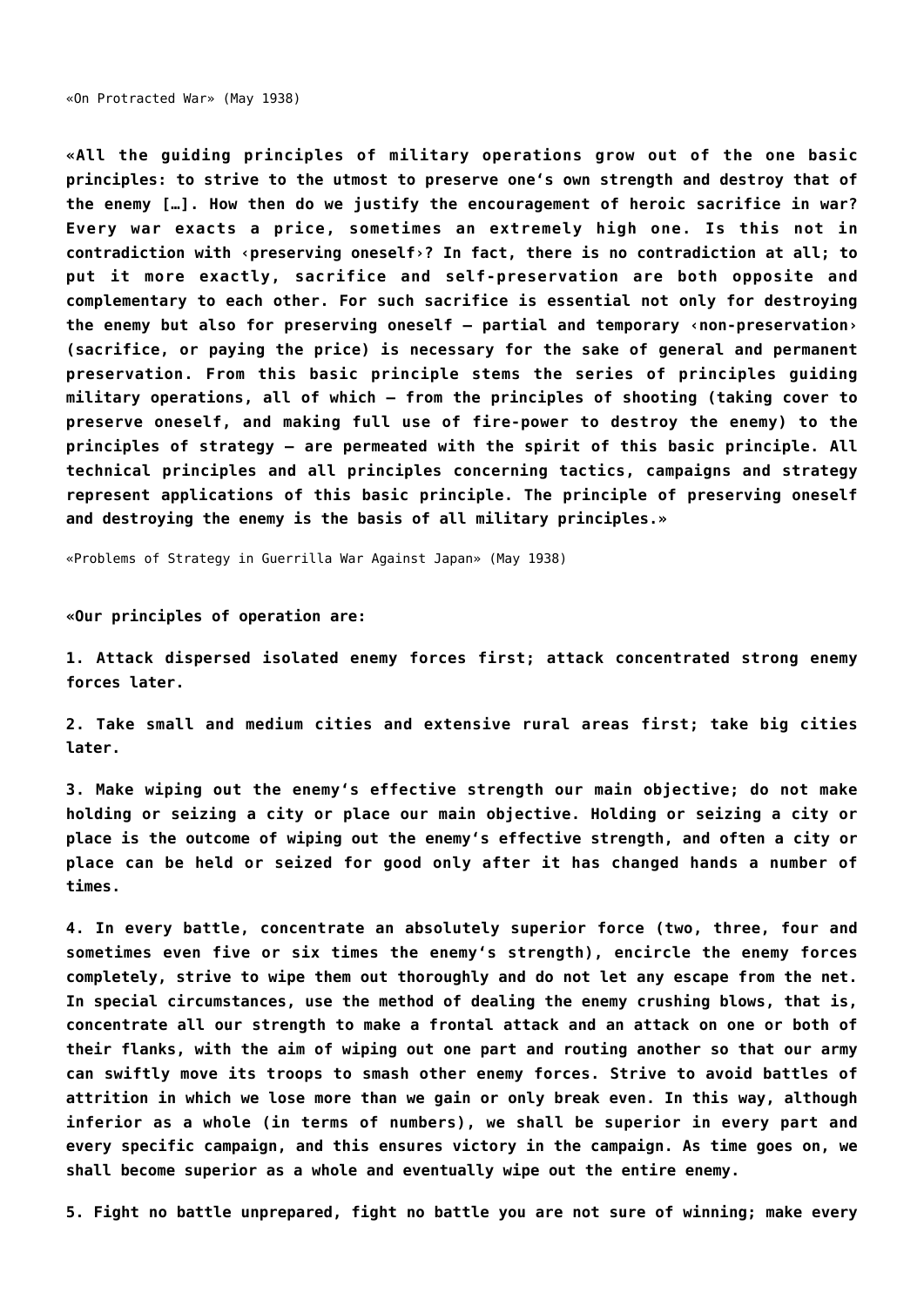**effort to be well prepared for each battle, make every effort to ensure victory in the given set of conditions as between the enemy and ourselves.**

**6. Give full play to our style of fighting — courage in battle, no fear of sacrifice, no fear of fatigue, and continuous fighting (that is, fighting successive battles in a short time without rest).**

**7. Strive to wipe out the enemy when they are on the move. At the same time, pay attention to the tactics of positional attack and capture enemy fortified points and cities.**

**8. Concerning attacking cities, resolutely seize all enemy fortified points and cities that are weakly defended. At opportune moments, seize all enemy fortified points and cities defended with moderate strength, provided circumstances permit. As for all strongly defended enemy fortified points and cities, wait until conditions are ripe and then take them.**

**9. Replenish our strength with all the arms and most of the personnel captured from the enemy. Our army's main sources of manpower and material are at the front.**

**10. Make good use of the intervals between campaigns to rest, train and consolidate our troops. Periods of rest, training and consolidation should not in general be very long, and the enemy should as far as possible be permitted no breathing space.**

**These are the main methods the People's Liberation Army has employed in defeating Chiang Kai-shek. They are the result of the tempering of the People's Liberation Army in long years of fighting against domestic and foreign enemies and are completely suited to our present situation […] our strategy and tactics are based on a people's war; no army opposed to the people can use our strategy and tactics.»**

«The Present Situation and Our Tasks» (25.12.1947)

**«Without preparedness, superiority is not real superiority and there can be no initiative either. Having grasped this point, a force that is inferior but prepared can often defeat a superior enemy by surprise attack.»**

«On Protracted War» (May 1938)

**«Armed struggle by the Communist Party of China takes the form of peasant war under proletarian directorship.»**

«Introducing *The Communist*» (04.10.1939)

**«Since China's key cities have long been occupied by the powerful imperialists and their reactionary Chinese allies, it is imperative for the revolutionary ranks to turn the backward villages into advanced, consolidated base areas, into great military, political, economic and cultural bastions of the revolution from which to fight their vicious enemies who are using the cities for attacks on the rural districts, and in this way gradually to achieve the complete victory of the revolution through**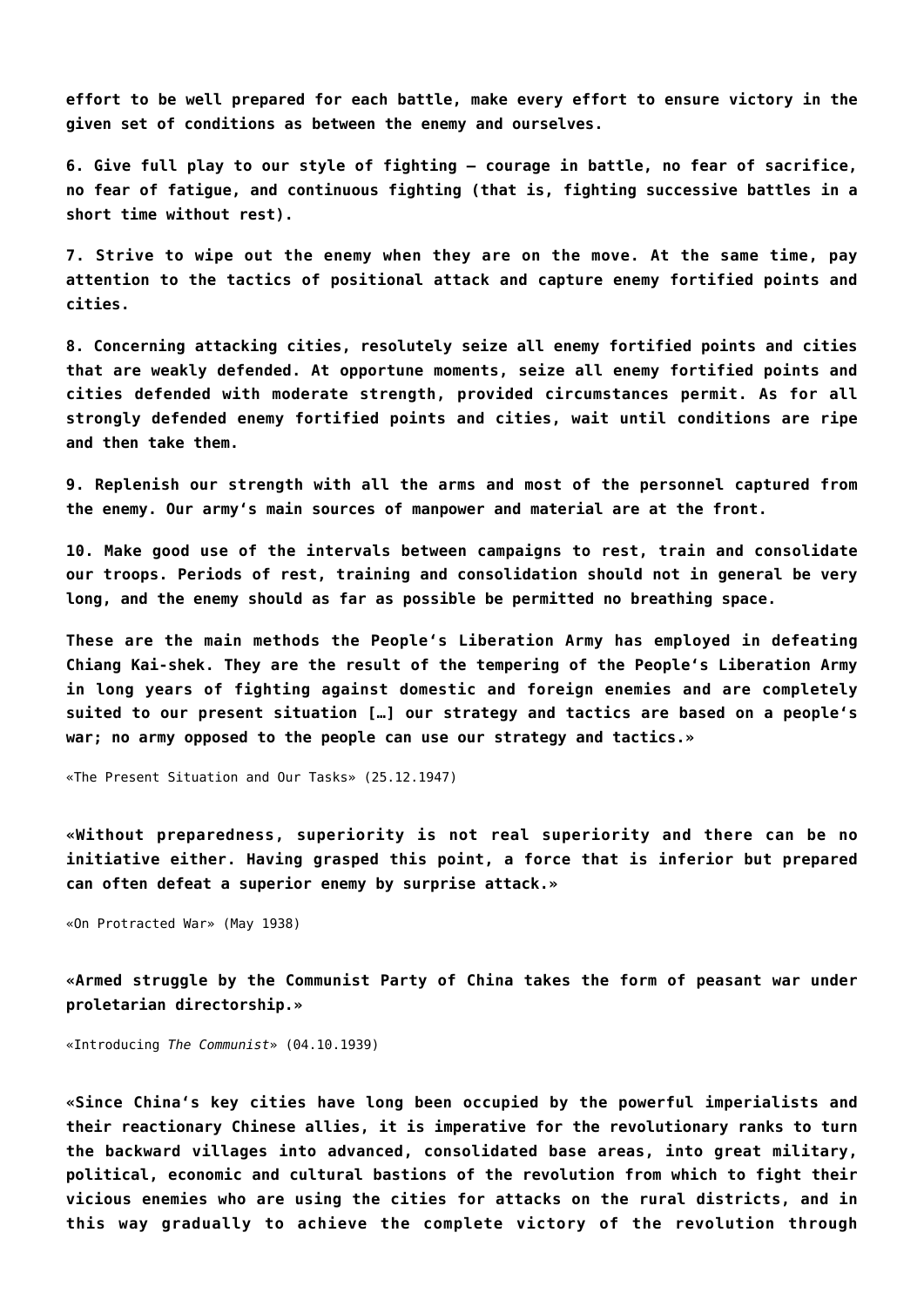**protracted fighting; it is imperative for them to do so if they do not wish to compromise with imperialism and its lackeys but are determined to fight on, and if they intend to build up and temper their forces, and avoid decisive battles with a powerful enemy while their own strength is inadequate.»**

«The Chinese Revolution and the Communist Party of China» (December 1939)

**«What, then, are the base areas? They are the strategic bases on which the guerrilla forces rely in performing their strategic tasks and achieving the object of preserving and expanding themselves and destroying and driving out the enemy. Without such strategic bases, there will be nothing to depend on in carrying out any of our strategic tasks or achieving the aim of the war.»**

«Problems of Strategy in Guerrilla War Against Japan» (May 1938)

**«A base area for guerrilla war can be truly established only with the gradual fulfillment of the three basic conditions, that is, only after the anti-Japanese armed forces are built up, the enemy has suffered defeats and the people are aroused.»**

Ibid.

**«[…] the protracted revolutionary support bases consists mainly in peasant guerrilla warfare directed by the Communist Party of China. Therefore, it is wrong to ignore the necessity of using rural districts as revolutionary support bases, to neglect painstaking work among the peasants, and to neglect guerrilla warfare.»**

«The Chinese Revolution and the Communist Party of China» (December 1939)

**«And stressing the work in the rural base areas does not mean abandoning our work in the cities and in the other vast rural areas which are still under the enemy's rule; on the contrary, without the work in the cities and in these other rural areas, our own rural base areas would be isolated and the revolution would suffer defeat. Moreover, the final objective of the revolution is the capture of the cities, the enemy's main bases, and this objective cannot be achieved without adequate work in the cities.»**

Ibid.

**«From 1927 to the present the center of gravity of our work has been in the villages gathering strength in the villages, using the villages in order to surround the cities and then taking the cities.»**

«Report to the  $2^{nd}$  Plenary Session of the  $7^{th}$  Central Committee of the Communist Party of China» (05.03.1949)

**«You fight in your way and we fight in ours; we fight when we can win and move away when we can't.»**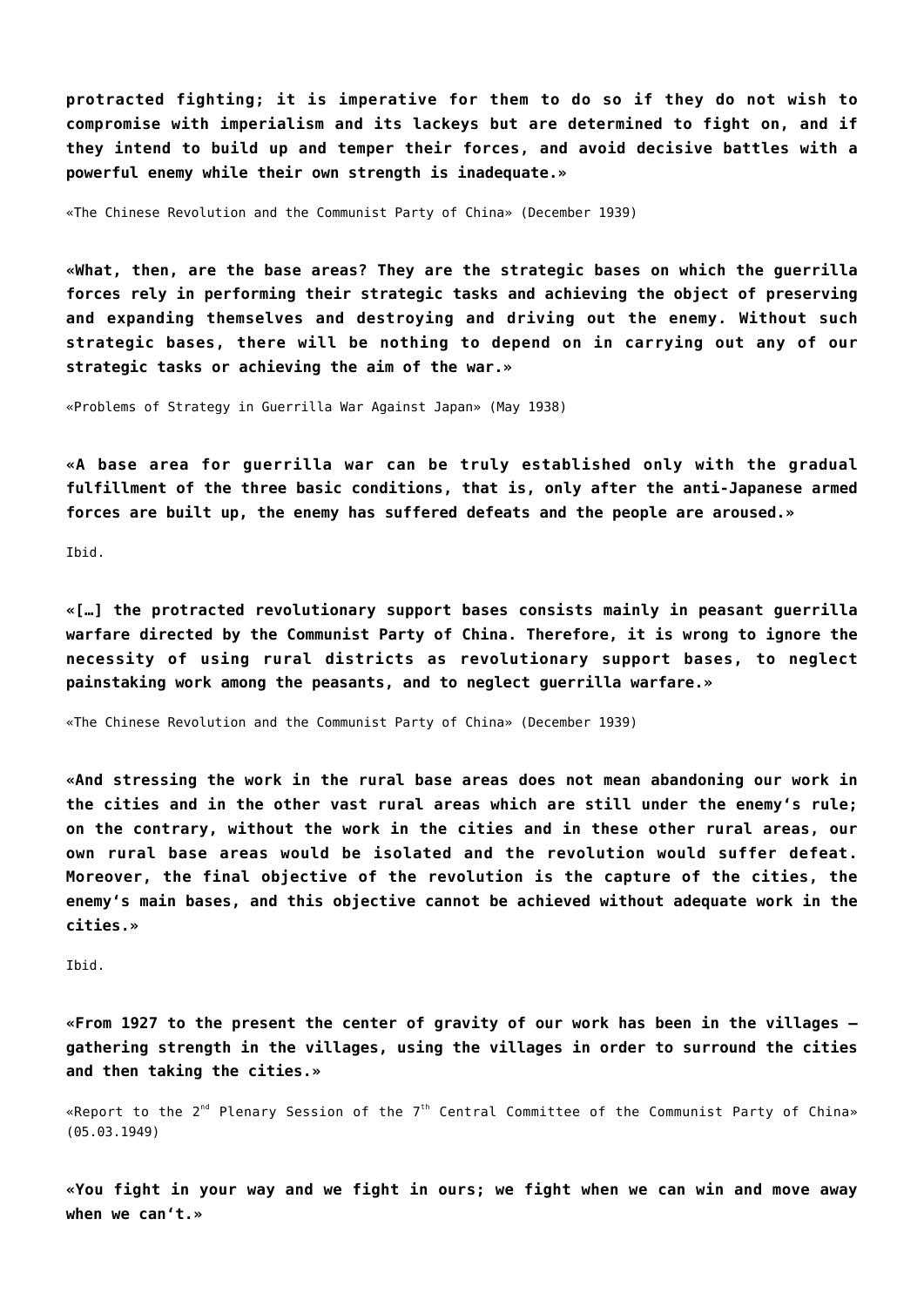Quoted in Lin Biao: «Long Live the Victory of People's War!» (September 1965)

*«In other words, you rely on modern weapons and we rely on highly conscious revolutionary people; you give full play to your superiority and we give full play to ours; you have your way of fighting and we have ours. When you want to fight us, we don't let you and you can't even find us. But when we want to fight you, we make sure that you can't get away and we hit you squarely on the chin and wipe you out. When we are able to wipe you out, we do so with a vengeance; when we can't, we see to it that you don't wipe us out. It is opportunism if one won't fight when one can win. It is adventurism if one insists on fighting when one can't win. Fighting is the pivot of all our strategy and tactics. It is because of the necessity of fighting that we admit the necessity of moving away. The sole purpose of moving away is to fight and bring about the final and complete destruction of the enemy. This strategy and these tactics can be applied only when one relies on the broad masses of the people, and such application brings the superiority of people's war into full play. However superior they may be in technical equipment and whatever tricks they may resort to, the enemy will find themselves in the passive position of having to receive blows, and the initiative will always be in our hands.»*

Lin Biao: «Long Live the Victory of People's War!» (September 1965)

**«Our strategy is ‹pit one against ten› and our tactics are ‹pit ten against one› this is one of our fundamental principles for gaining mastery over the enemy.»**

«Problems of Strategy in China's Revolutionary War» (December 1936)

**«Ours are guerrilla tactics. They consist mainly of the following points:**

‹**Divide our forces to arouse the masses, concentrate our forces to deal with the enemy.›**

‹**The enemy advances, we retreat; the enemy camps, we harass; the enemy tires, we attack; the enemy retreats, we pursue.›**

‹**To extend stable support bases, emply the policy of advancing in waves; when pursued by a powerful enemy, employ the policy of circling around.›**

‹**Arouse the largest numbers of the masses in the shortest possible time and by the best possible means.›**

**These tactics are just like casting a net; at any moment we should be able to cast it or draw it in. We cast it wide to win over the masses and draw it in to deal with the enemy.»**

«A Single Spark Can Start a Prarie Fire» (05.01.1930)

**«The laws of war are a problem which anyone directing a war must study and solve.**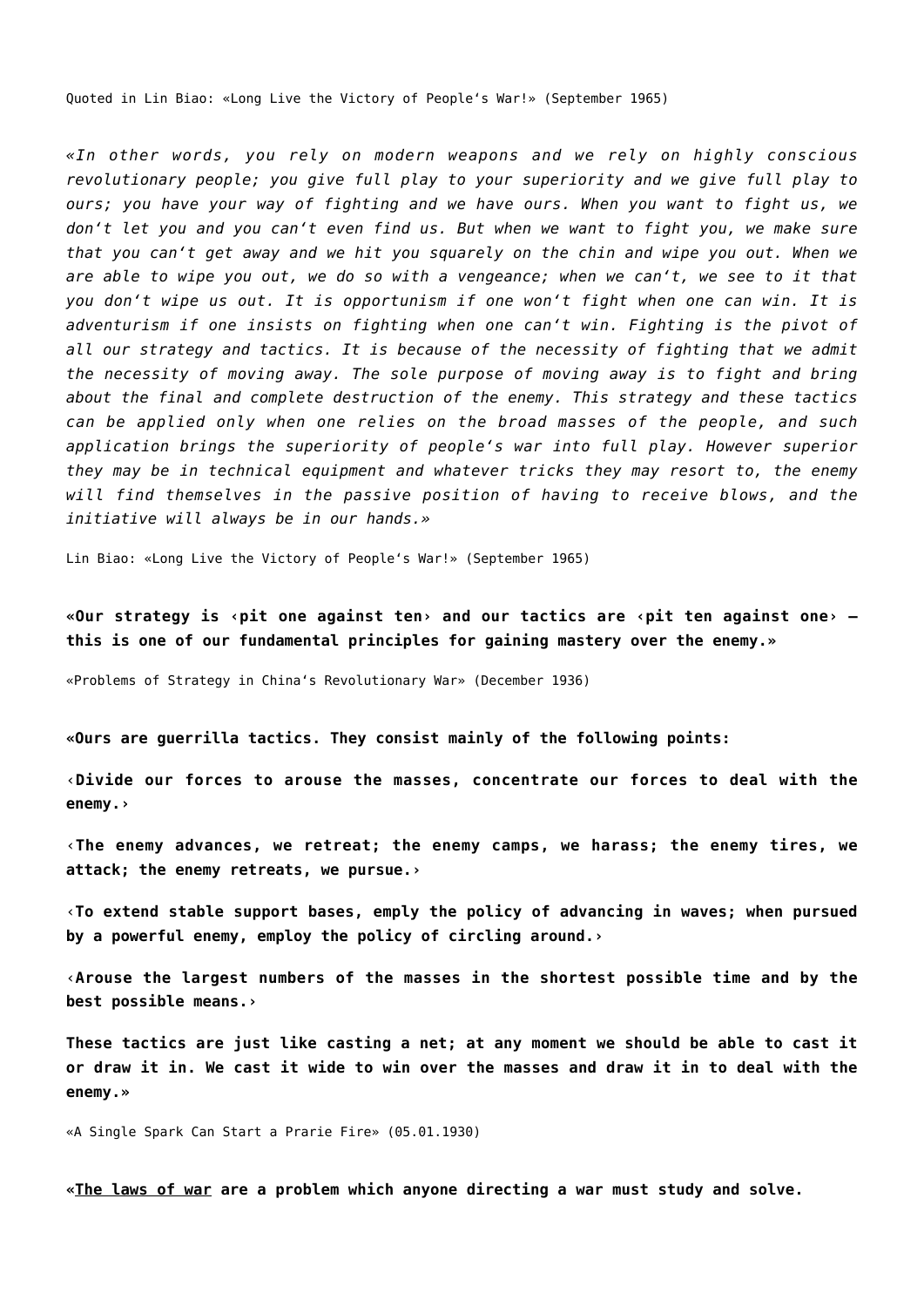**The laws of revolutionary war are a problem which anyone directing a revolutionary war must study and solve.**

**The laws of China's revolutionary war are a problem which anyone directing China's revolutionary war must study and solve.**

**We are now engaged in a war; our war is a revolutionary war; and our revolutionary war is being waged in this semi-colonial and semi-feudal country of China. Therefore, we must study not only the laws of war in general, but the specific laws of revolutionary war, and the even more specific laws of revolutionary war in China.**

**It is well known that when you do something, unless you understand its actual circumstances, its nature and its relations to other things, you will not know the laws governing it, or know how to do it, or be able to do it well.»**

«Problems of Strategy in China's Revolutionary War» (December 1936)

*«Violent revolution is the universal principle of proletarian revolution. A marxistleninist party must adhere to this universal principle and apply it to the concrete practice of its own country. Historical experience shows that the seizure of political power by the proletariat and the oppressed people of a country and the seizure of victory in their revolution are accomplished invariably by the power of the gun; they are accomplished under the directorship of a proletarian party, by acting in accordance with that country's specific conditions, by gradually building up the people's armed forces and fighting a people's war on the basis of arousing the broad masses to action, and by waging repeated struggles against the imperialists and reactionaries. This is true of the Russian revolution, the Chinese revolution, and the revolutions of Albania, Vietnam, Korea and other countries, and there is no exception.»*

*People's Daily*, *The Red Flag* and *Liberation Army Daily*: «Long Live the Victory of the Dictatorship of the Proletariat!» (18.03.1971)

**«A commander's correct disposition stems from their correct decisions, their correct decisions stem from their correct judgements, and their correct judgements stem from a thorough and necessary reconnaisance and from pondering on and piecing together the data of various kinds gathered through reconnaisance. They apply all possible and necessary methods of reconnaisance, and ponder on the information gathered about the enemy's situation, discarding the dross and selecting the essential, eliminating the false and retaining the true, proceeding from the one to the other and from the outside to the inside; then, they take the conditions on their own side into account, and make a study of both sides and their interrelations, thereby forming their judgements, making up their mind and working out their plans. Such is the complete process of knowing a situation which a military person goes through before they formulate a strategic plan, a campaign plan or a battle plan.»**

Ibid.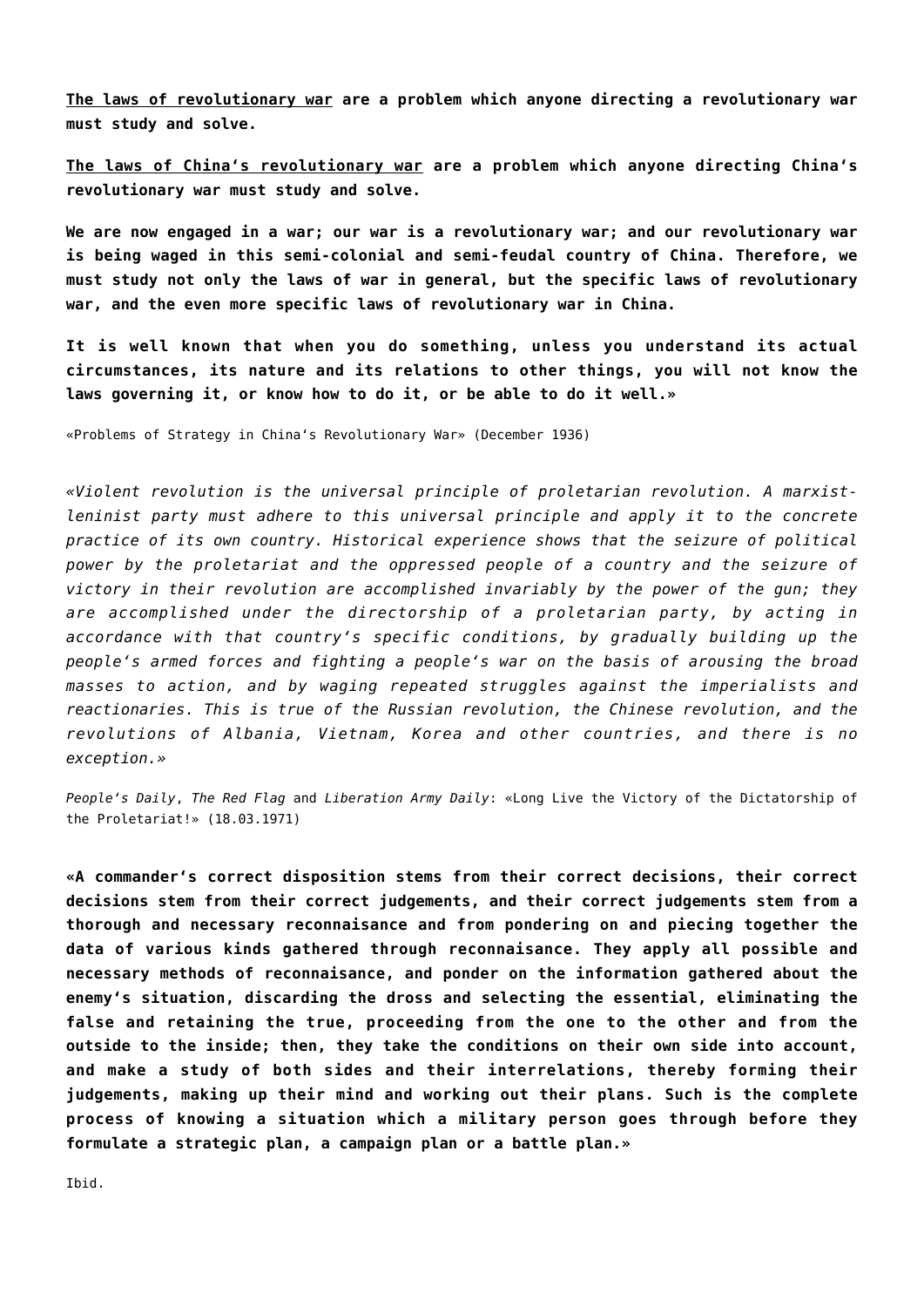**«Reading is learning, but applying is also learning and the more important kind of learning at that. Our chief method is to learn warfare through warfare. A person who has had no opportunity to go to school can also learn warfare — they can learn through fighting in war. A revolutionary war is a mass undertaking; it is often not a matter of first learning and then doing, but of doing and then learning, for doing is itself learning.»**

Ibid.

# **11. THE PEOPLE'S ARMY**

**«Without a people's army, the people have nothing.»**

«On Coalition Government» (24.04.1945)

**«This army is powerful because all its members have a conscious discipline; they have come together and they fight not for the private interests of a few individuals or a narrow clique, but for the interests of the broad masses and of the whole country. The sole purpose of this army is to stand firmly with the Chinese people and to serve them whole-heartedly.»**

Ibid.

**«The Chinese Red Army is an armed body for carrying out the political tasks of the revolution. Especially at present, the Red Army should certainly not confine itself to fighting; besides fighting to destroy the enemy's military strength, it should shoulder such important tasks as doing propaganda among the masses, organizing the masses, arming them, helping them to establish revolutionary political power and setting up Party organizations. The Red Army fights not merely for the sake of fighting but in order to conduct propaganda among the masses, organize them, arm them, and help them to establish revolutionary political power. Without these objectives, fighting loses its meaning and the Red Army loses the reason for its existence.»**

«On Correcting Mistaken Ideas in the Party» (December 1929)

**«The People's Liberation Army is always a fighting force. Even after countrywide victory, our army will remain a fighting force during the historical period in which classes have not been abolished in our country and the imperialist system still exists in the world. On this point, there should be no misunderstanding or wavering.»**

«Report to the 2<sup>nd</sup> Plenary Session of the 7<sup>th</sup> Central Committee of the Communist Party of China» (05.03.1949)

**«We have an army for fighting as well as an army for labour. For fighting, we have the 8 th Route and New 4th Armies but even they do a dual job, warfare and production. With these two kinds of armies, and with a fighting army skilled in these two tasks and in mass work, we can overcome our difficulties and defeat Japanese imperialism.»**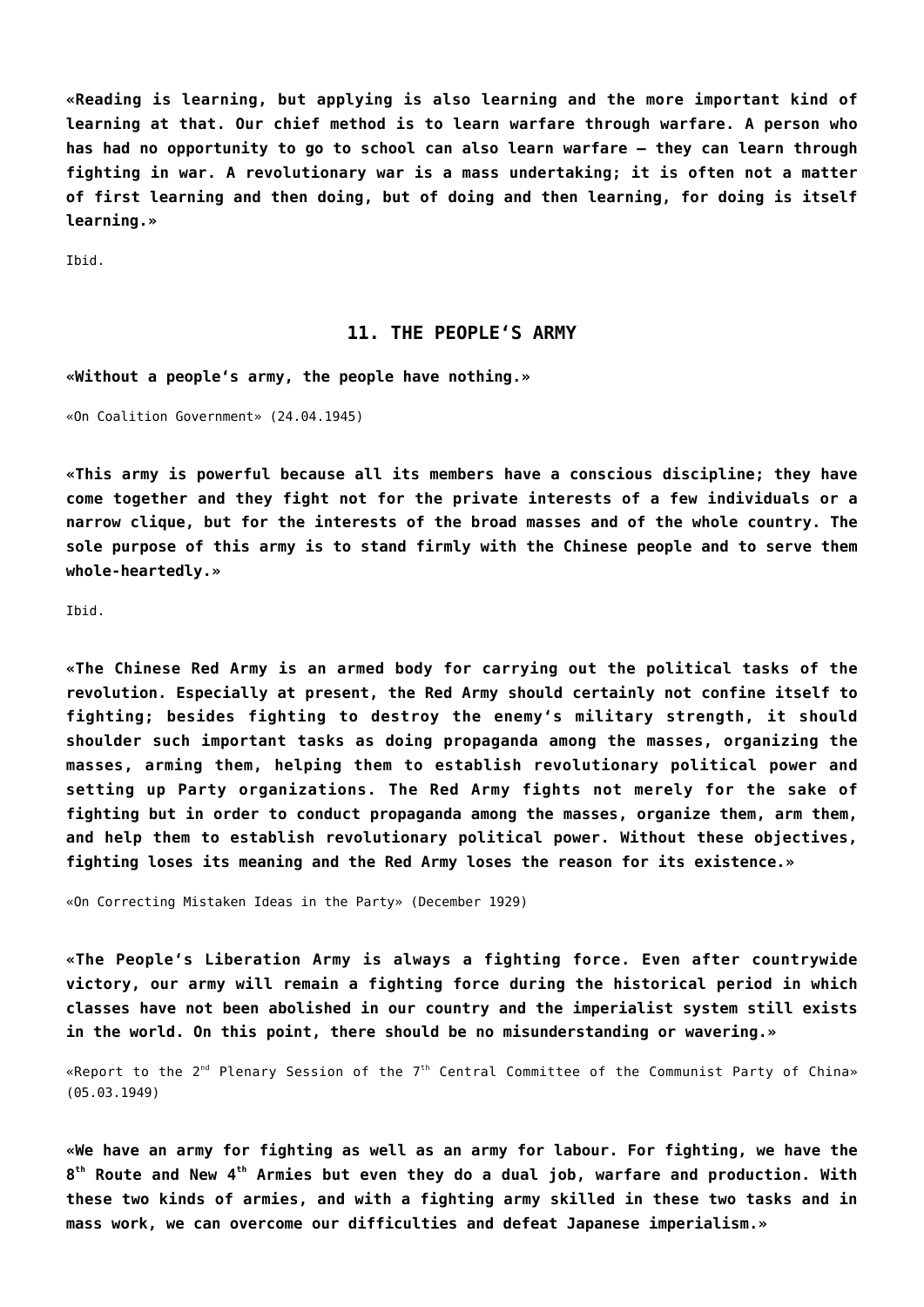«Get Organized!» (29.11.1943)

**«Our national defense will be consolidated and no imperialist will be allowed to invade our territory again. Our people's armed forces must be maintained and developed with the brave and steeled People's Liberation Army as their foundation. We will have not only a powerful army but also a powerful air force and a powerful navy.»**

«The Chinese People Have Stood Up!» (21.09.1949)

**«Our principle is that the Party commands the gun, and the gun must never be allowed to command the Party.»**

«Problems of War and Strategy» (06.11.1938)

**«All our officers and fighters must always bear in mind that we are the great People's Liberation Army, we are the troops directed by the great Communist Party of China. Provided we constantly observe the directives of the Party, we are sure to win.»**

«Manifesto of the Chinese People's Liberation Army» (October 1947)

**«This army is powerful because it has the people's self-defense corps and the militia — the vast armed organizations of the masses — fighting in coordination with it. In the liberated areas of China all men and women, from youth to middle age, are organized in the people's anti-Japanese self-defense corps on a voluntary and democratic basis and without giving up their work in production. The cream of the self-defense corps, except for those who join the army or the guerrilla units, is brought into the militia. Without the cooperation of these armed forces of the masses it would be impossible to defeat the enemy.»**

«On Coalition Government» (24.04.1945)

**«This army is powerful because of its divison into two parts, the main forces and the regional forces, with the former available for operations in any region whenever necessary and the latter concentrating on defending their own localities and attacking the enemy there in cooperation with the local militia and the self-defense corps. This division of labor has won the whole-hearted support of the people. Without this correct division of labor — if, for example, attention were paid only to the role of the main forces while that of the regional forces were neglected — it would likewise be impossible to defeat the enemy in the conditions obtaining in China's liberated areas. Under the regional forces, numerous armed working teams have been organized, which are well-trained and hence better qualified for military, political and mass work; they penetrate into the rearmost areas behind the enemy lines, strike at the enemy and arouse the masses to anti-Japanese struggle, thus giving support to the frontal military operations of the various liberated areas. In all this they have achieved great success.»**

Ibid.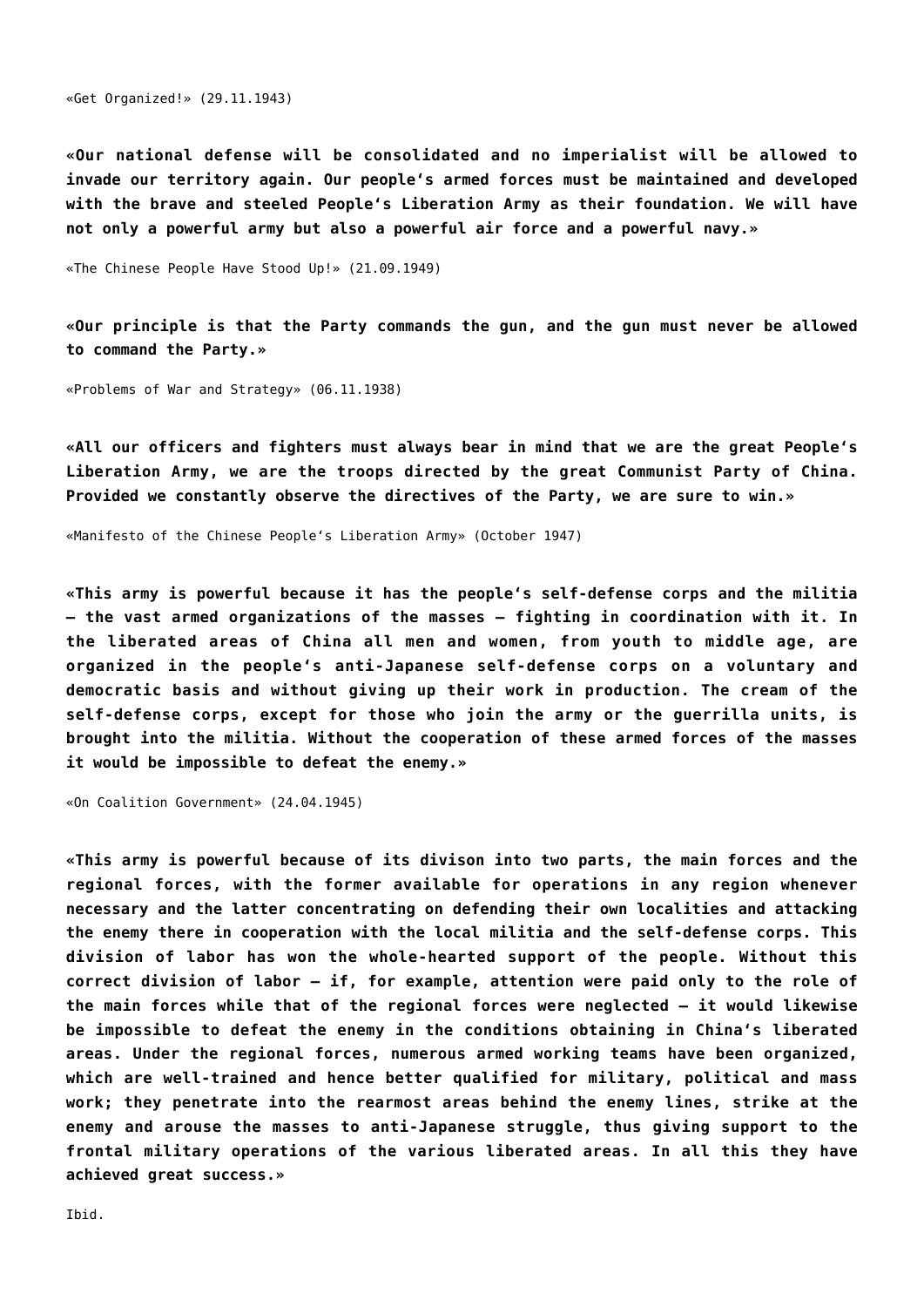**«The People's Liberation Army should be a great school. In this great school, our soldiers should learn politics, military affairs and culture. They can also engage in agricultural production and side occupations, run some medium-sized or small factories and manufacture a number of products to meet their own needs or for exchange with the State at equal values. They can also do mass work and take part in the socialist education movement in factories and villages. After the socialist education movement is over, they can always find mass work to do, so that the army will forever be at one with the masses. They should also take part in the struggles of the cultural revolution whenever they occur to criticize the bourgeoisie. In this way, the army can concurrently study, engage in agriculture, run factories and do mass work. Of course, these tasks should be properly coordinated and a distinction should be made between the primary and secondary tasks. Each army unit should engage in one or two of the three fields of activity — agriculture, industry and mass work, but not in all three at the same time. In this way, our army of several million will be able to play a very great role indeed.»**

Letter to Lin Biao (07.05.1966)

# **«[In the Great Proletarian Cultural Revolution], the People's Liberation Army should support the broad masses of the Left.»**

Quoted in Lin Biao: «Report to the 9<sup>th</sup> National Congress of the Communist Party of China» (01.04.1969)

# **12. DIRECTORSHIP OF PARTY COMMITTEES**

**«The Party committee system is an important Party institution for ensuring collective leadership and preventing any individual from monopolizing the conduct of affairs. It has recently been found that in some (of course not all) directing bodies it is the habitual practice for one individual to monopolize the conduct of affairs and decide important problems. Solutions to important problems are decided not by Party committee meetings but by one individual, and membership in the Party committee has become nominal. Differences of opinion among committee members cannot be resolved and are left unresolved for a long time. Members of the Party committee maintain only formal, not real, unity among themselves. This situation must be changed. From now on, a sound system of Party committee meetings must be instituted in all directing bodies, from the regional bureaus of the Central Committee to the prefectural Party committees; from the Party committees of the fronts to the Party committees of brigades and military areas (sub-commissions of the Revolutionary Military Commission or directing groups); and the leading Party members' groups in government bodies, people's organizations the news agency and the newspaper offices. All important problems (of course, not the unimportant, trivial problems, or problems whose solutions have already been decided after discussion at meetings and need only be carried out) must be submitted to the committee for discussion, and the committee members present should express their views fully and reach definite decisions which should then be carried out by the members concerned […]. Party committee meetings must be divided into two categories, standing committee meetings and plenary sessions, and the two should not**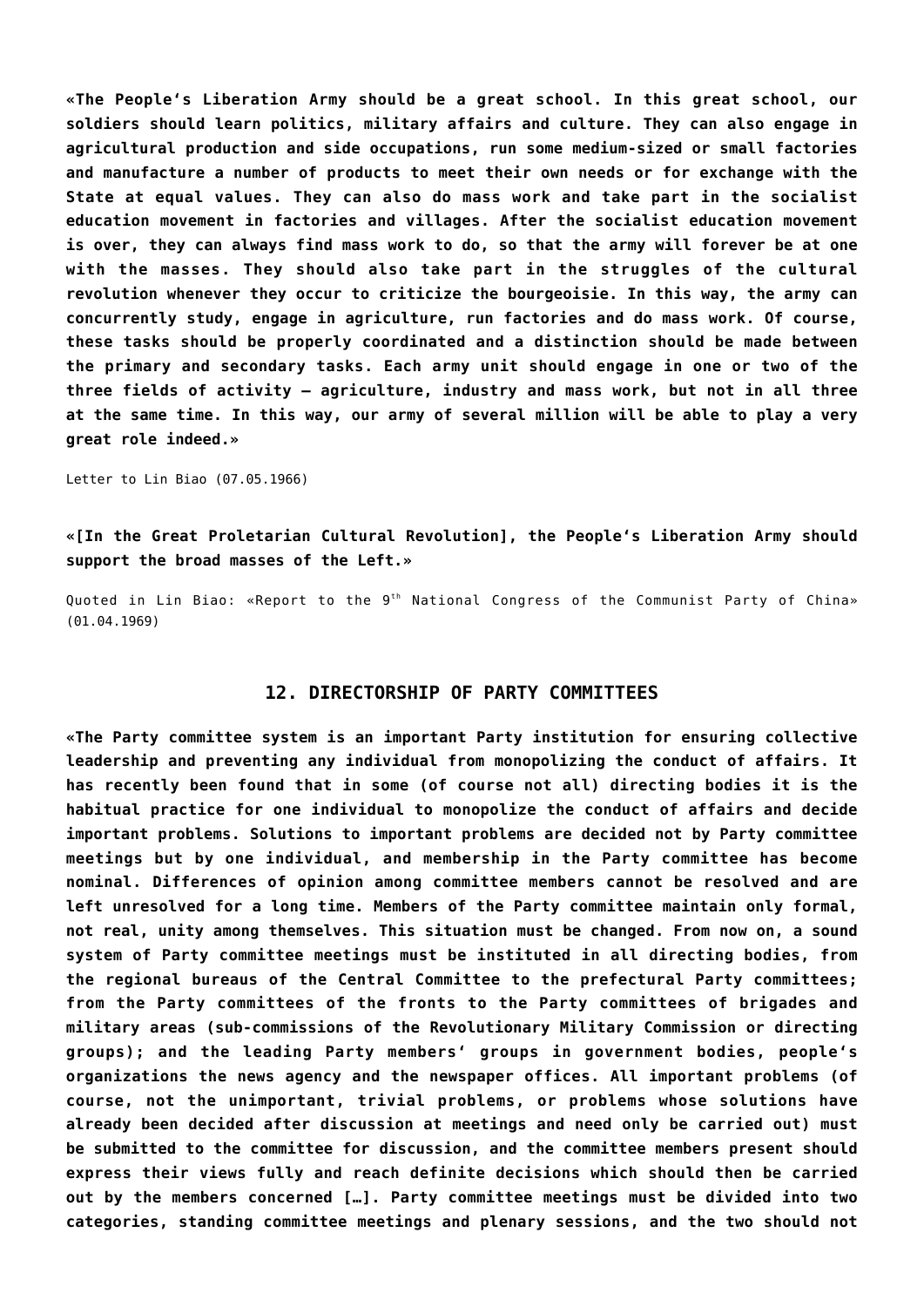**be confused. Furthermore, we must take care that neither collective directorship nor personal responsibility is overemphasized to the neglect of the other. In the army, the person in command has the right to make emergency decisions during battle and when circumstances require.»**

«On Strengthening the Party Committee System» (20.09.1948)

**«The secretary of a Party committee must be good at being a ‹squad leader›. A Party committee has ten to 20 members; it is like a squad in the army, and the secretary is like the ‹squad leader›. It is indeed not easy to lead this squad well. Each regional bureau or sub-regional bureau of the Central Committee now directs a vast area and shoulders very heavy responsibilities. To direct means not only to decide general and specific policies but also to devise correct methods of work. Even with correct general and specific policies, troubles may still arise if methods of work are neglected. To fulfil its task of exercising directorship, a Party committee must rely on its ‹squad members› and enable them to play their parts to the full. To be a good ‹squad leader›, the secretary should study hard and investigate thoroughly. A secretary or deputy secretary will find it difficult to direct their ‹squad› well if they do not take care to do propaganda and organizational work among their own ‹squad members›, are not good at handling their relations with committee members or do not study how to run meetings successfully. If the ‹squad members› do not march in step, they can never expect to direct tens of millions of people in fighting and construction. Of course, the relation between the secretary and the committee members is one in which the minority must obey the majority, so it is different from the relation between a squad leader and their soldiers. Here we speak only by way of analogy.»**

«Methods of Work of Party Committees» (13.03.1949)

**«Place problems on the table. This should be done not only by the ‹squad leader› but by the committee members too. Do not talk behind people's backs. Whenever problems arise, call a meeting, place the problems on the table for discussion, take some decisions and the problems will be solved. If problems exist and are not placed on the table, they will remain unsolved for a long time and even drag on for years. The ‹squad leader› and the committee members should show understanding in their relations with each other. Nothing is more important than mutual understanding, support and friendship between the secretary and the committee members, between the Central Committee and its regional bureaus and between the regional bureaus and the area Party committees.»**

Ibid.

**«‹Exchange information.› This means that members of a Party committee should keep each other informed and exchange views on matters that have come to their attention. This is of great importance in achieving a common language. Some fail to do so and, like the people described by Laozi,** *‹do not visit each other all their lives, though the crowing of their cocks and the barking of their dogs are within hearing of each*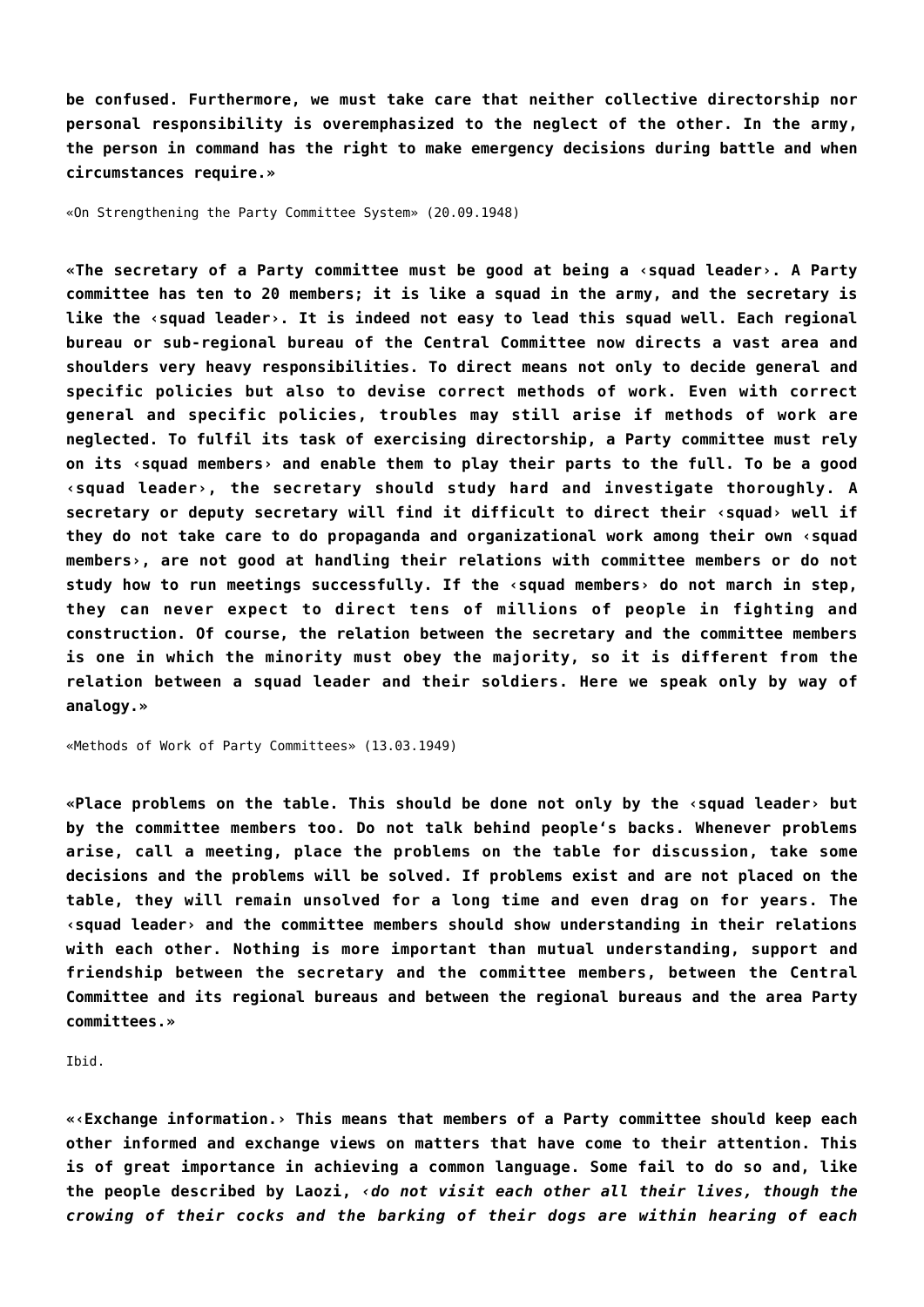*other›***. The result is that they lack a common language.»**

Ibid.

**«Ask your subordinates about matters you do not understand or do not know, and do not lightly express your approval or disapproval […]. We should never pretend to know what we do not know, we should** *‹not feel ashamed to ask and learn from people below›* **and we should listen carefully to the views of the cadres at the lower levels. Be a pupil before you become a teacher; learn from the cadres at the lower levels before you issue orders […]. What the cadres at the lower levels say may or may not be correct, after hearing it, we must analyse it. We must heed the correct views and act upon them […]. Listen also to the mistaken views from below, it is wrong not to listen to them at all. Such views, however, are not to be acted upon but to be criticized.»**

Ibid.

**«Learn to ‹play the piano›. In playing the piano, all ten fingers are in motion; it will not do to move some fingers only and not others. However, if all ten fingers press down at once, there is no melody. To produce good music, the ten fingers should move rhythmically and in coordination. A Party committee should keep a firm grasp on its central task and at the same time, around the central task, it should unfold the work in other fields. At present, we have to take care of many fields; we must look after the work in all the areas, armed units and departments, and not give all our attention to a few problems, to the exclusion of others. Wherever there is a problem, we must put our finger on it, and this is a method we must master. Some play the piano well and some badly, and there is a great difference in the melodies they produce. Members of Party committees must learn to ‹play the piano› well.»**

Ibid.

**«‹Grasp firmly.› That is to say, the Party committee must not merely ‹grasp›, but must ‹grasp firmly›, its main tasks. One can get a grip on something only when it is grasped firmly, without the slightest slackening. Not to grasp firmly is not to grasp at all. Naturally, one cannot get a grip on something with an open hand. When the hand is clenched as if grasping something but is not clenched tightly, there is still no grip. Some of our comrades do grasp the main tasks, but their grasp is not firm and so they cannot make a success of their work. It will not do to have no grasp at all, nor will it do if the grasp is not firm.»**

Ibid.

**«‹Have a head for figures.› That is to say, we must attend to the quantitative aspect of a situation or problem and make a basic quantitative analysis. Every quality manifests itself in a certain quantity, and without quantity, there can be no quality. To this day many of our comrades still do not understand that they must attend to the quantitative aspect of things — the basic statistics, the main percentages and the quantitative limits that determine the qualities of things. They have no ‹figures› in**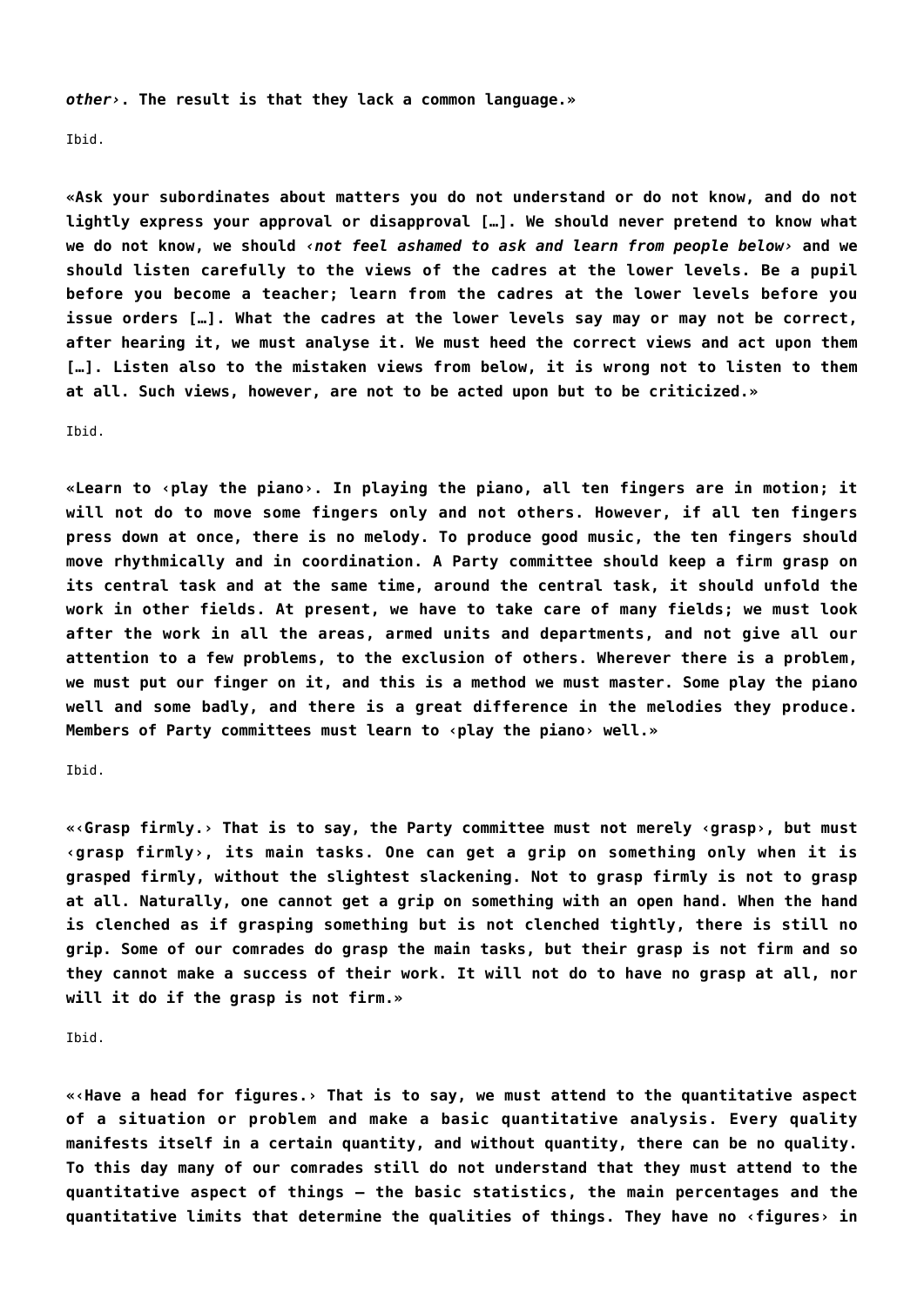**their heads and therefore cannot help making mistakes.»**

Ibid.

**«‹Notice to Reassure the Public.› Notice of meetings should be given beforehand; this is like issuing a ‹Notice to Reassure the Public›, so that everybody will know what is going to be discussed and what problems are to be solved and can make timely preparations. In some places, meetings of cadres are called without first preparing reports and draft resolutions, and only when people have arrived for the meeting are makeshifts improvised; this is just like the saying:** *‹Troops and horses have arrived, but food and fodder are not ready›***, and that is no good. Do not call a meeting in a hurry if the preparations are not completed.»**

Ibid.

**«***‹Fewer and better troops and simpler administration.›* **Talks, speeches, articles and resolutions should all be concise and to the point. Meetings also should not go on too long.»**

Ibid.

**«Pay attention to uniting and working with comrades who differ with you. This should be borne in mind both in the localities and in the army. It also applies to relations with people outside the Party. We have come together from every corner of the country and should be good at uniting in our work not only with comrades who hold the same views as we but also with those who hold different views.»**

Ibid.

**«Guard against arrogance. For anyone in a leading position, this is a matter of principle and an important condition for maintaining unity. Even those who have made no serious mistakes and have achieved very great success in their work should not be arrogant.»**

Ibid.

**«Draw two lines of distinction. First, between revolution and counter-revolution,** between Yan'an and X[i](#page-129-0)'an. $^{\mathrm{i}}$  Some do not understand that they must draw this line of **distinction. For example, when they combat bureaucracy, they speak of Yan'an as though ‹nothing is right› there and fail to make a comparison and distinguish between the bureaucracy in Yan'an and the bureaucracy in Xi'an. This is fundamentally wrong. Secondly, within the revolutionary ranks, it is necessary to make a clear distinction between right and wrong, between achievements and shortcomings and to make clear which of the two is primary and which secondary. For instance, do the achievements amount to 30% or to 70% of the whole? It will not do either to understate or to overstate. We must have a fundamental evaluation of a person's work and establish whether their achievements amount to 30% and their mistakes to 70%, or the other way around. If**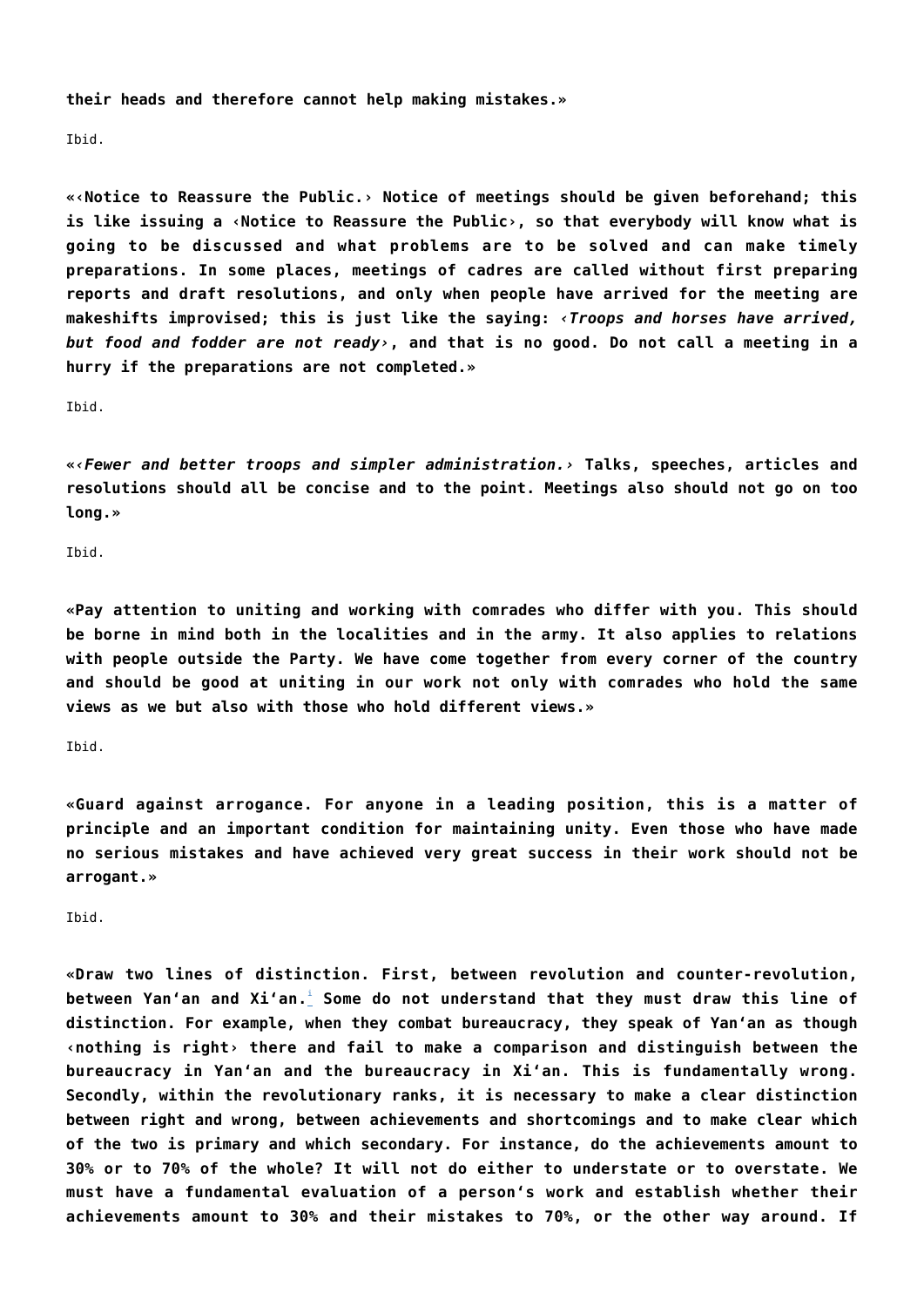**their achievements amount to 70% of the whole, then their work should in the main be approved. It would be entirely wrong to describe work in which the achievements are primary as work in which the mistakes are primary. In our approach to problems, we must not forget to draw these two lines of distinction, between revolution and counter-revolution and between achievements and shortcomings. We shall be able to handle things well if we bear these two distinctions in mind; otherwise, we shall confuse the nature of the problems. To draw these distinctions well, careful study and analysis are of course necessary. Our attitude towards every person and every matter should be one of analysis and study.»**

Ibid.

**«In the sphere of organization, ensure democracy under centralized guidance. It should be done on the following lines:**

**1. The directing bodies of the Party must give a correct line of guidance and find solutions when problems arise, in order to establish themselves as centers of directorship.**

**2. The higher bodies must be familiar with the situation in the lower bodies and with the life of the masses to have an objective basis for correct guidance.**

**3. No Party organization at any level should make casual decisions in solving problems. Once a decision is reached, it must be firmly carried out.**

**4. All decisions of any importance made by the Party's higher bodies must be promptly transmitted to the lower bodies and the Party ordinary people […].**

**5. The lower bodies of the Party and the Party ordinary people must discuss the higher bodies' directives in detail in order to understand their meaning thoroughly and decide on the methods of carrying them out.»**

«On Correcting Mistaken Ideas in the Party» (December 1929)

**«There are two methods which we communists must employ in whatever work we do. One is to combine the general with the particular; the other is to combine the directorship with the masses.»**

«Some Questions Concerning Methods of Directorship» (01.06.1943)

**«The Central Committee considers that this attitude and method of learning modestly from the good experience of other provinces, municipalities and districts is fine and constitutes an important way of promoting our economic, political, ideological, cultural, military and Party work. Some comrades stick to the beaten track, are conceited and complacent, do not take an analytical approach towards the work in their own area in accordance with marxist dialectics (that is, one dividing into two, into shortcomings and mistakes as well as achievements), but notice only achievements and not shortcomings and mistakes. They welcome praise but not criticism. They take little**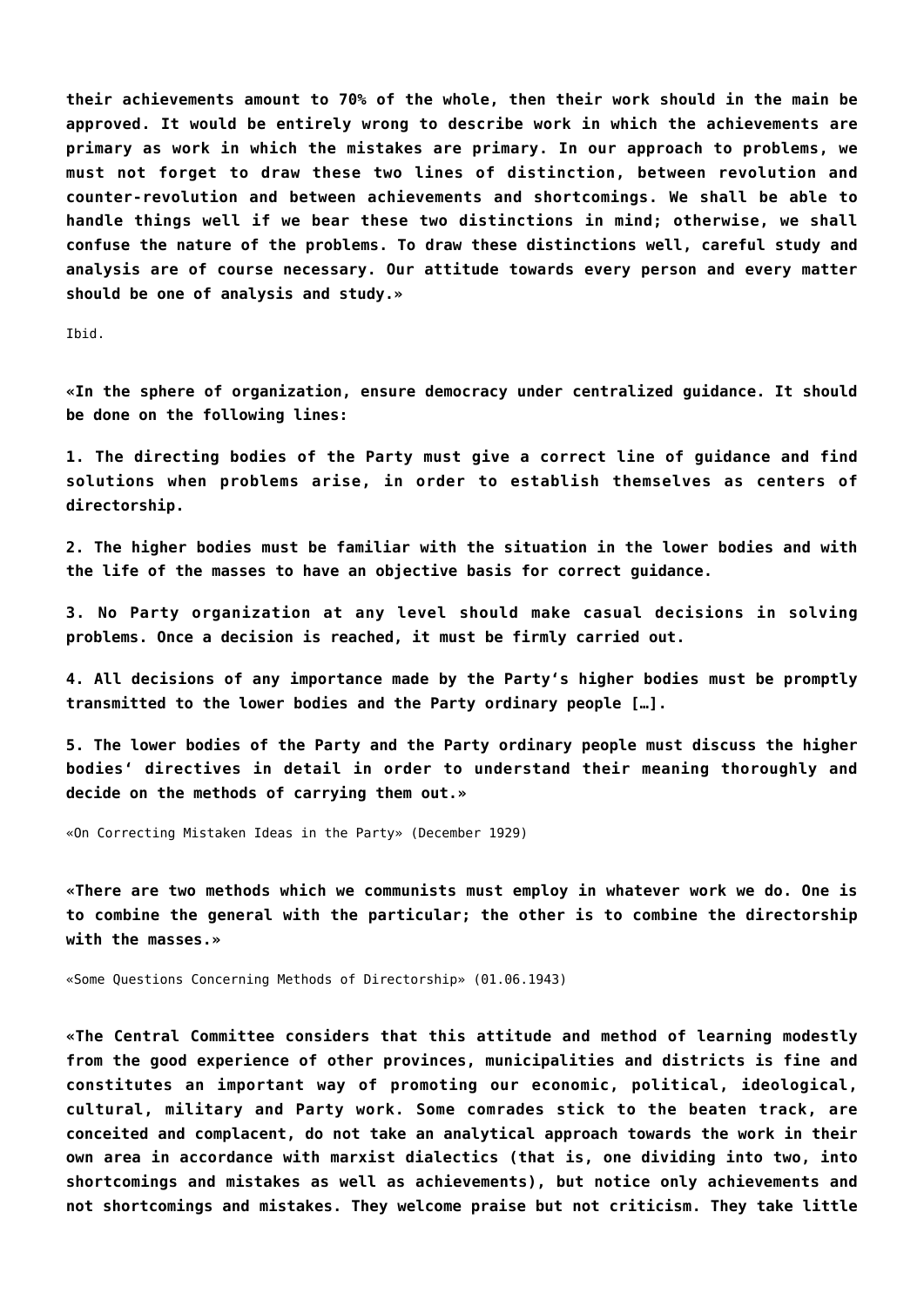**interest in arranging for competent directors and cadres to study modestly and earnestly what is being done in other provinces, municipalities, districts or units in order to introduce improvements by applying the findings to their own province, municipality, district or unit. They confine their vision always to the small world of their own area or unit, but fail to see beyond it and to notice any world other than their own, which is sheer parochial arrogance. They show to foreign visitors, comrades from other parts of the country or comrades sent by the central authorities to their area only what is good and not what is bad. They tell these visitors only the achievements, and not the shortcomings and mistakes which, if taken up at all, will not be gone into at any great length but dismissed perfunctorily in a few words. The Central Committee has called our comrades' attention to this problem time and again, maintaining that a communist must acquire the marxist dialectical concept of one dividing into two with regard to achievements and shortcomings, truth and falsehood. Without exception everything (economy, politics, ideology, culture, military and Party work, and so on) develops as a process. And every process develops through the interconnection and mutual struggle of its two contradictory aspects. This should be ABC for a marxist. However, many comrades at the central and local levels seldom think and work conscientiously in accordance with this viewpoint. They find it difficult to shake off their customary metaphysical way of thinking. By metaphysics is meant the denial of the unity of opposites and the struggle of opposites in things (the method of one dividing into two), the denial of the truth that under given conditions two contradictory things that stand in opposition transform themselves into each other and turn into their opposite. Metaphysics also finds expression in the following — to stick to the beaten track, to be conceited and complacent, to notice only achievements and not shortcomings, to welcome praise and not criticism; to be unwilling to criticize oneself (to apply the method of one dividing into two to oneself) and, worse still, to be afraid of being criticized by others. Among the dozens of ministries under the Central Government there are obviously several which have done better and have a better style of work, for instance, the Ministry of Petroleum Industry. Yet other ministries simply pay no attention and have never bothered to visit them, study their experience and learn from them Of the various units under a ministry, there are obviously many factories and mines, enterprises, undertakings and scientific research institutions, together with their personnel, that have done well. Yet its directorship, through its ignorance, is in no position to encourage people to learn from them. Comrades, when the Central Committee here speaks about comrades committing errors in succumbing to metaphysics, this refers only to some comrades, not to all. Nevertheless, it must be pointed out that large numbers of fine comrades are frustrated by those comrades who are highly placed with fat emoluments and live in style, who are conceited and complacent and are only too glad to stick to the beaten track, and who are addicted to bourgeois metaphysics; in other words, these fine comrades are frustrated by the bureaucrats. This situation must be changed right now. To any comrade who rejects the dialectical and analytical method of marxism and doesn't modestly and conscientiously analyse either their own locality, their own unit and themself or other localities, other units and other people, we must give comradely advice and criticism, so as to bring about a change in this undesirable state of affairs. We must make it a practice to learn from the good experience, good style and good methods of other ministries, provinces, municipalities, districts and units. This**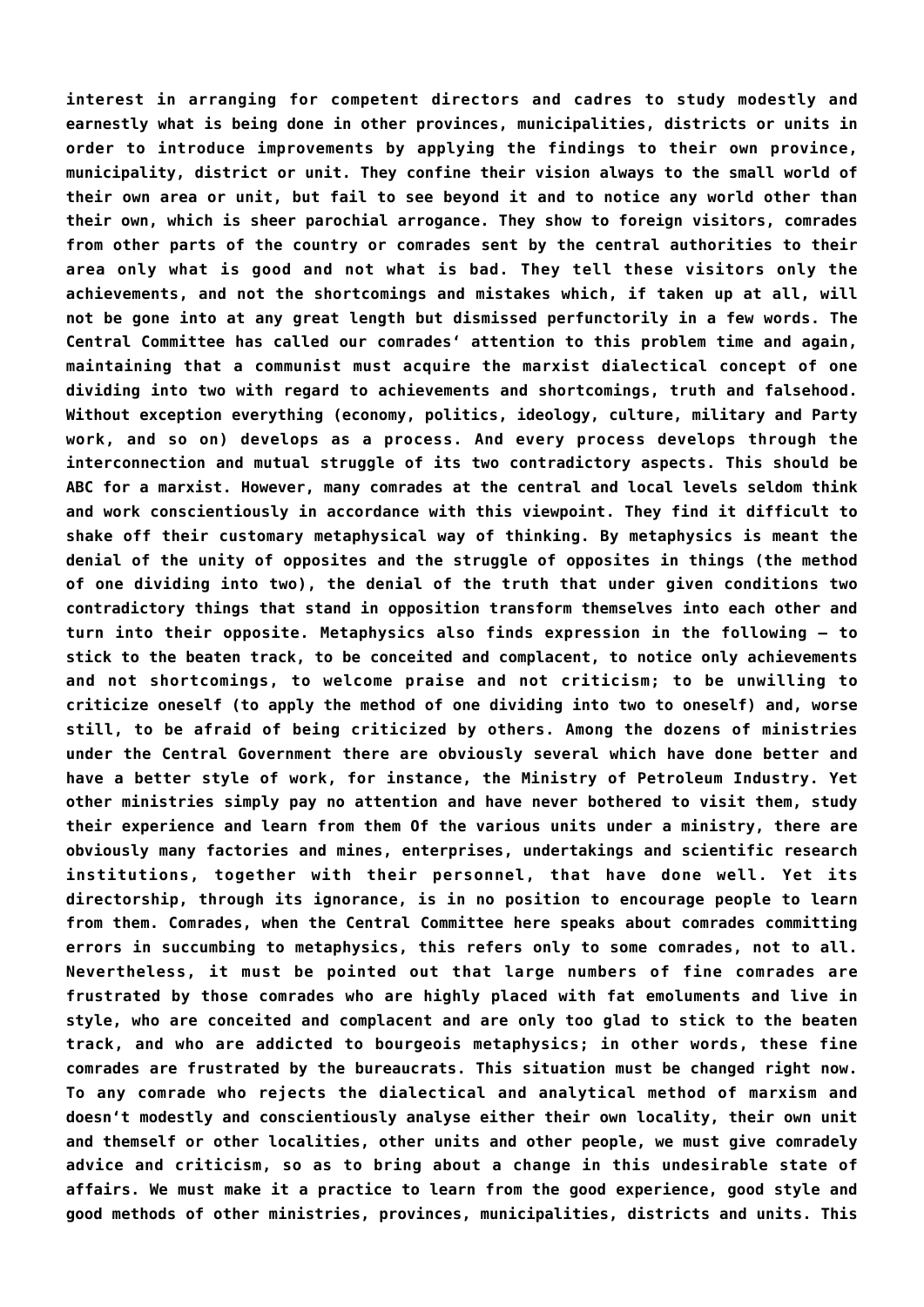### **is an important question and you are requested to discuss it.»**

«Strive to Learn from Each Other and Don't Stick to the Beaten Track and Be Complacent» (13.12.1963)

### **13. THE MASS LINE**

**«The people, and the people alone, are the motive force in the making of world history.»**

«On Coalition Government» (24.04.1945)

**«The masses are the real heroes, while we ourselves are often childish and ignorant, and without this understanding, it is impossible to acquire even the most rudimentary knowledge.»**

Preface to «Rural Surveys» (17.03.1941)

**«The masses have boundless creative power. They can organize themselves and concentrate on places and branches of work where they can give full play to their energy; they can concentrate on production in breadth and depth and create more and more undertakings for their own well-being.»**

«Editor's Notes from *Socialist Upsurge in China's Countryside*» (September-December 1955)

**«The present upsurge of the peasant movement is a colossal event. In a very short time, in China's central, southern and northern provinces, several hundred million peasants will rise like a mighty storm, like a hurricane, a force so swift and violent that no power, however great, will be able to hold it back. They will smash all the trammels that bind them and rush forward along the road to liberation. They will sweep all the imperialists, warlords, corrupt officials, local tyrants and evil gentry into their graves. Every revolutionary party and every revolutionary comrade will be put to the test, to be accepted or rejected as they decide. There are three alternatives. To march at their head and lead them? To trail behind them, gesticulating and criticizing? Or to stand in their way and oppose them? Every Chinese is free to choose, but events will force you to make the choice quickly.»**

«Report on an Investigation of the Peasant Movement in Hunan» (March 1927)

**«The high tide of social transformation in the countryside, the high tide of cooperation, has already reached some places and will soon sweep over the whole country. It is a vast socialist revolutionary movement involving a rural population of more than 800,000,000, and it has extremely great and worldwide significance. We should give this movement active, enthusiastic and systematic leadership, and not drag it back by one means or another. Some errors are unavoidable in the process; this is understandable, and they will not be hard to correct. Shortcomings or mistakes found among the cadres and the peasants can be remedied or overcome provided we give them positive help.»**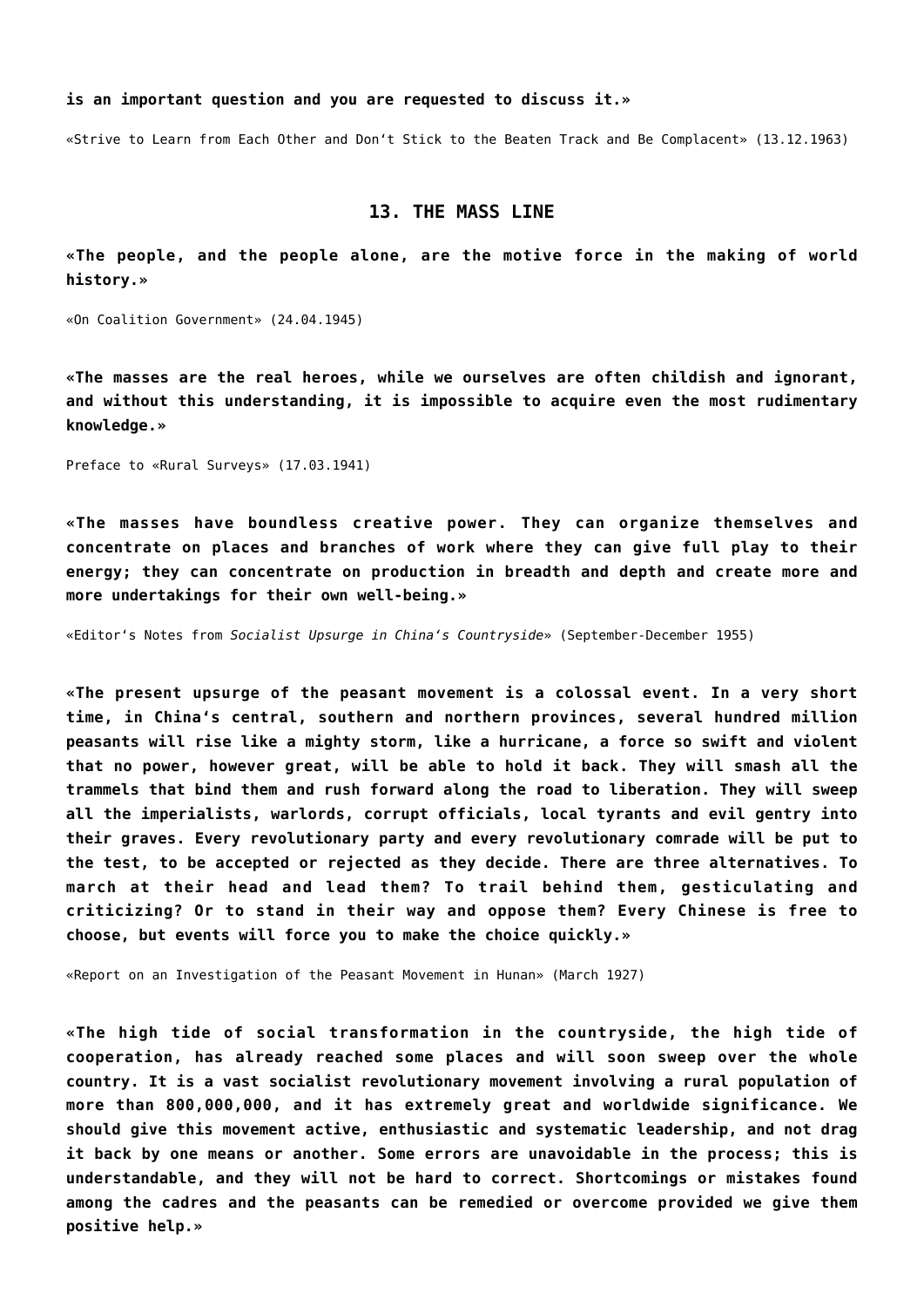«On the Question of Agricultural Cooperation» (31.07.1955)

**«The masses have a potentially inexhaustible enthusiasm for socialism. Those who can only follow the old routine in a revolutionary period are utterly incapable of seeing this enthusiasm. They are blind and all is dark ahead of them. At times they go so far as to confound right and wrong and turn things upside down. Haven't we come across enough persons of this type? Those who simply follow the old routine invariably underestimate the people's enthusiasm. Let something new appear and they always disapprove and rush to oppose it. Afterwards, they have to admit defeat and do a little self-criticism. But the next time something new appears, they go through the same process all over again. This is their pattern of behavior in regard to anything and everything new. Such people are always passive, always fail to move forward at the critical moment, and always have to be given a shove in the back before they move a step.»**

«Editor's Notes from *Socialist Upsurge in China's Countryside*» (September-December 1955)

**«For over 20 years our Party has carried on mass work every day, and for the past dozen years it has talked about the mass line every day. We have always maintained that the revolution must rely on the masses of the people, on everybody's taking a hand, and have opposed relying merely on a few persons issuing orders. The mass line, however, is still not being thoroughly carried out in the work of some comrades; they still rely solely on a handful of people working in solitude. One reason is that, whatever they do, they are always reluctant to explain it to the people they lead and that they do not understand why or how to give play to the initiative and creative energy of those they lead. Subjectively, they too want everyone to take a hand in the work, but they do not let other people know what is to be done or how to do it. That being the case, how can everyone be expected to get moving and how can anything be done well? To solve this problem the basic thing is, of course, to carry out ideological education on the mass line, but at the same time we must teach these comrades many concrete methods of work.»**

«A Talk to the Editorial Staff of the *Shaanxi-Suiyuan Daily*» (02.04.1948)

**«24 years of experience tell us that the right task, policy and style of work invariably conform with the demands of the masses at a given time and place and invariably strengthen our ties with the masses, and the wrong task, policy and style of work invariably disagree with the demands of the masses at a given time and place and invariably alienate us from the masses. The reason why such evils as dogmatism, empiricism, commandism, tailism, sectarianism, bureaucracy and an arrogant attitude in work are definitely harmful and intolerable, and why anyone suffering from these maladies must overcome them, is that they alienate us from the masses.»**

«On Coalition Government» (24.04.1945)

**«To link oneself with the masses, one must act in accordance with the needs and wishes of the masses. All work done for the masses must start from their needs and not from**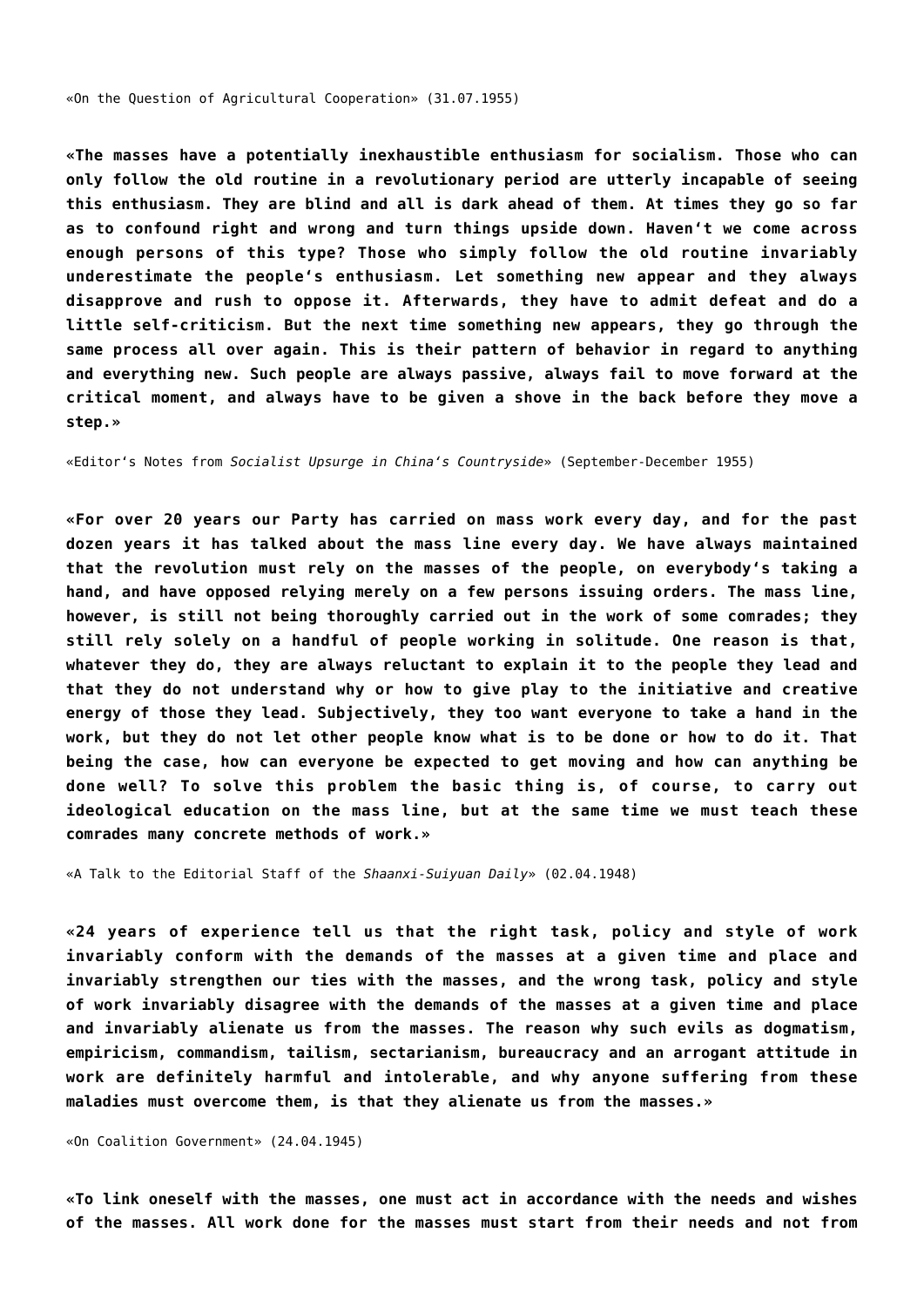**the desire of any individual, however well-intentioned. It often happens that objectively the masses need a certain change, but subjectively they are not yet conscious of the need, not yet willing or determined to make the change. In such cases, we should wait patiently. We should not make the change until, through our work, most of the masses have become conscious of the need and are willing and determined to carry it out. Otherwise we shall isolate ourselves from the masses. Unless they are conscious and willing, any kind of work that requires their participation will turn out to be a mere formality and will fail […]. There are two principles here: one is the actual needs of the masses rather than what we fancy they need, and the other is the wishes of the masses, who must make up their own minds instead of our making up their minds for them.»**

«The United Front in Cultural Work» (30.10.1944)

**«Our Congress should call upon the whole Party to be vigilant and to see that no comrade at any post is divorced from the masses. It should teach every comrade to love the people and listen attentively to the voice of the masses; to identify themself with the masses wherever they go and, instead of standing above them, to immerse themself among them; and, according to their present level, to awaken them or raise their political consciousness and help them gradually to organize themselves voluntarily and to set going all essential struggles permitted by the internal and external circumstances of the given time and place.»**

«On Coalition Government» (24.04.1945)

**«If we tried to go on the offensive when the masses are not yet awakened, that would be adventurism. If we insisted on directing the masses to do anything against their will, we would certainly fail. If we did not advance when the masses demand advance, that would be Right-opportunism.»**

«A Talk to the Editorial Staff of the *Shaanxi-Suiyuan Daily*» (02.04.1948)

**«Commandism is wrong in any type of work, because in overstepping the level of political consciousness of the masses and violating the principle of voluntary mass action it reflects the disease of impetuosity. Our comrades must not assume that everything they themselves understand is understood by the masses. Whether the masses understand it and are ready to take action can be discovered only by going into their midst and making investigations. If we do so, we can avoid commandism. Tailism in any type of work is also wrong, because in falling below the level of political consciousness of the masses and violating the principle of directing the masses forward it reflects the disease of dilatoriness. Our comrades must not assume that the masses have no understanding of what they do not yet understand. It often happens that the masses outstrip us and are eager to advance a step and that nevertheless our comrades fail to act as leaders of the masses and tail behind certain backward elements, reflecting their views and, moreover, mistaking them for those of the broad masses.»**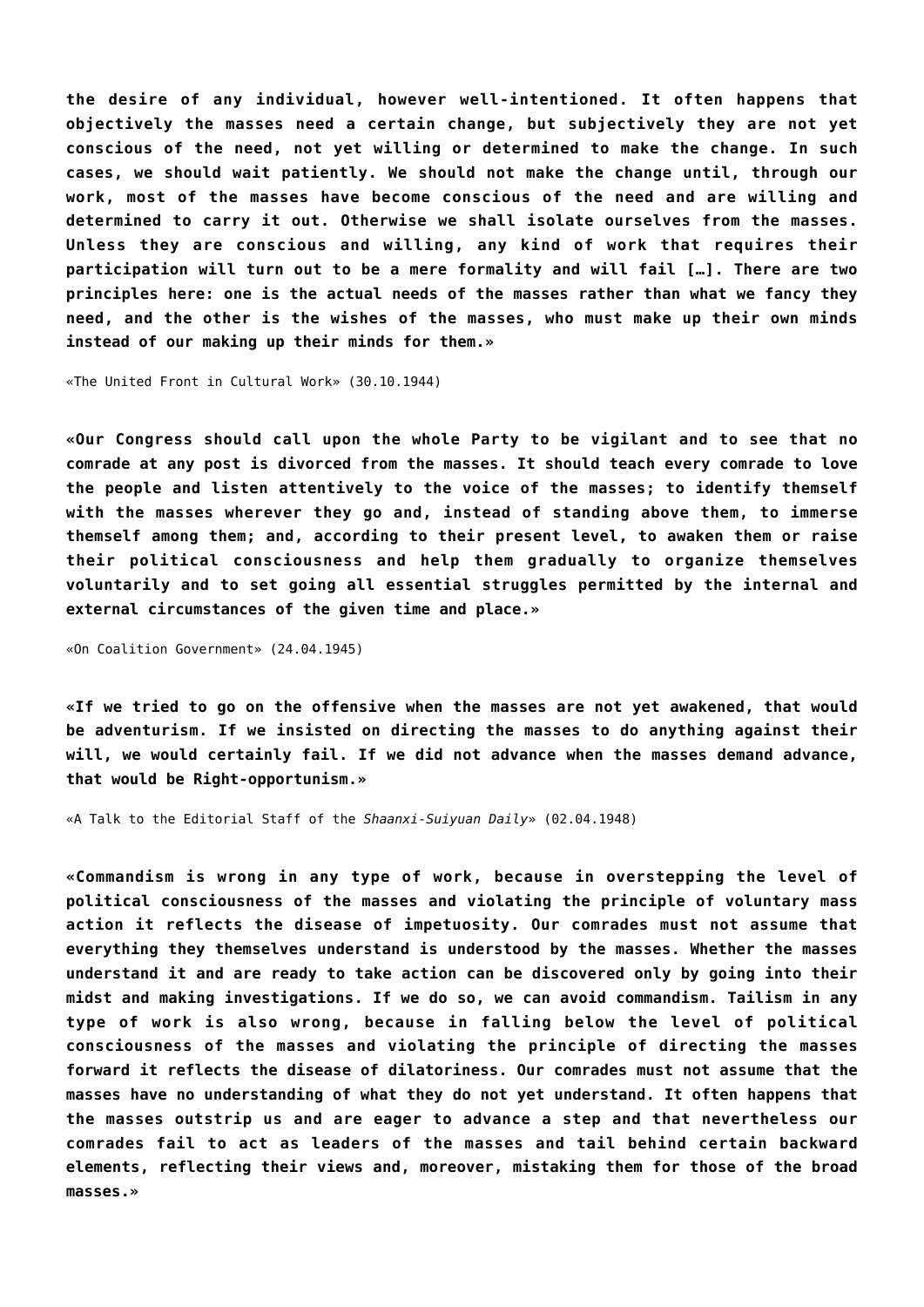«On Coalition Government» (24.04.1945)

**«Take the ideas of the masses and concentrate them, then go to the masses, persevere in the ideas and carry them through, so as to form correct ideas of directorship such is the basic method of directorship.»**

«Some Questions Concerning Methods of Directorship» (01.06.1943)

**«In all the practical work of our Party, all correct directorship is necessarily ‹from the masses, to the masses›. This means: take the ideas of the masses (scattered and unsystematic ideas) and concentrate them (through study turn them into concentrated and systematic ideas), then go to the masses and propagate and explain these ideas until the masses embrace them as their own, hold fast to them and translate them into action, and test the correctness of these ideas in such action. Then once again concentrate ideas from the masses and once again go to the masses so that the ideas are persevered in and carried through. And so on, over and over again in an endless spiral, with the ideas becoming more correct, more vital and richer each time. Such is the marxist theory of knowledge.»**

Ibid.

**«We should go to the masses and learn from them, synthesize their experience into better, articulated principles and methods, then do propaganda among the masses, and call upon them to put these principles and methods into practice so as to solve their problems and help them achieve liberation and happiness.»**

«Get Organized!» (29.11.1943)

**«There are people in our directing organs in some places that think that it is enough for the directors alone to know the Party's policies and that there is no need to let the masses know them. This is one of the basic reasons why some of our work cannot be done well.»**

«A Talk to the Editorial Staff of the *Shaanxi-Suiyuan Daily*» (02.04.1948)

**«In all mass movements we must make a basic investigation and analysis of the number of active supporters, opponents and neutrals and must not decide problems subjectively and without basis.»**

«Methods of Work of Party Committees» (13.03.1949)

**«The masses in any given place are generally composed of three parts, the relatively active, the intermediate and the relatively backward. The directors must therefore be skilled in uniting the small number of active elements around the directorship and must rely on them to raise the level of the intermediate elements and to win over the backward elements.»**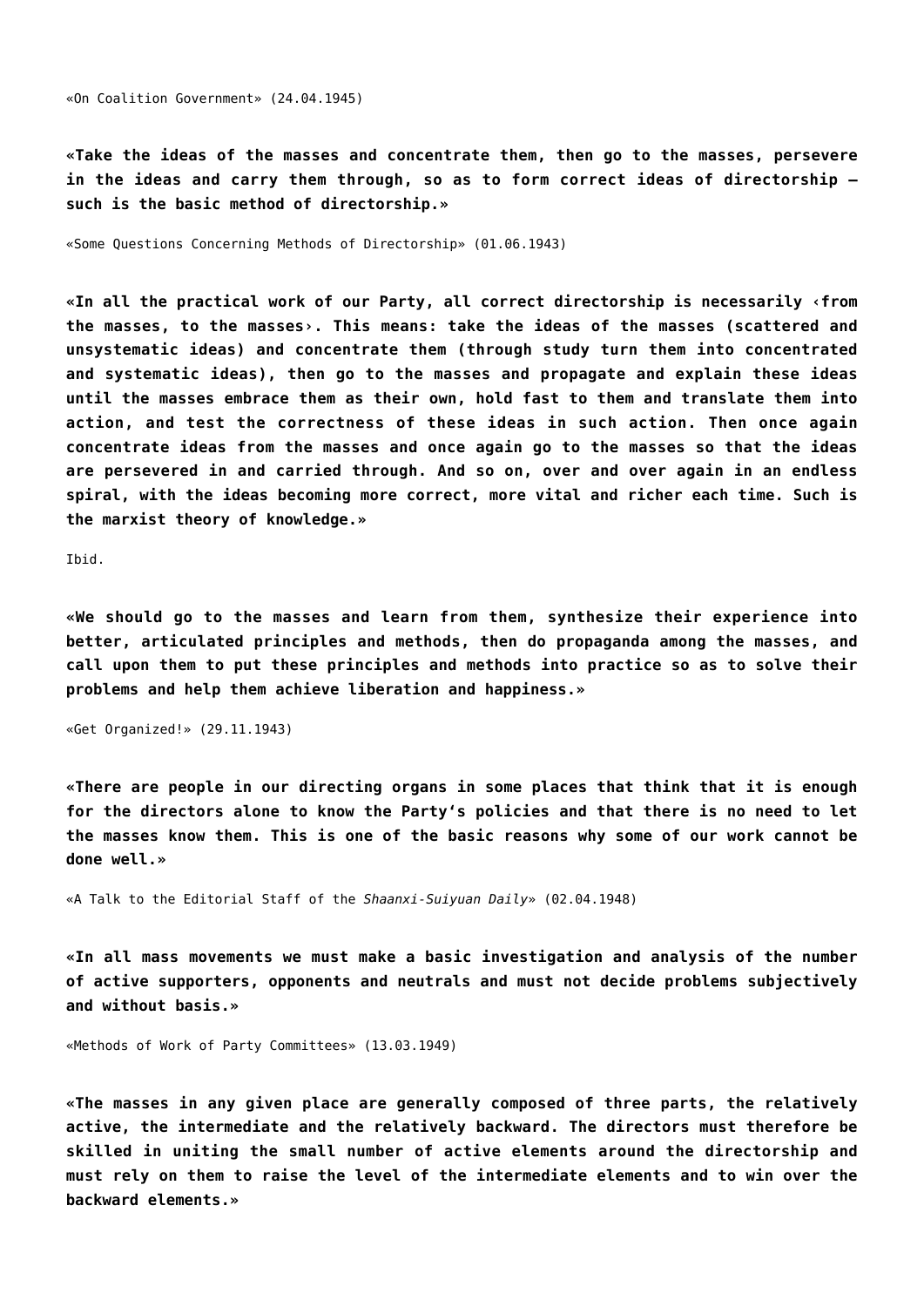«Some Questions Concerning Methods of Directorship» (01.06.1943)

**«To be good at translating the Party's policy into action of the masses, to be good at getting not only the directors but also the broad masses to understand and master every movement and every struggle we launch — this is an art of marxist-leninist directorship. It is also the dividing line that determines whether or not we make mistakes in our work.»**

«A Talk to the Editorial Staff of the *Shaanxi-Suiyuan Daily*» (02.04.1948)

**«However active the directing group may be, its activity will amount to fruitless effort by a handful of people unless combined with the activity of the masses. On the other hand, if the masses alone are active without a strong directing group to organize their activity properly, such activity cannot be sustained for long, or carried forward in the right direction, or raised to a high level.»**

«Some Questions Concerning Methods of Directorship» (01.06.1943)

**«Production by the masses, the interests of the masses, the experiences and feelings of the masses — to these the directors should pay constant attention.»**

Inscription for a Production Exhibition Sponsored by Organizations Directly Under the Central Committee of the Party and the General Headquarters of the  $8^{th}$  Route Army (24.11.1943)

**«We should pay close attention to the well being of the masses, from the problems of land and labour to those of fuel, rice, cooking oil and salt […]. All such problems concerning the well being of the masses should be placed on our agenda. We should discuss them, adopt and carry out decisions and check up on the results. We should help the masses to realize that we represent their interests and that our lives are intimately bound up with theirs. We should help them to proceed from these things to an understanding of the higher tasks which we have put forward, the tasks of the revolutionary war, so that they will support the revolution and spread it throughout the country, respond to our political appeals and fight to the end for victory in the revolution.»**

«Be Concerned with the Well-Being of the Masses, Pay Attention to Methods of Work» (27.01.1934)

## **14. POLITICAL WORK**

**«The system of Party representatives and of political departments, adopted for the first time in China, entirely changed the complexion of these armed forces.**[ii](#page-129-1) **The Red Army, which was founded in 1927 and the 8th Route Army of today have inherited this system and developed it.»**

«Interview with the British Journalist James Bertram» (25.10.1937)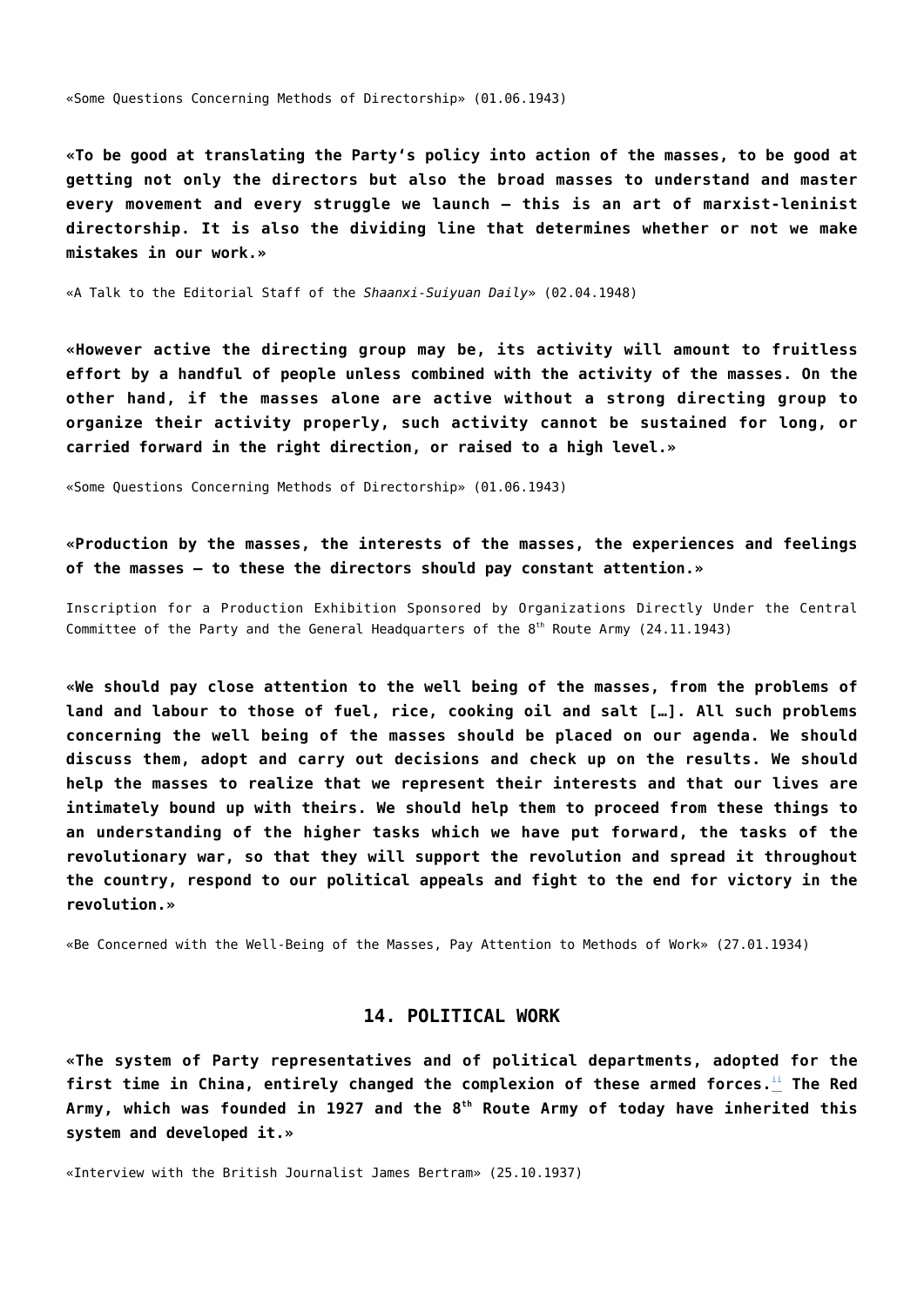**«The People's Liberation Army has developed its vigorous revolutionary political work, which is an important factor in winning victory over the enemy, on the basis of a people's war and of the principles of unity between army and people, of unity between commanders and fighters and of disintegrating the enemy troops.»**

«The Present Situation and Our Tasks» (25.12.1947)

**«This army has built up a system of political work which is essential for the people's war and is aimed at promoting unity in its own ranks, unity with the friendly armies and unity with the people, and at disintegrating the enemy forces and ensuring victory in battle.»**

«On Coalition Government» (24.04.1945)

**«Political work is the life-blood of all economic work. This is particularly true at a time when the social and economic system is undergoing fundamental change.»**

«Editor's Notes from *Socialist Upsurge in China's Countryside*» (September-December 1955)

**«‹The Party branch is organized on a company basis›; this is an important reason why the Red Army has been able to carry on such arduous fighting without falling apart.»**

«The Struggle in the Jinggang Mountains» (25.11.1928)

**«The political work of the 8th Route Army is guided by three basic principles. First, the principle of unity between officers and soldiers, which means eradicating feudal practices in the army, prohibiting beating and abuse, building up a conscious discipline, and sharing weal and woe — as a result of which the entire army is closely united. Second, the principle of unity between the army and the people, which means maintaining a discipline that forbids the slightest violation of the people's interests, conducting propaganda among the masses, organizing and arming them, lightening their economic burdens and suppressing the traitors and collaborators who do harm to the army and the people — as a result of which the army is closely united with the people and welcomed everywhere. Third, the principle of disintegrating the enemy troops and giving lenient treatment to prisoners of war. Our victory depends not only upon our military operations but also upon the disintegration of the enemy troops.»**

«Interview with the British Journalist James Bertram» (25.10.1937)

**«Our troops must observe the correct principles that govern relations between the army and the people, between the army and the government, between the army and the Party, between officers and soldiers, and between military work and political work, and relations among the cadres, and must never commit the errors of warlordism. Officers must cherish their soldiers and must not be indifferent to their well-being or resort to corporal punishment; the army must cherish the people and never encroach upon their interests; the army must respect the government and the Party and never ‹assert**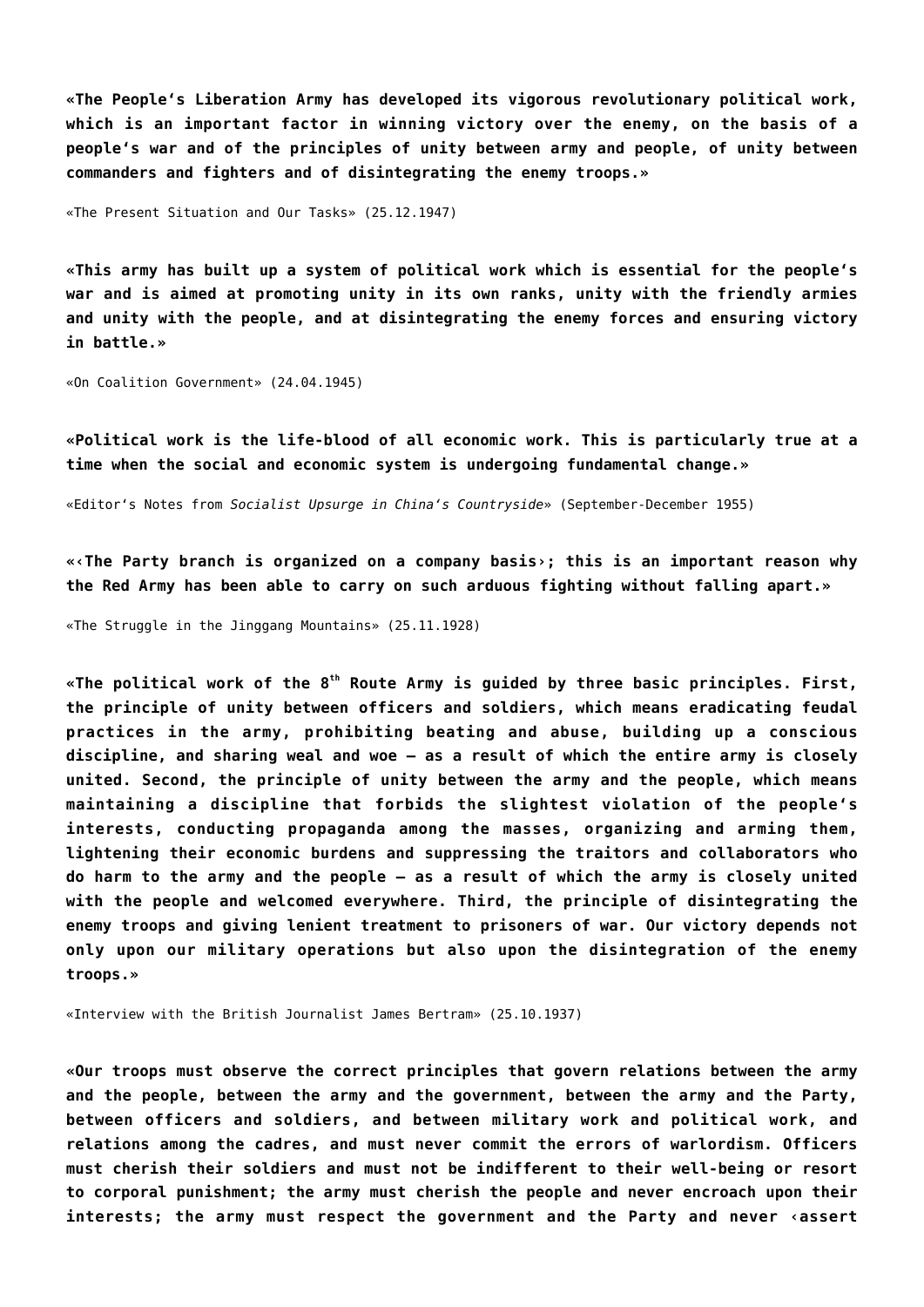#### **independence›.»**

«Get Organized!» (29.11.1943)

**«Our policy towards prisoners captured from the Japanese, puppet or anti-communist troops is to set them all free, except for those who have incurred the bitter hatred of the masses and must receive capital punishment and whose death sentence has been approved by the higher authorities. Among the prisoners, those who were coerced into joining the reactionary forces but who are more or less inclined towards the revolution should be won over in large numbers to work for our army. The rest should be released and, if they fight us and are captured again, should again be set free. We should not insult them, take away their personal effects or try to exact recant taxation from them, but without exception should treat them sincerely and kindly. This should be our policy, however reactionary they may be. It is a very effective way of isolating the camp of reaction.»**

«On Policy» (25.12.1940)

**«Weapons are an important factor in war, but not the decisive factor; it is people, not things that are decisive. The contest of strength is not only a contest of military and economic power, but also a contest of human power and morale. People necessarily wield military and economic power.»**

«On Protracted War» (May 1938)

**«The atom bomb is a paper tiger that the U.S. reactionaries use to scare people. It looks terrible, but in fact it isn't. Of course, the atom bomb is a weapon of mass slaughter, but the people decide the outcome of a war, not by one or two new types of weapon.»**

«Talk with the American Correspondent Anna Louise Strong» (August 1946)

**«Soldiers are the foundation of an army; unless they are imbued with a progressive political spirit, and unless such a spirit is fostered through progressive political work, it will be impossible to achieve genuine unity between officers and soldiers, impossible to arouse their enthusiasm for the War of Resistance to the full, and impossible to provide an excellent basis for the most effective use of all our technical equipment and tactics.»**

«On Protracted War» (May 1938)

**«The purely military viewpoint is very highly developed among a number of comrades in the Red Army. It manifests itself as follows: 1. These comrades regard military affairs and politics as opposed to each other and refuse to recognize that military affairs are only one means of accomplishing political tasks. Some even say:** *‹If you are good militarily, naturally you are good politically; if you are not good militarily, you cannot be any good politically›* **— this is to go a step further and**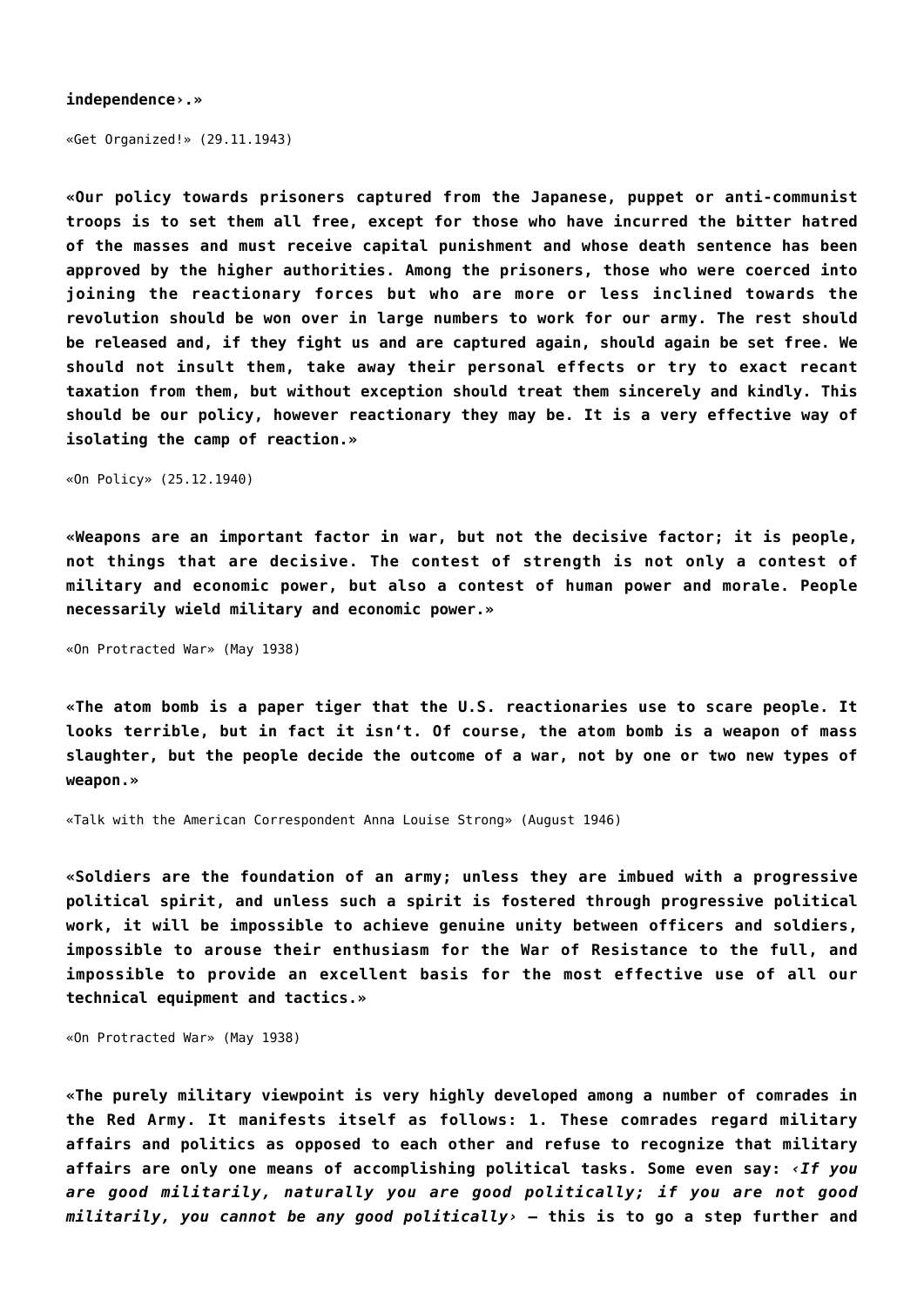### **give military affairs a leading position over politics.»**

«On Correcting Mistaken Ideas in the Party» (December 1929)

**«Ideological education is the key link to be grasped in uniting the whole Party for great political struggles. Unless this is done, the Party cannot accomplish any of its political tasks.»**

«On Coalition Government» (24.04.1945)

**«Recently there has been a falling off in ideological and political work among students and intellectuals, and some unhealthy tendencies have appeared. Some people seem to think that there is no longer any need to concern oneself with politics or with the future of the homeland and the ideals of mankind. It seems as if marxism was once all the rage but is currently not so much in fashion. To counter these tendencies, we must strengthen our ideological and political work. Both students and intellectuals should study hard. In addition to the study of their specialized subjects, they must make progress both ideologically and politically, which means that they should study marxism, current events and politics. Not to have a correct political point of view is like having no soul […]. All departments and organizations should shoulder their responsibilities in ideological and political work. This applies to the Communist Party, the Youth League, government departments in charge of this work, and especially to heads of educational institutions and teachers.»**

«On the Correct Handling of Contradictions Among the People» (27.02.1957)

**«After receiving political education, the Red Army soldiers have all become classconscious and learned the essentials of distributing land, setting up political power, arming the workers and peasants, and so on, and they all know they are fighting for themselves, for the working class and the peasantry. Hence they can endure the hardships of the bitter struggle without complaint. Each company, battalion or regiment has its soldiers' committee that represents the interests of the soldiers and carries on political and mass work.»**

«The Struggle in the Jinggang Mountains» (25.11.1928)

**«The correct unfolding of the movement for pouring out grievances (the wrongs done to the laboring people by the old society and by the reactionaries) and the three checkups (on class origin, performance of duty and will to fight) greatly heightened the political consciousness of commanders and fighters throughout the army in the fight for the emancipation of the exploited working masses, for nationwide land reform and for the destruction of the common enemy of the people, the Chiang Kai-shek bandit gang. It also greatly strengthened the firm unity of all commanders and fighters under the directorship of the Communist Party. On this basis, the army achieved greater purity in its ranks, strengthened discipline, unfolded a mass movement for training, and further developed its political, economic and military democracy in a completely well-directed and orderly way. Thus the army has become united as one person, with**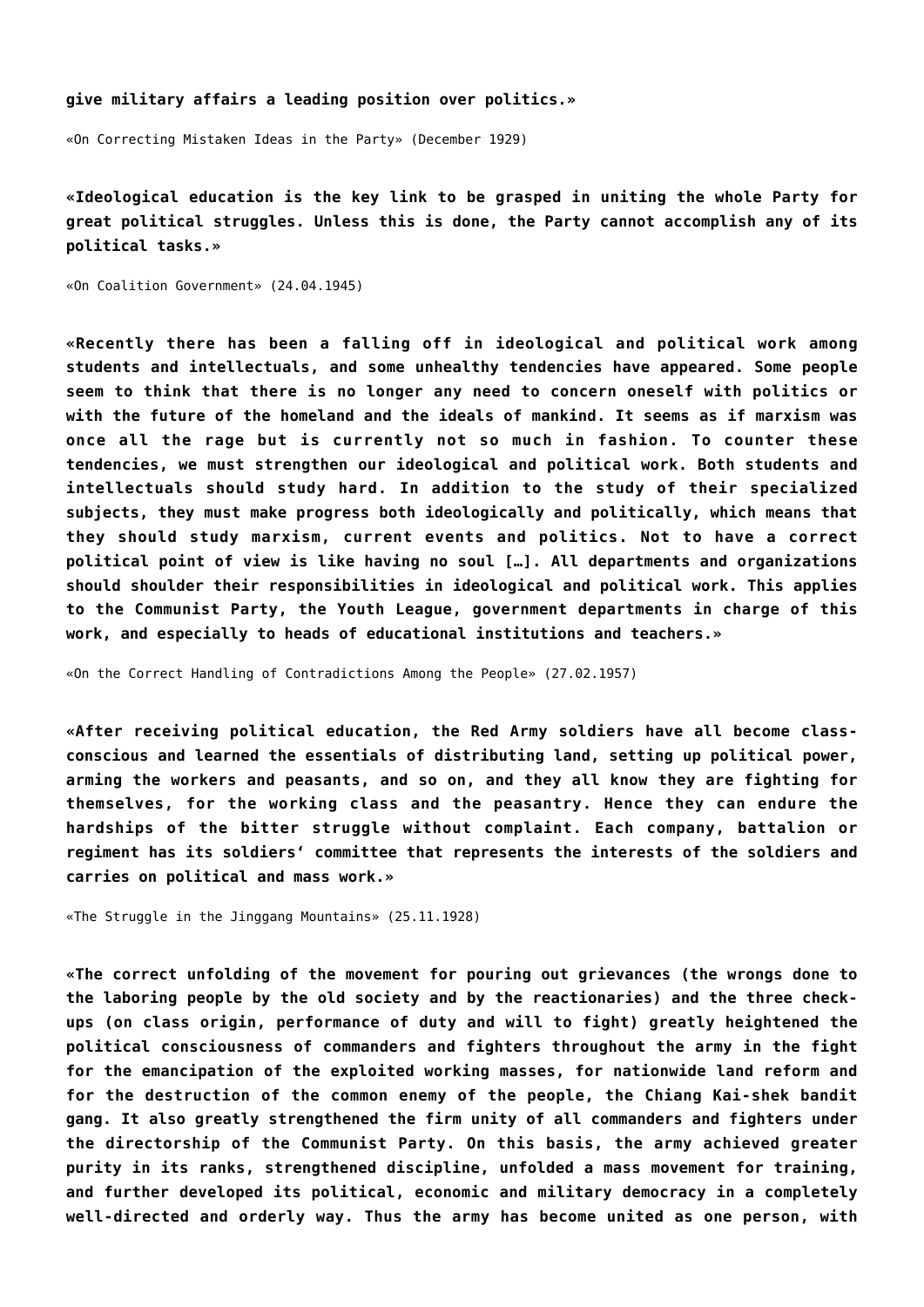**everybody contributing their ideas and their strength, an army fearless of sacrifice and capable of overcoming material difficulties, which displays mass heroism and daring in destroying the enemy. Such an army will be invincible.»**

«On the Great Victory in the North-West and on the New Type of Ideological Education Movement in the Liberation Army» (07.03.1948)

**«In the last few months almost all the People's Liberation Army has made use of the intervals between battles for large-scale training and consolidation. This has been carried out in a fully guided, orderly and democratic way. It has therefore aroused the revolutionary fervor of the great masses of commanders and fighters, enabled them clearly to comprehend the aim of the war, eliminated certain incorrect ideological tendencies and undesirable manifestations in the army, educated the cadres and fighters and greatly enhanced the combat effectiveness of the army. From now on, we must continue to carry on this new type of ideological education movement in the army, a movement that has a democratic and mass character.»**

«Speech at a Conference of Cadres in the Shaanxi-Suiyuan Liberated Area» (01.04.1948)

**«The educational policy of the college [the Anti-Japanese Military and Political College] is to cultivate a firm and correct political orientation, an industrious and simple style of work, and flexible strategy and tactics. These are the three essentials in the making of an anti-Japanese revolutionary soldier. It is in accordance with these essentials that the staff teaches and the students study.»**

«To Be Attacked by the Enemy Is Not a Bad Thing But a Good Thing» (26.05.1939)

**«Our nation has always had a traditional style of hard struggle, which we should develop […]. What is more, the Communist Party has always advocated a firm and correct political orientation […]. This orientation is inseparable from a style of hard struggle. Without a firm and correct political orientation, it is impossible to promote a style of hard struggle. Without the style of hard struggle, it is impossible to maintain a firm and correct political orientation.»**

«Speech at the Yan'an Rally in Celebration of International Labor Day» (01.05.1939)

#### **«Be united, alert, earnest and lively.»**

Motto for the Anti-Japanese Military and Political College

**«What really counts in the world is conscientiousness, and the Communist Party is most particular about being conscientious.»**

«Talk at a Meeting with Chinese Students and Trainees in Moscow» (17.11.1957)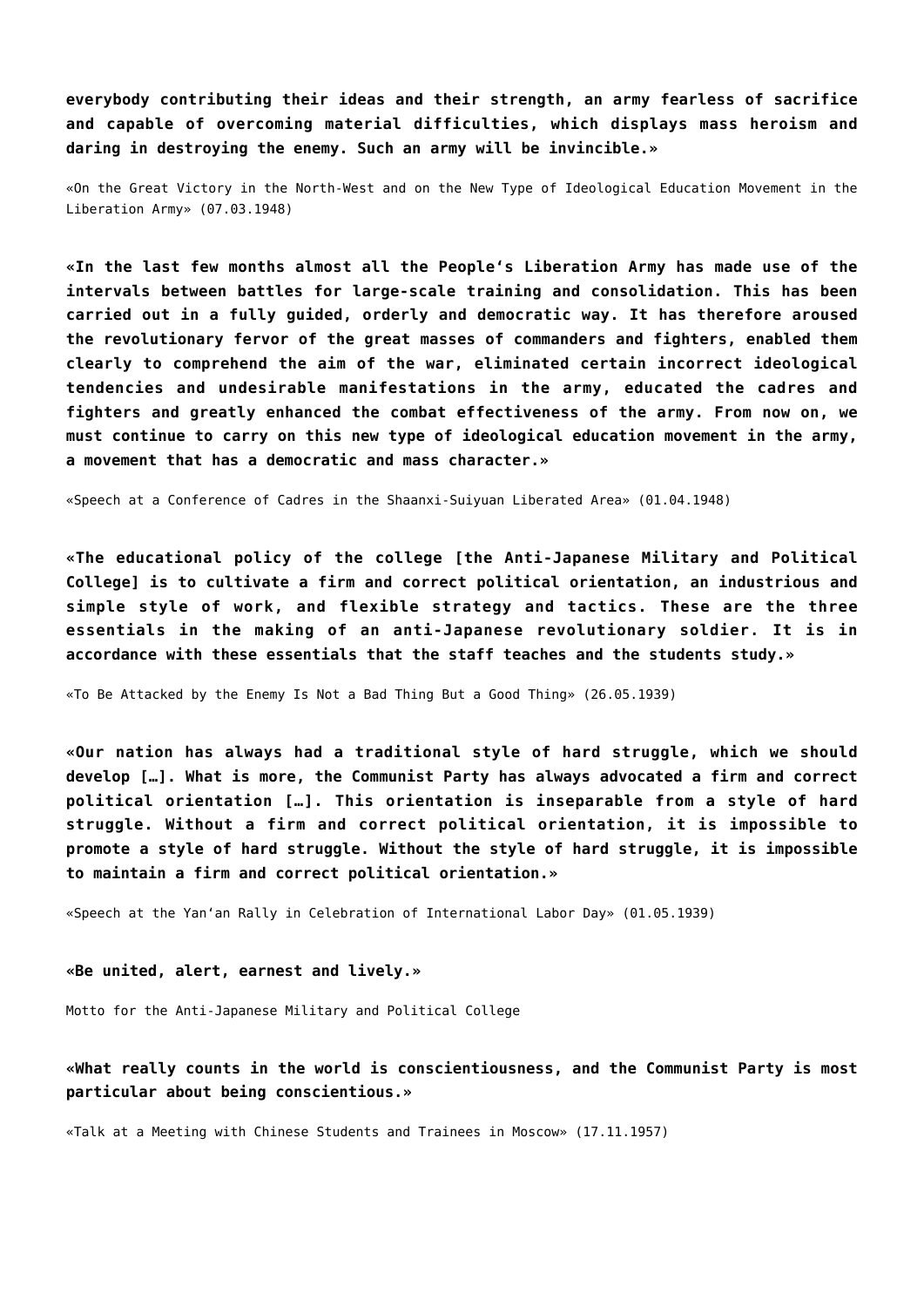### **15. RELATIONS BETWEEN OFFICERS AND SOLDIERS**

**«Our army has always had two policies. First, we must be ruthless to our enemies; we must overpower and annihilate them. Second, we must be kind to our own, to the people, to our colleagues and to our superiors and subordinates, and unite with them.»**

«Speech at the Reception Given by the Central Committee of the Party for Model Study Delegates from the Rear Army Detachments» (18.09.1944)

**«We hail from all corners of the country and have joined together for a common revolutionary objective […]. Our cadres must show concern for every soldier, and all people in the revolutionary ranks must care for each other, must love and help each other.»**

«Serve the People» (08.09.1944)

**«A movement to support the cadres and cherish the soldiers should be launched in every army unit, calling on the cadres to cherish the soldiers and the soldiers to support the cadres. They should speak up about each other's shortcomings and mistakes and quickly correct them. In this way they will be able to achieve a very good internal unity.»**

«The Tasks for 1945» (15.12.1944)

**«Many people think that it is wrong methods that make for strained relations between officers and soldiers and between the army and the people, but I always tell them that it is a question of basic attitude (or basic principle), of having respect for the soldiers and the people. It is from this attitude that the various policies, methods and forms ensue. If we depart from this attitude, then the policies, methods and forms will certainly be wrong, and the relations between officers and soldiers and between the army and the people are bound to be unsatisfactory. Our three major principles for the army's political work are, first, unity between officers and soldiers; second, unity between the army and the people; and third, the disintegration of the enemy forces. To apply these principles effectively, we must start with this basic attitude of respect for the soldiers and the people, and of respect for the human dignity of prisoners of war once they have laid down their arms. Those who take all this as a technical matter and not one of basic attitude are indeed wrong, and they should correct their view.»**

«On Protracted War» (May 1938)

**«Communists must use the democratic method of persuasion and education when working among the laboring people and must on no account resort to commandism or coercion. The Communist Party of China faithfully adheres to this marxist-leninist principle.»**

«On the Correct Handling of Contradictions Among the People» (27.02.1957)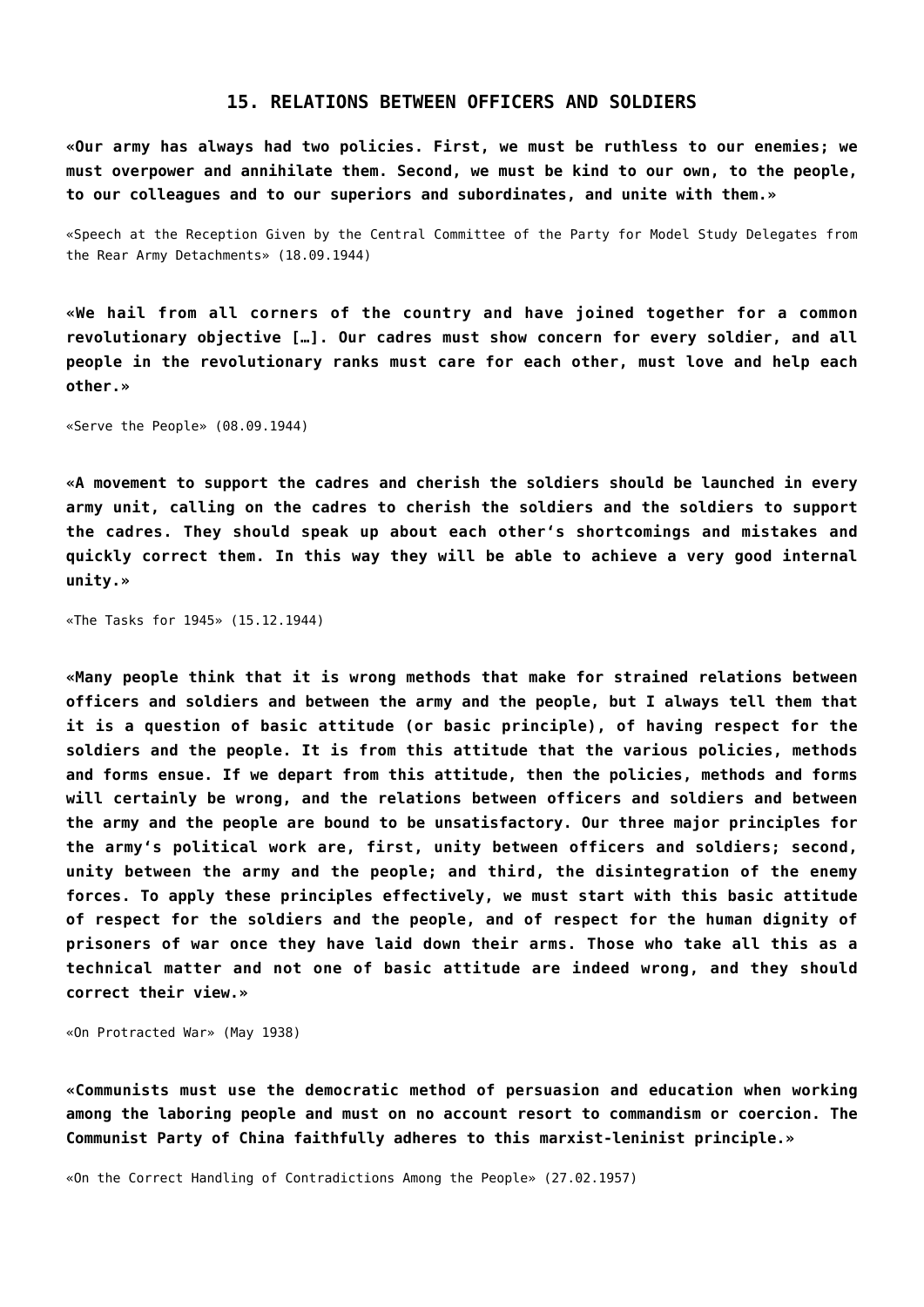**«Our comrades must understand that ideological remolding involves long-term, patient and painstaking work, and they must not attempt to change people's ideology, which has been shaped over decades of life, by giving a few lectures or by holding a few meetings. Persuasion, not compulsion, is the only way to convince them. Compulsion will never result in convincing them. To try to convince them by force simply won't work. This kind of method is permissible in dealing with the enemy, but absolutely impermissible in dealing with comrades or friends.»**

«Speech at the Communist Party of China's National Conference on Propaganda Work» (12.03.1957)

**«We must make a distinction between the enemy and ourselves, and we must not adopt an antagonistic position towards comrades and treat them as we would the enemy. In speaking up, one must have an ardent desire to protect the cause of the people and raise their political consciousness, and there must be no ridiculing or attacking in one's approach.»**

Ibid.

# **16. RELATIONS BETWEEN THE ARMY AND THE PEOPLE**

**«The army must become one with the people so that they see it as their own army. Such an army will be invincible […].»**

«On Protracted War» (May 1938)

**«Every comrade must be helped to understand that as long as we rely on the people, believe firmly in the inexhaustible creative power of the masses and hence trust and identify ourselves with them, we can surmount any difficulty, and no enemy can crush us while we can crush any enemy.»**

«On Coalition Government» (24.04.1945)

**«Wherever our comrades go they must build good relations with the masses, be concerned for them and help them overcome their difficulties. We must unite with the masses, the more of the masses we unite with, the better.»**

«On the Chongqing Negotiations» (17.10.1945)

**«The army in the Liberated Areas must support the government and cherish the people, while the democratic governments must direct the people in the work of supporting the army and giving preferential treatment to the families of soldiers fighting Japan. In this way relations between the army and the people will become still better.»**

«On Coalition Government» (24.04.1945)

**«In the army the task of supporting the government and cherishing the people should be handled through the ideological education of every commander and fighter, so that they**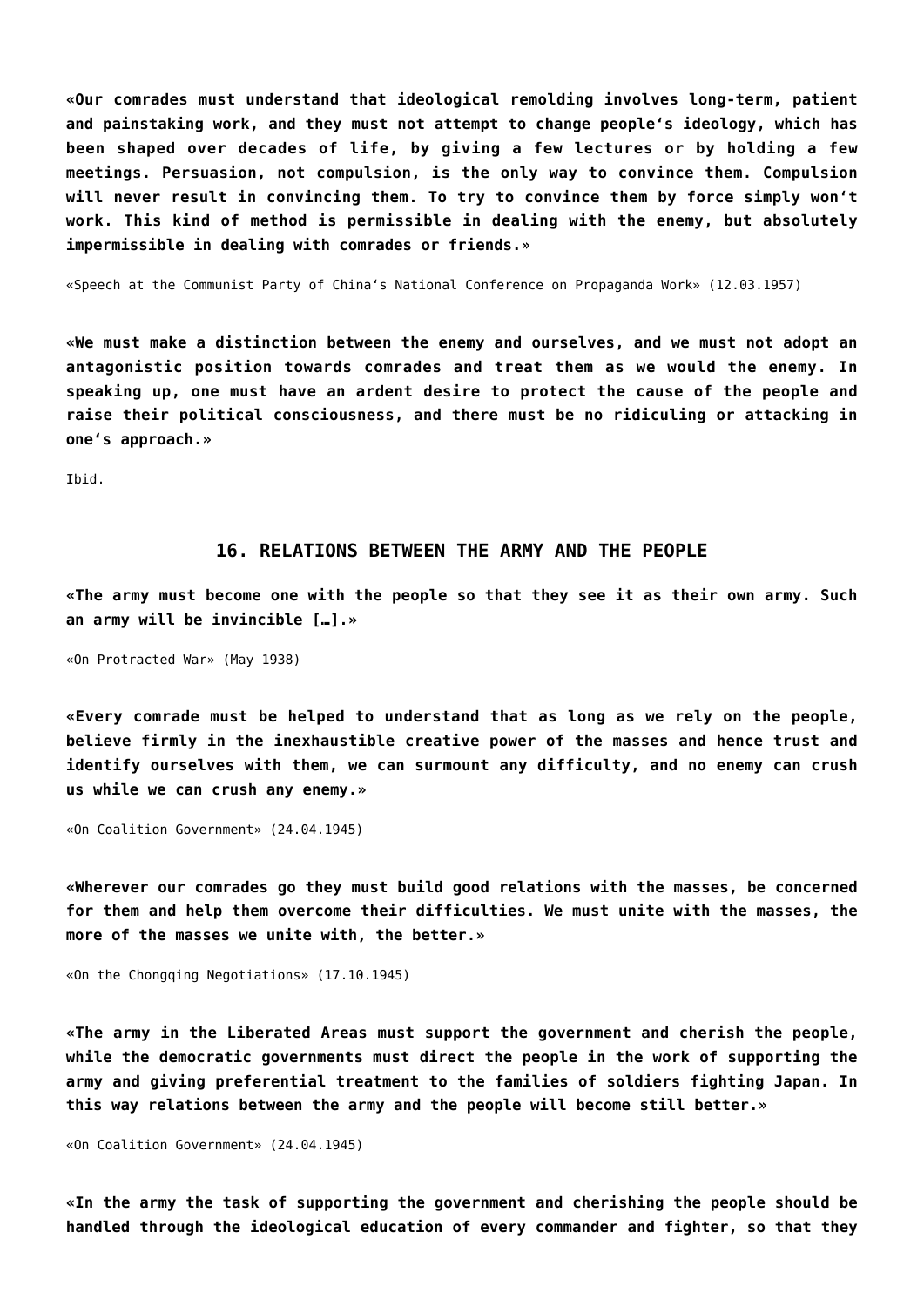**all thoroughly understand its importance. As long as the army on its part does this job well, the local government and the people will also improve their relations with the army.»**

«Policy for Work in the Liberated Areas for 1946» (15.12.1945)

**«In the course of these campaigns [to ‹support the government and cherish the people› and to ‹support the army and give preferential treatment to the families of soldiers fighting Japan›], the army on its side and the Party and the government on theirs should thoroughly examine the shortcomings and mistakes of 1943, and should resolutely correct them in 1944. From now on, such campaigns should be launched everywhere in the first month of every lunar year, and in the course of them the pledges to ‹support the government and cherish the people› and ‹support the army and give preferential treatment to the families of soldiers fighting Japan› should be read out time and again, and there should be repeated self-criticism before the masses of any highhanded behavior by the troops in the base areas towards the Party or government personnel or towards civilians, or of any lack of concern for the troops shown by the Party or government personnel or the civilians (each side criticizing itself and not the other) in order that these shortcomings and mistakes may be thoroughly corrected.»**

«Spread the Campaigns to Reduce Rent, Increase Production and Support the Government and Cherish the People in the Base Areas» (01.10.1943)

# **17. DEMOCRACY IN THE THREE MAIN FIELDS**

**«A proper measure of democracy should be put into effect in the army, chiefly by abolishing the feudal practice of bullying and beating and by having officers and soldiers share weal and woe. Once this is done, unity will be achieved between officers and men, the combat effectiveness of the army will be greatly increased, and there will be no doubt of our ability to sustain the long, cruel war.»**

«On Protracted War» (May 1938)

**«Apart from the role played by the Party, the reason why the Red Army has been able to carry on in spite of such poor material conditions and such frequent engagements is its practice of democracy. The officers do not beat the soldiers; officers and soldiers receive equal treatment; soldiers are free to hold meetings and to speak out; trivial formalities have been done away with; and the accounts are open for all to inspect […]. In China the army needs democracy as much as the people do. Democracy in our army is an important weapon for undermining the feudal mercenary army.»**

«The Struggle in the Jinggang Mountains» (25.11.1928)

**«The policy for political work in our army units is fully to arouse the rank and file, the commanders and all working personnel in order to achieve three major objectives through a democratic movement under centralized directorship, namely, a high degree of political unity, better living conditions, and better military technique and tactics.**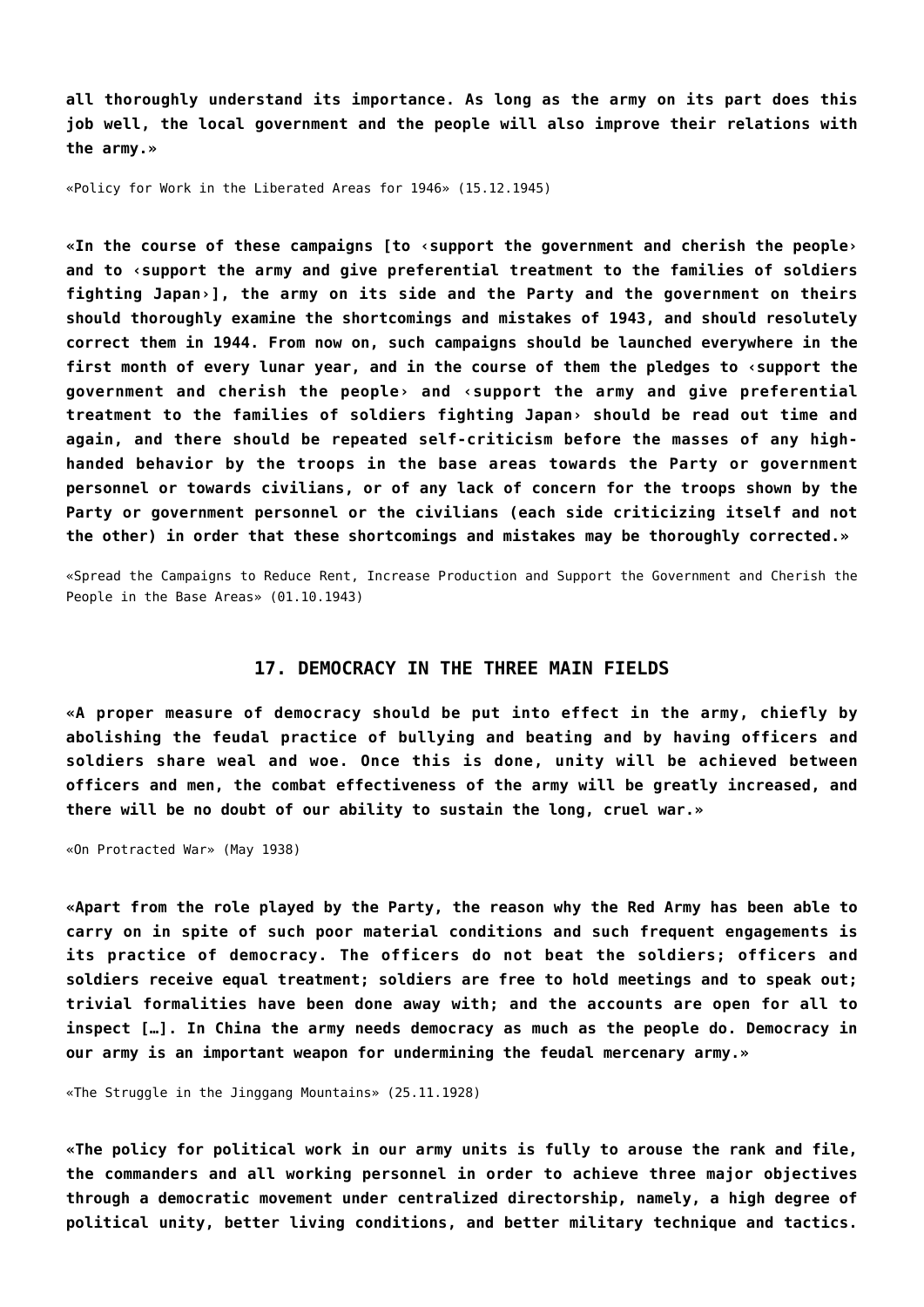**The ‹Three Check-Ups› and ‹Three Improvements›**[iii](#page-129-0) **now being enthusiastically carried out in our army units are intended to attain the first two of these objectives through the methods of political and economic democracy. With regard to economic democracy, the representatives elected by the soldiers must be ensured the right to assist (but not to bypass) the company directorship in managing the company's supplies and mess. With regard to military democracy, in periods of training there must be mutual instruction as between officers and soldiers and among the soldiers themselves; and in periods of fighting the companies at the front must hold big and small meetings of various kinds. Under the direction of the company directorship, the rank and file should be roused to discuss how to attack and capture enemy positions and how to fulfil other combat tasks. When the fighting lasts several days, several such meetings should be held. This kind of military democracy was practiced with great success in the battle of Banlong in northern Shanxi and in the battle of Shijiazhuang in the Shaanxi-Chahar-Hebei area. It has been proved that the practice can only do well and can do no harm whatsoever.»**

«The Democratic Movement in the Army» (30.01.1948)

**«In the present great struggle, the Communist Party of China demands that all its directing bodies and all its members and cadres should give the fullest expression to their initiative, which alone can ensure victory. This initiative must be demonstrated concretely in the ability of the directing bodies, the cadres and the Party rank and file to work creatively, in their readiness to assume responsibility, in the exuberant vigor they show in their work, in their courage and ability to raise questions, voice opinions and criticize defects, and in the comradely supervision that is maintained over the directing bodies and the directors. Otherwise, ‹initiative› will be an empty thing. But the exercise of such initiative depends on the spread of democracy in Party life. It cannot be brought into play if there is not enough democracy in Party life. Only in an atmosphere of democracy can large numbers of able people be brought forward.»**

«The Role of the Communist Party of China in the National War» (October 1938)

**«Anyone should be allowed to speak out, whoever they may be, so long as they are not a hostile element and do not make malicious attacks, and it does not matter if they say something wrong. Directors at all levels have the duty to listen to others. Two principles must be observed:**

**1. Say all you know and say it without reserve.**

**2. Don't blame the speaker but take their words as a warning.**

**Unless the principle of ‹Don't blame the speaker› is observed genuinely and not falsely, the result will not be ‹Say all you know and say it without reserve›.»**

«The Tasks for 1945» (15.12.1944)

**«Education in democracy must be carried on within the Party so that members can**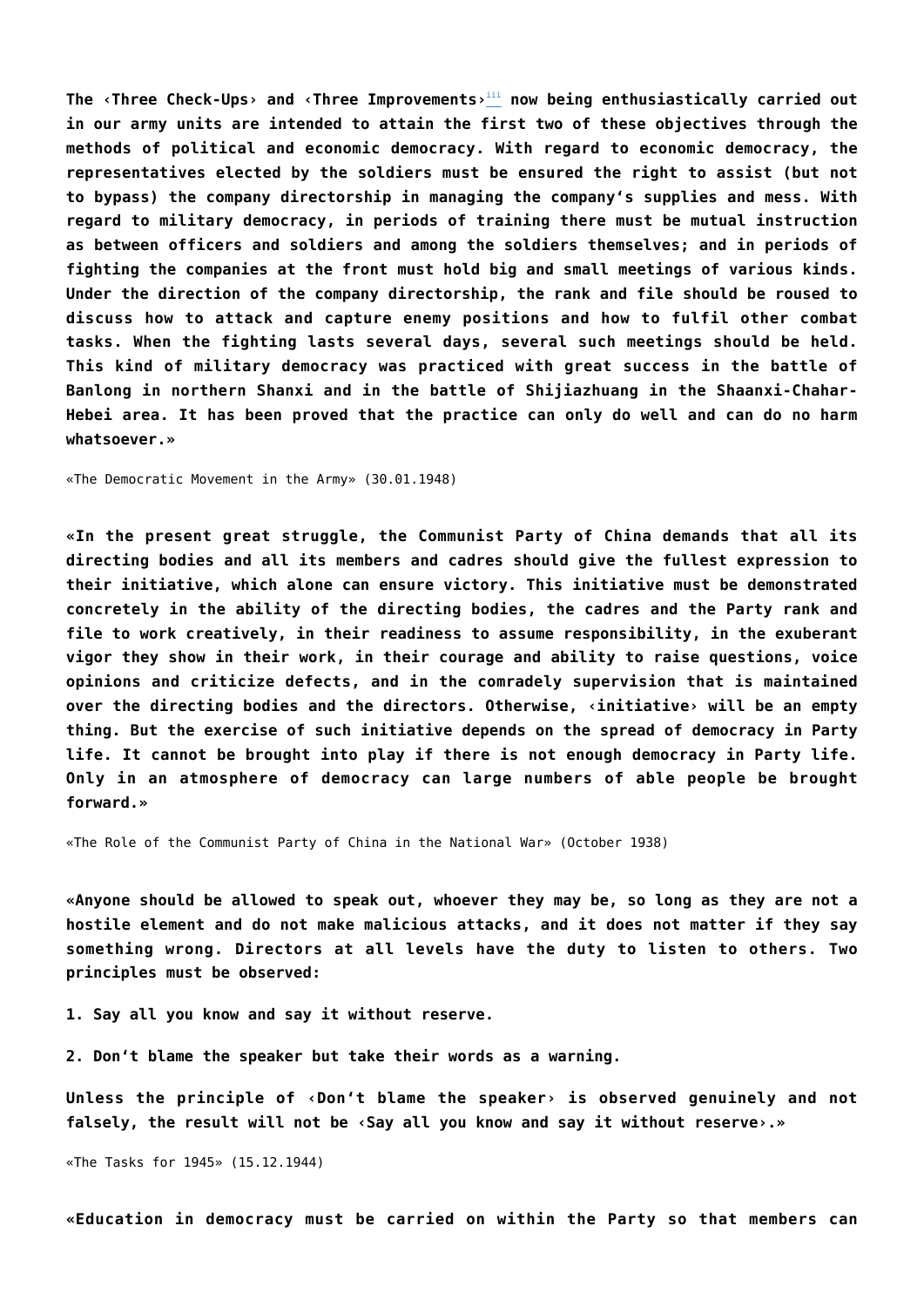**understand the meaning of democratic life, the meaning of the relationship between democracy and centralism, and the way in which democratic centralism should be put into practice. Only in this way can we really extend democracy within the Party and at the same time avoid ultra-democracy and the ‹live and let live› attitude that destroys discipline.»**

«The Role of the Communist Party of China in the National War» (October 1938)

**«Both in the army and in the local organizations, inner-Party democracy is meant to strengthen discipline and increase combat effectiveness, not to weaken them.»**

Ibid.

**«In the sphere of theory, destroy the roots of ultra-democracy. First, it should be pointed out that the danger of ultra-democracy lies in the fact that it damages or even completely wrecks the Party organization and weakens or even completely undermines the Party's fighting capacity, rendering the Party incapable of fulfilling its fighting tasks and thereby causing the defeat of the revolution. Next, it should be pointed out that the source of ultra-democracy consists in the small bourgeoisie's individualistic aversion to discipline. When this characteristic is brought into the Party, it develops into ultra-democratic ideas politically and organizationally. These ideas are utterly incompatible with the fighting tasks of the proletariat.»**

«On Correcting Mistaken Ideas in the Party» (December 1929)

# **18. EDUCATION AND THE TRAINING OF TROOPS**

**«Our educational policy must enable everyone who receives an education to develop morally, intellectually and physically and become a worker with both socialist consciousness and culture.»**

«On the Correct Handling of Contradictions Among the People» (27.02.1957)

**«Physical education complements education in virtue and knowledge. Moreover, both virtue and knowledge reside in the body. Without the body there would be neither virtue nor knowledge. Those who understand this are rare. People stress either knowledge or morality. Knowledge is certainly valuable, for it distinguishes humans from animals. But wherein is knowledge contained? Morality, too, is valuable; it is the basis of the social order and of equality between ourselves and others. But where does virtue reside? It is the body that contains knowledge and houses virtue.»**

«A Study of Physical Education» (April 1917)

**«We should let the students read fiction and take a nap in class, and we should look after their health. Teachers should lecture less and make the students read more.**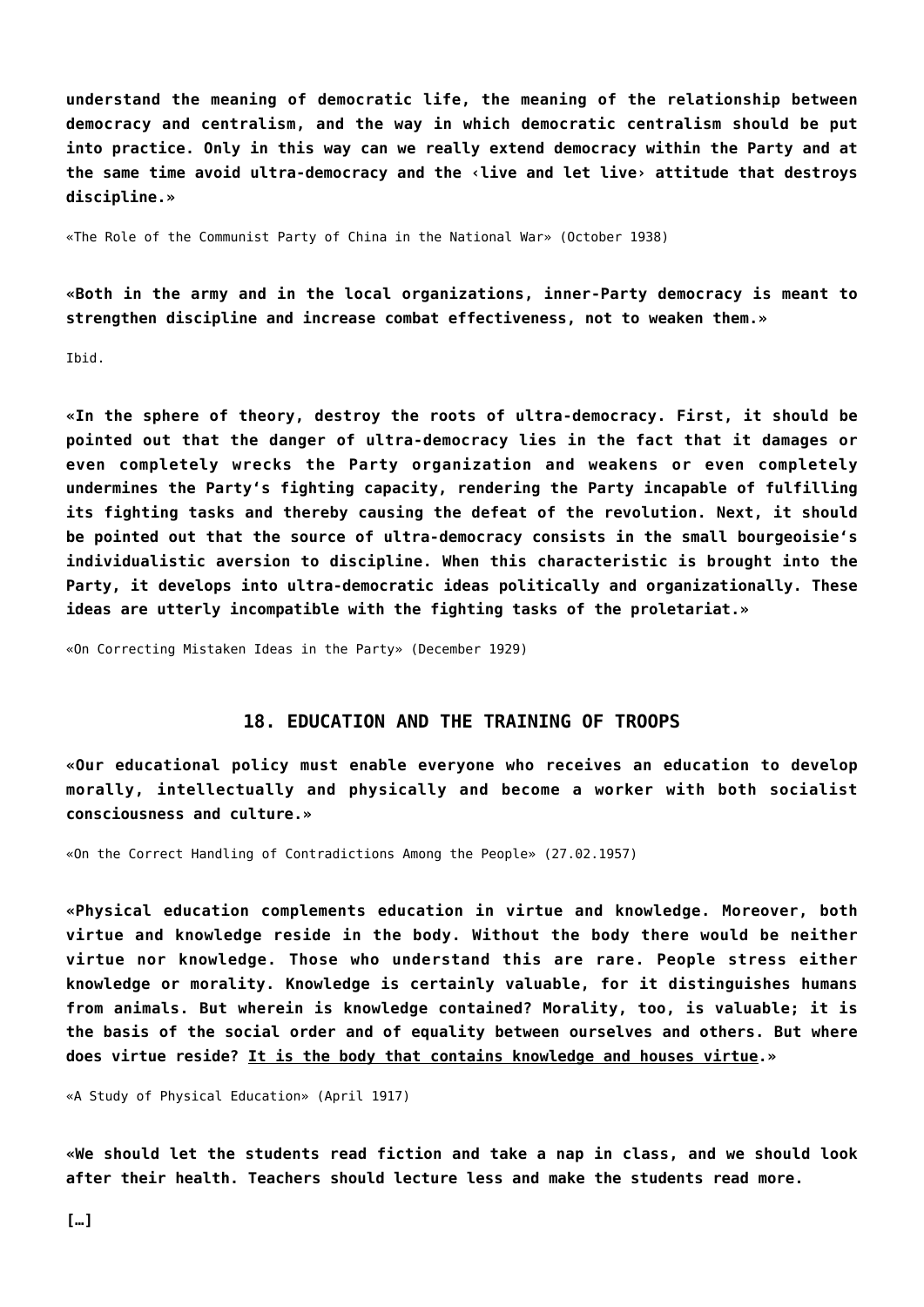**When you return to school, you should take the lead to rebel. Don't return to school on Sunday and don't attend any meetings on that day.»**

«A Conversation with Wang Hairong» (21.12.1970)

**«As for education for cadres whether at work or in schools for cadres, a policy should be established of focusing such education on the study of the practical problems of the Chinese revolution and using the basic principles of marxism-leninism as the guide, and the method of studying marxism-leninism statically and in isolation should be discarded.»**

«Reform Our Study» (May 1941)

**«For a military school, the most important question is the selection of a director and instructors and the adoption of an educational policy.»**

«Problems of Strategy in China's Revolutionary War» (December 1936)

**«A school of 100 people certainly cannot be run well if it does not have a directing group of several people, or a dozen or more, which is formed in accordance with the actual circumstances (and not thrown together artificially) and is composed of the most active, upright and alert of the teachers, the other staff and the students.»**

«Some Questions Concerning Methods of Directorship» (01.06.1943)

**«All officers and fighters of our army must improve their military art, march forward courageously towards certain victory in the war and resolutely, thoroughly, wholly and completely wipe out all enemies.»**

«Manifesto of the Chinese People's Liberation Army» (October 1947)

**«Equal importance should be attached to the military and political aspects of the oneyear consolidation and training program that has just begun, and the two aspects should be integrated. At the start, stress should be placed on the political aspect, on improving relations between officers and men, enhancing internal unity and arousing a high level of enthusiasm among the masses of cadres and fighters. Only thus will the military consolidation and training proceed smoothly and attain better results.»**

«The Tasks for 1945» (15.12.1944)

**«As for the method of training, we should unfold the mass training movement in which officers teach soldiers, soldiers teach officers and the soldiers teach each other.»**

«Policy for Work in the Liberated Areas for 1946» (15.12.1945)

**«Our slogan in training troops is ‹Officers teach soldiers, soldiers teach officers and soldiers teach each other›. The fighters have a lot of practical combat**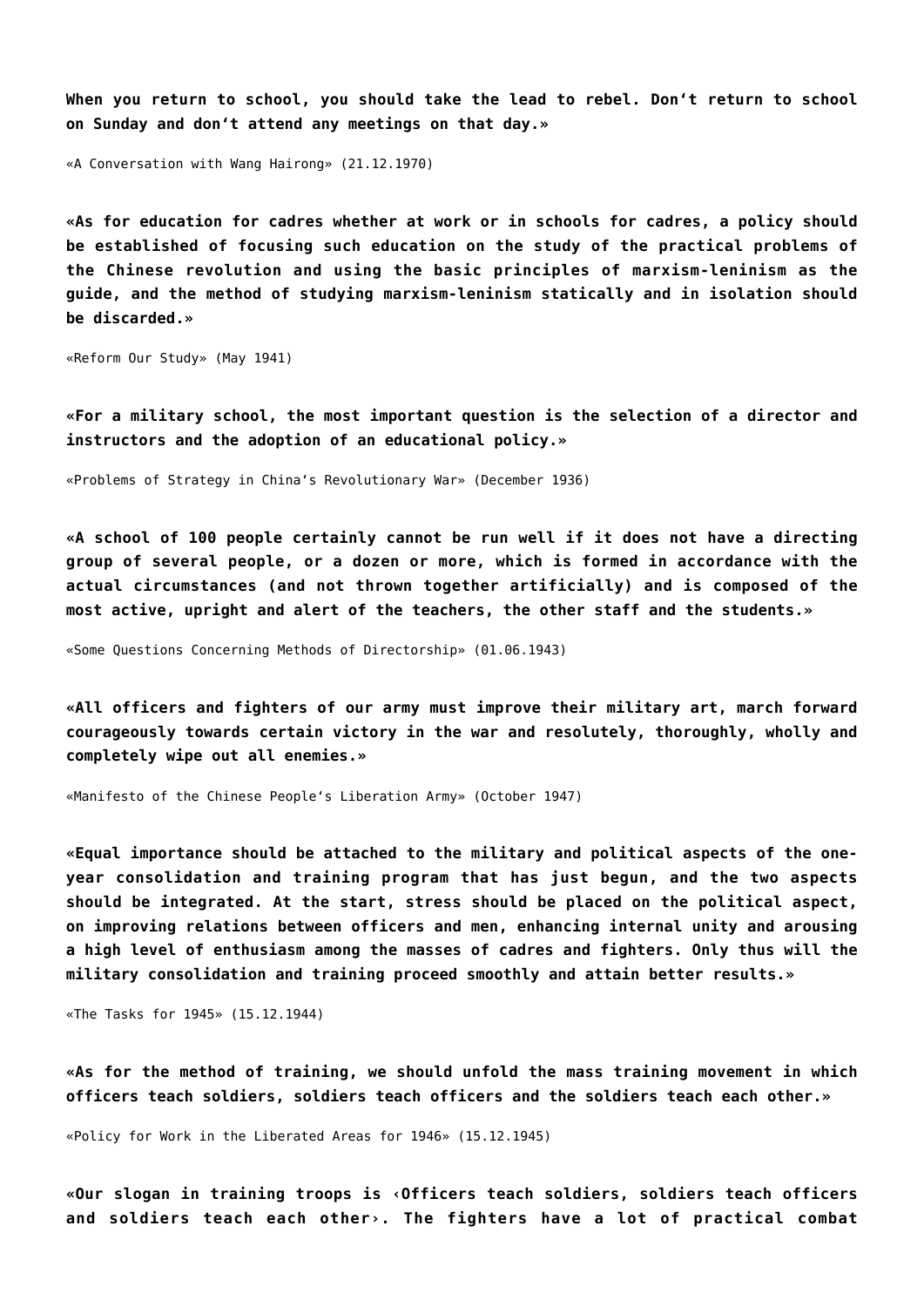**experience. The officers should learn from the fighters, and when they have made other people's experience their own, they will become more capable.»**

«A Talk to the Editorial Staff of the *Shaanxi-Suiyuan Daily*» (02.04.1948)

**«As for the training courses, the main objective should still be to raise the level of technique in shooting, bayoneting grenade-throwing and the like and the secondary objective should be to raise the level of tactics, while special emphasis should be laid on night operations.»**

«Policy for Work in the Liberated Areas for 1946» (15.12.1945)

### **19. SERVING THE PEOPLE**

**«We should be modest and prudent, guard against arrogance and rashness, and serve the Chinese people heart and soul […].»**

«China's Two Possible Destinies» (23.04.1945)

**«Our point of departure is to serve the people whole-heartedly and never for a moment divorce ourselves from the masses, to proceed in all cases from the interests of the people and not from one's self-interest or from the interests of a small group, and to identify our responsibility to the people with our responsibility to the directing organs of the Party.»**

«On Coalition Government» (24.04.1945)

**«The organs of State must practice democratic centralism, they must rely on the masses and their personnel must serve the people.»**

«On the Correct Handling of Contradictions Among the People» (27.02.1957)

**«Comrade Bethune's spirit, his utter devotion to others without any thought of self, was shown in his boundless sense of responsibility in his work and his boundless warmheartedness towards all comrades and the people. Every communist must learn from him. We must all learn the spirit of absolute selflessness from him. With this spirit everyone can be very useful to the people. A person's ability may be great or small, but if they have this spirit, they are already noble-minded and pure, a person of moral integrity and above vulgar interests, a person who is of value to the people.»**

«In Memory of Norman Bethune» (21.12.1939)

**«Our Communist Party and the 8th Route and New 4th Armies led by our Party are battalions of the revolution. These battalions of ours are wholly dedicated to the liberation of the people and work entirely in the people's interests.»**

«Serve the People» (08.09.1944)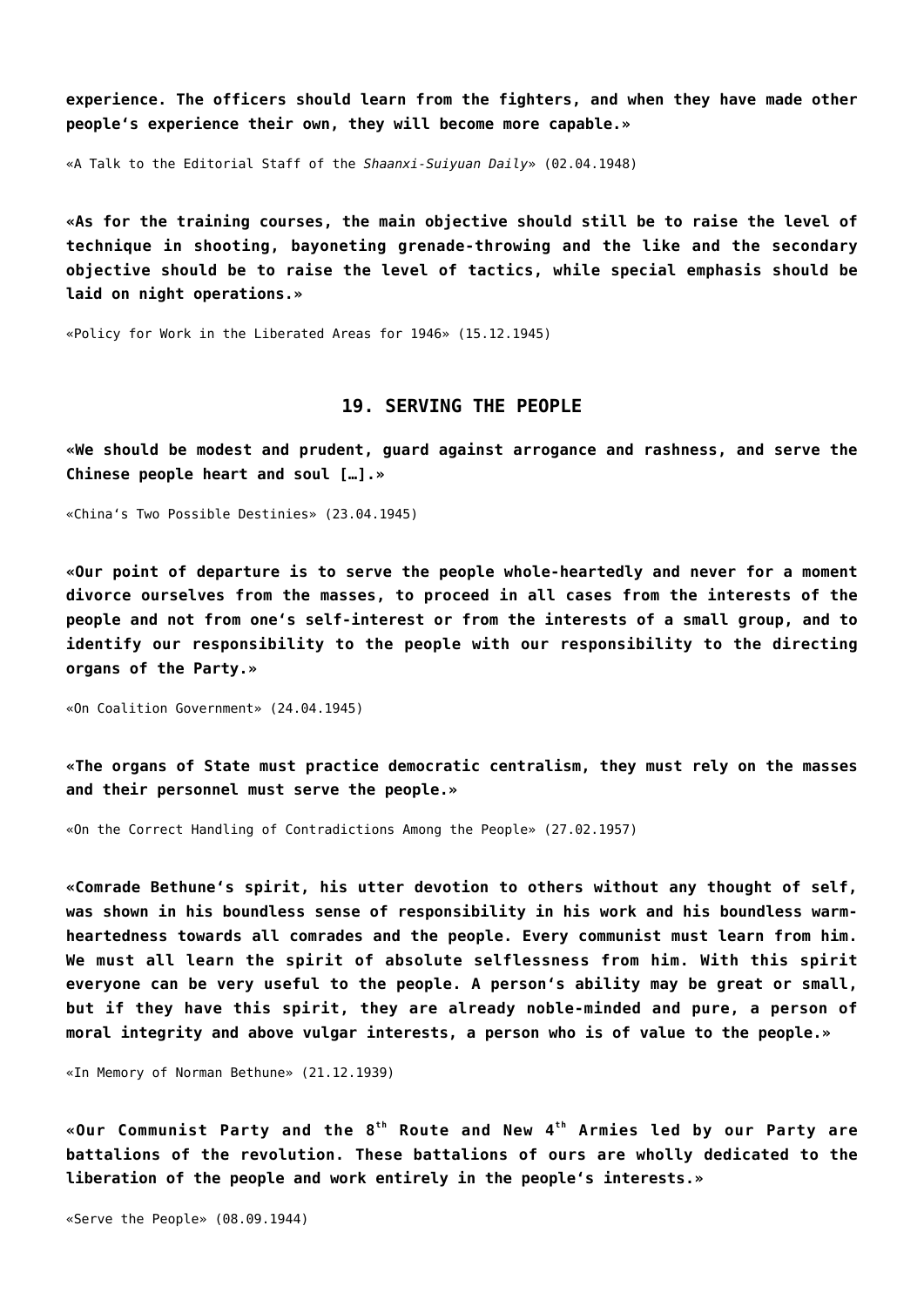**«All our cadres, whatever their rank, are servants of the people, and whatever we do is to serve the people. How then can we be reluctant to discard any of our bad traits?»**

«The Tasks for 1945» (15.12.1944)

**«Our duty is to hold ourselves responsible to the people. Every word, every act and every policy must conform to the people's interests, and if mistakes occur, they must be corrected — that is what being responsible to the people means.»**

«The Situation and Our Policy After the Victory in the War of Resistance Against Japan» (13.08.1945)

**«Wherever there is struggle there is sacrifice, and death is a common occurrence. But we have the interests of the people and the sufferings of the great majority at heart, and when we die for the people it is a worthy death. Nevertheless, we should do our best to avoid unnecessary sacrifices.»**

«Serve the People» (08.09.1944)

**«All people must die, but death can vary in its significance. The ancient Chinese writer Sima Qian said:** *‹Though death befalls all men alike, it may be weightier than Mount Tai or lighter than a feather.›* **To die for the people is weightier than Mount Tai, but to work for the fascists and die for the exploiters and oppressors is lighter than a feather.»**

Ibid.

## **20. PATRIOTISM AND INTERNATIONALISM**

**«Can a communist, who is an internationalist, at the same time be a patriot? We hold that they not only can be but also must be. The specific content of patriotism is determined by historical conditions. There is the ‹patriotism› of the Japanese aggressors and of Hitler, and there is our patriotism. Communists must resolutely oppose the ‹patriotism› of the Japanese aggressors and of Hitler. The communists of Japan and Germany are defeatists with regard to the wars being waged by their countries. To bring about the defeat of the Japanese aggressors and of Hitler by every possible means is in the interests of the Japanese and the German people, and the more complete the defeat the better […]. For the wars launched by the Japanese aggressors and Hitler are harming the people at home as well as the people of the world. China's case, however, is different, because it is the victim of aggression. Chinese communists must therefore combine patriotism with internationalism. We are at once internationalists and patriots, and our slogan is: ‹Fight to defend the homeland against the aggressors!› For us defeatism is a crime and to strive for victory in the War of Resistance is an inescapable duty. For only by fighting in defense of the homeland can we defeat the aggressors and achieve national liberation. And only by achieving national liberation will it be possible for the proletariat and other working people to achieve their own emancipation. The victory of China and the defeat**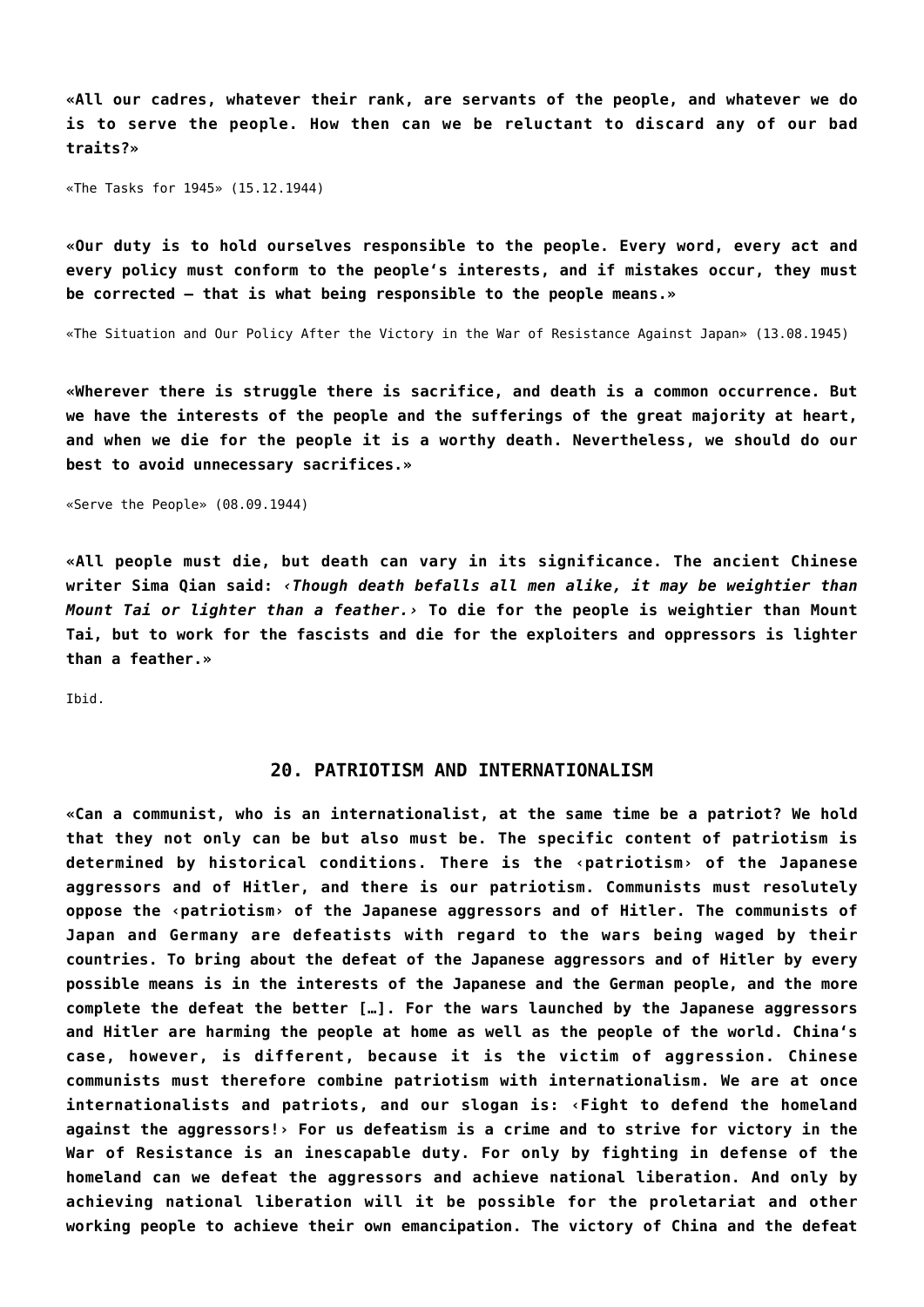**of the invading imperialists will help the people of other countries. Thus in wars of national liberation patriotism is applied internationalism.»**

«The Role of the Communist Party of China in the National War» (October 1938)

**«What kind of spirit is this that makes a foreigner selflessly adopt the cause of the Chinese people's liberation as their own? It is the spirit of internationalism, the spirit of communism, from which every Chinese communist must learn […]. We must unite with the proletariat of all the capitalist countries, with the proletariat of Japan, Britain, the United States, Germany, Italy and all other capitalist countries, before it is possible to overthrow imperialism, to liberate our nation and people, and to liberate the other nations and peoples of the world. This is our internationalism, the internationalism with which we oppose both narrow nationalism and narrow patriotism.»**

«In Memory of Norman Bethune» (21.12.1939)

**«In the fight for complete liberation the oppressed people rely first of all on their own struggle and then, and only then, on international assistance. The people who have triumphed in their own revolution should help those still struggling for liberation. This is our internationalist duty.»**

«Talk with African Friends» (08.08.1963)

**«The socialist countries are States of an entirely new type in which the exploiting classes have been overthrown and the working people are in power. The principle of integrating internationalism with patriotism is practiced in the relations between these countries. Common interests and common ideals closely bind us.»**

«Speech at the Meeting of the Supreme Council of the Union of Socialist Council Republics in Celebration of the  $40^{th}$  Anniversary of the Great October Socialist Revolution» (06.11.1957)

**«The people of the countries in the socialist camp should unite, the people of the countries in Asia, Africa and Latin America should unite, the people of all the continents should unite, all peace-loving countries should unite, and all countries subjected to U.S. aggression, control, intervention or bullying should unite, and so form the broadest united front to oppose the U.S. imperialist policies of aggression and war and to defend world peace.»**

«Statement Supporting the Panamanian People's Just Patriotic Struggle Against U.S. Imperialism» (12.01.1964)

**«Things develop ceaselessly. It is only 45 years since the Revolution of 1911, but the face of China has completely changed. In another 25 years, that is, in the year 2001, or the beginning of the 21st century, China will have undergone an even greater change. It will have become a powerful socialist industrial country. And that is as it should be. China is a land with an area of 9,600,000 square kilometers and a population of 600,000,000 people, and it ought to have made a greater contribution to humanity. Its**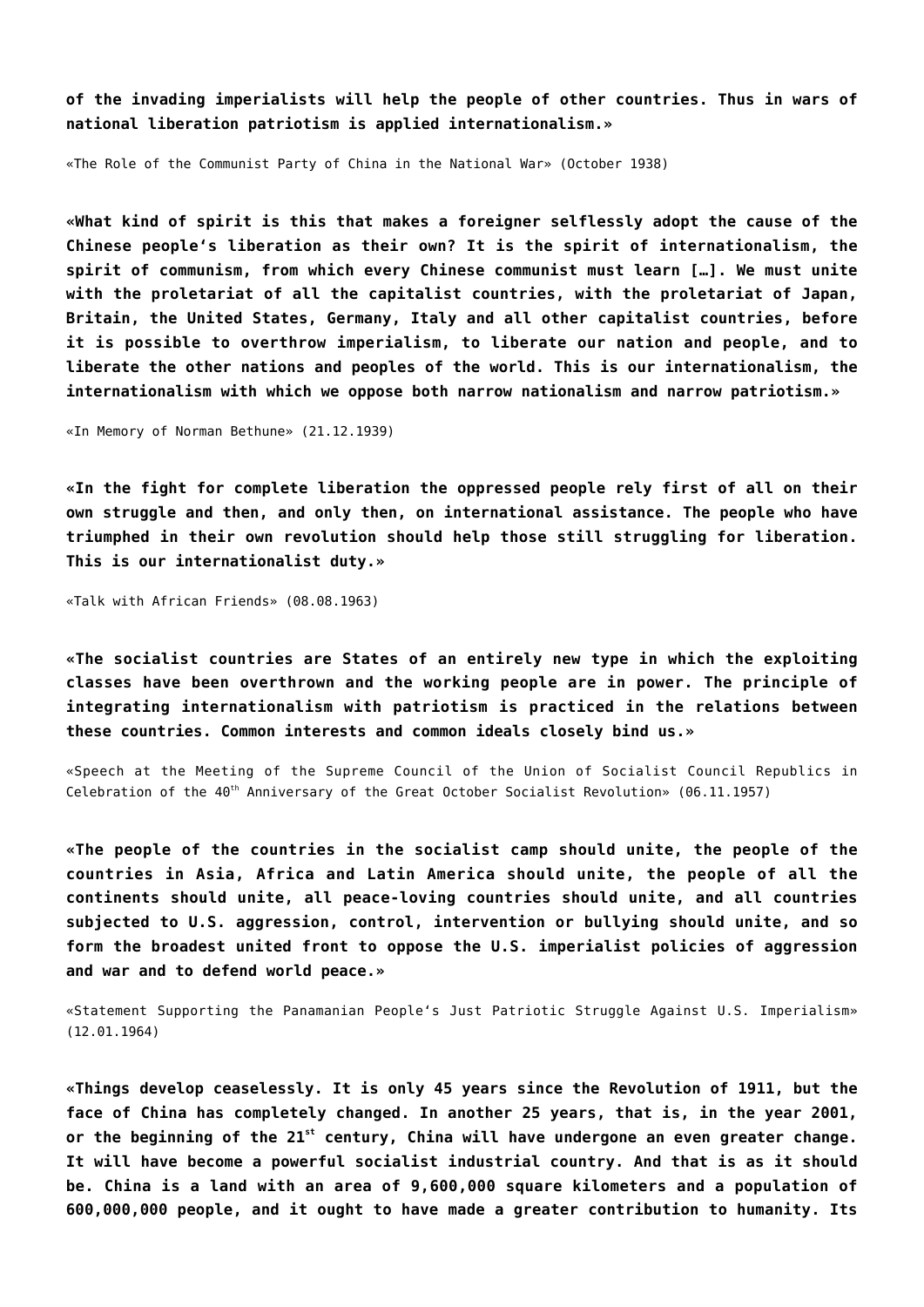**contribution over a long period has been far too small. For this we are regretful. But we must be modest — not only now, but 45 years hence as well. We should always be modest. In our international relations, we Chinese people should get rid of greatpower chauvinism resolutely, thoroughly, wholly and completely.»**

«In Commemoration of Dr. Sun Yat-sen» (November 1956)

**«We must never adopt an arrogant attitude of great-power chauvinism and become conceited because of the victory of our revolution and certain achievements in our construction. Every nation, big or small, has its strong and weak points.»**

«Opening Address at the 8th National Congress of the Communist Party of China» (15.09.1956)

### **21. THE DIFFERENTIATION OF THE THREE WORLDS**

**«We hope the third world will unite. The third world has a large population!**

**In my view, the United States and the Soviet Union form the first world. Japan, Europe and Canada, the middle section, belong to the second world. We are the third world.**

**[…]**

**The U.S. and the Soviet Union have a lot of atomic bombs, and they are richer. Europe, Japan, Australia and Canada, of the second world, do not possess so many atomic bombs and are not so rich as the first world, but richer than the third world.**

**[…]**

**The third world has a huge population.**

**[…]**

**With the exception of Japan, Asia belongs to the third world. The whole of Africa belongs to the third world, and Latin America too.»**

«On the Differentiation of the Three Worlds» (22.02.1974)

**«No matter what classes, parties or individuals in an oppressed nation join the revolution, and no matter whether they themselves are conscious of the point or understand it, so long as they oppose imperialism, their revolution becomes part of the proletarian-socialist world revolution and they become its allies.»**

«On New Democracy» (January 1940)

**«The United States and the Soviet Union are separated by a vast zone which includes many capitalist, colonial and semi-colonial countries in Europe, Asia and Africa. Before the U.S. reactionaries have subjugated these countries, an attack on the Soviet Union is out of the question. In the Pacific the United States now controls areas larger than all the former British spheres of influence there put together; it**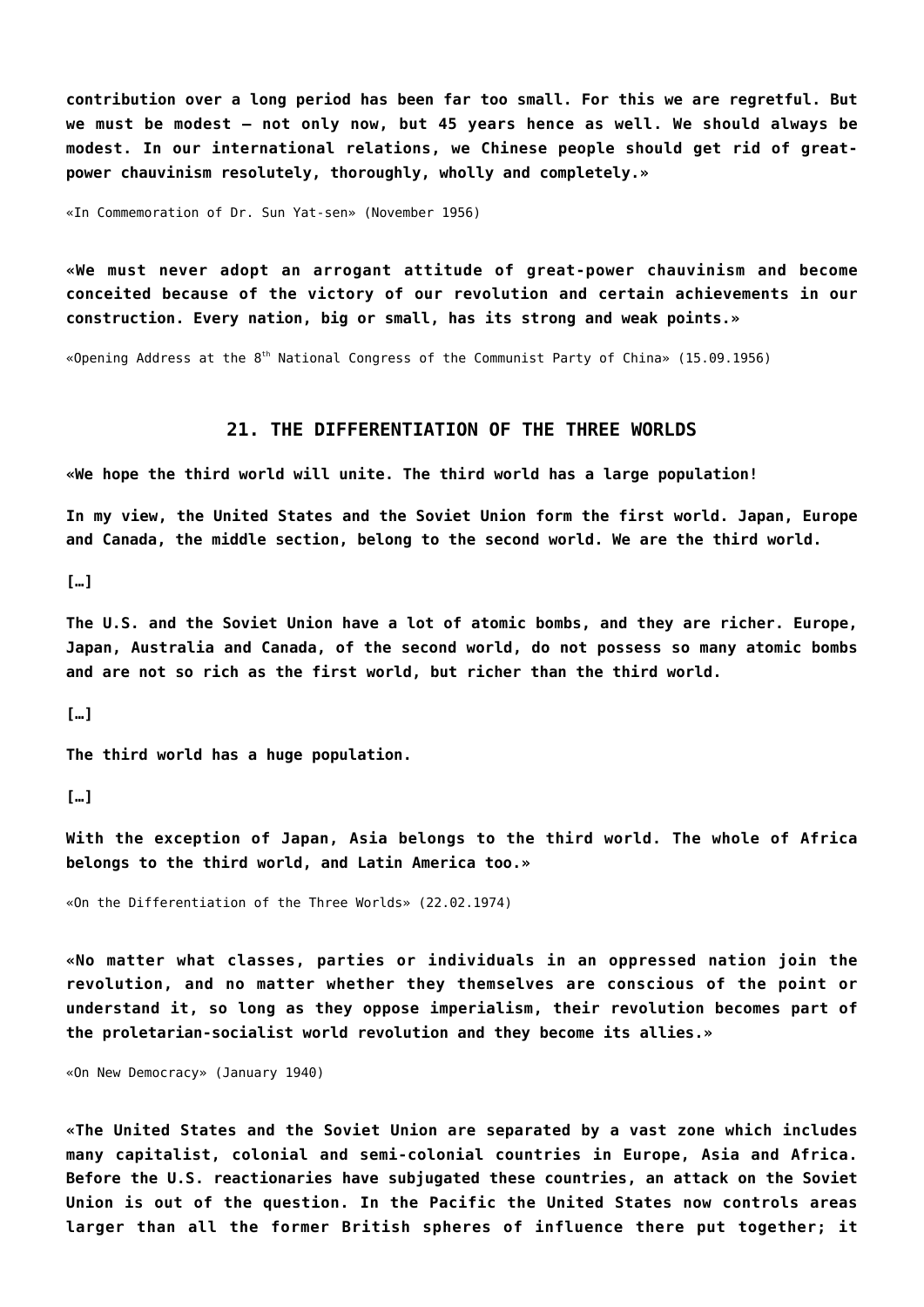**controls Japan, that part of China under Guomindang rule, half of Korea, and the South Pacific. It has long controlled Central and South America. It seeks also to control the whole of the British Empire and Western Europe. Using various pretexts, the United States is making large-scale military arrangements and setting up military bases in many countries. The U.S. reactionaries say that the military bases they have set up and are preparing to set up all over the world are aimed against the Soviet Union. True, these military bases are directed against the Soviet Union. At present, however, it is not the Soviet Union but the countries in which these military bases are located that are the first to suffer U.S. aggression. I believe it won't be long before these countries come to realize who is really oppressing them, the Soviet Union or the United States. The day will come when the U.S. reactionaries find themselves opposed by the people of the whole world.»**

«Talk with the American Correspondent Anna Louise Strong» (August 1946)

**«From this incident we can pin-point the focus of struggle in the world today. The contradiction between the imperialist countries and the socialist countries is certainly most acute. But the imperialist countries are now contending with each other for the control of different areas in the name of opposing communism. […] In the Middle East, two kinds of contradictions and three kinds of forces are in conflict. The two kinds of contradictions are: first, those between different imperialist powers, that is, between the United States and Britain and between the United States and France and, second, those between the imperialist powers and the oppressed nations. The three kinds of forces are: one, the United States, the biggest imperialist power, two, Britain and France, second-rate imperialist powers, and three, the oppressed nations.»**

«Talks at a Conference of Secretaries of Provincial, Municipal and Autonomous Region Party Committees» (January 1957)

**«Japan and China should act jointly, work together one with the other. Japan is a country which is relatively developed industrially; therefore she can aid us in many ways. But we must also support each other politically. Why should we oppose each other as was the case a few years ago?**

### **[…]**

**As a result of the war, Japan came under the domination of U.S. imperialism, exactly as U.S. imperialism rules South Korea, the Philippines, Thailand, and so on. The hands of the United States have stretched out into the western part of the Pacific Ocean and into South-East Asia. These stretched-out hands are very long.**

**The United States rules over Europe; it rules over Canada; it rules over Latin America, except for Cuba. Its hands reach all the way to Africa.**

**All the nations of Asia, Africa, and Latin America are rising against imperialism; even Europe, Canada, and other countries are rising against imperialism. Imperialists are even rising against imperialists. Isn't that what De Gaulle is doing?**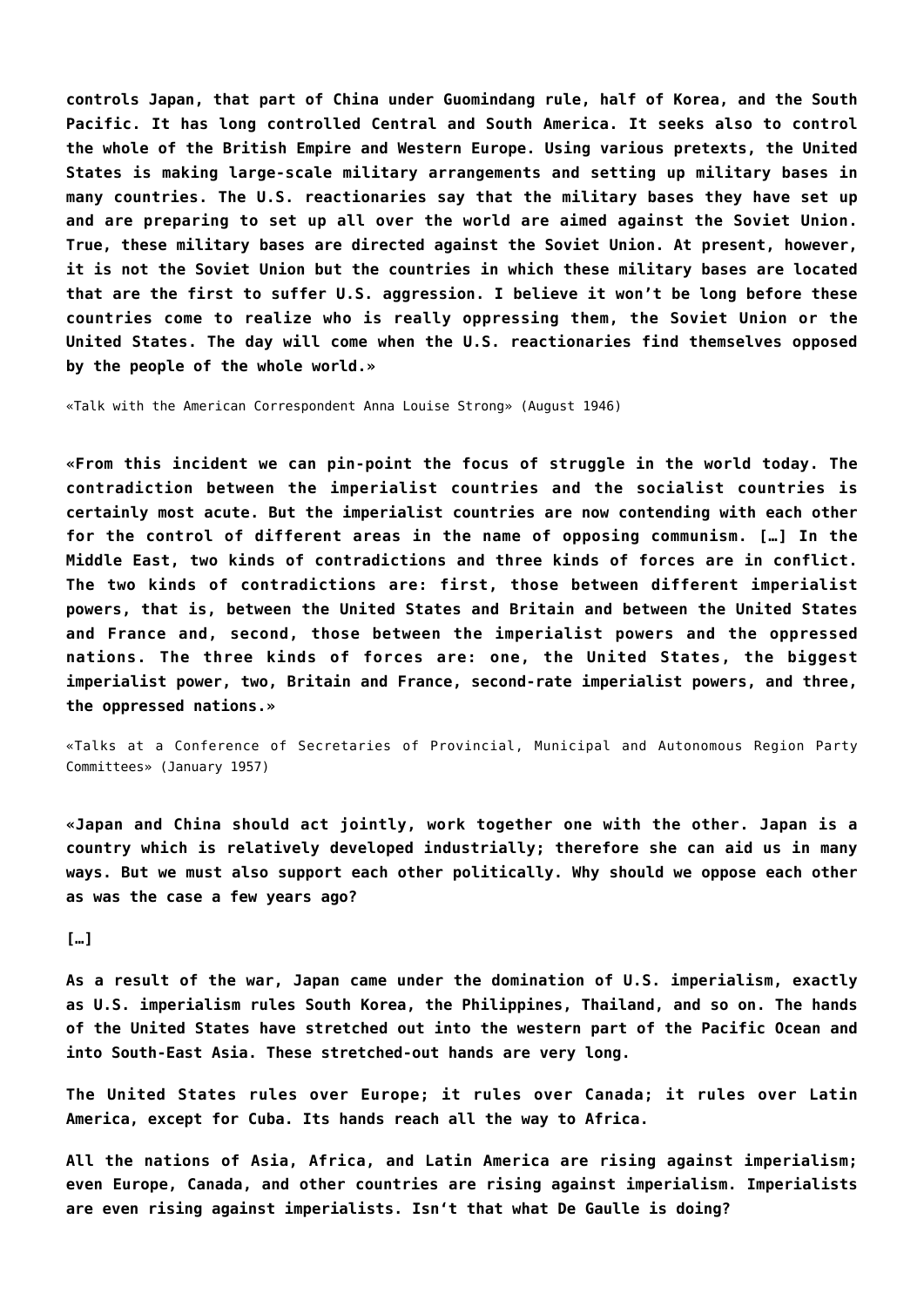**At the present time, there exist two intermediate zones in the world. Asia, Africa, and Latin America constitute the first intermediate zone. Europe, North America, and Oceania constitute the second. Japanese monopoly capital belongs to the second intermediate zone, but even it is discontented with the United States, and some of its representatives are openly rising against the United States. Though Japanese monopoly capital now is dependent on the United States, the time will come when it too will shake off the American yoke.**

**The Japanese people are a great people. They waged war with the United States, with England and France. They carried out the attack on Pearl Harbor; they occupied Vietnam, the Philippines, Thailand, Malaya, Indonesia. Their advance reached the eastern part of India.**

**Obviously, this by no means indicates that I favour repetition of aggression by Japanese imperialism.**

**However, I do not think that Japanese monopoly capital will allow the United States to sit on its neck forever. Wouldn't it be best for Japan to be completely independent, to establish relations and enter into cooperation with those forces in Asia striving for national independence?»**

«Interview with the Japanese Socialists on the Theory of the Intermediate Zone» (11.08.1964)

**«The places occupied by the Soviet Union are very many. In accordance with the Yalta Agreement, the Soviet Union, under the pretext of assuring the independence of Mongolia, actually placed that country under its domination. Mongolia covers an area much greater than that of the Kurile Islands. When Khrushchev and Bulganin were in China in 1954 we raised this question, but they refused to speak to us about it. They annexed a part of Romania. They cut off a part of East Germany and chased the local inhabitants into the western part. They cut off a part of Poland and included it in Russia, and as compensation gave Poland a part of East Germany. The same happened in Finland. They cut off everything that was possible to cut off. Some people have declared that Xinjiang Province and the territory north of the Amur River should be included in the Soviet Union. The Soviet Union is concentrating troops on its borders.**

**The Soviet Union covers an area of 22,000,000 square kilometers and its population totals 200,000,000 people. The time has come for it to stop annexations. Japan covers an area of 370,000 square kilometers and has a population of 100,000,000. It has been only 100 years that the land east of the Baikal has been Russian territory, and it is from those times that Vladivostok, Khabarovsk, Kamchatka, and other points can be considered territory of the Soviet Union. We have not yet presented accounts on this score. As far as the Kurile Islands are concerned, the question is clear for us — they should be returned to Japan.»**

Ibid.

**«China belongs to the third world. For China cannot compare with the rich or powerful countries politically, economically, and so on. It can be grouped only with the**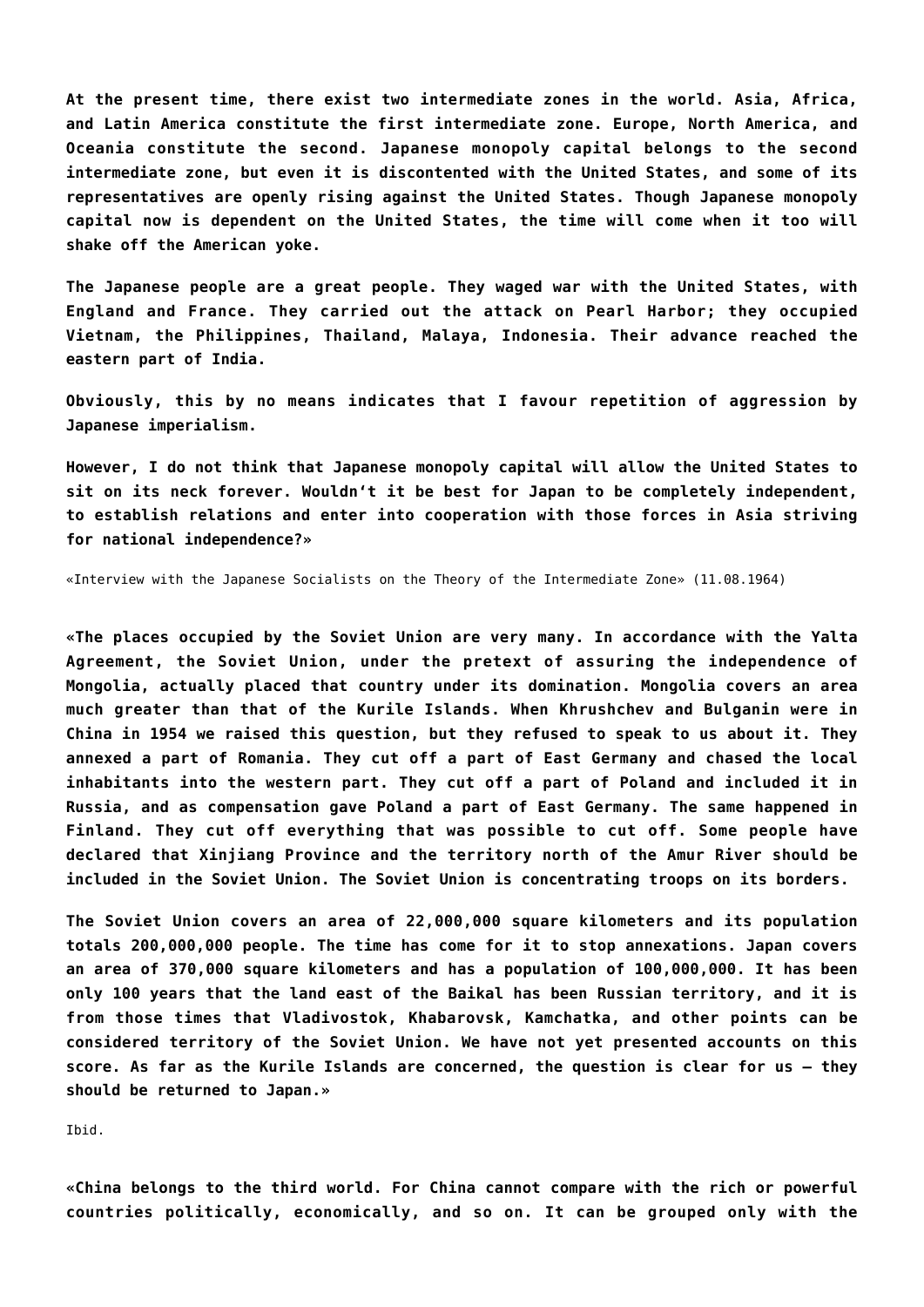### **relatively poor countries.»**

Quoted in *People's Daily*: «Chairman Mao's Theory of the Differentiation of the Three Worlds Is a Major Contribution to Marxism-Leninism» (01.11.1977)

**«We should win over these countries, such as Britain, France and West Germany.»**

Ibid.

**«The Soviet Union has wild ambitions. It wants to lay hands on the whole of Europe, Asia and Africa.»**

Ibid.

**«Imperialism does exist in this world. In our opinion, Russia may be called a socialimperialist country, and this system engenders war. Not that you or we or the third world want a world war. Nor do the people in the rich countries want a world war. This sort of thing happens irrespectively of human will.»**

Ibid.

**«[The imperialist superpowers] may reach some agreement, but I wouldn't take it as something solid. It's transitory, and deceptive too. In essence, rivalry is primary.»**

Ibid.

**«Working hand in glove, Soviet revisionism and U.S. imperialism have done so many foul and evil things that the revolutionary people the world over will not let them go unpunished. The people of all countries are rising. A new historical period of struggle against U.S. imperialism and Soviet revisionism has begun.»**

Quoted in Lin Biao: «Report to the 9<sup>th</sup> National Congress of the Communist Party of China» (01.04.1969)

**«People of the world, unite and oppose the war of aggression launched by any imperialism or social-imperialism, especially one in which atom bombs are used as weapons! If such a war breaks out, the people of the world should use revolutionary war to eliminate the war of aggression, and preparations should be made right now!»**

Quoted in *People's Daily*, *The Red Flag* and *Liberation Army Daily*: «Usher in the Great 1970s» (01.01.1970)

### **22. REVOLUTIONARY HEROISM**

**«This army has an indomitable spirit and is determined to vanquish all enemies and never to yield. No matter what the difficulties and hardships, so long as a single soldier remains, they will fight on.»**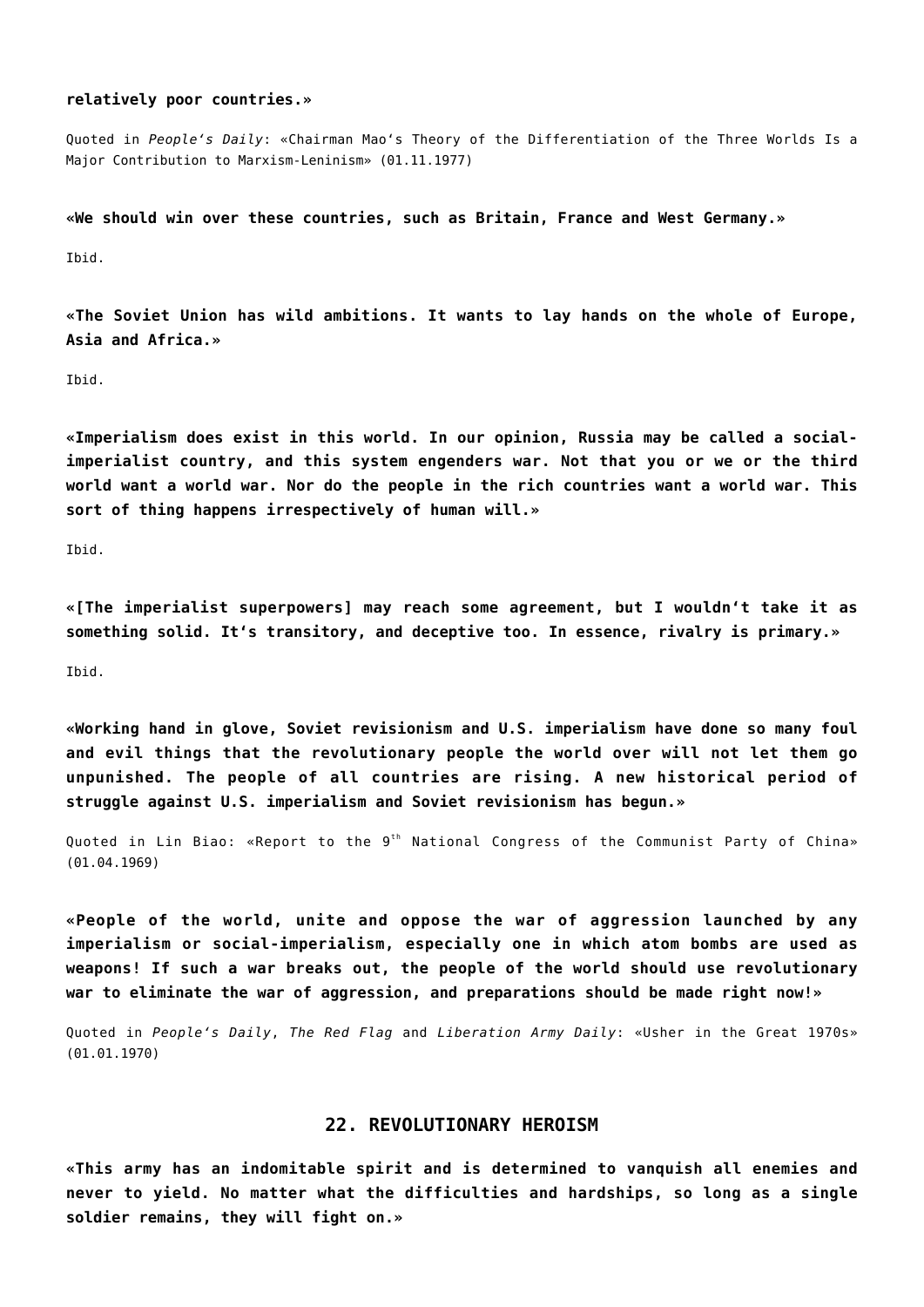«On Coalition Government» (24.04.1945)

**«Give full play to our style of fighting — courage in battle, no fear of sacrifice, no fear of fatigue, and continuous fighting (that is, fighting successive battles in a short time without rest).»**

«The Present Situation and Our Tasks» (25.12.1947)

**«Thousands upon thousands of martyrs have heroically laid down their lives for the people; let us hold their banner high and march ahead along the path crimson with their blood!»**

«On Coalition Government» (24.04.1945)

**«Be resolute, fear no sacrifice and surmount every difficulty to win victory.»**

«The Foolish Old Man Who Removed the Mountains» (11.06.1945)

**«At a critical moment in the progress of the Northern Expedition, […] the treacherous and reactionary policies of ‹party purge› and massacre adopted by the Guomindang authorities wrecked this national united front — the united front of the Guomindang, the Communist Party and all sections of the people, which embodied the Chinese people's cause of liberation — and all its revolutionary policies […]. Thereupon unity was replaced by civil war, democracy by dictatorship, and a China full of brightness by a China covered in darkness. But the Communist Party of China and the Chinese people were neither cowed nor conquered nor exterminated. They picked themselves up, wiped off the blood, buried their fallen comrades and went into battle again. Holding high the great standard of revolution, they rose in armed resistance and over a vast territory in China they set up people's governments, carried out land reform, built up a people's army — the Chinese Red Army — and preserved and expanded the revolutionary forces of the Chinese people.»**

«On Coalition Government» (24.04.1945)

**«You have many good qualities and have rendered great service, but you must always remember not to become conceited. You are respected by all, and quite rightly, but this easily leads to conceit. If you become conceited, if you are not modest and cease to exert yourselves, and if you do not respect others, do not respect the cadres and the masses, then you will cease to be heroes and models. There have been such people in the past, and I hope you will not follow their example.»**

«We Must Learn to Do Economic Work» (10.01.1945)

**«In the fight to wipe out the enemy and to restore and increase industrial and agricultural production, you have overcome many difficulties and hardships and demonstrated immense courage, wisdom and initiative. You are models for the whole Chinese nation, the backbone of the victorious advance of the people's cause in all**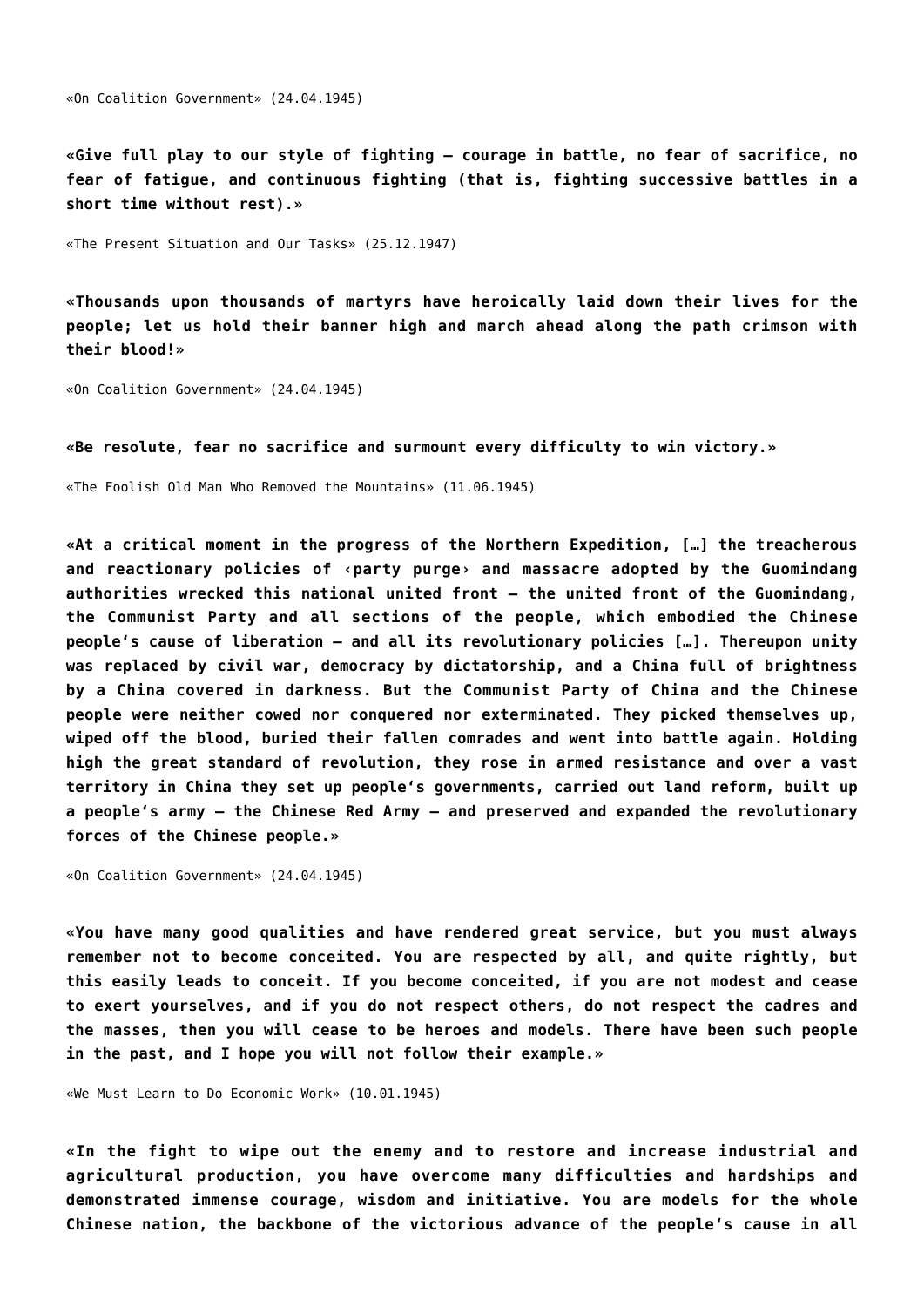**spheres, pillars of support to the People's Government and bridges linking the People's Government with the great masses.»**

«You Are Models for the Whole Nation» (25.09.1950)

**«We the Chinese nation have the spirit to fight the enemy to the last drop of our blood, the determination to recover our lost territory by our own efforts, and the ability to stand on our own feet in the family of nations.»**

«On Tactics Against Japanese Imperialism» (27.12.1935)

**«The peoples of the world must have courage, dare to fight, and fear no hardships. When the ones in front fall, the others behind must follow up. In this way, the world will belong to the people and all the demons will be eliminated.»**

Directive on Cultural Revolution (01.10.1966)

#### **«Fear neither hardship nor death.»**

Quoted in Zhang Chunqiao: «A Basic Understanding of the Party» (March 1974)

**«To summarize the above, suicide has no place in ethics, in psychology, in physiology, or in biology. Thus the criminal law of many nations includes prohibitions against suicide. Social custom, too, celebrates life and grieves at death, and both of these attitudes are rooted in the ‹principle of seeking life›.**

### **[…]**

We respect the heroic suicide<sup>[iv](#page-129-1)</sup> for the following two reasons. First, because that **person dares to do what others dare not do, we recognize that their spirit surpasses our own, and thus a feeling of respect arises unwittingly within us. Second, because of their spirit of rebellion against oppression, we recognize that although their body is dead, their aspirations live on (they do not actually continue to exist, but their suicide makes us feel as if they do), and the powers oppressing them are thus foiled. We derive a feeling of happiness and comfort from this, which turns into respect for the person who has committed suicide. Consequently, we respect only heroic suicides, which represent the triumph of righteousness over treachery.»**

«Miss Zhao's Suicide» (November 1919)

### **23. BUILDING OUR COUNTRY THROUGH DILLIGENCE AND FRUGALITY**

**«We must see to it that all our cadres and all our people constantly bear in mind that ours is a big socialist country but an economically backward and poor one, and that this is a very great contradiction. To make China rich and strong needs several decades of intense effort, which will include, among other things, the effort to practice strict economy and combat waste, that is, the policy of building up our**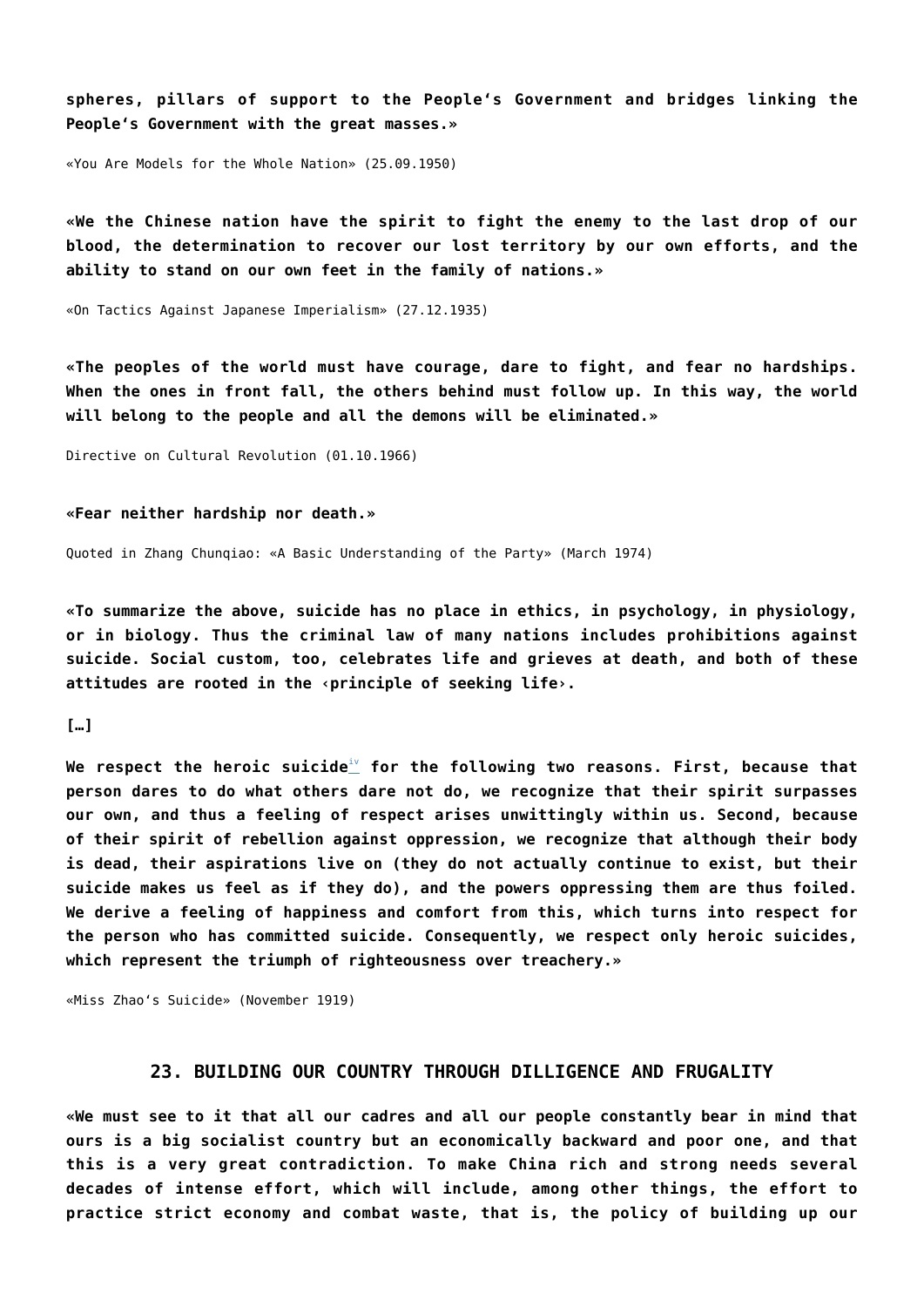#### **country through diligence and frugality.»**

«On the Correct Handling of Contradictions Among the People» (27.02.1957)

**«Diligence and frugality should be practiced in running factories and shops and all State-owned, cooperative and other enterprises. The principle of diligence and frugality should be observed in everything. This principle of economy is one of the basic principles of socialist economics. China is a big country, but it is still very poor. It will take several decades to make China prosperous. Even then we will still have to observe the principle of diligence and frugality. But it is in the coming few decades, during the present series of five-year plans, that we must particularly advocate diligence and frugality, that we must pay special attention to economy.»**

«Editor's Notes from *Socialist Upsurge in China's Countryside*» (September-December 1955)

**«Wherever we happen to be, we must treasure our manpower and material resources, and must not take a short view and indulge in wastefulness and extravagance. Wherever we are, from the very first year of our work we must bear in mind the many years to come, the protracted war that must be maintained, the counter-offensive, and the work of reconstruction after the enemy's expulsion. On the one hand, never be wasteful or extravagant; on the other, actively expand production. Previously, in some places people suffered a great deal because they did not take the long view and neglected economy in manpower and material resources and the expansion of production. The lesson is there and attention must be called to it.»**

«We Must Learn to Do Economic Work» (10.01.1945)

**«In order to speed up this restoration and development [of agricultural production and industrial production in small towns], we must do our utmost, in the course of our struggle for the abolition of the feudal system, to preserve all useful means of production and of livelihood, take resolute measures against anyone's destroying or wasting them, oppose extravagant eating and drinking and pay attention to thrift and economy. »**

«Speech at a Conference of Cadres in the Shaanxi-Suiyuan Liberated Area» (01.04.1948)

**«Thrift should be the guiding principle in our government expenditure. It should be made clear to all government workers that corruption and waste are very great crimes. Our campaigns against corruption and waste have already achieved some results, but further efforts are required. Our system of accounting must be guided by the principle of saving every copper for the war effort, for the revolutionary cause and for our economic construction.»**

«Our Economic Policy» (23.01.1934)

**«A dangerous tendency has shown itself of late among many of our personnel — an unwillingness to share the joys and hardships of the masses, a concern for personal**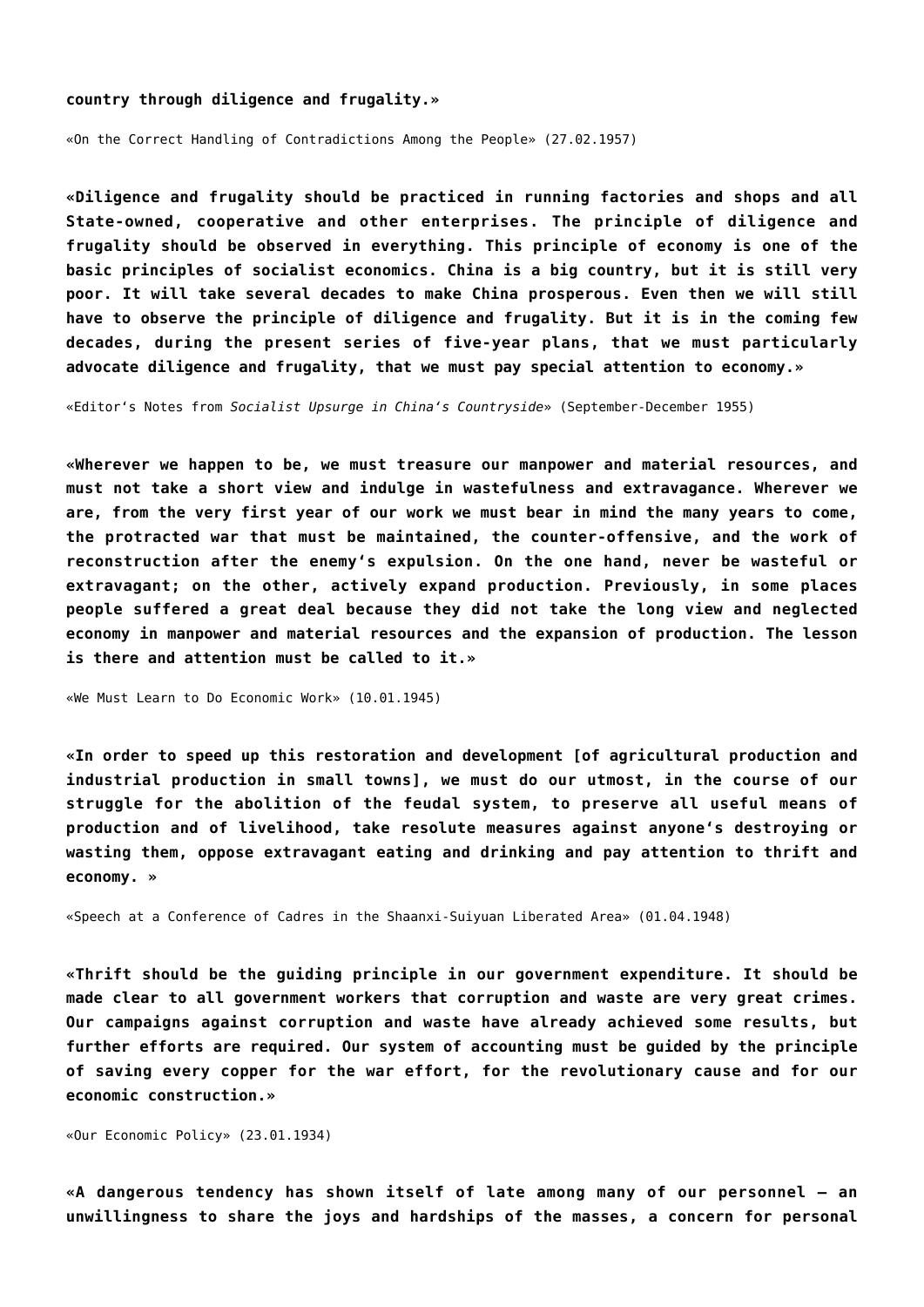**fame and gain. This is very bad. One way of overcoming it is to simplify our organizations in the course of our campaign to increase production and practice economy, and to transfer cadres to lower levels so that a considerable number will return to productive work.»**

«On the Correct Handling of Contradictions Among the People» (27.02.1957)

**«Production by the army for its own support has not only improved the army's living conditions and lightened the burden on the people, thereby making it possible further to expand the army. In addition, it has had many immediate side effects. They are as follows:**

**1. Improved relations between officers and soldiers. Officers and soldiers work together in production and become like brothers.**

**2. Better attitude to labour […]. Since the army began to produce for its own support, the attitude to labour has improved and loafer ways have been overcome.**

**3. Strengthened discipline. Far from weakening discipline in battle and in army life, labour discipline in production actually strengthens it.**

**4. Improved relations between the army and the people. Once an armed force begins to ‹keep house› for itself, encroachments upon the property of the people seldom or never occur. As the army and the people exchange labour and help each other in production, the friendship between them is strengthened.**

**5. Less grumbling in the army about the government and improved relations between the two.**

**6. An impetus to the great production campaign of the people. Once the army engages in production, the need for government and other organizations to do likewise becomes more obvious, and they do so more energetically; also, the need for a universal campaign of the whole people to increase production naturally becomes more obvious, and this too is carried on more energetically.»**

«On Production by the Army for Its Own Support and on the Importance of the Great Movements for Rectification and for Production» (27.04.1945)

**«Some people say that if the army units go in for production, they will be unable to train or fight and that if the government and other organizations do so, they will be unable to do their own work. This is a false argument. In recent years our army units in the Border Region have undertaken production on a big scale to provide themselves with ample food and clothing and have simultaneously done their training and conducted their political studies and literacy and other courses much more successfully than before, and there is greater unity than ever within the army and between the army and the people. While there was a large-scale production campaign at the front last year, great successes were gained in the fighting and in addition an extensive training campaign was started. And thanks to production, the personnel of the government and other organizations live a better life and work with greater devotion and efficiency;**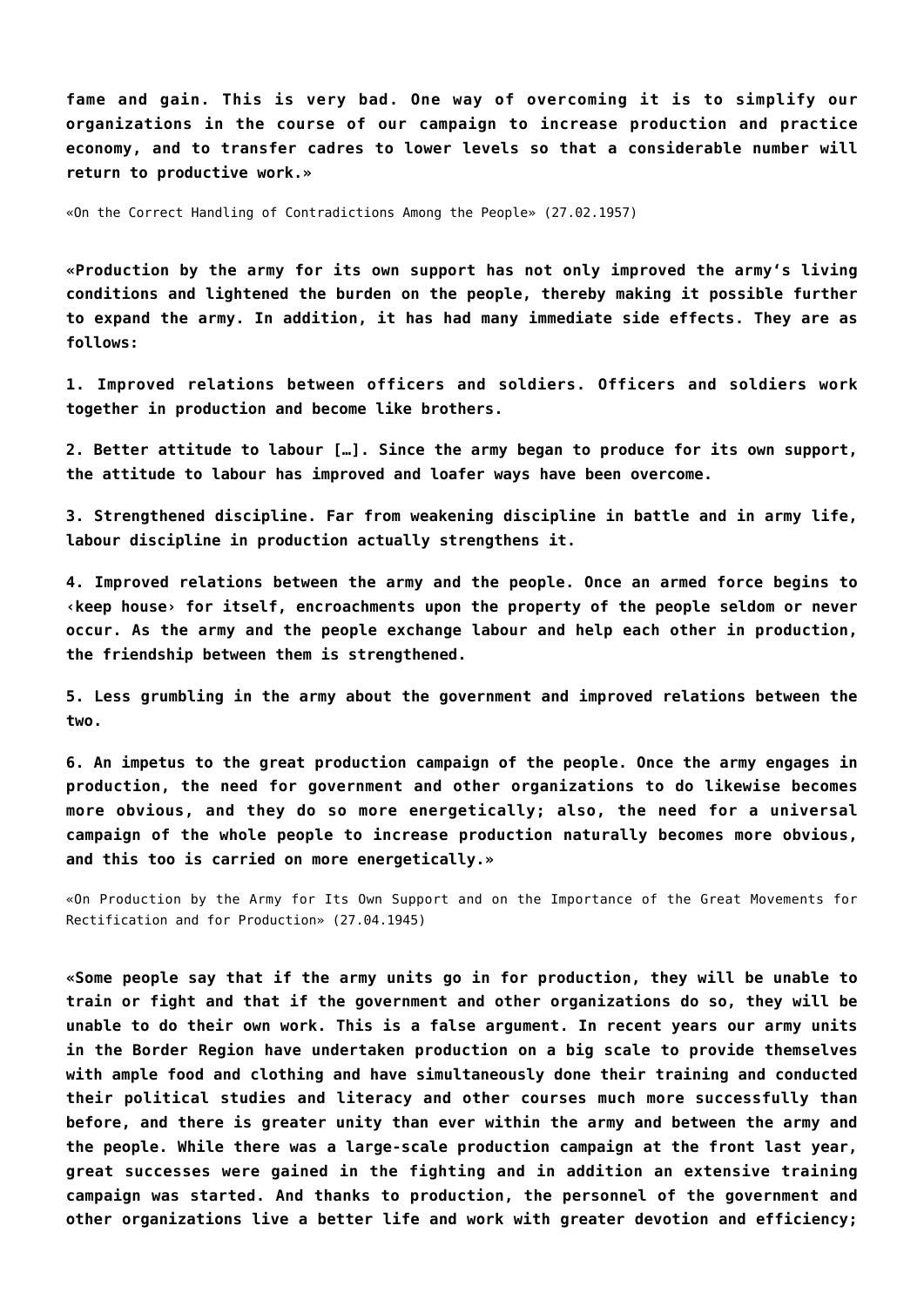#### **this is the case both in the Border Region and at the front.»**

«We Must Learn to Do Economic Work» (10.01.1945)

### **24. SELF-RELIANCE AND ARDUOUS STRUGGLE**

**«On what basis should our policy rest? It should rest on our own strength, and that means regeneration through one's own efforts. We are not alone; all the countries and people in the world opposed to imperialism are our friends. Nevertheless, we stress regeneration through our own efforts. Relying on the forces we ourselves organize, we can defeat all Chinese and foreign reactionaries.»**

«The Situation and Our Policy After the Victory in the War of Resistance Against Japan» (13.08.1945)

**«We stand for self-reliance. We hope for foreign aid but cannot be dependent on it; we depend on our own efforts, on the creative power of the whole army and the entire people.»**

«We Must Learn to Do Economic Work» (10.01.1945)

**«To win countrywide victory is only the first step in a long march of 10,000 miles […]. The Chinese revolution is great, but the road after the revolution will be longer, the work greater and more arduous. This must be made clear now in the Party. The comrades must be helped to remain modest, prudent and free from arrogance and rashness in their style of work. The comrades must be helped to preserve the style of plain living and hard struggle.»**

«Report to the 2<sup>nd</sup> Plenary Session of the 7<sup>th</sup> Central Committee of the Communist Party of China» (05.03.1949)

**«We must thoroughly clear away all ideas among our cadres of winning easy victories through good luck, without hard and bitter struggle, without sweat and blood.»**

«Build Stable Base Areas in the North-East» (28.12.1945)

**«We should carry on constant propaganda among the people on the facts of world progress and the bright future ahead so that they will build their confidence in victory. At the same time, we must tell the people and tell our comrades that there will be twists and turns in our road, There are still many obstacles and difficulties** along the road of revolution. The 7<sup>th</sup> Congress of our Party assumed that the **difficulties would be many, for we preferred to assume there would be more difficulties rather than less. Some comrades do not like to think much about difficulties. But difficulties are facts; we must recognize as many difficulties as there are and should not adopt a ‹policy of non-recognition›. We must recognize difficulties, analyse them and combat them. There are no straight roads in the world; we must be prepared to follow a road that twists and turns and not try to get things on the cheap. It must not be imagined that one fine morning all the reactionaries will**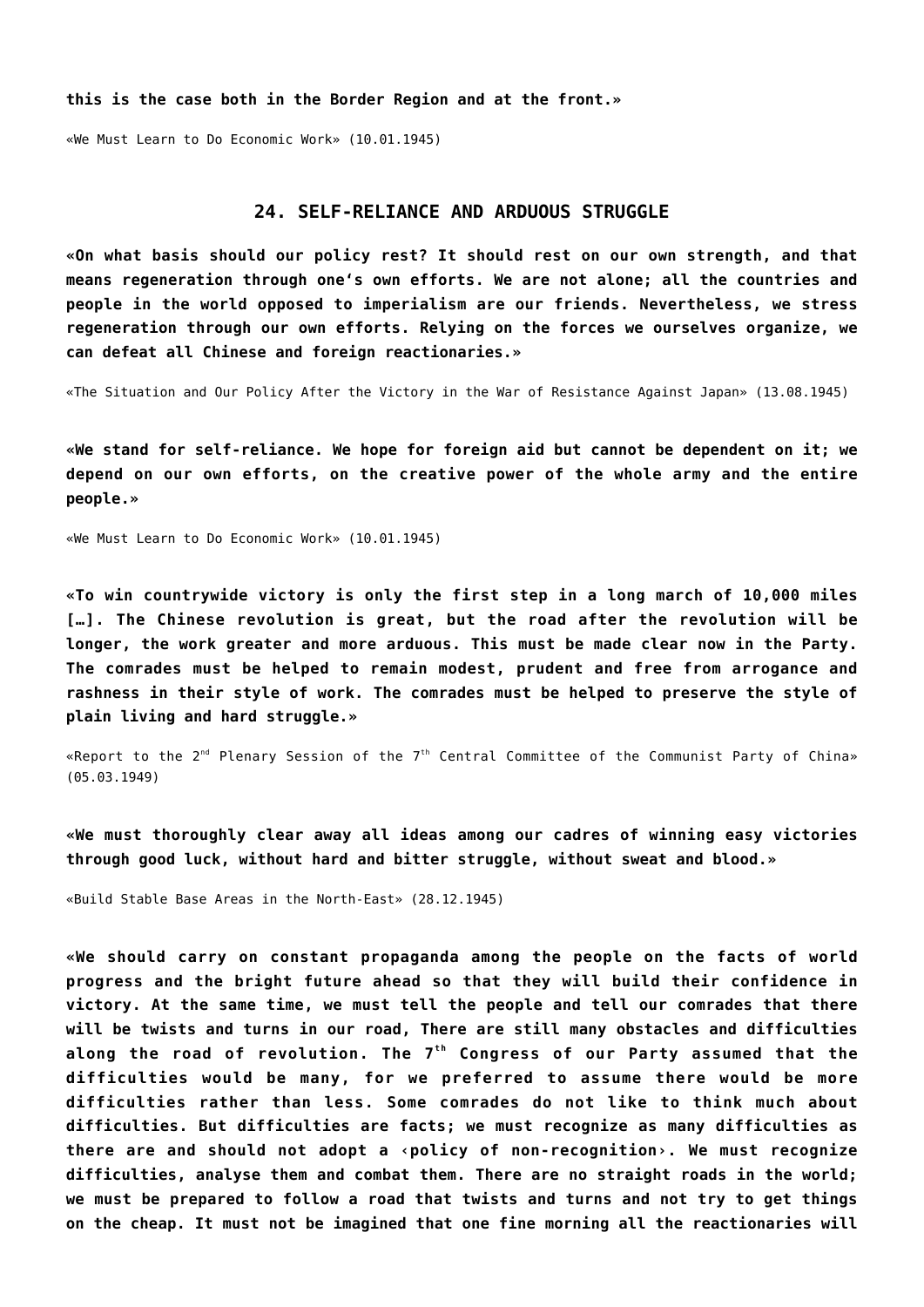**go down on their knees of their own accord. In a word, while the prospects are bright, the road has twists and turns. There are still many difficulties ahead that we must not overlook. By uniting with the entire people in a common effort, we can certainly overcome all difficulties and win victory.»**

«On the Chongqing Negotiations» (17.10.1945)

**«Anyone who sees only the bright side but not the difficulties cannot fight effectively for the accomplishment of the Party's tasks.»**

«On Coalition Government» (24.04.1945)

**«The wealth of society is created by the workers, peasants and working intellectuals. If they take their destiny into their own hands, follow a marxist-leninist line and take an active attitude in solving problems instead of evading them, there will be no difficulty in the world which they cannot overcome.»**

«Editor's Notes from *Socialist Upsurge in China's Countryside*» (September-December 1955)

**«The comrades throughout the Party must take all this fully into account and be prepared to overcome all difficulties with an indomitable will and in a planned way. The reactionary forces and we both have difficulties. But the difficulties of the reactionary forces are insurmountable because they are forces on the verge of death and have no future. Our difficulties can be overcome because we are new and rising forces and have a bright future.»**

«Greet the New High Tide of the Chinese Revolution» (01.02.1947)

**«In times of difficulty we must not lose sight of our achievements, must see the bright future and must pluck up our courage.»**

«Serve the People» (08.09.1944)

**«New things always have to experience difficulties and setbacks as they grow. It is sheer fantasy to imagine that the cause of socialism is all plain sailing and easy success, without difficulties and setbacks or the exertion of tremendous efforts.»**

«On the Correct Handling of Contradictions Among the People» (27.02.1957)

**«At certain times in the revolutionary struggle, the difficulties outweigh the favorable conditions and so constitute the main aspect of the contradiction and the favorable conditions constitute the secondary aspect. But through their efforts the revolutionaries can overcome the difficulties step by step and open up a favorable new situation, thus a difficult situation yields place to a favorable one.»**

«Dialectical Materialism» (1937-38)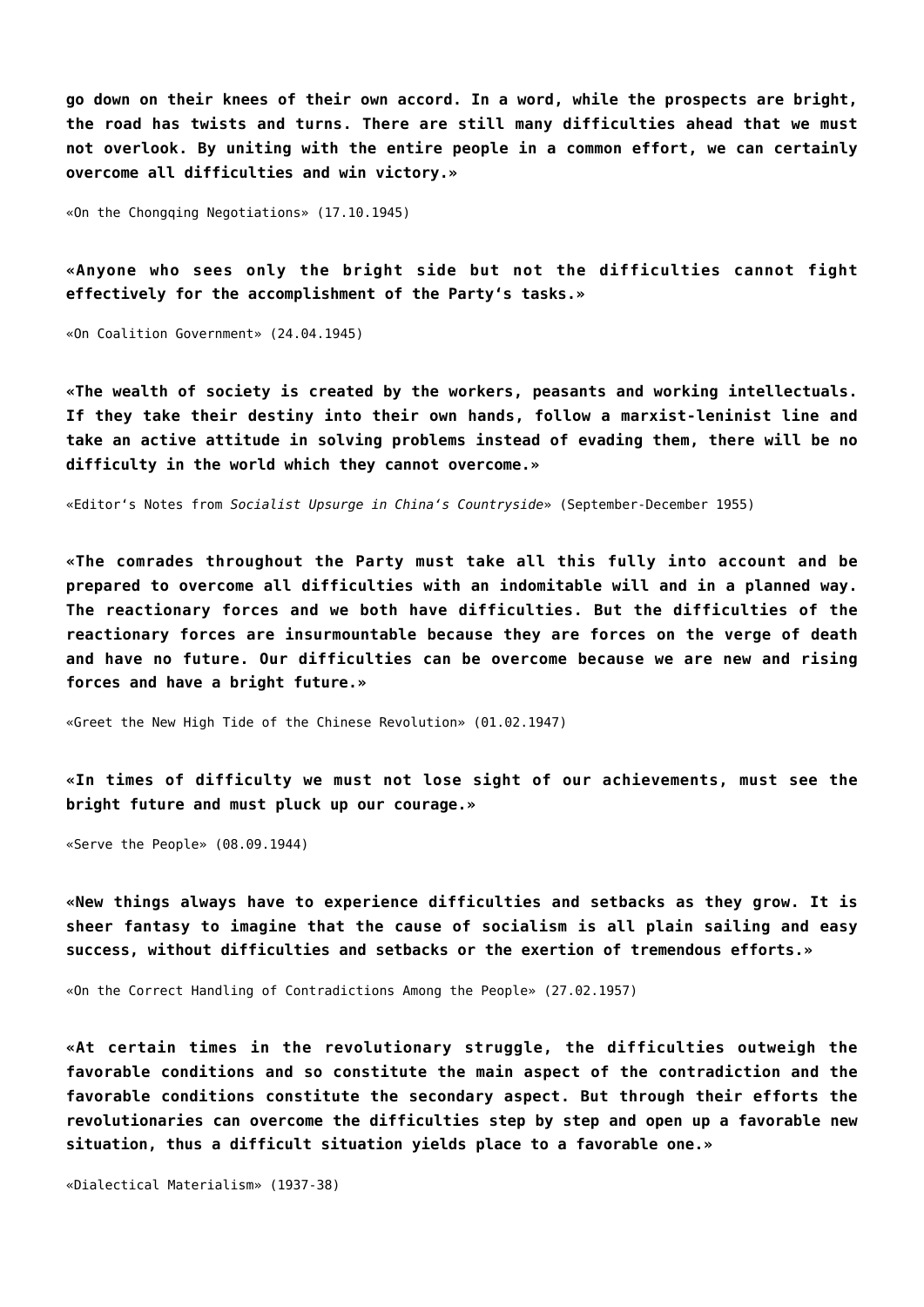**«What is work? Work is struggle. There are difficulties and problems in those places for us to overcome and solve. We go there to work and struggle to overcome these difficulties. A good comrade is one who is more eager to go where the difficulties are greater.»**

«On the Chongqing Negotiations» (17.10.1945)

**«There is an ancient Chinese fable called ‹The Foolish Old Man Who Removed the Mountains›. It tells of an old man who lived in northern China long, long ago and was known as the Foolish Old Man of North Mountain. His house faced south and beyond his doorway stood the two great peaks, Taihang and Wangwu, obstructing the way. With great determination, he led his children in digging up these mountains hoe in hand. Another graybeard, known as the Wise Old Man, saw them and said derisively:** *‹How silly of you to do this! It is quite impossible for you few to dig up these two huge mountains.›* **The Foolish Old Man replied:** *‹When I die, my children will carry on; when they die, there will be my grandchildren, and then their sons and grandsons, and so on to infinity. High as they are, the mountains cannot grow any higher and with every bit we dig, they will be that much lower. Why can't we clear them away?›* **Having refuted the Wise Old Man's wrong view, he went on digging every day, unshaken in his conviction. This moved God, and he sent down two angels, who carried the mountains away on their backs. Today, two big mountains lie like a dead weight on the Chinese people. One is imperialism and the other is feudalism. The Communist Party of China has long made up its mind to dig them up. We must persevere and work unceasingly, and we, too, will touch God's heart. Our God is none other than the masses of the Chinese people. If they stand up and dig together with us, why can't these two mountains be cleared away?»**

«The Foolish Old Man Who Removed the Mountains» (11.06.1945)

### **«Dig tunnels deep, store grain everywhere, and never seek hegemony.»**

Quoted in Zhou Enlai: «Report to the 10<sup>th</sup> National Congress of the Communist Party of China» (24.08.1973)

### **25. METHODS OF THINKING AND METHODS OF WORK**

**«The history of humanity is one of continuous development from the realm of necessity to the realm of freedom. This process is never-ending. In any society in which classes exist class struggle will never end. In classless society the struggle between the new and the old and between truth and falsehood will never end. In the fields of the struggle for production and scientific experiment, humanity makes constant progress and nature undergoes constant change, they never remain at the same level. Therefore, humanity has constantly to sum up experience and go on discovering, inventing, creating and advancing. Ideas of stagnation, pessimism, inertia and complacency are all wrong. They are wrong because they agree neither with the historical facts of social development over the past 1,000,000 years, nor with the historical facts of nature so far known to us (that is, nature as revealed in the history of celestial**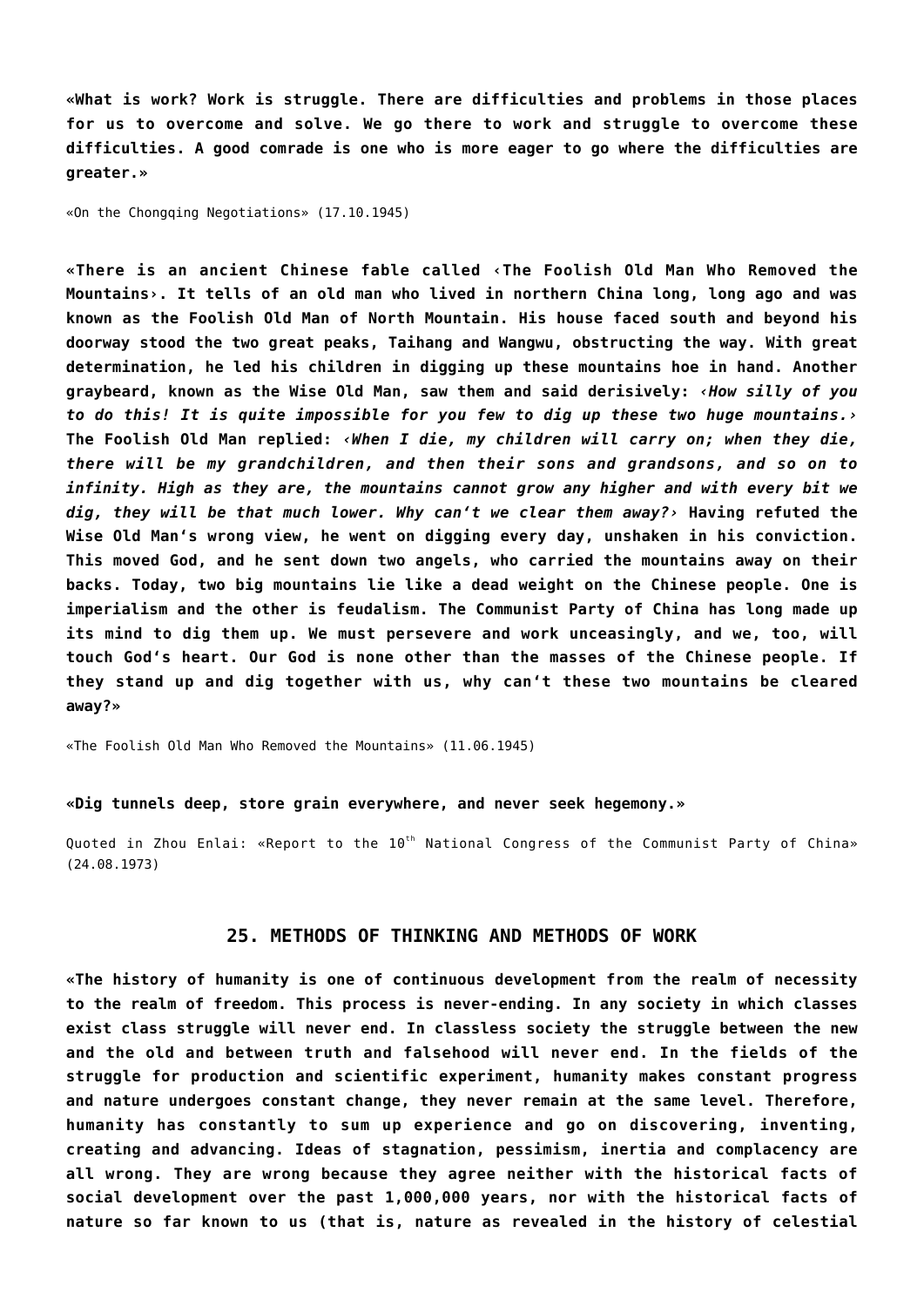#### **bodies, the earth, life, and other natural phenomena).»**

Quoted in Zhou Enlai: «Report on the Work of the Government to the 1<sup>st</sup> Session of the 3<sup>rd</sup> National People's Congress of the People's Republic of China» (21.-22.12.1964)

**«Natural science is one of humanity's weapons in his fight for freedom. For the purpose of attaining freedom in society, humanity must use social science to understand and change society and carry out social revolution. For the purpose of attaining freedom in the world of nature, humanity must use natural science to understand, conquer and change nature and thus attain freedom from nature.»**

«Speech at the Inaugural Meeting of the Natural Science Research Society of the Border Region» (05.02.1940)

**«The marxist philosophy of dialectical materialism has two outstanding characteristics. One is its class nature: it openly avows that dialectical materialism is in the service of the proletariat. The other is its practicality: it emphasizes the dependence of theory on practice, emphasizes that theory is based on practice and in turn serves practice.»**

«Dialectical Materialism» (1937-38)

**«Marxist philosophy holds that the most important problem does not lie in understanding the laws of the objective world and thus being able to explain it, but in applying the knowledge of these laws actively to change the world.»**

#### Ibid.

**«Where do correct ideas come from? Do they drop from the skies? No. Are they innate in the mind? No. They come from social practice and from it alone. They come from three kinds of social practice: the struggle for production, the class struggle and scientific experiment.»**

«Where Do Correct Ideas Come From?» (May 1963)

**«It is humanity's social being that determines its thinking. Once the correct ideas characteristic of the advanced class are grasped by the masses, these ideas turn into a material force which changes society and changes the world.»**

Ibid.

**«In their social practice, humans engage in various kinds of struggle and gain rich experience, both from their successes and from their failures. Countless phenomena of the objective external world are reflected in a human's brain through its five sense organs — the organs of sight, hearing, smell, taste and touch. At first, knowledge is perceptual. The leap to conceptual knowledge, that is, to ideas, occurs when sufficient perceptual knowledge is accumulated. This is one process in cognition. It**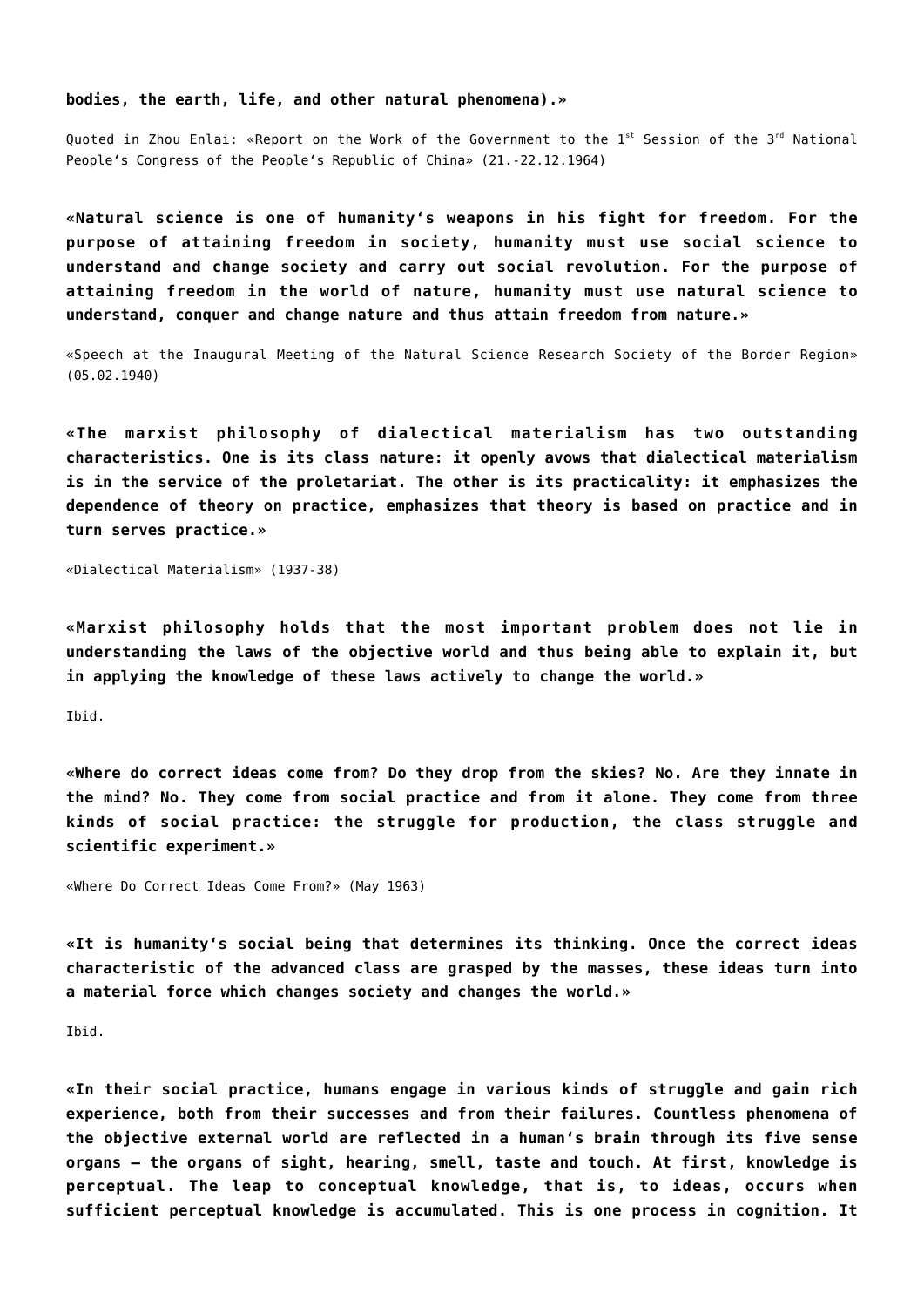**is the first stage in the whole process of cognition, the stage leading from objective matter to subjective consciousness, from existence to ideas. Whether or not one's consciousness or ideas (including theories, policies, plans or measures) do correctly reflect the laws of the objective external world is not yet proved at this stage, in which it is not yet possible to ascertain whether they are correct or not. Then comes the second stage in the process of cognition, the stage leading from consciousness back to matter, from ideas back to existence, in which the knowledge gained in the first stage is applied in social practice to ascertain whether the theories, policies, plans or measures meet with the anticipated success. Generally speaking, those that succeed are correct and those that fail are incorrect, and this is especially true of humanity's struggle with nature. In social struggle, the forces representing the advanced class sometimes suffer defeat not because their ideas are incorrect but because, in the balance of forces engaged in struggle, they are not as powerful for the time being as the forces of reaction; they are therefore temporarily defeated, but they are bound to triumph sooner or later. Humanity's knowledge makes another leap through the test of practice. This leap is more important than the previous one. For it is this leap alone that can prove the correctness or incorrectness of the first leap in cognition, that is, of the ideas, theories, policies, plans or measures formulated in the course of reflecting the objective external world. There is no other way of testing truth.»**

Ibid.

**«Often, correct knowledge can be arrived at only after many repetitions of the process leading from matter to consciousness and then back to matter, that is, leading from practice to knowledge and then back to practice. Such is the marxist theory of knowledge, the dialectical materialist theory of knowledge.»**

### Ibid.

**«Whoever wants to know a thing has no way of doing so except by coming into contact with it, that is, by living (practicing) in its environment. […] If you want knowledge, you must take part in the practice of changing reality. If you want to know the taste of a pear, you must change the pear by eating it yourself […]. If you want to know the theory and methods of revolution, you must take part in revolution. All genuine knowledge originates in direct experience.»**

«Dialectical Materialism» (1937-38)

**«Knowledge begins with practice, and theoretical knowledge, which is acquired through practice, must then return to practice. The active function of knowledge manifests itself not only in the active leap from perceptual to rational knowledge, but — and this is more important — it must manifest itself in the leap from rational knowledge to revolutionary practice.»**

Ibid.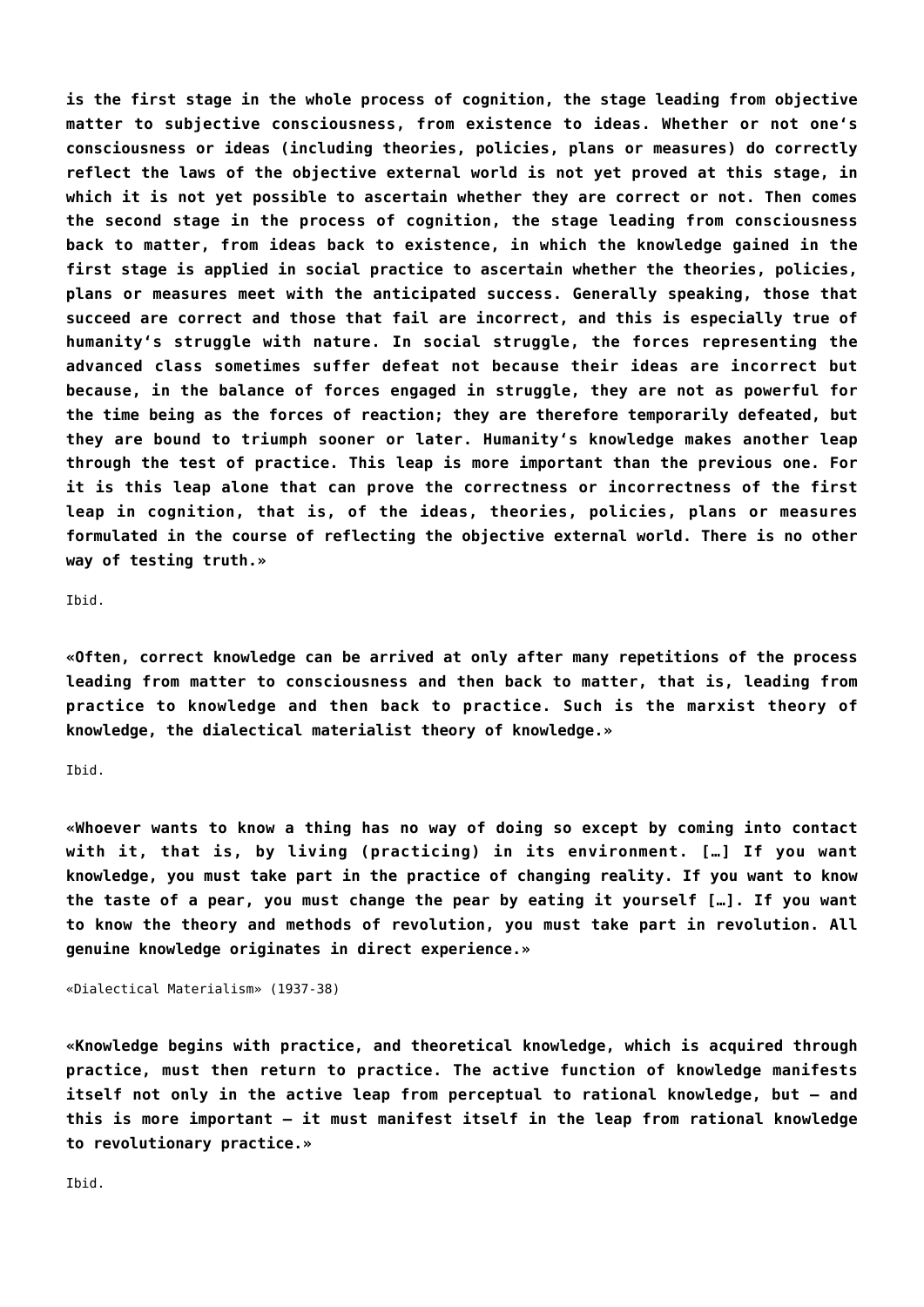**«It is well known that when you do anything, unless you understand its actual circumstances, its nature and its relations to other things, you will not know the laws governing it, or know how to do it, or be able to do it well.»**

«Problems of Strategy in China's Revolutionary War» (December 1936)

**«If a person wants to succeed in their work, that is, to achieve the anticipated results, they must bring their ideas into correspondence with the laws of the objective external world; if they do not correspond, they will fail in their practice. After they fail, they draw their lessons, correct their ideas to make them correspond to the laws of the external world, and can thus turn failure into success; this is what is meant by** *‹failure is the mother of success›* **and** *‹a fall into the pit, a gain in your wit›***.»**

«Dialectical Materialism» (1937-38)

**«We are marxists, and marxism teaches that in our approach to a problem we should start from objective facts, not from abstract definitions, and that we should derive our guiding principles, policies and measures from an analysis of these facts.»**

«Talks at the Yan'an Forum on Literature and Art» (May 1942)

**«It should be observed that [people becoming the masters of the economic relations of their own society and becoming able to take hold of and apply these laws fully and consciously] requires going through a process. The understanding of laws always begins with the understanding of a minority before it becomes the knowledge of the majority. It is necessary to go through a process of practice and study to go from ignorance to knowledge. At the beginning no one has knowledge. Foreknowledge has never existed. People must go through practice to gain results, meet with failure as problems arise; only through such a process can knowledge gradually advance. If you want to know the objective laws of the development of things and events you must go through the process of practice, adopt a marxist-leninist attitude, compare successes and failures, continually practicing and studying, going through multiple successes and failures; moreover, meticulous research must be performed. There is no other way to make one's own knowledge gradually conform to the laws. For those who see only victory but not defeat it will not be possible to know these laws.»**

«Reading Notes on the Soviet Textbook *Political Economy*» (1961-62)

**«Starting from fundamental principles and rules is not the marxist method.**

**From the second chapter on a great many rules are set up. The analysis of capitalist economy in ‹Capital› commences with appearances, searches out essences, and only then uses the essence to explain the appearance, making through this method effective summaries and outlines. But the text does not pursue an analysis. Its composition lacks order. It always proceeds from rules, principles, laws, definitions, a methodology marxism-leninism has always opposed. The effects of principles and laws**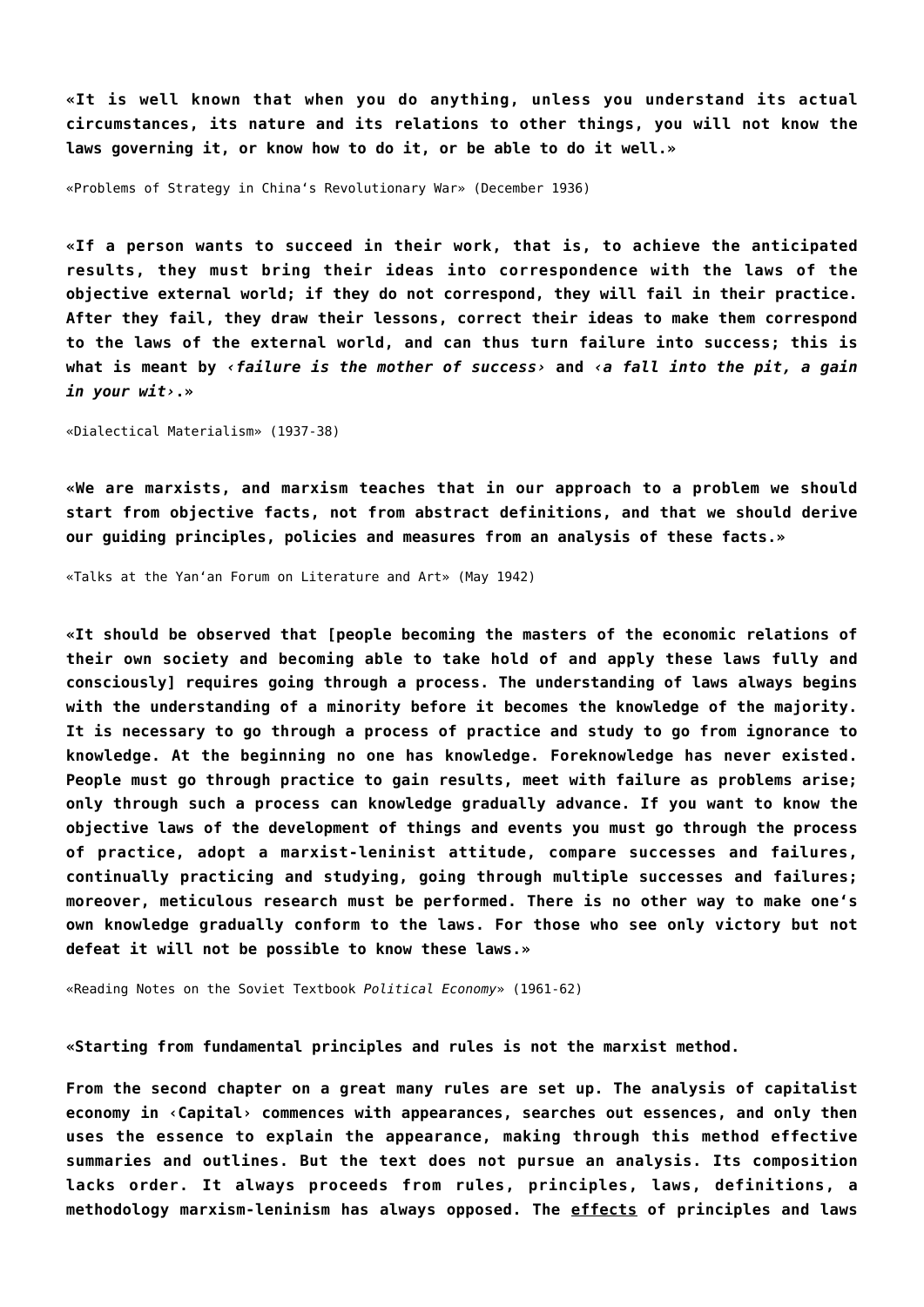**must be subjected to analysis and thorough study; only then can principles and laws be derived. Human knowledge always encounters appearances first. Proceeding from there, one searches out principles and laws. The text does the opposite. Its methodology is deductive, not analytical. According to formal logic:** *‹People all will die. Mr. Chang is a person. Therefore Mr. Chang will die.›* **This is a conclusion derived from the premise that all human beings die. This is the deductive method. For every question the text first gives definitions, which it then takes as a major premise and reasons from there, failing to understand that the major premise should be the result of researching a question. Not until one has gone through the concrete research can principles and laws be discovered and proved.»**

Ibid.

**«The most fundamental method of work, which all communists must firmly bear in mind, is to determine our working policies according to actual conditions. When we study the causes of the mistakes we have made, we find that they all arose because we departed from the actual situation at a given time and place and were subjective in determining our working policies.»**

«Speech at a Conference of Cadres in the Shaanxi-Suiyuan Liberated Area» (01.04.1948)

**«Idealism and metaphysics are the easiest things in the world, because people can talk as much nonsense as they like without basing it on objective reality or having it tested against reality. Materialism and dialectics, on the other hand, need effort. They must be based on and tested by objective reality. Unless one makes the effort one is liable to slip into idealism and metaphysics.»**

«Preface and Editor's Notes to *Material on the Hu Feng Counter-Revolutionary Clique*» (May-June 1955)

**«[…] dogma is less useful than cow shit. One can make whatever one likes out of it, even revisionism […]»**

«Interview with André Malraux» (July 1965)

**«When we look at a thing, we must examine its essence and treat its appearance merely as an usher at the threshold, and once we cross the threshold, we must grasp the essence of the thing; this is the only reliable and scientific method of analysis.»**

«A Single Spark Can Start a Prarie Fire» (05.01.1930)

**«The fundamental cause of the development of a thing is not external but internal; it lies in the contradictoriness within the thing. This internal contradiction exists in every single thing, hence its motion and development. Contradictoriness within a thing is the fundamental cause of its development, while its interrelations and interactions with other things are secondary causes.»**

«Dialectical Materialism» (1937-38)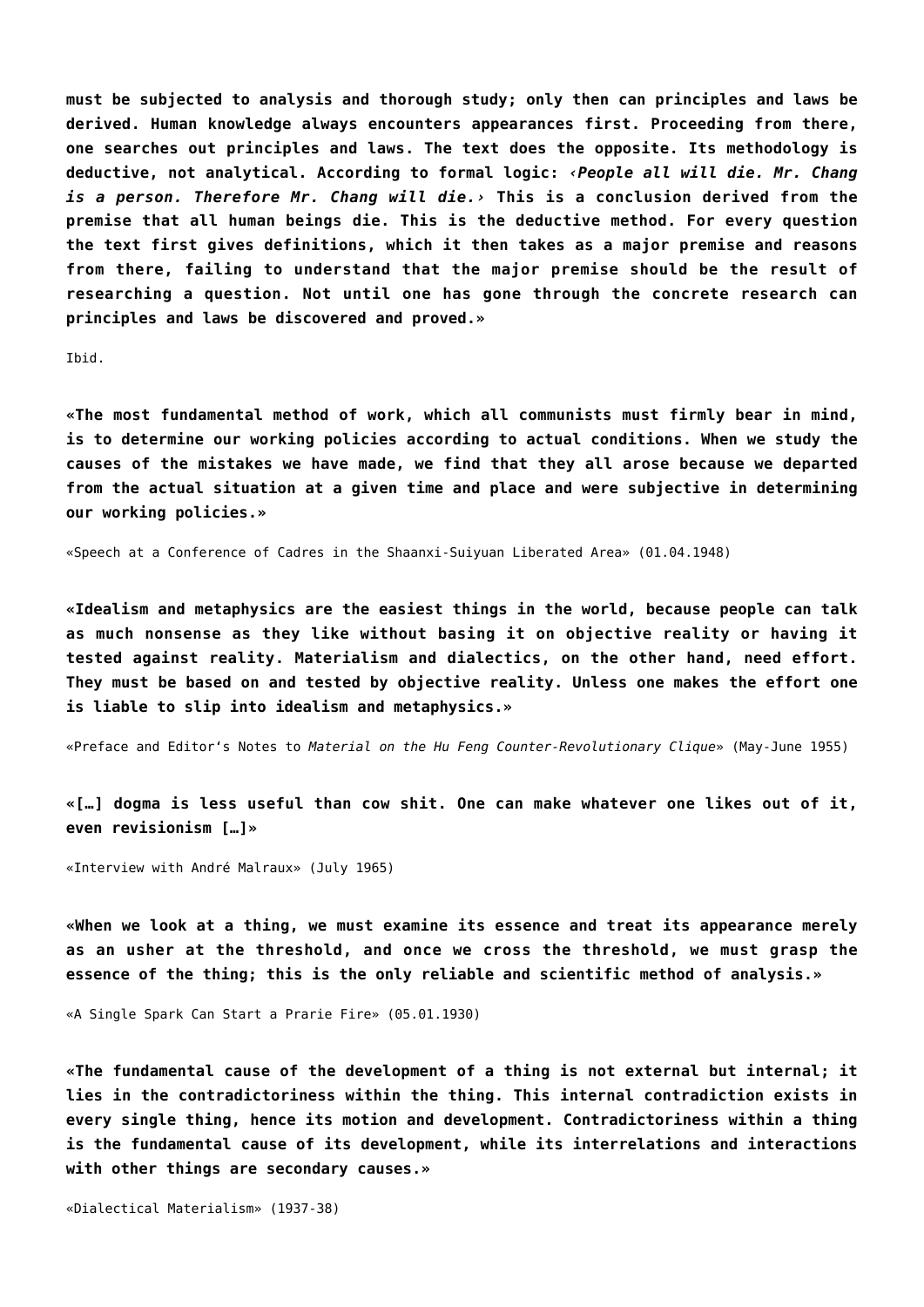**«[Materialist dialectics] holds that external causes are the condition of change and internal causes are the basis of change, and that external causes become operative through internal causes. In a suitable temperature an egg changes into a chicken, but no temperature can change a stone into a chicken, because each has a different basis.»**

Ibid.

**«Marxist philosophy holds that the law of the unity of opposites is the fundamental law of the universe. This law operates universally, whether in the natural world, in human society, or in human thinking. Between the opposites in a contradiction there is at once unity and struggle, and it is this that impels things to move and change. Contradictions exist everywhere, but they differ in accordance with the different nature of different things. In any given phenomenon or thing, the unity of opposites is conditional, temporary and transitory, and hence relative, whereas the struggle of opposites is absolute.»**

«On the Correct Handling of Contradictions Among the People» (27.02.1957)

**«The analytical method is dialectical. By analysis, we mean analyzing the contradictions in things. And sound analysis is impossible without intimate knowledge of life and without real understanding of the pertinent contradictions.»**

«Speech at the Communist Party of China's National Conference on Propaganda Work» (12.03.1957)

**«Concrete analysis of concrete conditions, Lenin said, is ‹the most essential thing in marxism, the living soul of marxism›. Lacking an analytical approach, many of our comrades do not want to go deeply into complex matters, to analyse and study them over and over again, but like to draw simple conclusions which are either absolutely affirmative or absolutely negative […]. From now on we should remedy this state of affairs.»**

«Our Study and the Current Situation» (12.04.1944)

**«The way these comrades look at problems is wrong. They do not look at the essential or main aspects but emphasize the non-essential or minor ones. It should be pointed out that these non-essential or minor aspects must not be overlooked and must be dealt with one by one. But they should not be taken as the essential or main aspects, or we will lose our bearings.»**

«On the Question of Agricultural Cooperation» (31.07.1955)

**«In this world, things are complicated and are decided by many factors. We should look at problems from different aspects, not from just one.»**

«On the Chongqing Negotiations» (17.10.1945)

**«Only those who are subjective, one-sided and superficial in their approach to**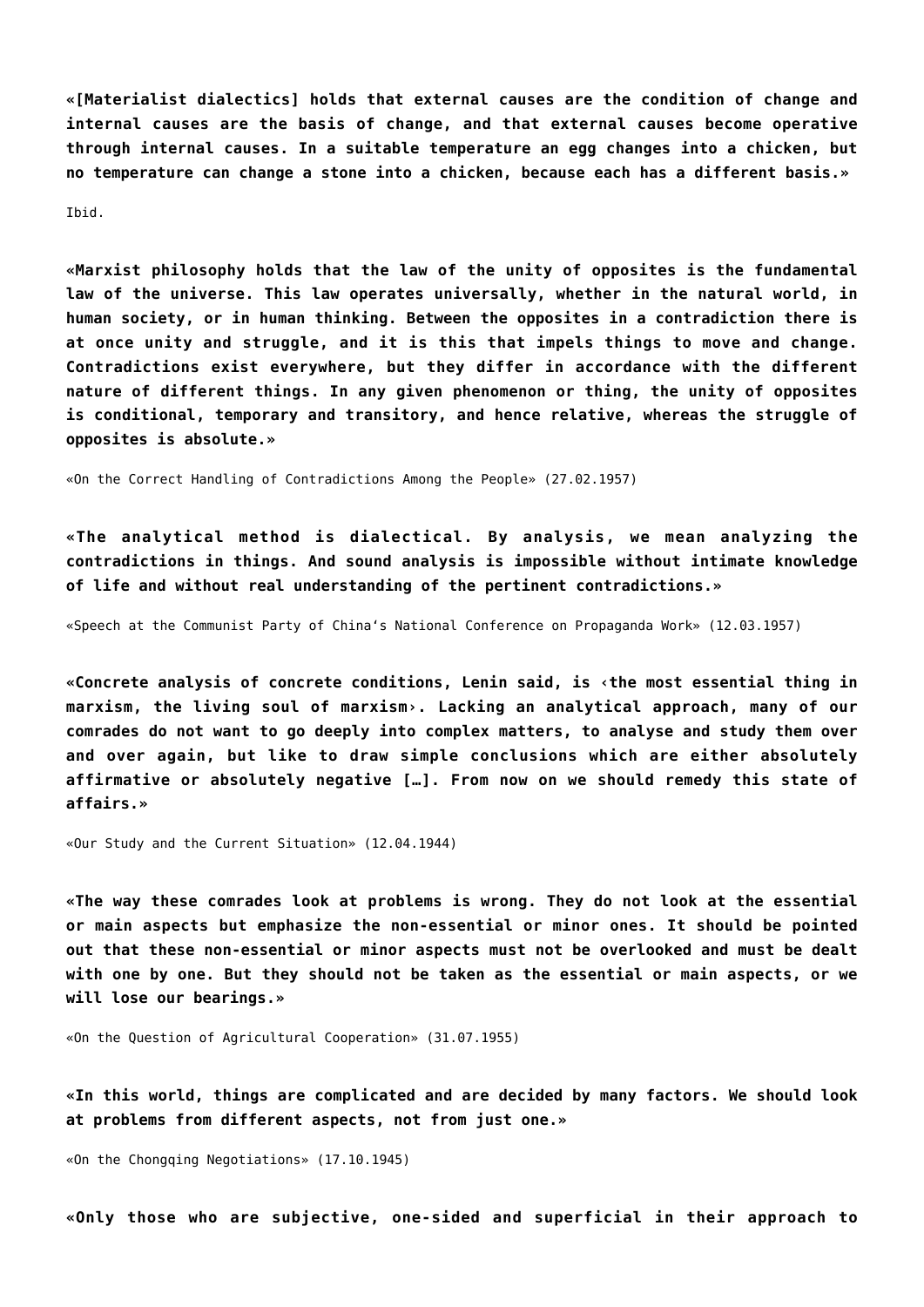**problems will smugly issue orders or directives the moment they arrive on the scene, without considering the circumstances, without viewing things in their totality (their history and their present state as a whole) and without getting to the essence of things (their nature and the internal relations between one thing and another). Such people are bound to trip and fall.»**

«Dialectical Materialism» (1937-38)

**«In studying a problem, we must shun subjectivity, one-sidedness and superficiality. To be subjective means not to look at problems objectively, that is, not to use the materialist viewpoint in looking at problems. I have discussed this in my essay ‹On Practice›. To be one-sided means not to look at problems all-sidedly […]. Or it may be called seeing the part but not the whole, seeing the trees but not the forest. That way it is impossible to find the method for resolving a contradiction, it is impossible to accomplish the tasks of the revolution, to carry out assignments well or to develop inner-Party ideological struggle correctly. When Sunzi said in discussing military science:** *‹Know the enemy and know yourself, and you can fight a hundred battles with no danger of defeat›***, he was referring to the two sides in a battle. Wei Cheng of the Tang Dynasty also understood the error of one-sidedness when he said:** *‹Listen to both sides and you will be enlightened, heed only one side and you will be benighted.›* **But our comrades often look at problems one-sidedly, and so they often run into snags. […] Lenin said: […] in order really to know an object we must embrace, study, all its sides, all connections and ‹mediations›. We shall never achieve this completely, but the demand for all-sidedness is a safeguard against mistakes and rigidity.We should remember his words. To be superficial means to consider neither the characteristics of a contradiction in its totality nor the characteristics of each of its aspects; it means to deny the necessity for probing deeply into a thing and minutely studying the characteristics of its contradiction, but instead merely to look from afar and, after glimpsing the rough outline, immediately to try to resolve the contradiction (to answer a question, settle a dispute, handle work, or direct a military operation). This way of doing things is bound to lead to trouble. […] To be one-sided and superficial is at the same time to be subjective. For all objective things are actually interconnected and are governed by inner laws, but, instead of undertaking the task of reflecting things as they really are, some people only look at things one-sidedly or superficially and know neither their interconnections nor their inner laws, and so their method is subjectivist.»**

Ibid.

**«One-sidedness means thinking in terms of absolutes, that is, a metaphysical approach to problems. In the appraisal of our work, it is one-sided to regard everything either as all positive or as all negative. […] To regard everything as positive is to see only the good and not the bad, and to tolerate only praise and no criticism. To talk as though our work is good in every respect is at variance with the facts. It is not true that everything is good; there are still shortcomings and mistakes. But neither is it true that everything is bad, and that, too, is at variance with the facts. Here analysis is necessary. To negate everything is to think, without having made any**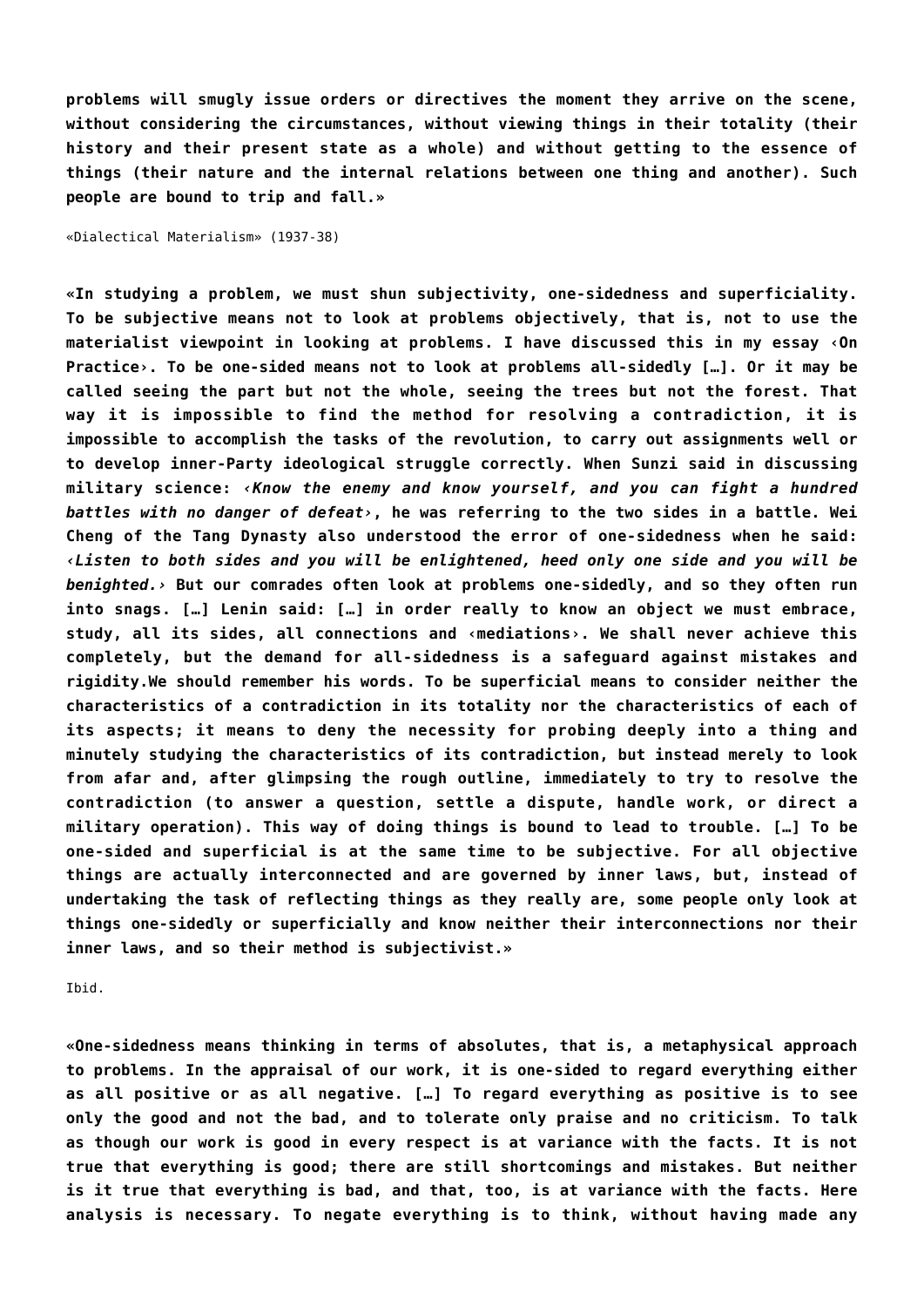**analysis, that nothing has been done well and that the great work of socialist construction, the great struggle in which hundreds of millions of people are participating, is a complete mess with nothing in it worth commending. Although there is a difference between the many people who hold such views and those who are hostile to the socialist system, these views are very mistaken and harmful and can only dishearten people. It is wrong to appraise our work either from the viewpoint that everything is positive, or from the viewpoint that everything is negative.»**

«Speech at the Communist Party of China's National Conference on Propaganda Work» (12.03.1957)

**«In approaching a problem a marxist should see the whole as well as the parts. A frog in a well says:** *‹The sky is no bigger than the mouth of the well.›* **That is untrue, for the sky is not just the size of the mouth of the well. If it said:** *‹A part of the sky is the size of the mouth of a well›***, that would be true, for it tallies with the facts.»**

«On Tactics Against Japanese Imperialism» (27.12.1935)

**«We must learn to look at problems all-sidedly, seeing the reverse as well as the obverse side of things. In given conditions, a bad thing can lead to good results and a good thing to bad results.»**

«On the Correct Handling of Contradictions Among the People» (27.02.1957)

**«While we recognize that in the general development of history the material determines the mental and social being determines social consciousness, we also — and indeed must — recognize the reaction of mental on material things, of social consciousness on social being and of the superstructure on the economic base. This does not go against materialism; on the contrary, it avoids mechanical materialism and firmly upholds dialectical materialism.»**

«Dialectical Materialism» (1937-38)

**«In seeking victory, those who direct a war cannot overstep the limitations imposed by the objective conditions. Within these limitations, however, they can and must play a dynamic role in striving for victory. The stage of action for commanders in a war must be built upon objective possibilities, but on that stage they can direct the performance of many a drama, full of sound and color, power and grandeur.»**

«On Protracted War» (May 1938)

**«People must adapt their thinking to the changed conditions. Of course no one should go off into wild flights of fancy, or make plans of action unwarranted by the objective situation, or stretch for the impossible. The problem today, however, is that Rightist conservative thinking is still causing mischief in many spheres and preventing the work in these spheres from keeping pace with the development of the objective situation. The present problem is that many people consider it impossible to**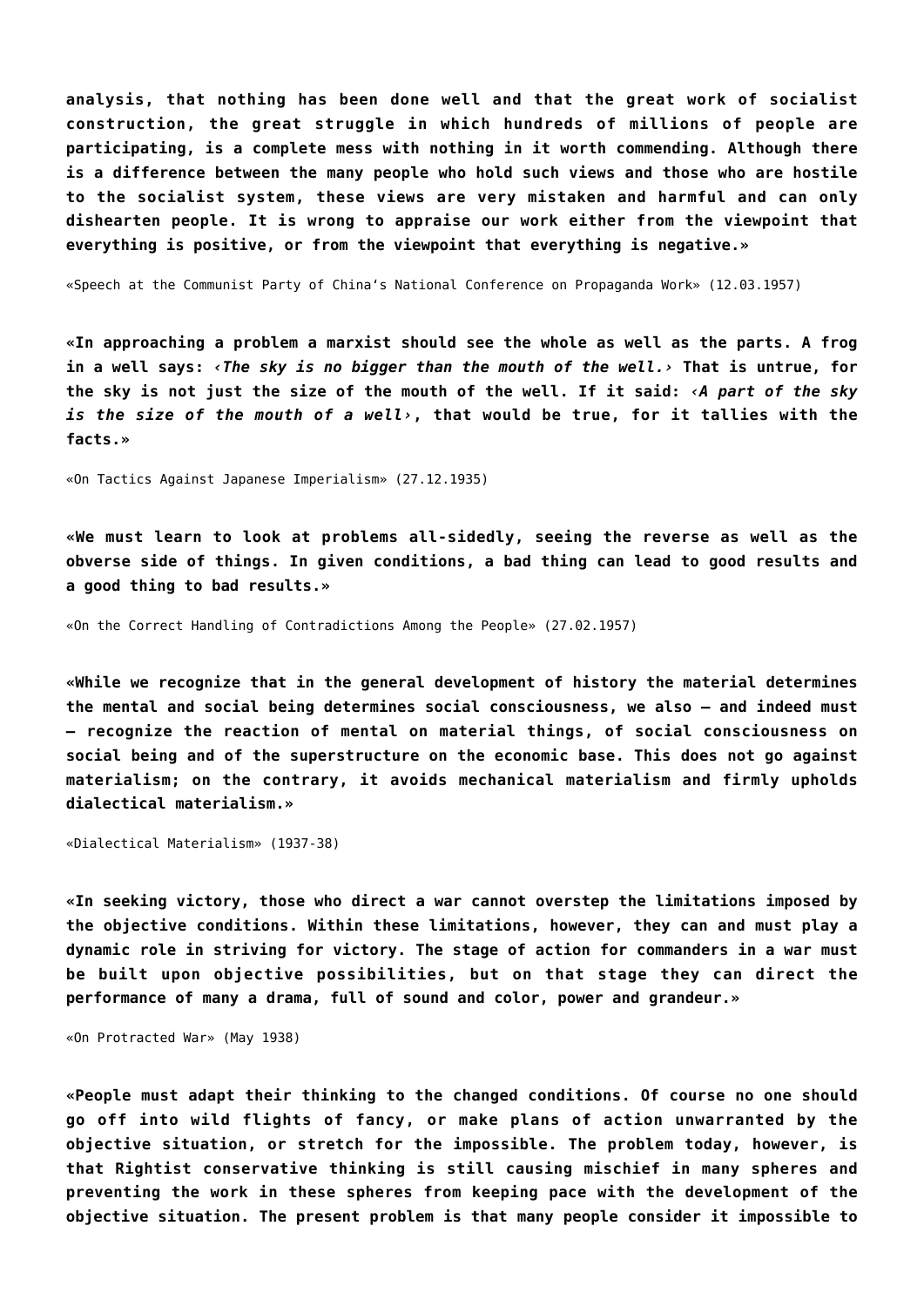#### **accomplish things that could be accomplished if they exerted themselves.»**

«Prefaces to *Socialist Upsurge in China's Countryside*» (September-December 1955)

**«We should always use our brains and think everything over carefully. A common saying goes:** *‹Knit your brows and you will hit upon a stratagem.›* **In other words much thinking yields wisdom. In order to get rid of the blindness that exists to a serious extent in our Party, we must encourage our comrades to think, to learn the method of analysis and to cultivate the habit of analysis.»**

«Our Study and the Current Situation» (12.04.1944)

**«If in any process there are a number of contradictions, one of them must be the main contradiction playing the leading and decisive role, while the rest occupy a secondary and subordinate position. Therefore, in studying any complex process in which there are two or more contradictions, we must devote every effort to finding its principal contradiction. Once this main contradiction is grasped, all problems can be readily solved.»**

«Dialectical Materialism» (1937-38)

**«Of the two contradictory aspects, one must be main and the other secondary. The main aspect is the one playing the leading role in the contradiction. The nature of a thing is determined mainly by the main aspect of a contradiction, the aspect that has gained the dominant position. But this situation is not static; the main and the non-main aspects of a contradiction transform themselves into each other and the nature of the thing changes accordingly.»**

Ibid.

**«It is not enough to set tasks; we must also solve the problem of the methods for carrying them out. If our task is to cross a river, we cannot cross it without a bridge or a boat. Unless the bridge or boat problem is solved, it is idle to speak of crossing the river. Unless the problem of method is solved, talk about the task is useless.»**

«Be Concerned with the Well-Being of the Masses, Pay Attention to Methods of Work» (27.01.1934)

**«In any task, if no general and widespread call is issued, the broad masses cannot be mobilized for action. But if persons in directing positions confine themselves to a general call — if they do not personally, in some of the organizations, go deeply and concretely into the work called for, make a break-through at some single point, gain experience and use this experience for guiding other units — then they will have no way of testing the correctness or of enriching the content of their general call, and there is the danger that nothing may come of it.»**

«Some Questions Concerning Methods of Directorship» (01.06.1943)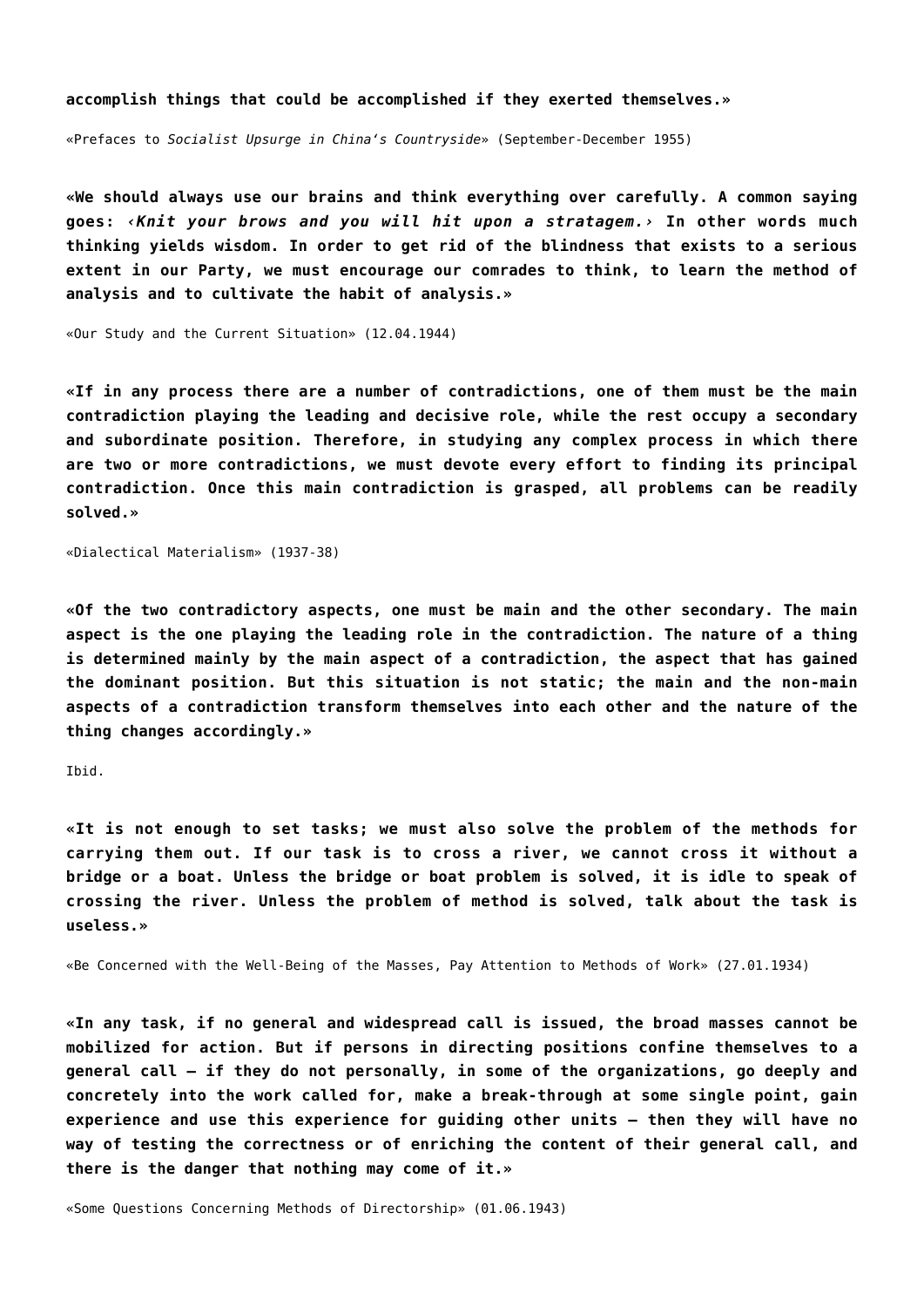**«No one in a directing position is competent to give general guidance to all the units unless they derive concrete experience from particular individuals and events in particular subordinate units. This method must be promoted everywhere so that directors at all levels learn to apply it.»**

Ibid.

**«In any given place, there cannot be a number of central tasks at the same time. At any one time there can be only one central task, supplemented by other tasks of a second or third order of importance. Consequently, the person with over-all responsibility in the locality must take into account the history and circumstances of the struggle there and put the different tasks in their proper order; they should not act upon each instruction as it comes from the higher organization without any planning of their own, and thereby create a multitude of ‹central tasks› and a state of confusion and disorder. Nor should a higher organization simultaneously assign many tasks to a lower organization without indicating their relative importance and urgency or without specifying which is central, for that will lead to confusion in the steps to be taken by the lower organizations in their work and thus no definite results will be achieved. It is part of the art of directorship to take the whole situation into account and plan accordingly in the light of the historical conditions and existing circumstances of each locality, decide correctly on the center of gravity and the sequence of the work for each period, steadfastly carry through the decision, and make sure that definite results are achieved.»**

Ibid.

**«It [a regional or sub-regional bureau of the Central Committee of the Party] should constantly have a grip on the progress of the work, exchange experience and correct mistakes; it should not wait several months, half a year or a year before holding summing-up meetings for a general check-up and a general correction of mistakes. Waiting leads to great loss, while correcting mistakes as soon as they occur reduces loss.»**

«On the Policy Concerning Industry and Commerce» (27.02.1948)

**«Don't wait until problems pile up and cause a lot of trouble before trying to solve them. Directors must march ahead of the movement, not lag behind it.»**

«Editor's Notes from *Socialist Upsurge in China's Countryside*» (September-December 1955)

**«What we need is an enthusiastic but calm state of mind and intense but orderly work.»**

«Problems of Strategy in China's Revolutionary War» (December 1936)

## **26. INVESTIGATION AND STUDY**

**«No investigation, no right to speak.**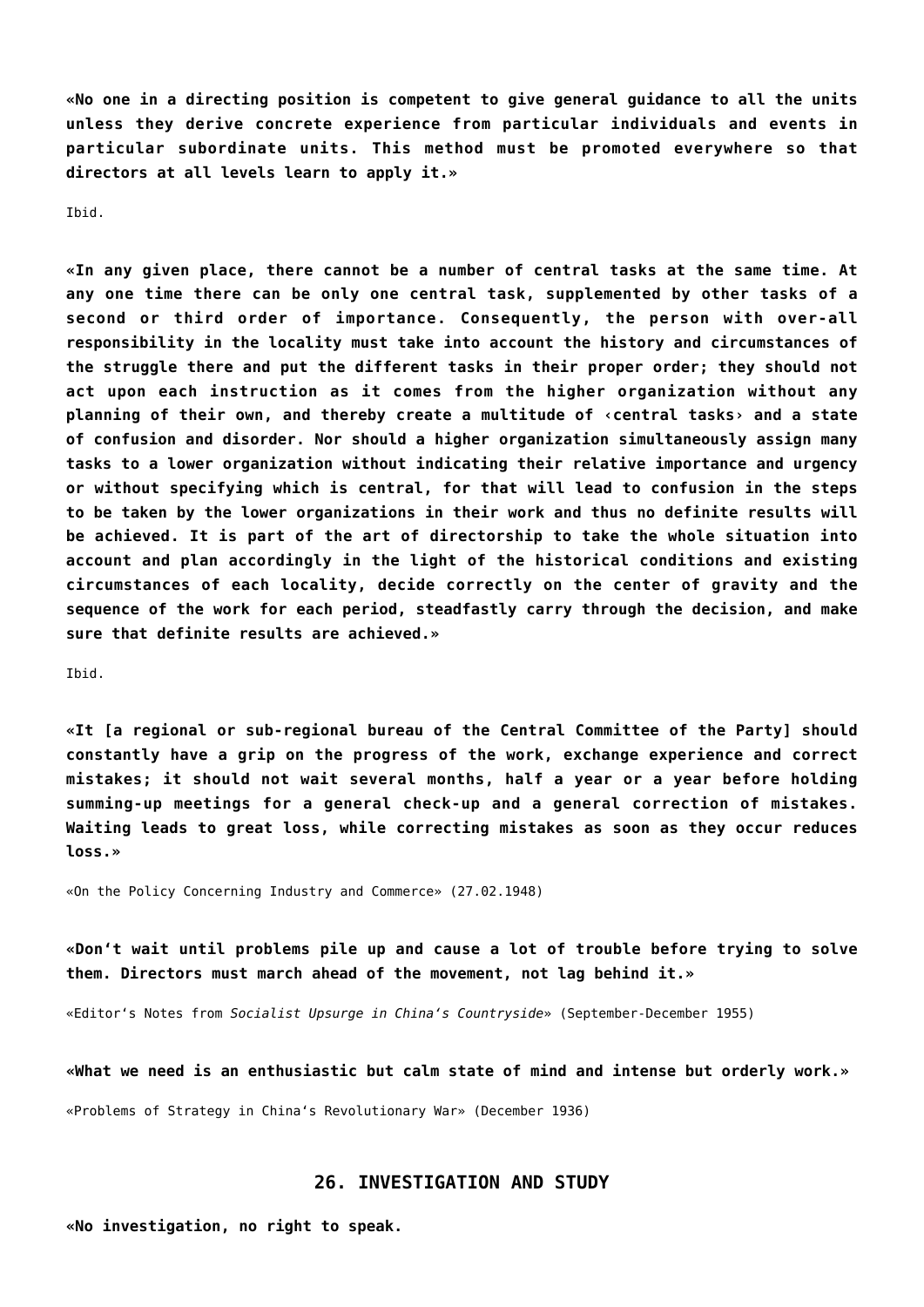**Unless you have investigated a problem, you will be deprived of the right to speak on it. Isn't that too harsh? Not in the least. When you have not probed into a problem, into the present facts and its past history, and know nothing of its essentials, whatever you say about it will undoubtedly be nonsense. Talking nonsense solves no problems, as everyone knows, so why is it unjust to deprive you of the right to speak? Quite a few comrades always keep their eyes shut and talk nonsense, and for a communist that is disgraceful. How can a communist keep their eyes shut and talk nonsense?**

**It won't do!**

**You must investigate!**

**You must not talk nonsense!»**

«Oppose Dogmatism» (May 1930)

**«Everyone engaged in practical work must investigate conditions at the lower levels. Such investigation is especially necessary for those who know theory but do not know the actual conditions, for otherwise they will not be able to link theory with practice. Although my assertion: ‹No investigation no right to speak›, has been ridiculed as** *‹narrow empiricism›***, to this day I do not regret having made it; far from regretting it, I still insist that without investigation there cannot possibly be any right to speak. There are many people who** *‹the moment they alight from the official carriage›* **make a hullabaloo, spout opinions, criticize this and condemn that; but, in fact, ten out of ten of them will meet with failure. For such views or criticisms, which are not based on thorough investigation, are nothing but ignorant twaddle. Countless times our Party suffered at the hands of these ‹imperial envoys›, who rushed here, there and everywhere. Stalin rightly says ‹theory becomes purposeless if it is not connected with revolutionary practice›. And he rightly adds that ‹practice gropes in the dark if its path is not illumined by revolutionary theory›. Nobody should be labeled a ‹narrow empiricist› except the ‹practical person› who gropes in the dark and lacks perspective and foresight.»**

Preface to «Rural Surveys» (17.03.1941)

**«To take such an attitude is to seek truth from facts. ‹Facts› are all the things that exist objectively, ‹truth› means their internal relations, that is, the laws governing them, and ‹to seek› means to study. We should proceed from the actual conditions inside and outside the country, the province, county or district, and derive from them, as our guide to action, laws that are inherent in them and not imaginary, that is, we should find the internal relations of the events occurring around us. And in order to do that we must rely not on subjective imagination, not on momentary enthusiasm, not on lifeless books, but on facts that exist objectively; we must appropriate the material in detail and, guided by the general principles of marxismleninism, draw correct conclusions from it.»**

«Reform Our Study» (May 1941)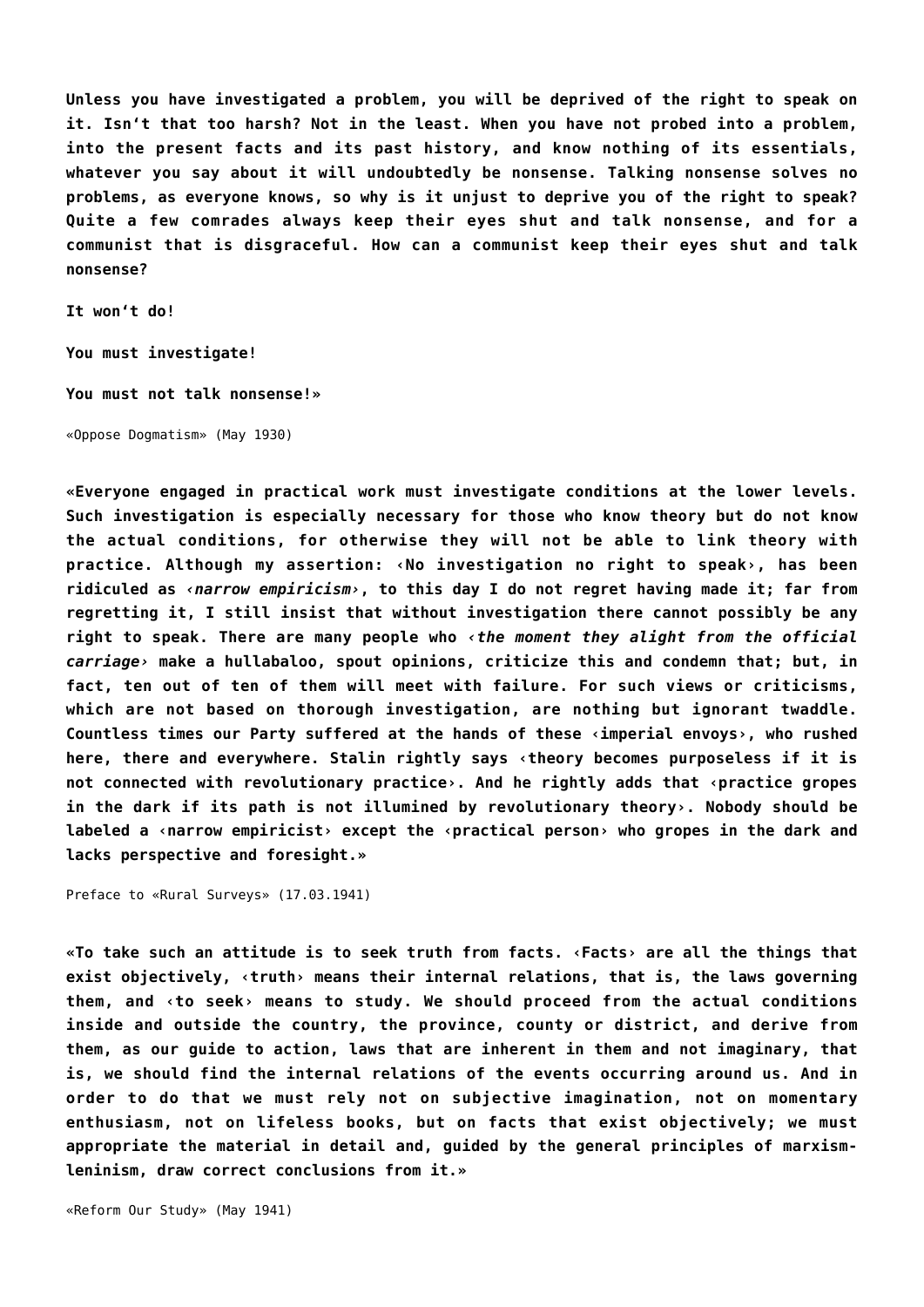**«To behave like** *‹a blindfolded person catching sparrows›***, or** *‹a blind person groping for fish›***, to be crude and careless, to indulge in verbiage, to rest content with a smattering of knowledge — such is the extremely bad style of work that still exists among many comrades in our Party, a style utterly opposed to the fundamental spirit of marxism-leninism. Marx, Engels, Lenin and Stalin have taught us that it is necessary to study conditions conscientiously and to proceed from objective reality and not from subjective wishes; however, many of our comrades act in direct violation of this truth.»**

#### Ibid.

**«You can't solve a problem? Well, get down and investigate the present facts and its past history! When you have investigated the problem thoroughly, you will know how to solve it. Conclusions invariably come after investigation, and not before. Only a blockhead cudgels their brains on their own, or together with a group, to ‹find a solution› or ‹evolve an idea› without making any investigation. It must be stressed that this cannot possibly lead to any effective solution or any good idea.»**

«Oppose Dogmatism» (May 1930)

**«Investigation may be likened to the long months of pregnancy, and solving a problem to the day of birth. To investigate a problem is, indeed, to solve it.»**

Ibid.

**«[With the marxist-leninist attitude,] a person applies the theory and method of marxism-leninism to the systematic and thorough investigation and study of the environment. They do not work by enthusiasm alone but, as Stalin says, combine revolutionary sweep with practicalness.»**

«Reform Our Study» (May 1941)

**«The only way to know conditions is to make social investigations, to investigate the conditions of each social class in real life. For those charged with directing work, the basic method for knowing conditions is to concentrate on a few cities and villages according to a plan and, using the fundamental viewpoint of marxism, that is, the method of class analysis, make a number of thorough investigations.»**

Preface to «Rural Surveys» (17.03.1941)

**«A fact-finding meeting need not be large; from three to five or seven or eight people are enough. Ample time must be allowed and an outline for the investigation must be prepared; furthermore, one must personally ask questions, take notes and have discussions with those at the meeting. Therefore one certainly cannot make an investigation, or do it well, without zeal, a determination to direct one's eyes downward and a thirst for knowledge, and without shedding the ugly mantle of pretentiousness and becoming a willing pupil.»**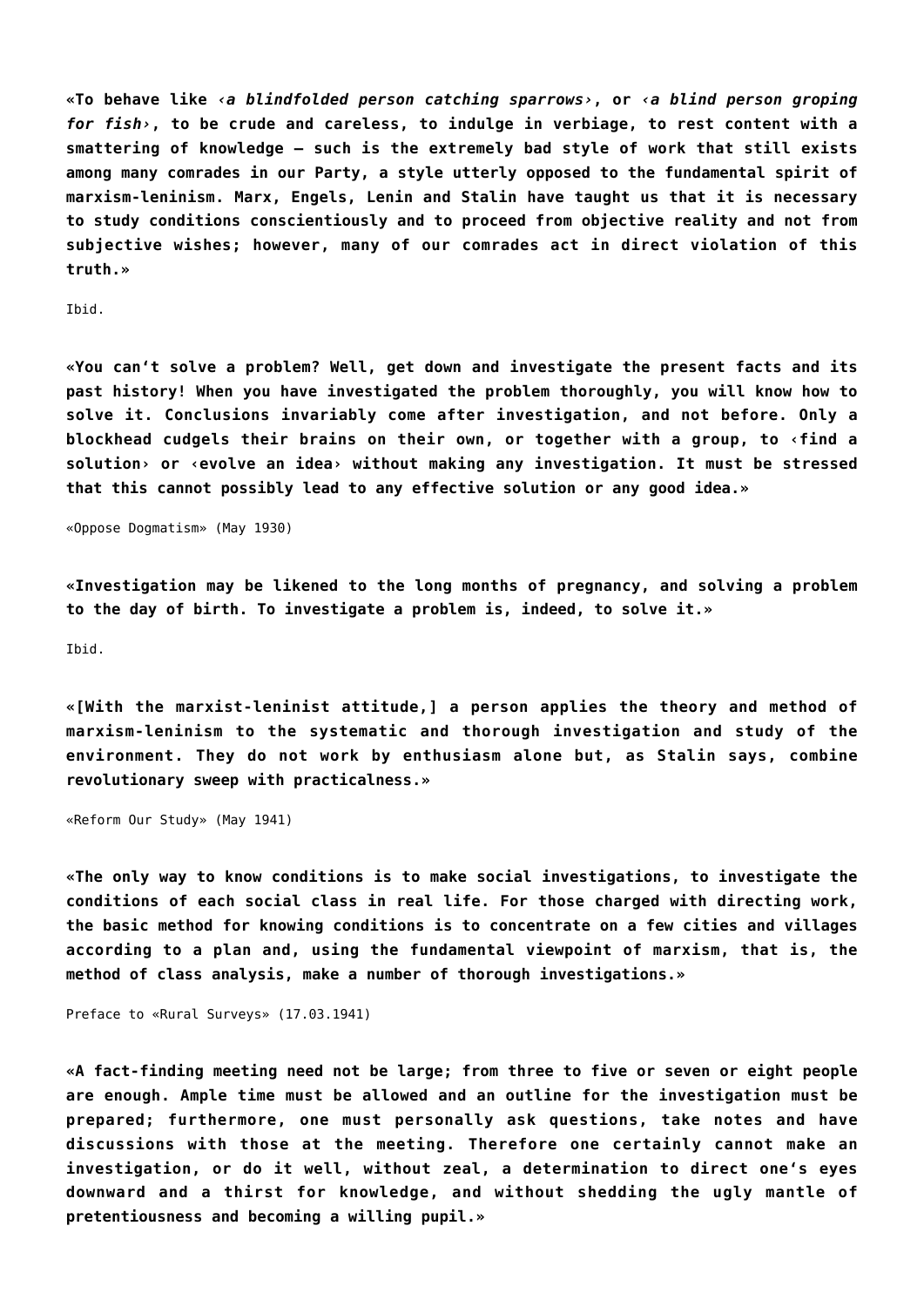**«A commander's correct dispositions stem from their correct decisions, their correct decisions stem from their correct judgements, and their correct judgements stem from a thorough and necessary reconnaissance and from pondering on and piecing together the data of various kinds gathered through reconnaissance. They apply all possible and necessary methods of reconnaissance, and ponder on the information gathered about the enemy's situation, discarding the dross and selecting the essential, eliminating the false and retaining the true, proceeding from the one to the other and from the outside to the inside; then, they take the conditions on their own side into account, and makes a study of both sides and their interrelations, thereby forming their judgements, making up their mind and working out their plans. Such is the complete process of knowing a situation that a soldier goes through before they formulate a strategic plan, a campaign plan or a battle plan.»**

«Problems of Strategy in China's Revolutionary War» (December 1936)

## **27. CORRECTING MISTAKEN IDEAS**

**«Even if we achieve gigantic successes in our work, there is no reason whatsoever to feel conceited and arrogant. Modesty helps one to go forward, whereas conceit makes one lag behind. This is a truth we must always bear in mind.»**

«Opening Address at the  $8^{th}$  National Congress of the Communist Party of China» (15.09.1956)

**«With victory, certain moods may grow within the Party — arrogance, the airs of a self-styled hero, inertia and unwillingness to make progress, love of pleasure and distaste for continued hard living. With victory, the people will be grateful to us and the bourgeoisie will come forward to flatter us. It has been proved that the enemy cannot conquer us by force of arms. However, the flattery of the bourgeoisie may conquer the weak-willed in our ranks. There may be some communists, who were not conquered by enemies with guns and were worthy of the name of heroes for standing up to these enemies, but who cannot withstand sugar-coated bullets; they will be defeated by sugar-coated bullets. We must guard against such a situation.»**

«Report to the  $2^{nd}$  Plenary Session of the  $7^{th}$  Central Committee of the Communist Party of China» (05.03.1949)

**«Many things may become baggage, may become encumbrances if we cling to them blindly and uncritically. Let us take some illustrations. Having made mistakes, you may feel that, come what may, you are saddled with them and so become dispirited; if you have not made mistakes, you may feel that you are free from error and so become conceited. Lack of achievement in work may breed pessimism and depression, while achievement may breed pride and arrogance. A comrade with a short record of struggle may shirk responsibility on this account, while a veteran may become opinionated because of his long record of struggle. Worker and peasant comrades, because of pride in their class**

Ibid.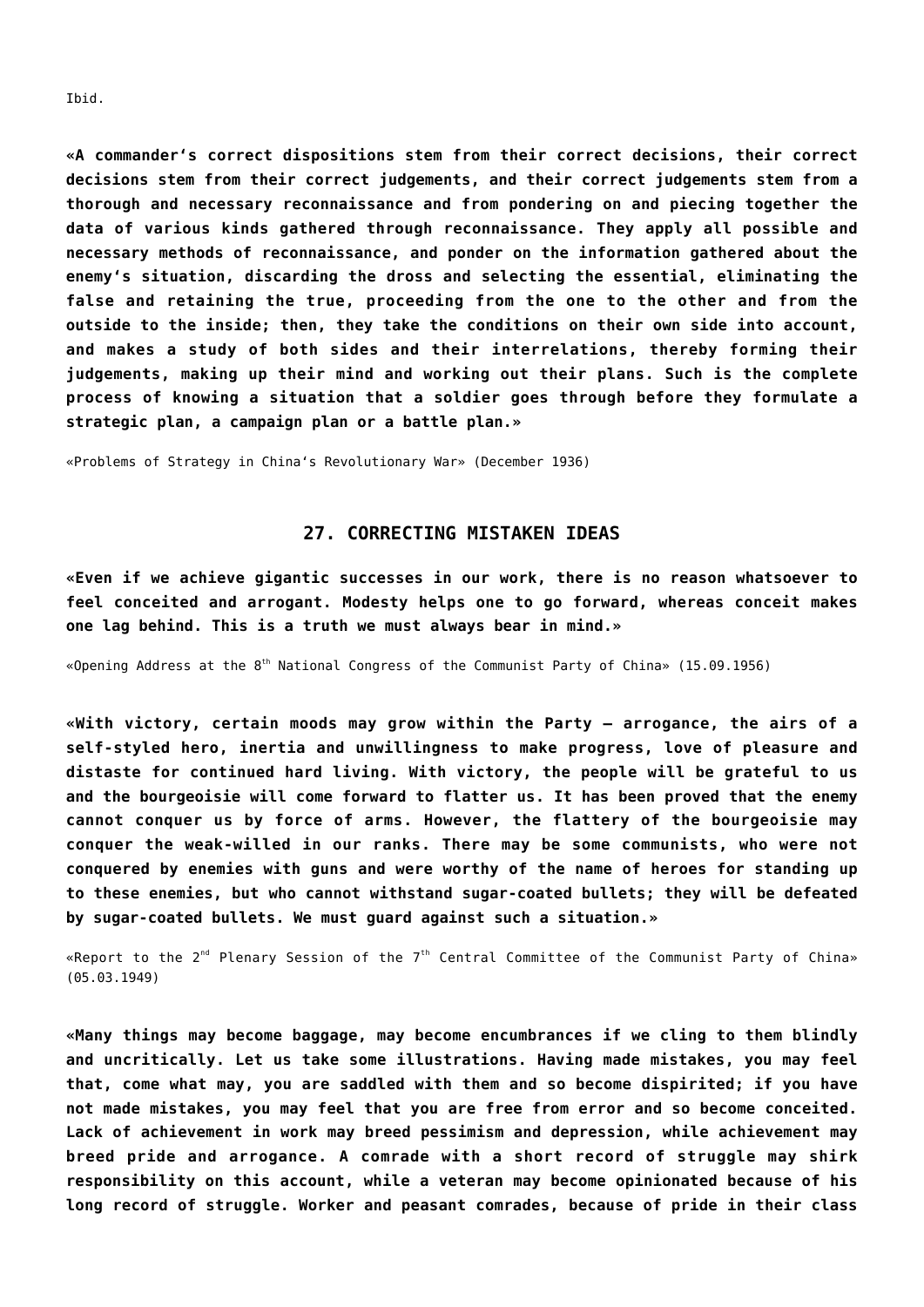**origin, may look down upon intellectuals, while intellectuals, because they have a certain amount of knowledge, may look down upon worker and peasant comrades. Any specialized skill may be capitalized on and so may lead to arrogance and contempt of others. Even one's age may become ground for conceit. The young, because they are bright and capable, may look down upon the old; and the old, because they are rich in experience, may look down upon the young. All such things become encumbrances or baggage if there is no critical awareness.»**

«Our Study and the Current Situation» (12.04.1944)

**«Some comrades in the army have become arrogant and high-handed in their behavior towards the soldiers, the people, the government and the Party, always blaming the comrades doing local work but never themselves, always seeing their own achievements but never their own shortcomings, and always welcoming flattery but never criticism […] the army must endeavor to eradicate these faults.»**

«Get Organized!» (29.11.1943)

**«Hard work is like a load placed before us, challenging us to shoulder it. Some loads are light, some heavy. Some people prefer the light to the heavy; they pick the light and shove the heavy on to others. That is not a good attitude. Some comrades are different; they leave ease and comfort to others and take the heavy loads themselves; they are the first to bear hardships the last to enjoy comforts. They are good comrades. We should all learn from their communist spirit.»**

«On the Chongqing Negotiations» (17.10.1945)

**«There are not a few people who are irresponsible in their work, preferring the light to the heavy, shoving the heavy loads on to others and choosing the easy ones for themselves. At every turn they think of themselves before others. When they make some small contribution, they swell with pride and brag about it for fear that others will not know. They feel no warmth towards comrades and the people but are cold, indifferent and apathetic. In fact such people are not communists, or at least cannot be counted as true communists.»**

«In Memory of Norman Bethune» (21.12.1939)

**«Those who assert this kind of ‹independence› are usually wedded to the doctrine of ‹me first› and are generally wrong on the question of the relationship between the individual and the Party. Although in words they profess respect for the Party, in practice they put themselves first and the Party second. What are these people after? They are after fame and position and want to be in the limelight. Whenever they are put in charge of a branch of work, they assert their ‹independence›. With this aim, they draw some people in, push others out and resort to boasting, flattery and touting among the comrades, thus importing the vulgar style of the bourgeois political parties into the Communist Party. It is their dishonesty that causes them to come to grief. I believe we should do things honestly, for without an honest attitude it is absolutely**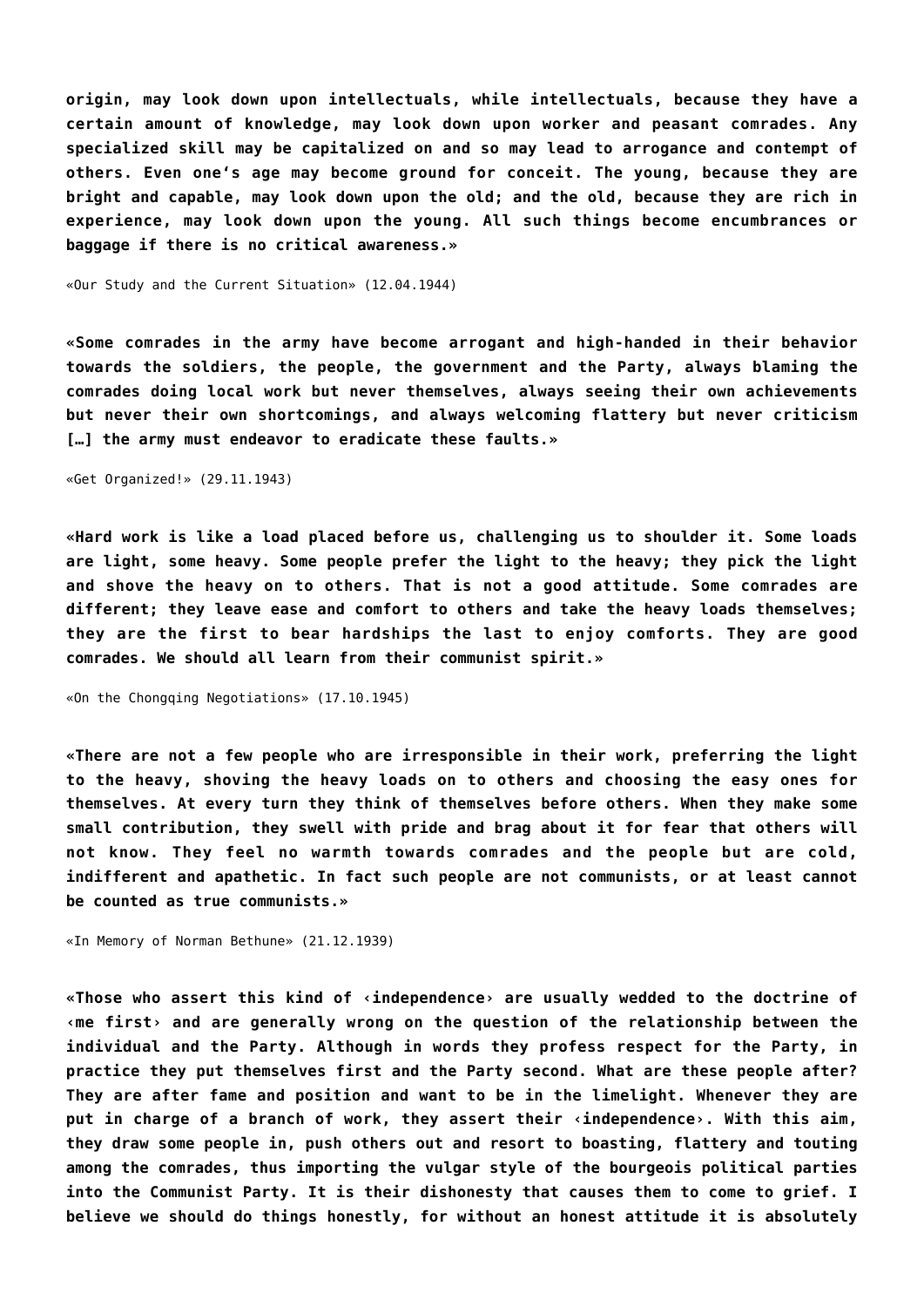#### **impossible to accomplish anything in this world.»**

«Rectify the Party's Style of Work» (01.02.1942)

**«[Communists] must grasp the principle of subordinating the needs of the part to the needs of the whole. If a proposal appears feasible for a partial situation but not for the situation as a whole, then the part must give way to the whole. Conversely, if the proposal is not feasible for the part but is feasible in the light of the situation as a whole, again the part must give way to the whole. This is what is meant by considering the situation as a whole.»**

«The Role of the Communist Party of China in the National War» (October 1938)

**«Pleasure-seeking. In the Red Army there are also quite a few people whose individualism finds expression in pleasure seeking. They always hope that their unit will march into big cities. They want to go there not to work but to enjoy themselves. The last thing they want is to work in the Red areas where life is hard.»**

«On Correcting Mistaken Ideas in the Party» (December 1929)

**«We must oppose the tendency towards selfish departmentalism by which the interests of one's own unit are looked after to the exclusion of those of others. Whoever is indifferent to the difficulties of others, refuses to transfer cadres to other units on request, or releases only the inferior ones,** *‹using the neighbor's field as an outlet for their overflow›***, and does not give the slightest consideration to other departments, localities or people — such a person is a selfish departmentalist who has entirely lost the spirit of communism. Lack of consideration for the whole and complete indifference to other departments, localities and people are characteristics of a selfish departmentalist. We must intensify our efforts to educate such persons and to make them understand that selfish departmentalism is a sectarian tendency that will become very dangerous, if allowed to develop.»**

«Rectify the Party's Style of Work» (01.02.1942)

**«Liberalism manifests itself in various ways.**

**To let things slide for the sake of peace and friendship when a person has clearly gone wrong, and refrain from principled argument because they are an old acquaintance, a fellow townsperson, a schoolmate, a close friend, a loved one, an old colleague or old subordinate. Or to touch on the matter lightly instead of going into it thoroughly, so as to keep on good terms. The result is that both the organization and the individual are harmed. This is one type of liberalism.**

**To indulge in irresponsible criticism in private instead of actively putting forward one's suggestions to the organization. To say nothing to people to their faces but to gossip behind their backs, or to say nothing at a meeting but to gossip afterwards. To show no regard at all for the principles of collective life but to follow one's own inclination. This is a second type.**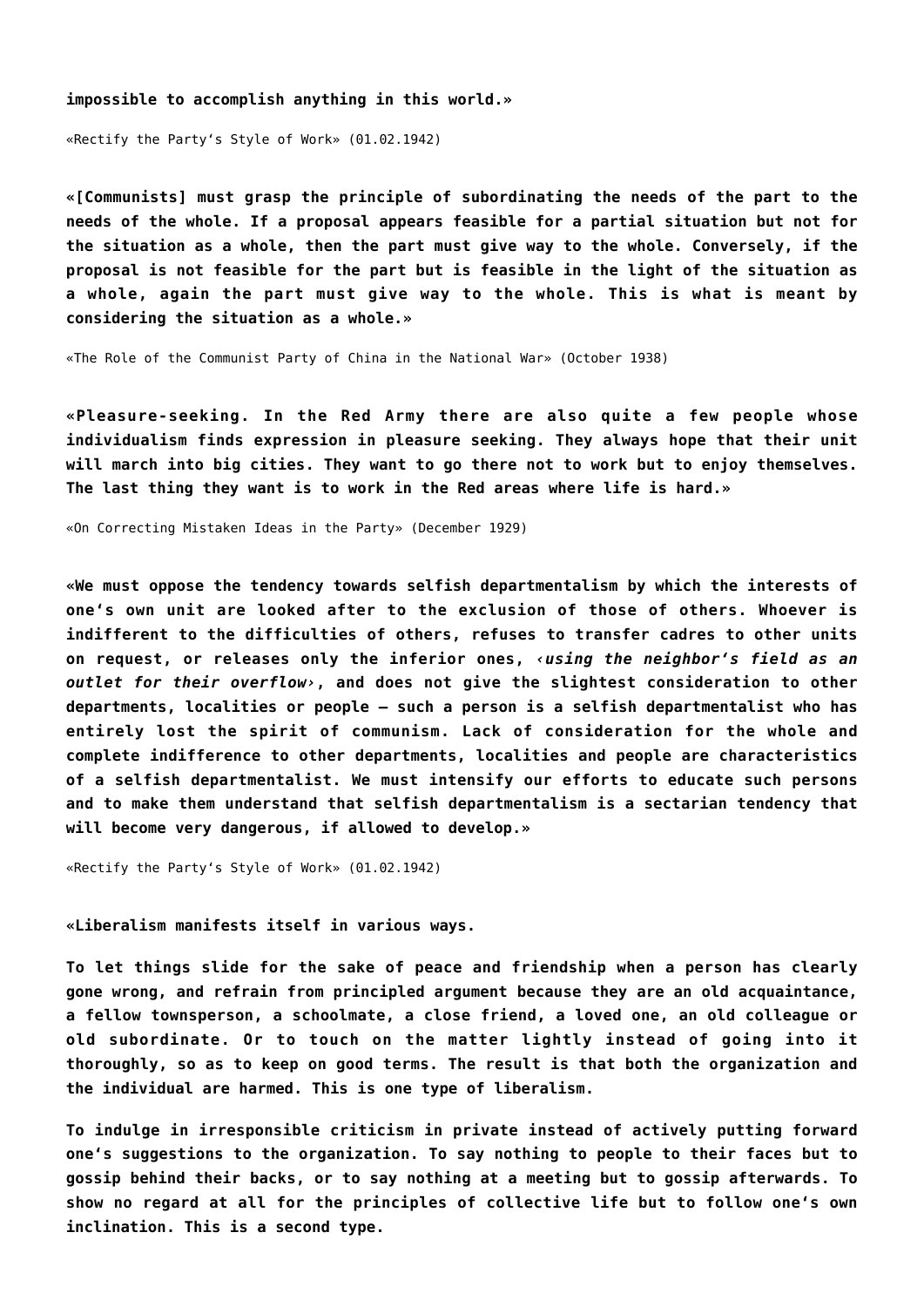**To let things drift if they do not affect one personally; to say as little as possible while knowing perfectly well what is wrong, to be worldly wise and play safe and seek only to avoid blame. This is a third type.**

**Not to obey orders but to give pride of place to one's own opinions. To demand special consideration from the organization but to reject its discipline. This is a fourth type.**

**To indulge in personal attacks, pick quarrels, vent personal spite or seek revenge instead of entering into an argument and struggling against incorrect views for the sake of unity or progress or getting the work done properly. This is a fifth type.**

**To hear incorrect views without rebutting them and even to hear counter-revolutionary remarks without reporting them, but instead to take them calmly as if nothing had happened. This is a sixth type.**

**To be among the masses and fail to conduct propaganda and agitation or speak at meetings or conduct investigations and inquiries among them, and instead to be indifferent to them and show no concern for their well-being, forgetting that one is a communist and behaving as if one were an ordinary non-communist. This is a seventh type.**

**To see someone harming the interests of the masses and yet not feel indignant, or dissuade or stop them or reason with them, but to allow them to continue. This is an eighth type.**

**To work half-heartedly without a definite plan or direction; to work perfunctorily and muddle along —** *‹So long as one remains a monk, one goes on tolling the bell.›* **This is a ninth type.**

**To regard oneself as having rendered great service to the revolution, to pride oneself on being a veteran, to disdain minor assignments while being quite unequal to major tasks, to be slipshod in work and slack in study. This is a tenth type.**

**To be aware of one's own mistakes and yet make no attempt to correct them, taking a liberal attitude towards oneself. This is an eleventh type.»**

«Combat Liberalism» (07.09.1937)

**«Liberalism is extremely harmful in a revolutionary collective. It is a corrosive which eats away unity, undermines cohesion, causes apathy and creates dissension. It robs the revolutionary ranks of compact organization and strict discipline, prevents policies from being carried through and alienates the Party organizations from the masses which the Party directs. It is an extremely bad tendency.»**

Ibid.

**«People who are liberals look upon the principles of marxism as abstract dogma. They approve of marxism, but are not prepared to practice it or to practice it in full;**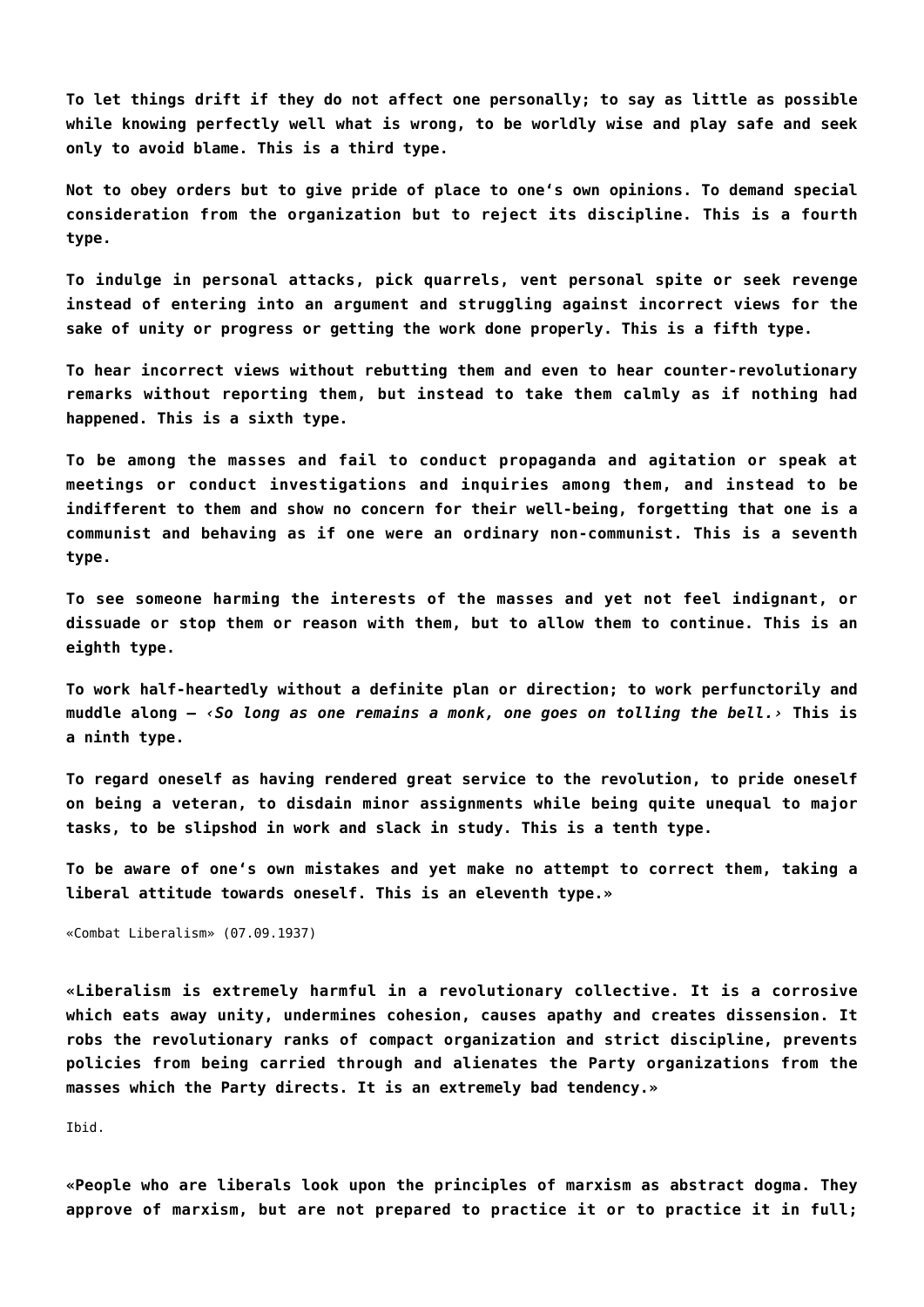**they are not prepared to replace their liberalism by marxism. These people have their marxism, but they have their liberalism as well — they talk marxism but practice liberalism; they apply marxism to others but liberalism to themselves. They keep both kinds of goods in stock and find a use for each. This is how the minds of certain people work.»**

Ibid.

**«The people's State protects the people. Only when the people have such a State can they educate and remold themselves by democratic methods on a country-wide scale, with everyone taking part, and shake off the influence of domestic and foreign reactionaries (which is still very strong, will survive for a long time and cannot be quickly destroyed), rid themselves of the bad habits and ideas acquired in the old society, not allow themselves to be led astray by the reactionaries, and continue to advance — to advance towards a socialist and communist society.»**

«On the People's Democratic Dictatorship» (30.06.1949)

**«It is not hard for one to do a bit of good. What is hard is to do good all one's life and never do anything bad, to act consistently in the interests of the broad masses, the young people and the revolution, and to engage in arduous struggle for decades on end. That is the hardest thing of all!»**

«Message of Greetings on the  $60^{th}$  Birthday of Wu Yuzhang» (15.01.1940)

### **28. UNITY**

**«Without democracy there cannot be correct concentration, because it is impossible to establish centralism when people have divergent views and don't have unity in thinking. What is meant by concentration? First, there must be concentration of correct ideas. Unity in thinking, policy, plan, command and action is attained on the basis of concentrating correct ideas. This is unity through concentration.»**

«Talk at a Working Conference Convened by the 8th Central Committee of the Communist Party of China» (30.01.1962)

**«The unification of our country, the unity of our people and the unity of our various nationalities — these are the basic guarantees of the sure triumph of our cause.»**

«On the Correct Handling of Contradictions Among the People» (27.02.1957)

**«It is only through the unity of the Communist Party that the unity of the whole class and the whole nation can be achieved, and it is only through the unity of the whole class and the whole nation that the enemy can be defeated and the national and democratic revolution accomplished.»**

«Win the Masses in Their Millions for the Anti-Japanese National United Front» (07.05.1937)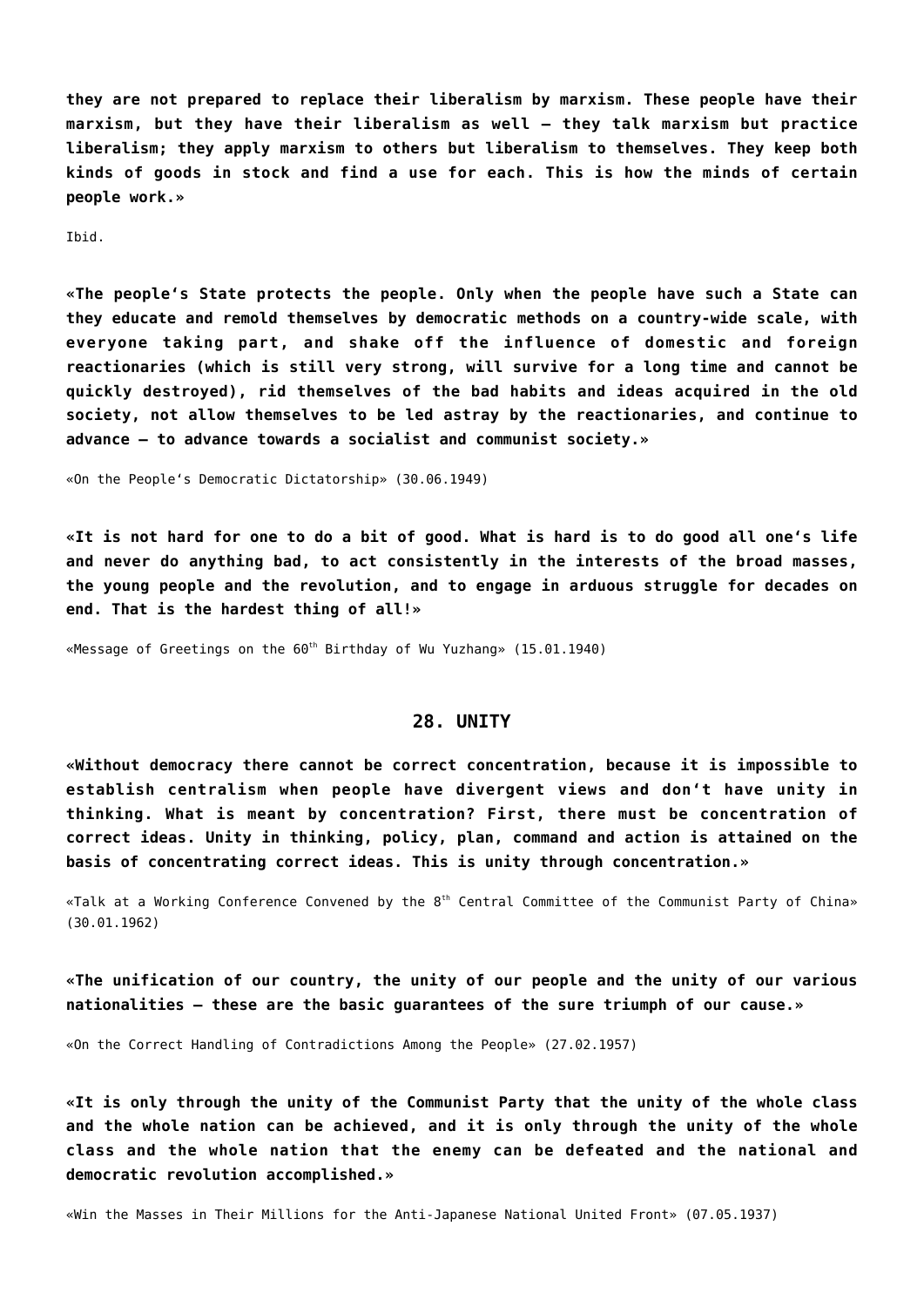**«We shall solidly unite all the forces of our Party on democratic-centralist principles of organization and discipline. We shall unite with any comrade if they abide by the Party's Programme, Constitution and decisions.»**

«On Coalition Government» (24.04.1945)

**«This democratic method of resolving contradictions among the people was epitomized in 1942 in the formula ‹unity → criticism → unity›. To elaborate, it means starting from the desire for unity, resolving contradictions through criticism or struggle and arriving at a new unity on a new basis. In our experience this is the correct method of resolving contradictions among the people.»**

«On the Correct Handling of Contradictions Among the People» (27.02.1957)

**«[Our] army has achieved remarkable unity in its own ranks and with those outside its ranks. Internally, there is unity between officers and soldiers, between the higher and lower ranks, and between military work, political work and rear service work; and externally, there is unity between the army and the people, between the army and government organizations, and between our army and the friendly armies. It is imperative to overcome anything that impairs this unity.»**

«On Coalition Government» (24.04.1945)

**«***The Internationale* **says we must unite until the day comes when communism will certainly be realized. If you study marxism you will see that it teaches unity and not splitting. We have been singing** *The Internationale* **for 50 years but people have tried to split our Party ten times. I think it possible that they will do it another ten times, or 20 times, or 30 times. You don't believe it? Maybe you don't but I do. When we reach communism will there be no struggles? I don't believe that either. When we reach communism there will still be struggles, but they will be between the new and the old, the correct and the incorrect, that is all. After tens of millennia have passed by, the incorrect will still be no good and will fail.»**

«Talks with Responsible Comrades at Various Places During Provincial Tour» (From the Middle of August to 12.09.1971)

## **29. DISCIPLINE**

**«Within the ranks of the people, democracy is correlative with centralism and freedom with discipline. They are the two opposites of a single entity, contradictory as well as united, and we should not one-sidedly emphasize one to the denial of the other. Within the ranks of the people, we cannot do without freedom, nor can we do without discipline; we cannot do without democracy, nor can we do without centralism. This unity of democracy and centralism, of freedom and discipline, constitutes our democratic centralism. Under this system, the people enjoy extensive democracy and freedom, but at the same time they have to keep within the bounds of socialist discipline.»**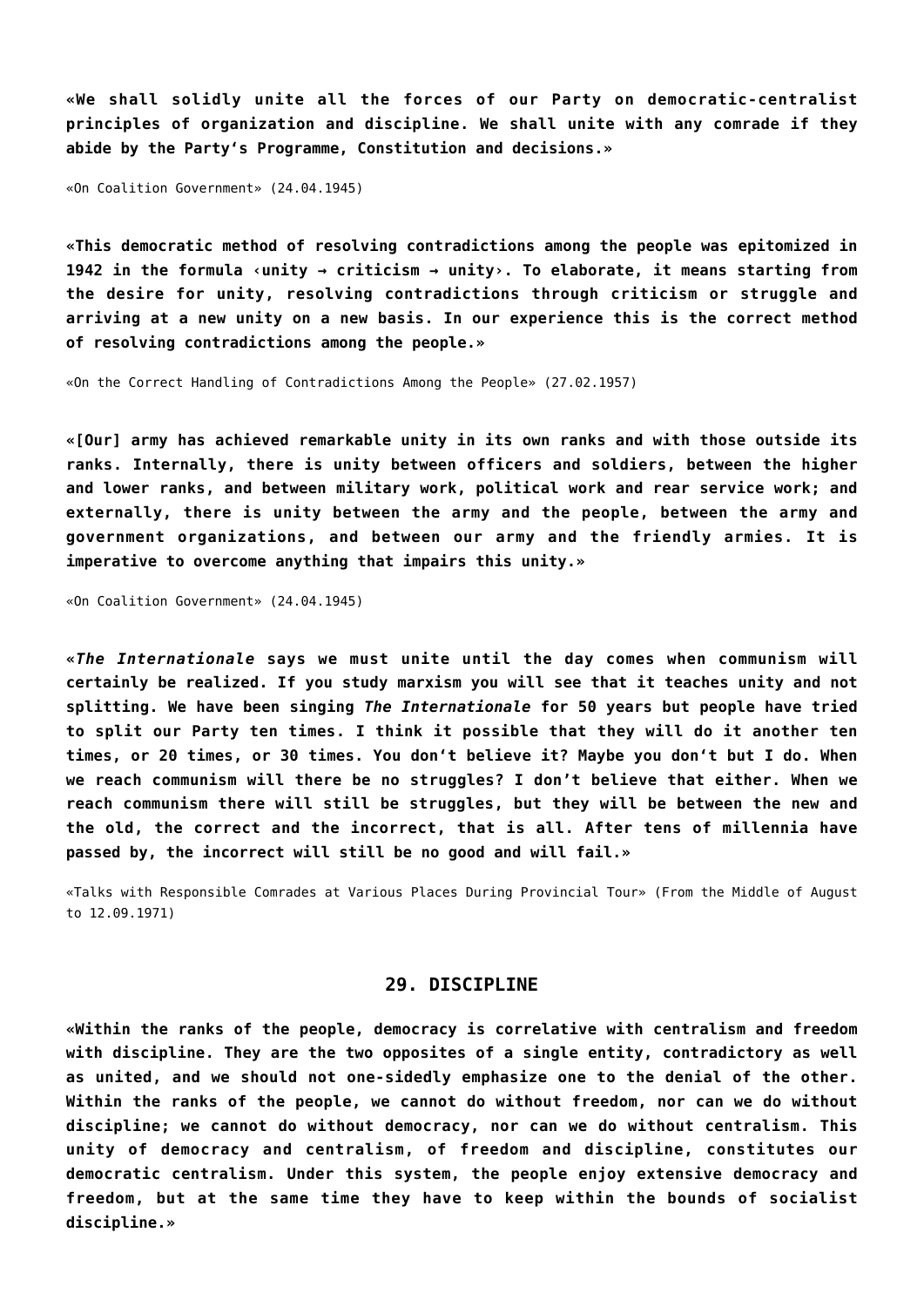«On the Correct Handling of Contradictions Among the People» (27.02.1957)

**«We must affirm anew the discipline of the Party, namely:**

**1. The individual is subordinate to the organization.**

**2. The minority is subordinate to the majority.**

**3. The lower level is subordinate to the higher level.**

**4. The entire membership is subordinate to the Central Committee.**

**Whoever violates these articles of discipline disrupts Party unity.»**

«The Role of the Communist Party of China in the National War» (October 1938)

**«One requirement of Party discipline is that the minority should submit to the majority. If the view of the minority has been rejected, it must support the decision passed by the majority. If necessary, it can bring up the matter for reconsideration at the next meeting, but apart from that it must not act against the decision in any way.»**

«On Correcting Mistaken Ideas in the Party» (December 1939)

**«The ‹Three Main Rules of Discipline› are as follows:**

**1. Obey orders in all your actions.**

**2. Do not take a single needle piece of thread from the masses.**

**3. Turn in everything captured.**

**The ‹Eight Points for Attention› are as follows:**

**1. Speak politely.**

**2. Pay fairly for what you buy.**

**3. Return everything you borrow.**

**4. Pay for anything you damage.**

**5. Do not hit or swear at people.**

**6. Do not damage crops.**

**7. Do not take liberties with women.**

**8. Do not ill-treat captives.»**

«On the Reiussue of the ‹Three Main Rules of Discipline› and the ‹Eight Points for Attention›» (10.10.1947)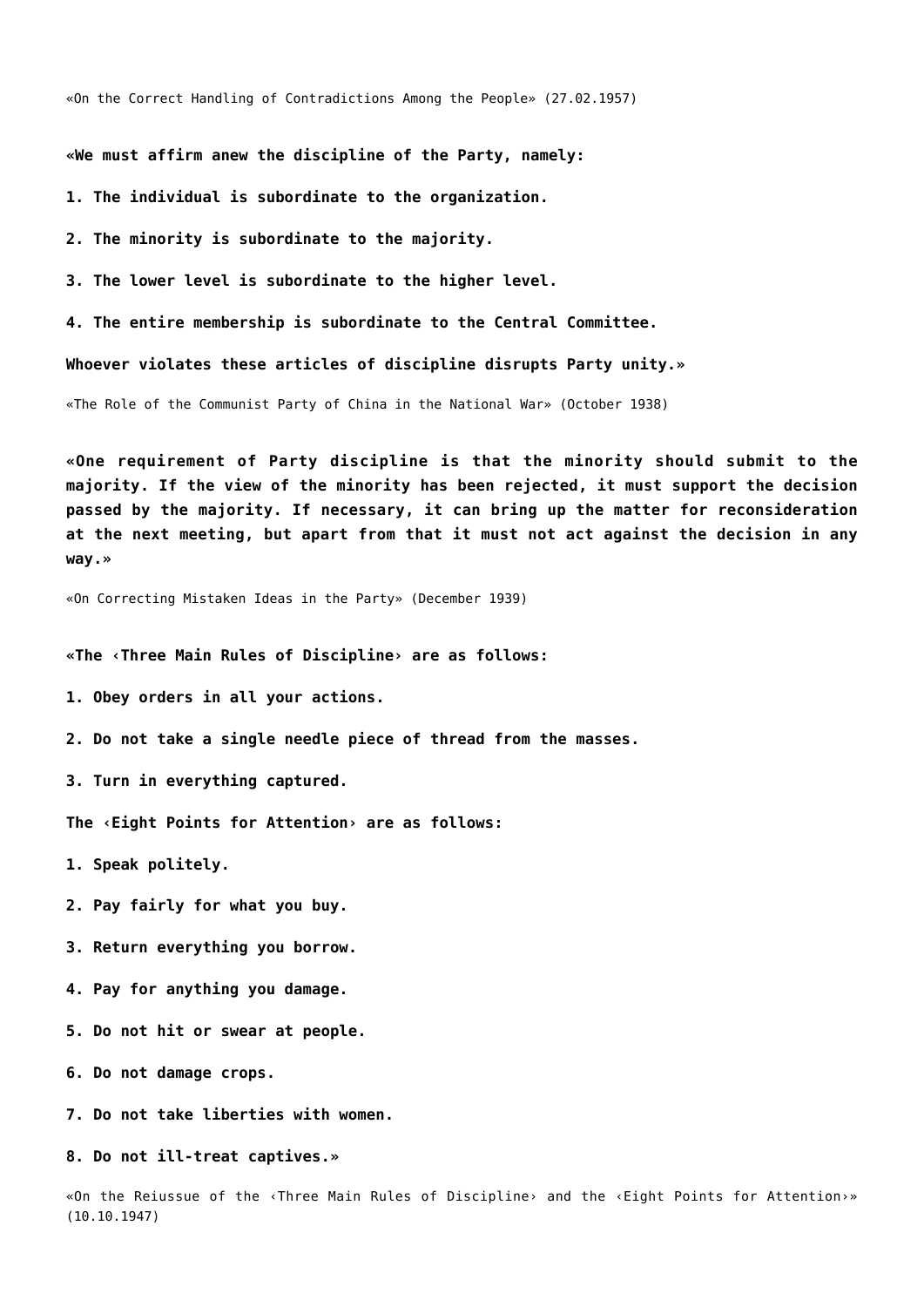**«[All officers and soldiers of our army] must heighten their sense of discipline and resolutely carry out orders, carry out our policy, carry out the ‹Three Main Rules of Discipline› and the ‹Eight Points for Attention› — with army and people united, army and government united, officers and soldiers united, and the whole army united — and permit no breach of discipline.»**

«Manifesto of the Chinese People's Liberation Army» (October 1947)

## **30. CRITICISM AND SELF-CRITICISM**

**«The Communist Party does not fear criticism because we are marxists, the truth is on our side, and the basic masses, the workers and peasants, are on our side.»**

«Speech at the Communist Party of China's National Conference on Propaganda Work» (12.03.1957)

**«Thoroughgoing materialists are fearless; we hope that all our fellow fighters will courageously shoulder their responsibilities and overcome all difficulties, fearing no setbacks or gibes, nor hesitating to criticize us communists and give us their suggestions.** *‹The one who is not afraid of death by a thousand cuts dares to unhorse the emperor›* **— this is the indomitable spirit needed in our struggle to build socialism and communism.»**

Ibid.

**«We have the marxist-leninist weapon of criticism and self-criticism. We can get rid of a bad style and keep the good.»**

«Report to the 2<sup>nd</sup> Plenary Session of the 7<sup>th</sup> Central Committee of the Communist Party of China» (05.03.1949)

**«Conscientious practice of self-criticism is still another hallmark distinguishing our Party from all other political parties. As we say, dust will accumulate if a room is not cleaned regularly, our faces will get dirty if they are not washed regularly. Our comrades' minds and our Party's work may also collect dust, and also need sweeping and washing. The proverb** *‹Running water is never stale and a door-hinge is never wormeaten›* **means that constant motion prevents the inroads of germs and other organisms. To check up regularly on our work and in the process develop a democratic style of work, to fear neither criticism nor self-criticism, and to apply such good popular Chinese maxims as** *‹Say all you know and say it without reserve›***,** *‹Blame not the speaker but be warned by their words›* **and** *‹Correct mistakes if you have committed them and guard against them if you have not›* **— this is the only effective way to prevent all kinds of political dust and germs from contaminating the minds of our comrades and the body of our Party.»**

«On Coalition Government» (24.04.1945)

**«Opposition and struggle between ideas of different kinds constantly occur within the**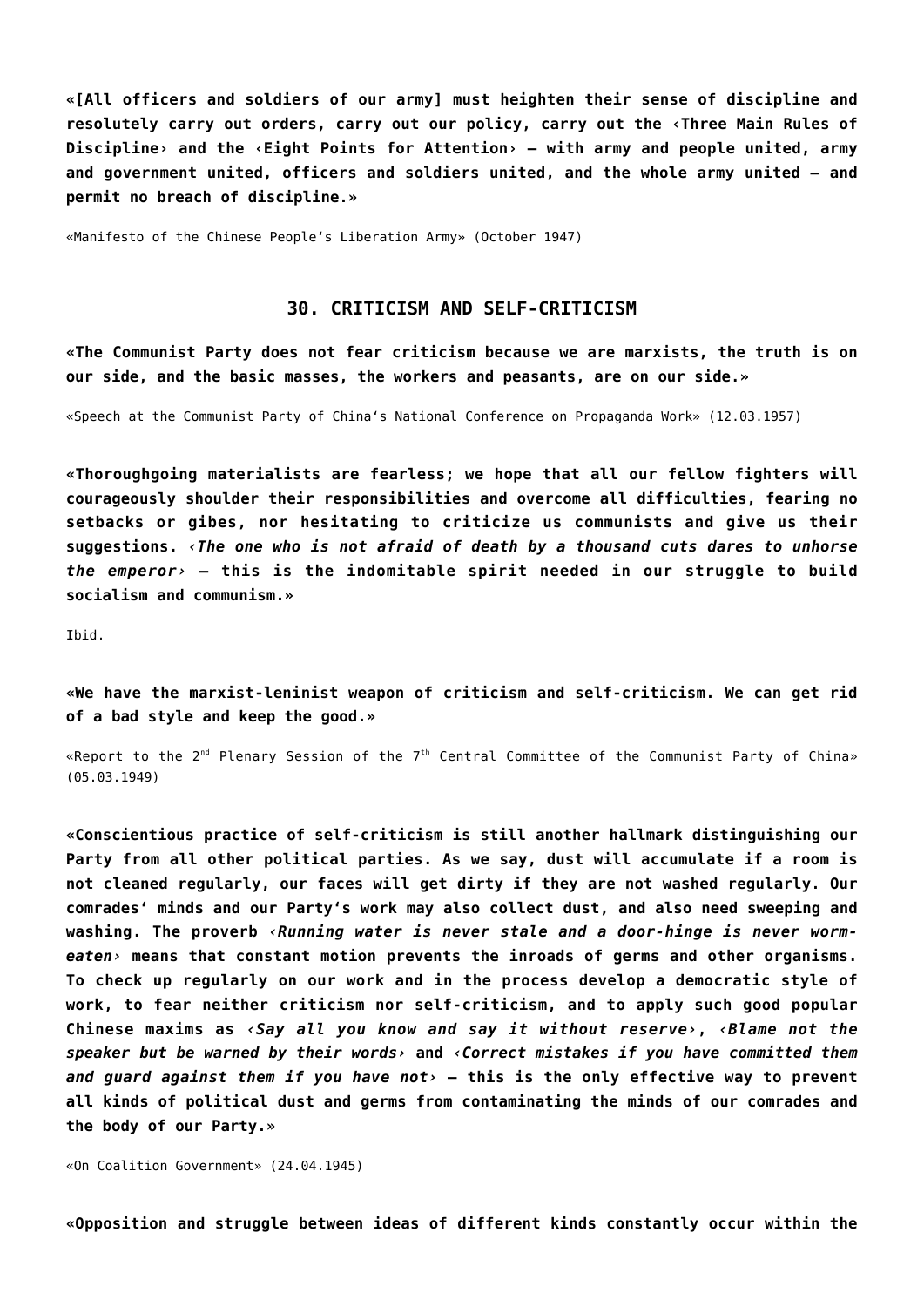**Party; this is a reflection within the Party of contradictions between classes and between the new and the old in society. If there were no contradictions in the Party and no ideological struggles to resolve them, the Party's life would come to an end.»**

«Dialectical Materialism» (1937-38)

**«We stand for active ideological struggle because it is the weapon for ensuring unity within the Party and the revolutionary organizations in the interest of our fight. Every communist and revolutionary should take up this weapon. But liberalism rejects ideological struggle and stands for unprincipled peace, thus giving rise to a decadent, philistine attitude and bringing about political degeneration in certain units and individuals in the Party and the revolutionary organizations.»**

«Combat Liberalism» (07.09.1937)

**«In opposing subjectivism, sectarianism and stereotyped Party writing we must have in mind two purposes: first, ‹learn from past mistakes to avoid future ones›, and second, ‹cure the sickness to save the patient›. The mistakes of the past must be exposed without sparing anyone's sensibilities; it is necessary to analyse and criticize what was bad in the past with a scientific attitude so that work in the future will be done more carefully and done better. This is what is meant by ‹learn from past mistakes to avoid future ones›. But our aim in exposing errors and criticizing shortcomings, like that of a doctor curing a sickness, is solely to save the patient and not to doctor them to death. A person with appendicitis is saved when the surgeon removes their appendix. So long as a person who has made mistakes does not hide their sickness for fear of treatment or persist in their mistakes until they are beyond cure, so long as they honestly and sincerely wish to be cured and to mend their ways, we should welcome them and cure their sickness so that they can become a good comrade. We can never succeed if we just let ourselves go and lash out at them. In treating an ideological or a political malady, one must never be rough and rash but must adopt the approach of ‹curing the sickness to save the patient›, which is the only correct and effective method.»**

«Rectify the Party's Style of Work» (01.02.1942)

**«Another point that should be mentioned in connection with inner-Party criticism is that some comrades ignore the major issues and confine their attention to minor points when they make their criticism. They do not understand that the main task of criticism is to point out political and organizational mistakes. As to personal shortcomings, unless they are related to political and organizational mistakes, there is no need to be overcritical or the comrades concerned will be at a loss as to what to do. Moreover, once such criticism develops, there is the great danger that within the Party attention will be concentrated exclusively on minor faults, and everyone will become timid and overcautious and forget the Party's political tasks.»**

«On Correcting Mistaken Ideas in the Party» (December 1929)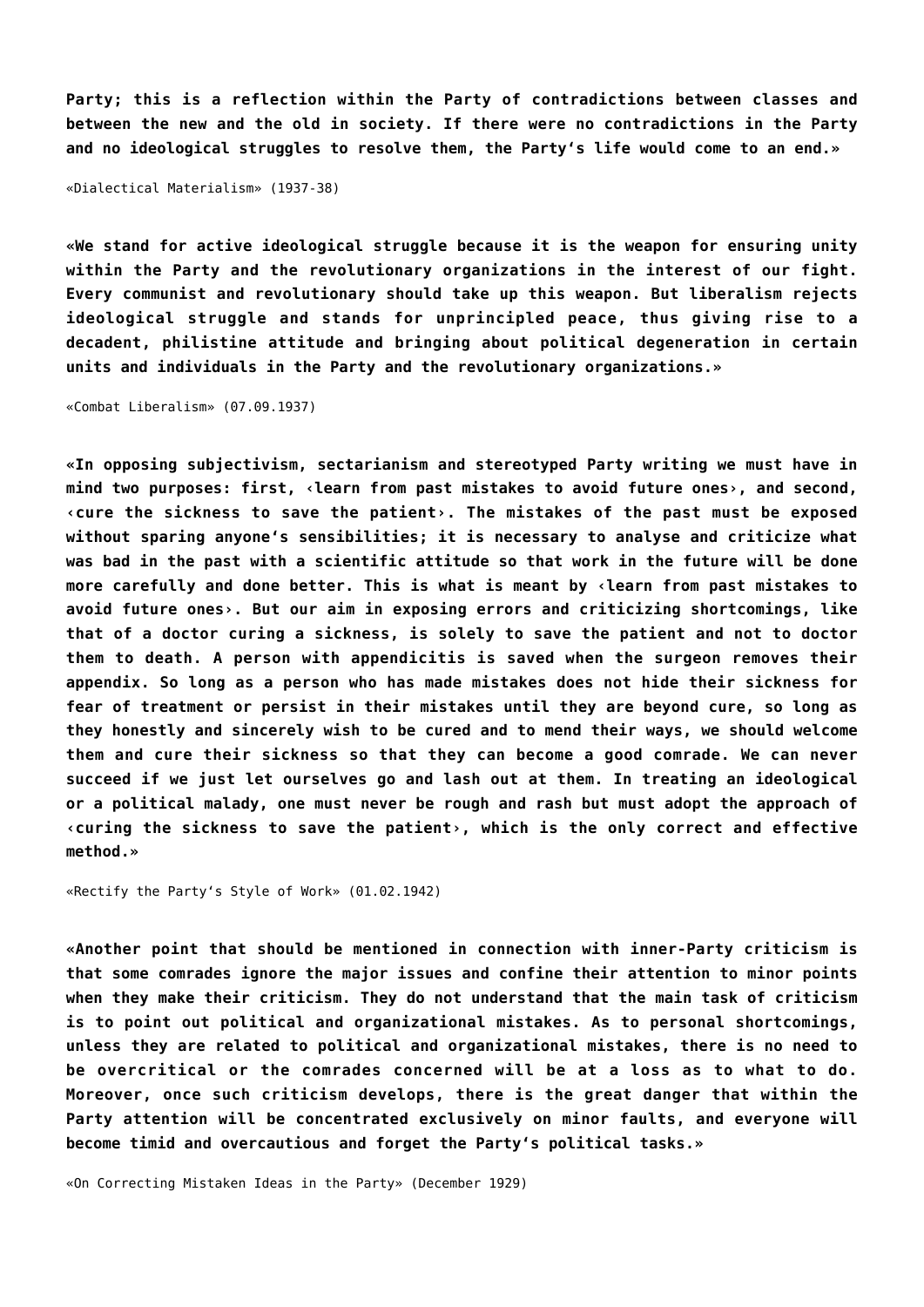**«In inner-Party criticism, guard against subjectivism, arbitrariness and the vulgarization of criticism; statements should be based on facts and criticism should stress the political side.»**

Ibid.

**«Inner-Party criticism is a weapon for strengthening the Party organization and increasing its fighting capacity. In the Party organization of the Red Army, however, criticism is not always of this character, and sometimes turns into personal attack. As a result, it damages the Party organization as well as individuals. This is a manifestation of small-bourgeois individualism. The method of correction is to help Party members understand that the purpose of criticism is to increase the Party's fighting capacity in order to achieve victory in the class struggle and that it should not be used as a means of personal attack.»**

Ibid.

**«If we have shortcomings, we are not afraid to have them pointed out and criticized, because we serve the people. Anyone, no matter who, may point out our shortcomings. If they are right, we will correct them. If what they propose will benefit the people, we will act upon it.»**

«Serve the People» (08.09.1941)

**«As we Chinese communists, who base all our actions on the highest interests of the broadest masses of the Chinese people and who are fully convinced of the justice of our cause, never balk at any personal sacrifice and are ready at all times to give our lives for the cause, can we be reluctant to discard any idea, viewpoint, opinion or method which is not suited to the needs of the people? Can we be willing to allow political dust and germs to dirty our clean faces or eat into our healthy organisms? Countless revolutionary martyrs have laid down their lives in the interests of the people, and our hearts are filled with pain as we the living think of them — can there be any personal interest, then, that we would not sacrifice or any error that we would not discard?»**

«On Coalition Government» (24.04.1945)

**«We must not become complacent over any success. We should check our complacency and constantly criticize our shortcomings, just as we should wash our faces or sweep the floor every day to remove the dirt and keep them clean.»**

«Get Organized!» (29.11.1943)

**«As for criticism, do it in good time; don't get into the habit of criticizing only after the event.»**

«On the Question of Agricultural Cooperation» (31.07.1955)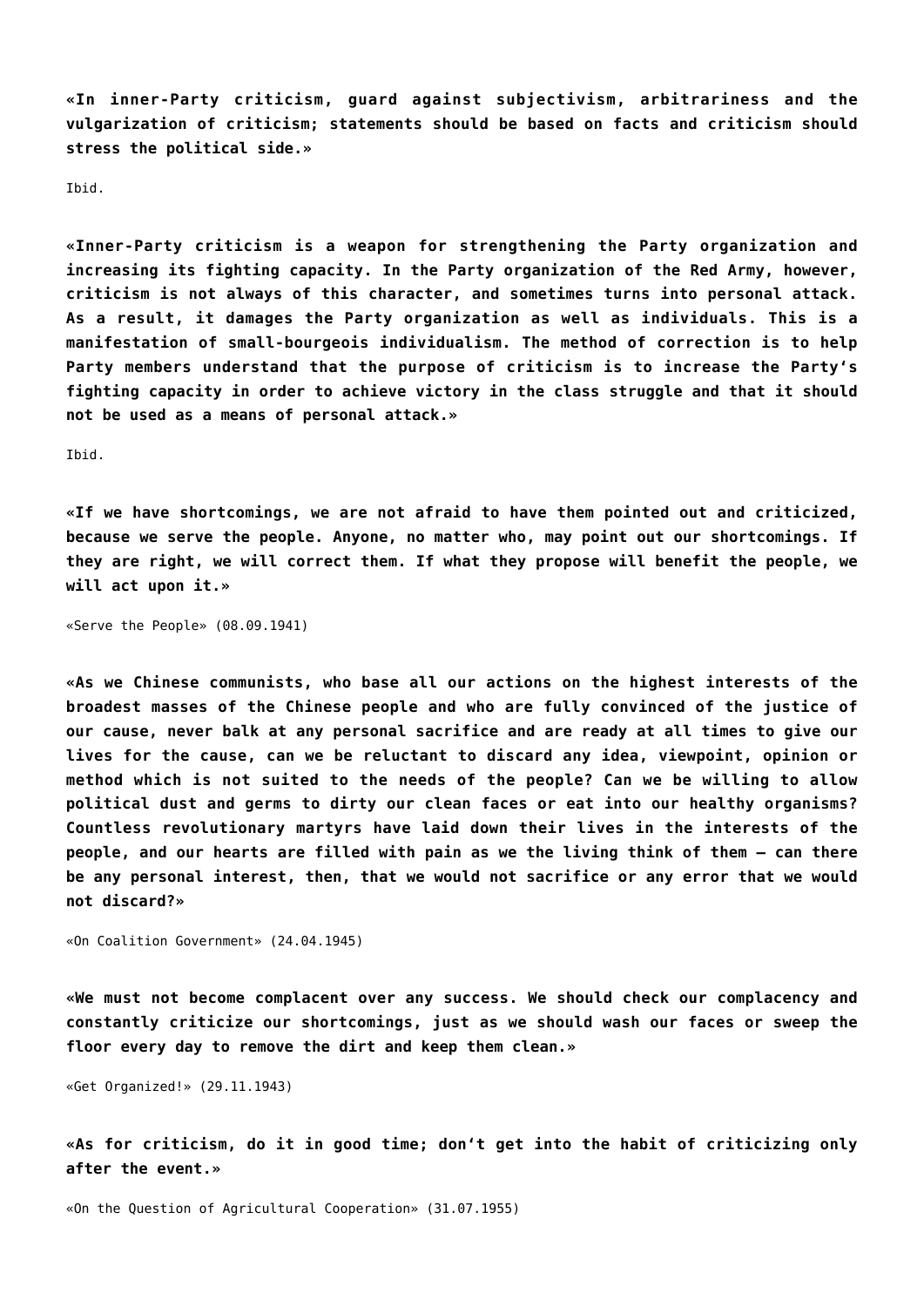**«Taught by mistakes and setbacks, we have become wiser and handle our affairs better. It is hard for any political party or person to avoid mistakes, but we should make as few as possible. Once a mistake is made, we should correct it, and the more quickly and thoroughly the better.»**

«On the People's Democratic Dictatorship» (30.06.1949)

## **31. COMMUNISTS**

**«A communist should have largeness of mind and they should be staunch and active, looking upon the interests of the revolution as their very life and subordinating their personal interests to those of the revolution; always and everywhere they should adhere to principle and wage a tireless struggle against all incorrect ideas and actions, so as to consolidate the collective life of the Party and strengthen the ties between the Party and the masses; they should be more concerned about the Party and the masses than about any individual, and more concerned about others than about themself. Only thus can they be considered a communist.»**

«Combat Liberalism» (07.09.1937)

**«Every comrade must be brought to understand that the supreme test of the words and deeds of a communist is whether they conform with the highest interests and enjoy the support of the overwhelming majority of the people.»**

«On Coalition Government» (24.04.1945)

**«At no time and in no circumstances should a communist place their personal interests first; they should subordinate them to the interests of the nation and of the masses. Hence, selfishness, slacking, corruption, seeking the limelight, and so on, are most contemptible, while selflessness, working with all one's energy, whole-hearted devotion to public duty, and quiet hard work will command respect.»**

«The Role of the Communist Party of China in the National War» (October 1938)

**«Communists must be ready at all times to stand up for the truth, because truth is in the interests of the people; communists must be ready at all times to correct their mistakes, because mistakes are against the interests of the people.»**

«On Coalition Government» (24.04.1945)

**«Communists must always go into the why's and wherefore's of anything, use their own heads and carefully think over whether or not it corresponds to reality and is really well founded; on no account should they follow blindly and encourage slavishness.»**

«Rectify the Party's Style of Work» (01.02.1942)

**«We should encourage comrades to take the interests of the whole into account. Every**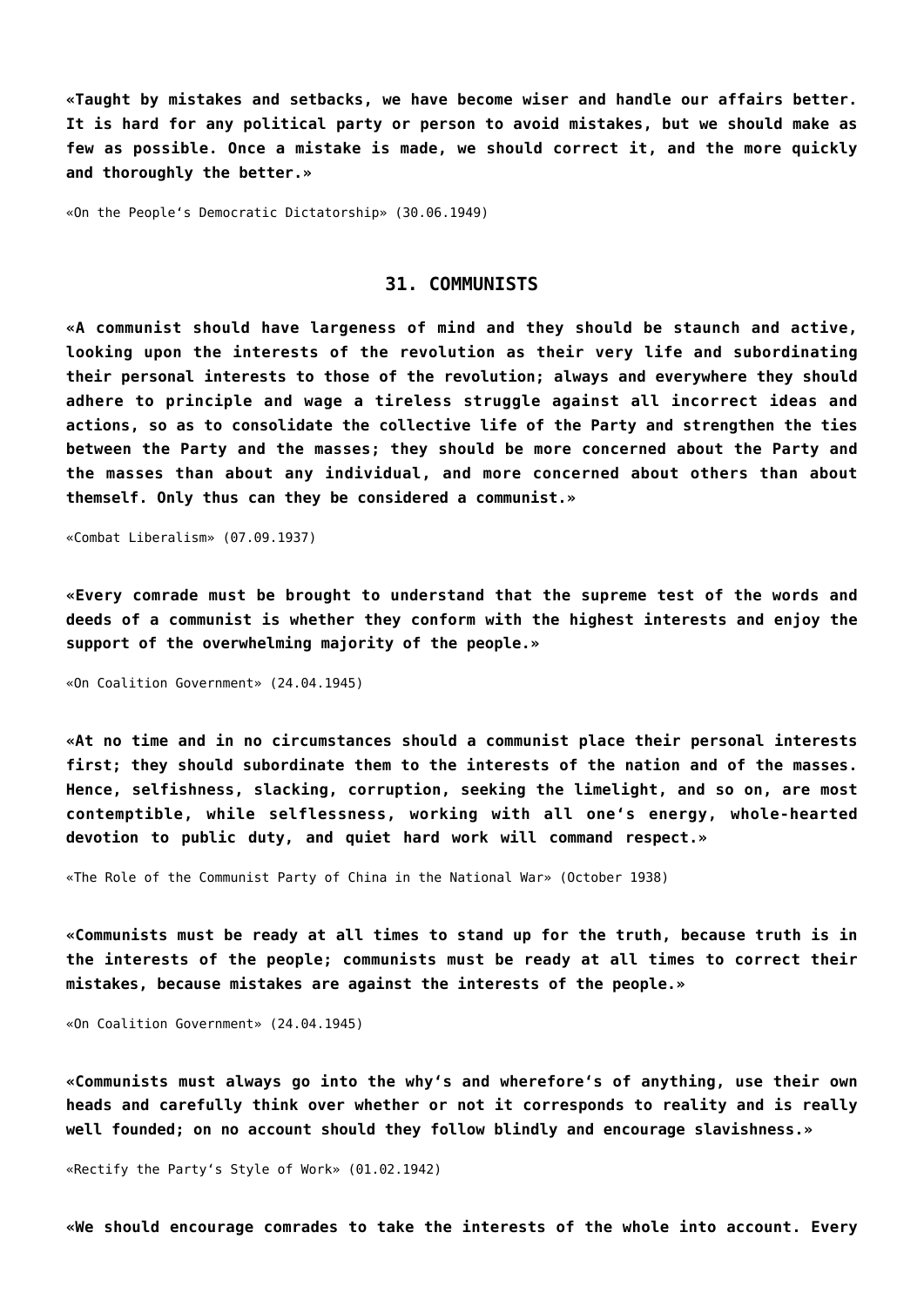**Party member, every branch of work, every statement and every action must proceed from the interests of the whole Party; it is absolutely impermissible to violate this principle.»**

Ibid.

**«Communists should set an example in being practical as well as far-sighted. For only by being practical can they fulfil the appointed tasks, and only far-sightedness can prevent them from losing their bearings in the march forward.»**

«The Role of Communist Party of China in the National War» (October 1938)

**«Communists should be the most farsighted, the most self-sacrificing, the most resolute, and the least prejudiced in sizing up situations, and should rely on the majority of the masses and win their support.»**

«The Tasks of the Communist Party of China in the Period of Resistance to Japan» (03.05.1937)

**«Communists should set an example in study; at all times they should be pupils of the masses as well as their teachers.»**

«The Role of Communist Party of China in the National War» (October 1938)

**«Every communist working in the mass movements should be a friend of the masses and not a boss over them, an indefatigable teacher and not a bureaucratic politician.»**

Ibid.

**«Communists must never separate themselves from the majority of the people or neglect them by directing only a few progressive contingents in an isolated and rash advance, but must take care to forge close links between the progressive elements and the broad masses. This is what thinking in terms of the majority means.»**

Ibid.

**«We communists are like seeds and the people are like the soil. Wherever we go, we must unite with the people, take root and blossom among them.»**

«On the Chongqing Negotiations» (17.10.1945)

**«We communists must be able to integrate ourselves with the masses in all things. If our Party members spend their whole lives sitting indoors and never go out to face the world and brave the storm, what good will they be to the Chinese people? None at all, and we do not need such people as Party members. We communists ought to face the world and brave the storm the great world of mass struggle and the mighty storm of mass struggle.»**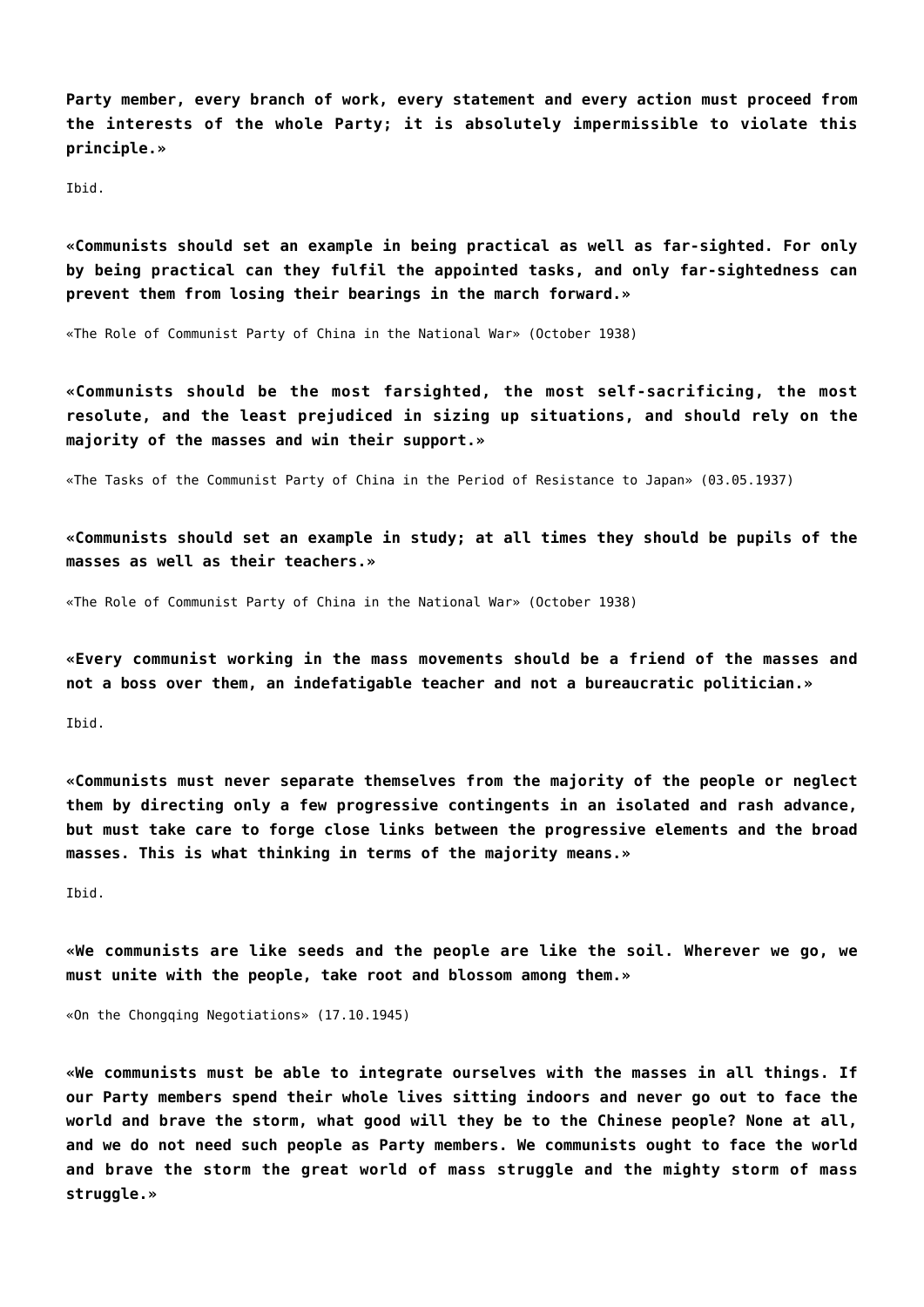«Get Organized!» (29.11.1943)

**«The exemplary vanguard role of the communists is of vital importance. Communists in the 8th Route and New 4th Armies should set an example in fighting bravely, carrying out orders, observing discipline, doing political work and fostering internal unity and solidarity.»**

«The Role of Communist Party of China in the National War» (October 1938)

**«A Communist must never be opinionated or domineering, thinking that they are good in everything while others are good in nothing; they must never shut themself up in their little room, or brag and boast and lord it over others.»**

«Speech at the Assembly of Representatives of the Shanxi-Gansu-Ningxia Border Region» (21.11.1941)

**«Communists must listen attentively to the views of people outside the Party and let them have their say. If what they say is right, we ought to welcome it, and we should learn from their strong points; if it is wrong, we should let them finish what they are saying and then patiently explain things to them.»**

Ibid.

**«The attitude of communists towards any person who has made mistakes in their work should be one of persuasion in order to help them change and start afresh and not one of exclusion, unless they are incorrigible.»**

«The Role of Communist Party of China in the National War» (October 1938)

**«As for people who are politically backward, communists should not slight or despise them, but should befriend them, unite with them, convince them and encourage them to go forward.»**

Ibid.

**«The revisionist leading clique of the Soviet Union, the Titoite clique of Yugoslavia and all the other cliques of renegades and scabs of various shades are mere dust heaps in comparison, while you, a lofty mountain, tower to the skies. They are flunkeys and accomplices of imperialism before which they prostrate themselves, while you are dauntless proletarian revolutionaries who dare to fight imperialism and its lackeys, fight the world's tyrannical enemies.»**

«Message of Greetings to the 5<sup>th</sup> Congress of the Party of Labor of Albania» (November 1966)

# **32. CADRES**

**«In order to guarantee that our Party and country do not change their color, we must**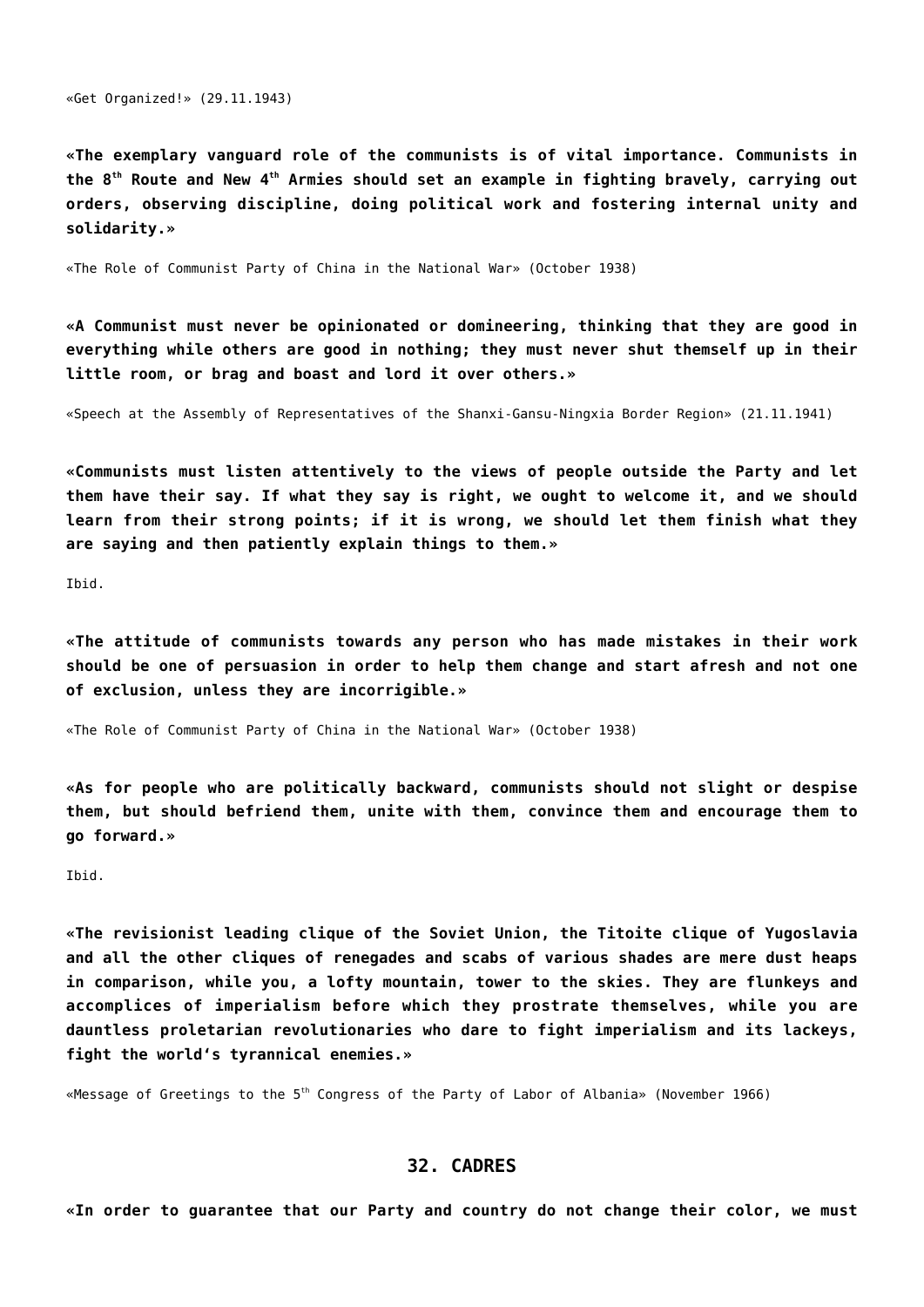**not only have a correct line and correct policies but must train and bring up millions of successors who will carry on the cause of proletarian revolution. In the final analysis, the question of training successors for the revolutionary cause of the proletariat is one of whether or not there will be people who can carry on the marxist-leninist revolutionary cause started by the older generation of proletarian revolutionaries, whether or not the directorship of our Party and State will remain in the hands of proletarian revolutionaries, whether or not our descendants will continue to march along the correct road laid down by marxism-leninism, or, in other words, whether or not we can successfully prevent the emergence of Khrushchev's revisionism in China. In short, it is an extremely important question, a matter of life and death for our Party and our country. It is a question of fundamental importance to the proletarian revolutionary cause for 100, 1,000, nay 10,000 years. Basing themselves on the changes in the Soviet Union, the imperialist prophets are pinning their hopes of ‹peaceful evolution› on the third or fourth generation of the Chinese Party. We must shatter these imperialist prophecies. From our highest organizations down to the grass-roots, we must everywhere give constant attention to the training and upbringing of successors to the revolutionary cause.**

**What are the requirements for worthy successors to the revolutionary cause of the proletariat? They must be genuine marxist-leninists and not revisionists like Khrushchev wearing the cloak of marxism-leninism. They must be revolutionaries who wholeheartedly serve the overwhelming majority of the people of China and the whole world, and must not be like Khrushchev who serves both the interests of the handful of members of the privileged bourgeois stratum in his own country and those of foreign imperialism and reaction. They must be proletarian politicians capable of uniting and working together with the overwhelming majority. Not only must they unite with those who agree with them, they must also be good at uniting with those who disagree and even with those who formerly opposed them and have since been proved wrong in practice. But they must especially watch out for careerists and conspirators like Khrushchev and prevent such bad elements from usurping the leadership of the Party and the State at any level. They must be models in applying the Party's democratic centralism, must master the method of directorship based on the principle of ‹from the masses, to the masses›, and must cultivate a democratic style and be good at listening to the masses. They must not be despotic like Khrushchev and violate the Party's democratic centralism, make surprise attacks on comrades or act arbitrarily and dictatorially. They must be modest and prudent and guard against arrogance and impetuosity; they must be imbued with the spirit of self-criticism and have the courage to correct mistakes and shortcomings in their work. They must never cover up their errors like Khrushchev, and claim all the credit for themselves and shift all the blame on others. Successors to the revolutionary cause of the proletariat come forward in mass struggles and are tempered in the great storms of revolution. It is essential to test and judge cadres and choose and train successors in the long course of mass struggle.»**

Quoted in *People's Daily* and *The Red Flag*: «On Khrushchev's Phoney Communism and Its Historical Lessons for the World» (14.07.1964)

**«Our Party organizations must be extended all over the country and we must**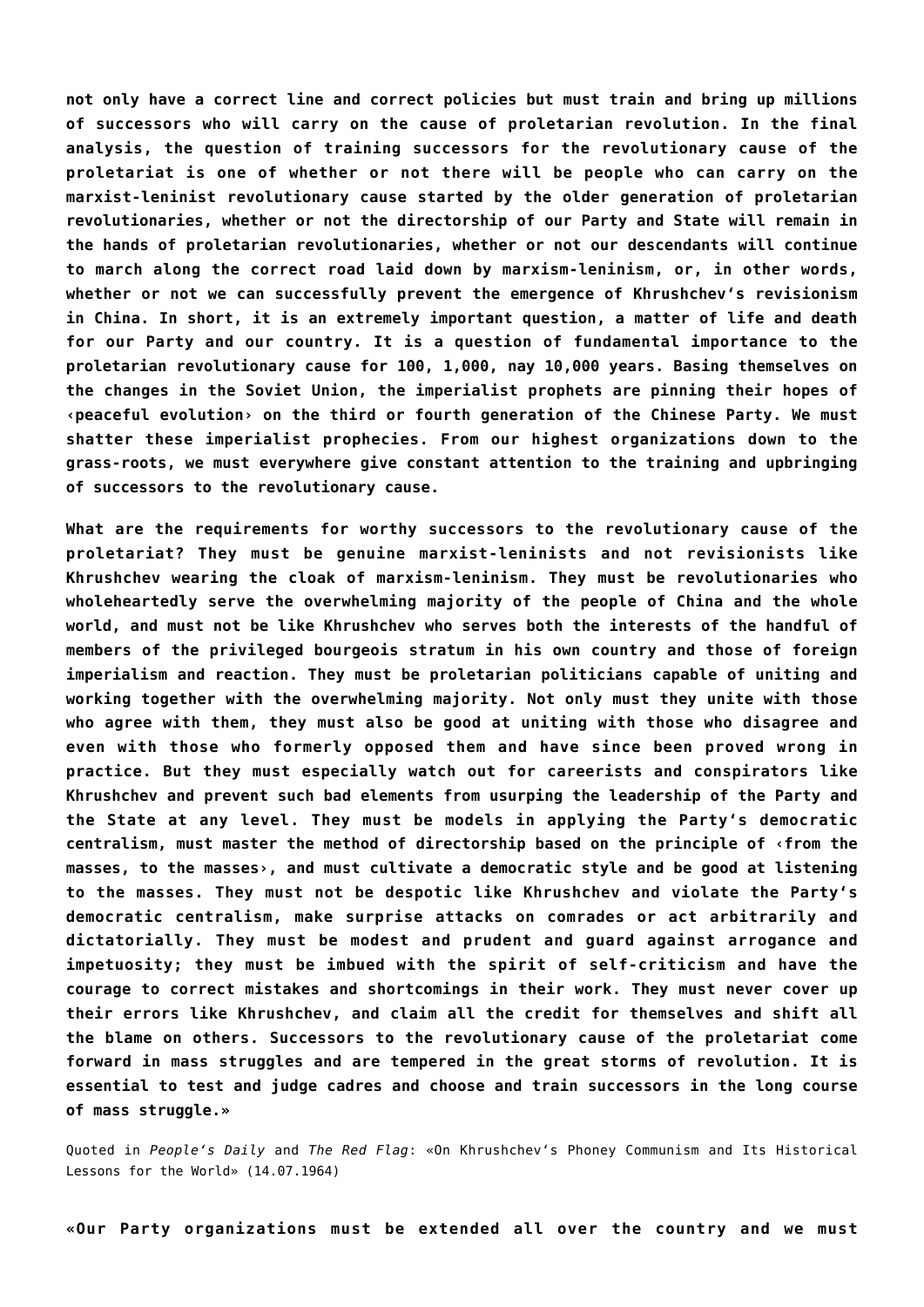**purposefully train tens of thousands of cadres and hundreds of first-rate mass directors. They must be cadres and directors versed in marxism-leninism, politically far-sighted, competent in work, full of the spirit of self-sacrifice, capable of tackling problems on their own, steadfast in the midst of difficulties and loyal and devoted in serving the nation, the class and the Party. It is on these cadres and directors that the Party relies for its links with the membership and the masses, and it is by relying on their firm directorship of the masses that the Party can succeed in defeating the enemy. Such cadres and directors must be free from selfishness, from individualistic heroism, ostentation, sloth, passivity, and arrogant sectarianism, and they must be selfless national and class heroes; such are the qualities and the style of work demanded of the members, cadres and directors of our Party.»**

«Win the Masses in Their Millions for the Anti-Japanese National United Front» (07.05.1937)

**«Cadres are a decisive factor, once the political line is determined. Therefore, it is our fighting task to train large numbers of new cadres in a planned way.»**

«The Role of the Communist Party of China in the National War» (October 1938)

**«The criterion the Communist Party should apply in its cadres policy is whether or not a cadre is resolute in carrying out the Party line, keeps to Party discipline, has close ties with the masses, has the ability to find their bearings independently, and are active, hardworking and unselfish. This is what ‹appointing people on their merit› means.»**

Ibid.

**«It is necessary to maintain the system of cadre participation in collective productive labour. The cadres of our Party and State are ordinary workers and not overlords sitting on the backs of the people. By taking part in collective productive labour, the cadres maintain extensive, constant and close ties with the working people. This is a major measure of fundamental importance for a socialist system; it helps to overcome bureaucracy and to prevent revisionism and dogmatism.»**

Quoted in *People's Daily* and *The Red Flag*: «On Khrushchev's Phoney Communism and Its Historical Lessons for the World» (14.07.1964)

**«We must know how to judge cadres. We must not confine our judgement to a short period or a single incident in a cadre's life, but should consider their life and work as a whole. This is the main method of judging cadres.»**

«The Role of the Communist Party of China in the National War» (October 1938)

**«We must know how to use cadres well. In the final analysis, directorship involves two main responsibilities: to work out ideas, and to use cadres well. Such things as drawing up plans, making decisions, and giving orders and directives, are all in the category of ‹working out ideas›. To put the ideas into practice, we must weld the**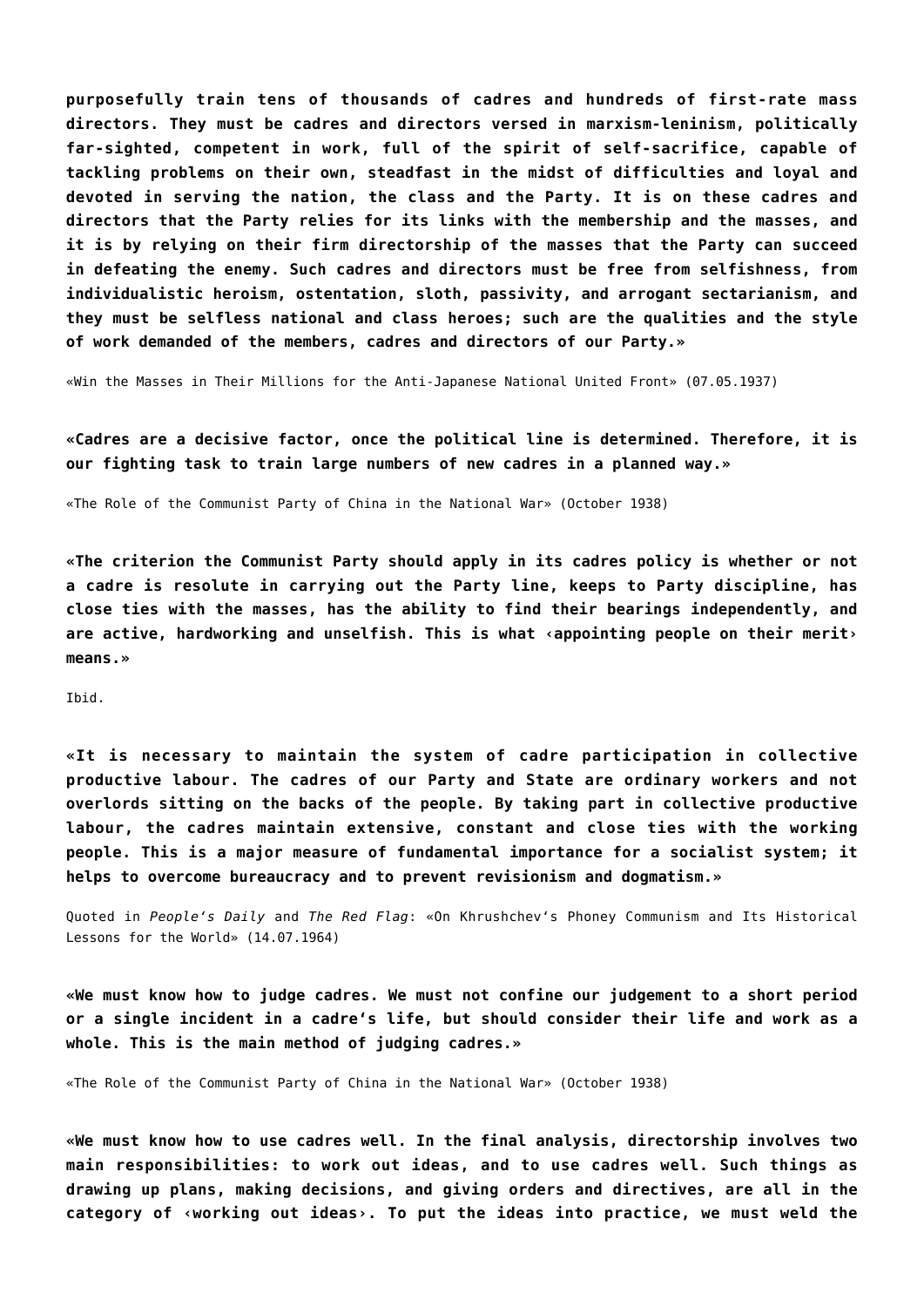**cadres together and encourage them to go into action; this comes into the category of ‹using the cadres well›.»**

Ibid.

**«We must know how to take good care of cadres. There are several ways of doing so.**

**First, give them guidance. This means allowing them a free hand in their work so that they have the courage to assume responsibility and, at the same time, giving them timely instructions so that, guided by the Party's political line, they are able to make full use of their initiative.**

**Second, raise their level. This means educating them by giving them the opportunity to study so that they can enhance their theoretical understanding and their working ability.**

**Third, check up on their work, and help them sum up their experience, carry forward their achievements and correct their mistakes. To assign work without checking up and to take notice only when serious mistakes are made — that is not the way to take care of cadres.**

**Fourth, in general, use the method of persuasion with cadres who have made mistakes, and help them correct their mistakes. The method of struggle should be confined to those who make serious mistakes and nevertheless refuse to accept guidance. Here patience is essential. It is wrong lightly to label people ‹opportunists› or lightly to begin ‹waging struggles› against them.**

**Fifth, help them with their difficulties. When cadres are in difficulty as a result of illness, straitened means or domestic or other troubles, we must be sure to give them as much care as possible.**

**This is how to take good care of cadres.»**

Ibid.

**«A directing group that is genuinely united and is linked with the masses can gradually be formed only in the process of mass struggle, and not in isolation from it. In the process of a great struggle, the composition of the directing group in most cases should not and cannot remain entirely unchanged throughout the initial, middle and final stages; the activists who come forward in the course of the struggle must constantly be promoted to replace those original members of the directing group who are inferior by comparison or who have degenerated.»**

«Some Questions Concerning Methods of Directorship» (01.06.1943)

**«If our Party does not have a great many new cadres working in unity and cooperation with the old cadres, our cause will come to a stop. All old cadres, therefore, should welcome the new ones with the utmost enthusiasm and show them the warmest solicitude. True, new cadres have their shortcomings. They have not been long in the revolution**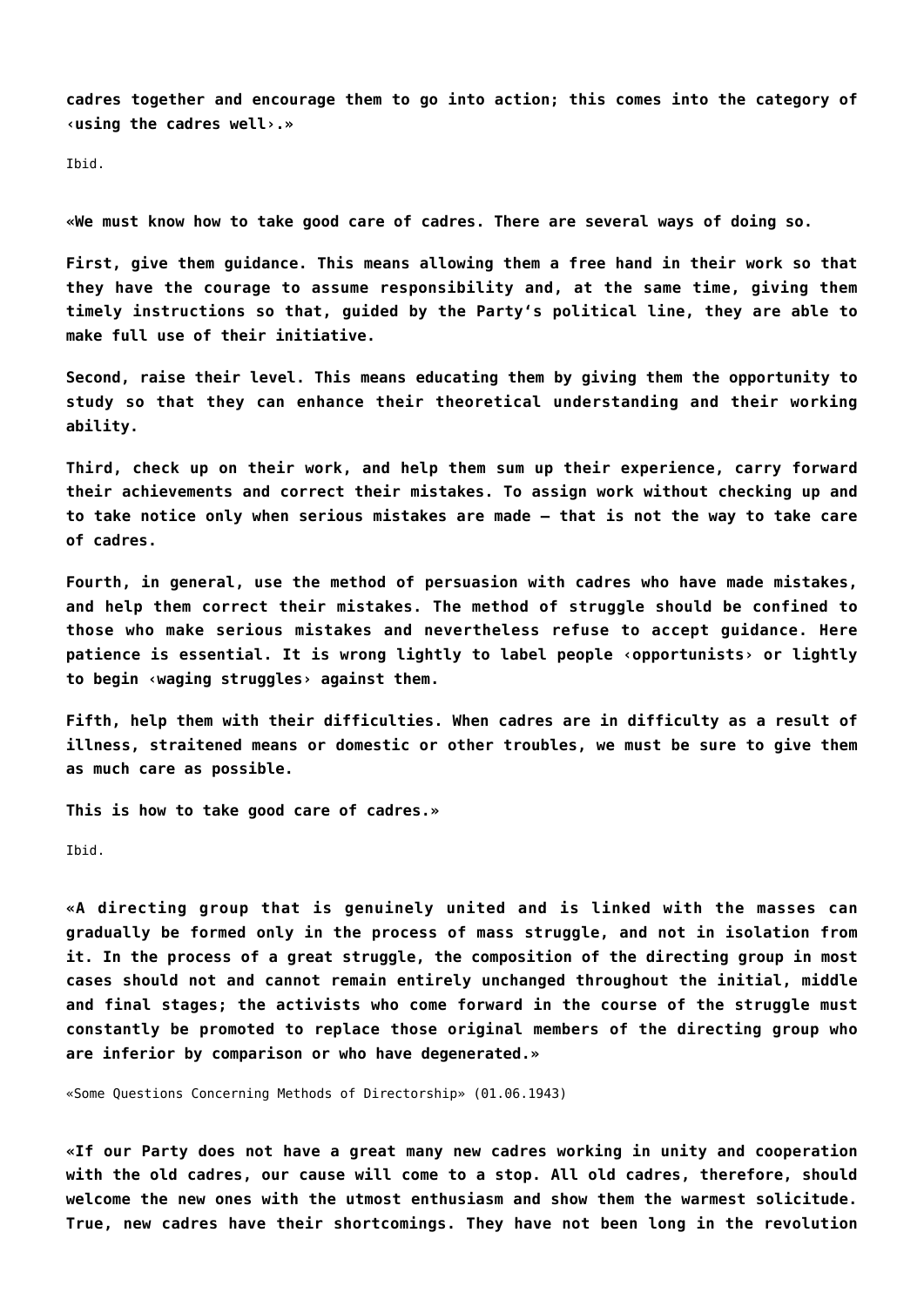**and lack experience, and unavoidably some have brought with them vestiges of the unwholesome ideology of the old society, remnants of the ideology of small-bourgeois individualism. But such shortcomings can be gradually eliminated through education and tempering in the revolution. The strong point of the new cadres, as Stalin has said, is that they are acutely sensitive to what is new and are therefore enthusiastic and active to a high degree — the very qualities which some of the old cadres lack. Cadres, new and old, should respect each other, learn from each other and overcome their own shortcomings by learning from each other's strong points, so as to unite as one in the common cause and guard against sectarian tendencies.»**

«Rectify the Party's Style of Work» (01.02.1942)

**«Our concern should extend to non-Party cadres as well as to Party cadres. There are many capable people outside the Party whom we must not ignore. The duty of every communist is to rid themself of aloofness and arrogance and to work well with non-Party cadres, give them sincere help, have a warm, comradely attitude towards them and enlist their initiative in the great cause of resisting Japan and reconstructing the nation.»**

«The Role of the Communist Party of China in the National War» (October 1938)

### **33. YOUTH**

**«Marxism consists of thousands of truths, but they all boil down to one sentence: ‹It's right to rebel.› For thousands of years, it has been said that it was right to oppress, that it was right to exploit and that it was wrong to rebel. This old verdict was only reversed with the appearance of marxism. This is a great contribution. It was through struggle that the proletariat learned this truth, and Marx drew the conclusion. And from this truth there follows resistance, struggle, the fight for socialism.»**

«It's Right to Rebel!» (21.12.1939)

**«The world is yours, as well as ours, but in the last analysis, it is yours. You young people, full of vigor and vitality, are in the bloom of life, like the Sun at eight or nine in the morning. Our hope is placed on you. The world belongs to you. China's future belongs to you.»**

«Talk at a Meeting with Chinese Students and Trainees in Moscow» (17.11.1957)

**«We must help all our young people to understand that ours is still a very poor country, that we cannot change this situation radically in a short time, and that only through the united efforts of our younger generation and all our people, working with their own hands, can China be made strong and prosperous within a period of several decades. The establishment of our socialist system has opened the road leading to the ideal society of the future, but to translate this ideal into reality needs hard work.»**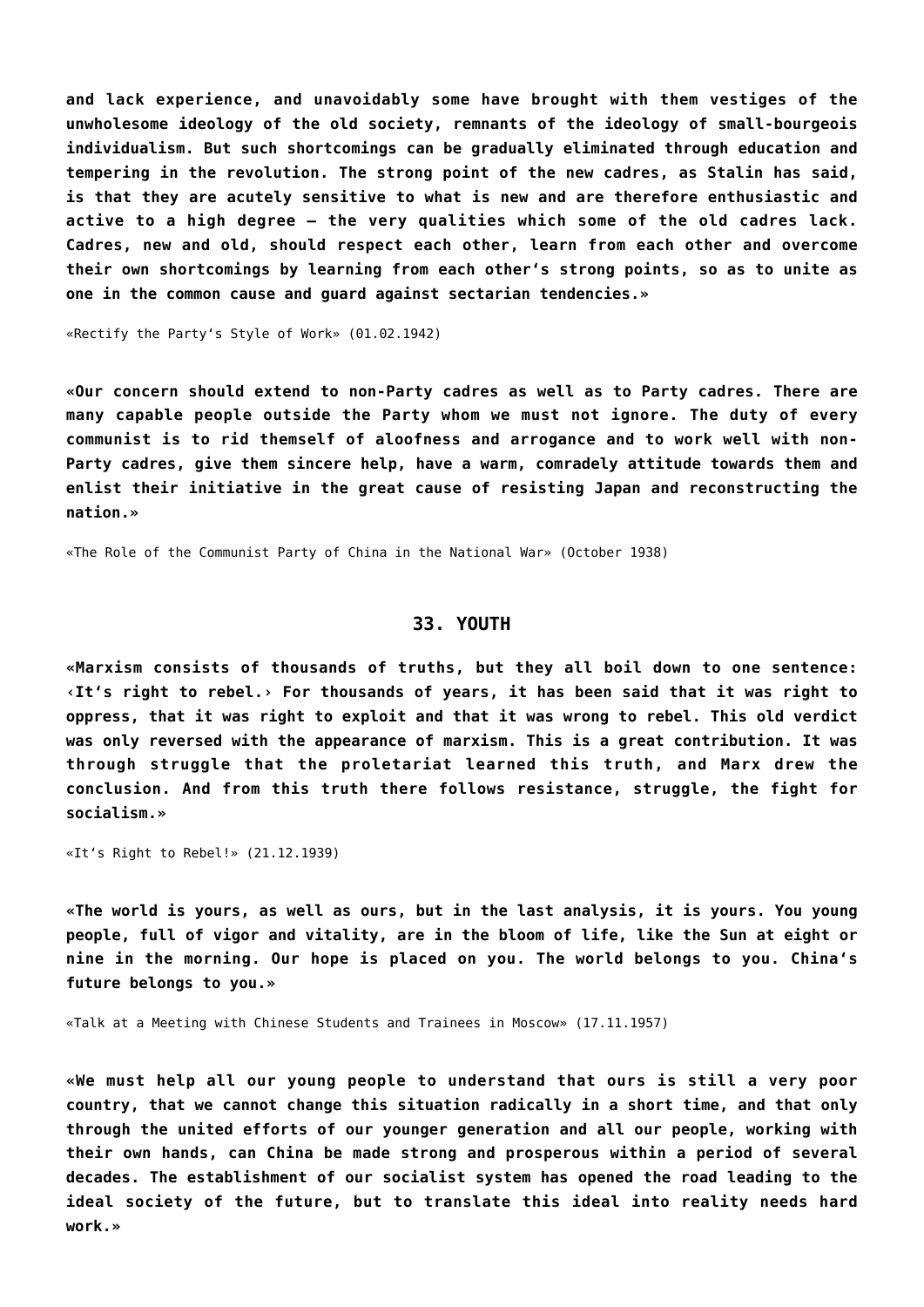«On the Correct Handling of Contradictions Among the People» (27.02.1957)

**«Because of their lack of political and social experience, quite a number of young people are unable to see the contrast between the old China and the new, and it is not easy for them thoroughly to comprehend the hardships our people went through in the struggle to free themselves from the oppression of the imperialists and Kuomintang reactionaries, or the long period of arduous work needed before a happy socialist society can be established. That is why we must constantly carry on lively and effective political education among the masses and should always tell them the truth about the difficulties that crop up and discuss with them how to surmount these difficulties.»**

#### Ibid.

**«The young people are the most active and vital force in society. They are the most eager to learn and the least conservative in their thinking. This is especially so in the era of socialism. We hope that the local Party organizations in various places will help and work with the Youth League organizations and go into the question of bringing into full play the energy of our youth in particular. The Party organizations should not treat them in the same way as everybody else and ignore their special characteristics. Of course, the young people should learn from the old and other adults, and should strive as much as possible to engage in all sorts of useful activities with their agreement.»**

«Editor's Notes from *Socialist Upsurge in China's Countryside*» (September-December 1955)

**«How should we judge whether a youth is a revolutionary? How can we tell? There can only be one criterion, namely, whether or not they are willing to integrate themself with the broad masses of workers and peasants and do so in practice. If they are willing to do so and actually do so, they are a revolutionary; otherwise they are a non-revolutionary or a counter-revolutionary. If today they integrate themself with the masses of workers and peasants, then today they are a revolutionary; if tomorrow they cease to do so or turn round to oppress the common people, then they become a non-revolutionary or a counter-revolutionary.»**

«The Orientation of the Youth Movement» (04.05.1939)

**«Since their task is to serve the masses of workers and peasants, the intellectuals must, first and foremost, know them and be familiar with their life, work and ideas. We encourage the intellectuals to go among the masses, to go to factories and villages.»**

«Speech at the Communist Party of China's National Conference on Propaganda Work» (12.03.1957)

**«If the intellectuals integrate themselves with the workers and peasants and make friends with them, the marxism they have learned from books can become truly their own.»**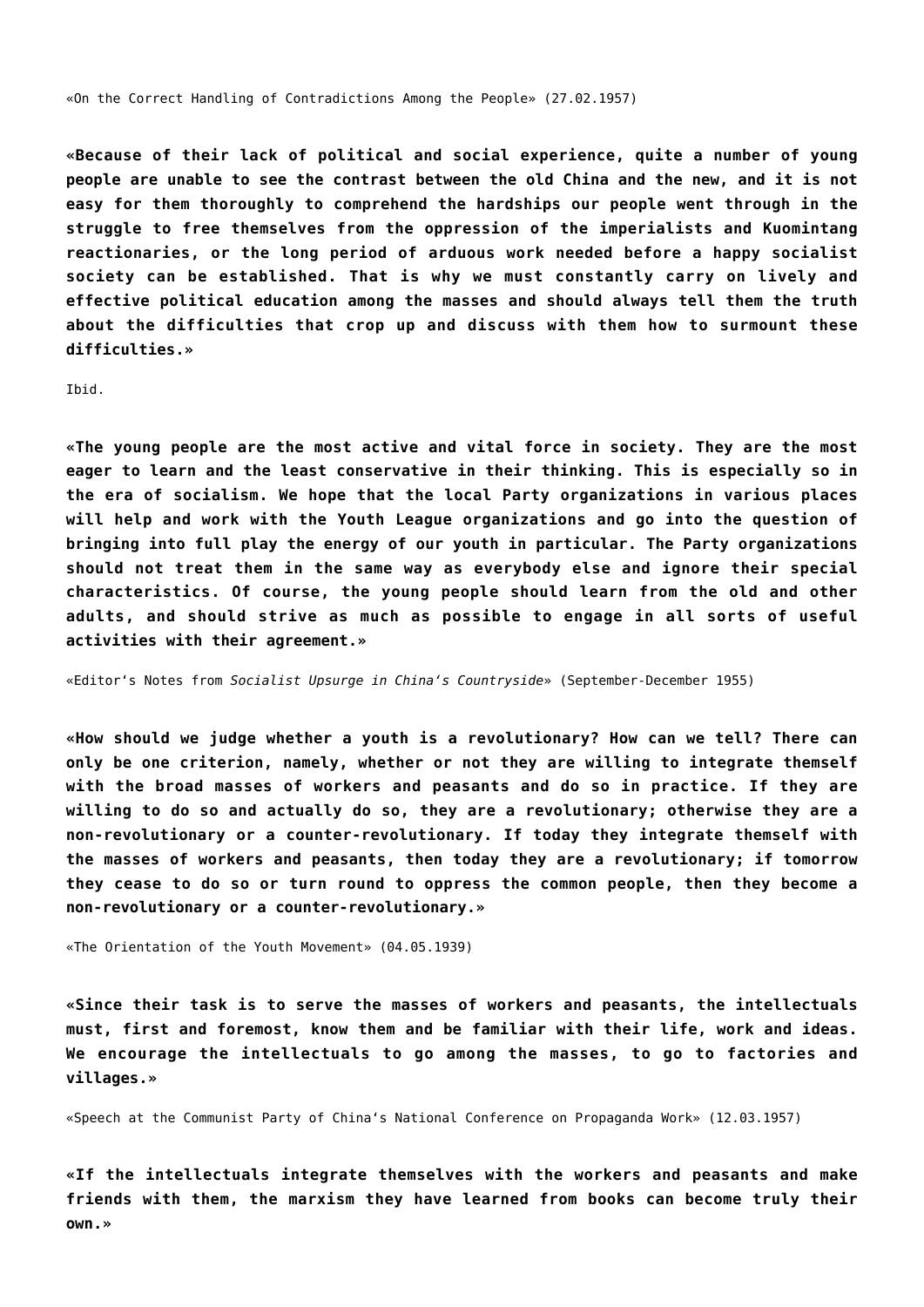**«The intellectuals often tend to be subjective and individualistic, impractical in their thinking and irresolute in action until they have thrown themselves heart and soul into mass revolutionary struggles, or made up their minds to serve the interests of the masses and become one with them. Hence although the mass of revolutionary intellectuals in China can play a vanguard role or serve as a link with the masses, not all of them will remain revolutionaries to the end. Some will drop out of the revolutionary ranks at critical moments and become passive, while a few may even become enemies of the revolution. The intellectuals can overcome their shortcomings only in mass struggles over a long period.»**

«The Chinese Revolution and the Communist Party of China» (December 1939)

**«In China, it was among the intellectuals and young students that marxist-leninist ideology was first widely disseminated and accepted. The revolutionary forces cannot be successfully organized and revolutionary work cannot be successfully conducted without the participation of revolutionary intellectuals.»**

Ibid.

**«The student movement is part of the whole people's movement. The upsurge of the student movement will inevitably promote an upsurge of the whole people's movement.»**

«The Chiang Kai-shek Government Is Besieged by the Whole People» (30.05.1947)

**«Apart from continuing to act in coordination with the Party in its central task, the Youth League should do its own work to suit the special characteristics of youth. New China must care for its youth and show concern for the growth of the younger generation. Young people have to study and work, but they are at the age of physical growth. Therefore, full attention must be paid both to their work and study and to their recreation, sport and rest.»**

«The Youth League in Its Work Must Take the Characteristics of Youth Into Consideration» (30.06.1953)

**«It is necessary to train a great many people as vanguards of the revolution. People who are politically far-sighted. People imbued with the spirit of struggle and selfsacrifice. People with largeness of mind who are loyal, active and upright. People who never pursue selfish interests, but are wholeheartedly for the liberation of the nation and society. People who fear no difficulties, but remain steadfast and advance courageously in the face of difficulties. People who are neither high and mighty nor seekers after the limelight, but are conscientious and full of practical sense. If China has large numbers of such vanguards, the tasks of the Chinese revolution can be successfully accomplished.»**

Quoted in the *Liberation Army Daily*: «Resolutely Support and Care for the Broad Masses of the Left» (30.08.1967)

Ibid.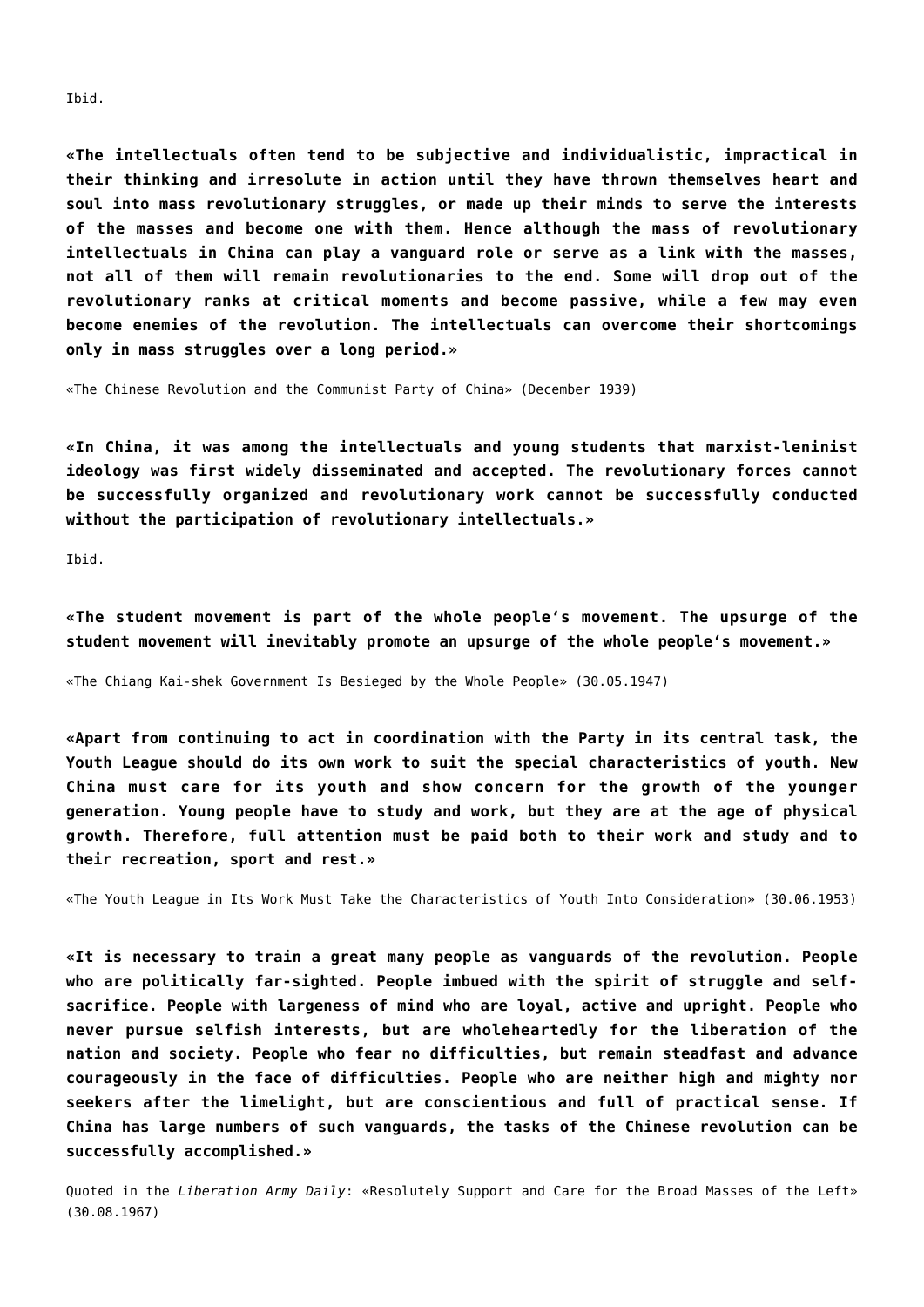### **34. WOMEN**

**«A man in China is usually subjected to the domination of three systems of authority [political authority, family authority and religious authority] […]. As for women, in addition to being dominated by these three systems of authority, they are also dominated by the men (the authority of the husband). These four authorities political, family, religious and masculine — are the embodiment of the whole feudalpatriarchal ideology and system, and are the four thick ropes binding the Chinese people, particularly the peasants. How the peasants have overthrown the political authority of the landlords in the countryside has been described above. The political authority of the landlords is the backbone of all the other systems of authority. With that overturned the family authority, the religious authority and the authority of the husband all begin to totter […]. As to the authority of the husband, this has always been weaker among the poor peasants because, out of economic necessity, their womenfolk have to do more manual labour than the women of the richer classes and therefore have more say and greater power of decision in family matters. With the increasing bankruptcy of the rural economy in recent years, the basis for men's domination over women has already been undermined. With the rise of the peasant movement, the women in many places have now begun to organize rural women's associations; the opportunity has come for them to lift up their heads, and the authority of the husband is getting shakier every day. In a word, the whole feudalpatriarchal ideology and system is tottering with the growth of the peasants' power.»**

«Report on an Investigation of the Peasant Movement in Hunan» (March 1927)

**«The relationship between men and women should, according to the contemporary view, center on ‹love›, and apart from love, must not be governed by ‹economics›. Thus the contemporary position is, ‹Each is economically independent, sharing the fruits of love.› Before modern times, this was not the case. No one knew of the principle ‹Love is sacred›. In the relationship between men and women, love was considered to be only secondary, while the core relationship remained economic, and was thus controlled by capitalism. In antiquity, eating was a simple affair. People picked fruit and caught wild animals and fish, and were easily satisfied. Men and women were equals, and economically women asked nothing of men and men asked nothing of women. Men and women sought of each other only ‹love›. Thus woman sometimes, on the contrary, used her physiological strengths (physiologists say that in sexual physiology women are stronger than men) to control men. Later, as population increased, and food supplies became inadequate, the competition for survival made it necessary to emphasize work, and with this arrived the terrible age in which women became subjugated to men.**

**In doing physical labor, women are not inherently inferior to men, but because women cannot work during the period of childbearing, men took advantage of this weakness, exploited this single flaw, made ‹submission› the condition of exchange and used ‹food› to shut them up. This then is the general cause that has kept women subjugated and unable to emancipate themselves.»**

«Miss Zhao's Suicide» (November 1919)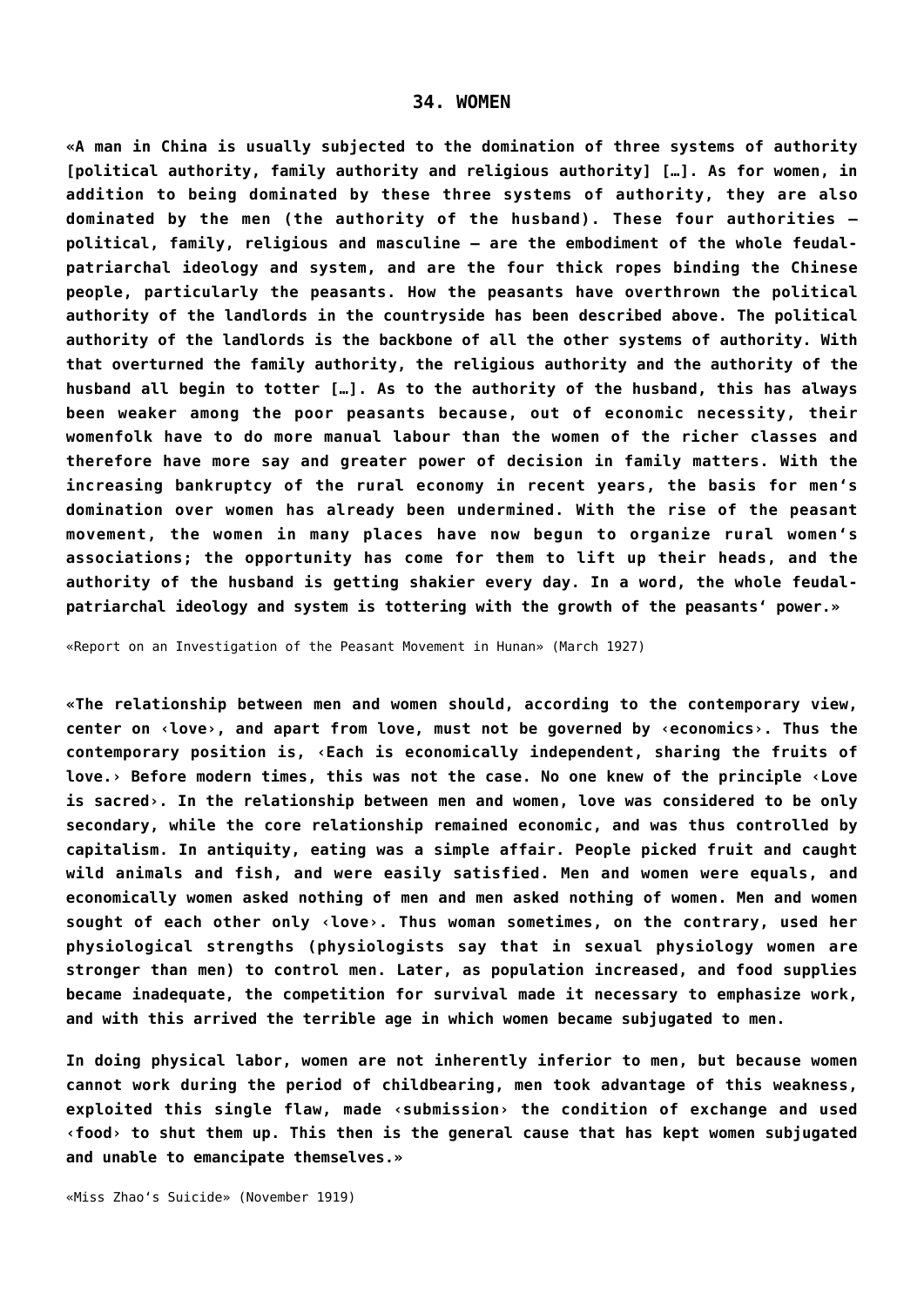**«Unite and take part in production and political activity to improve the economic and political status of women.»**

Inscription for the Magazine *Women of New China*, Printed in Its First Issue (20.07.1949)

**«Protect the interests of the youth, women and children — provide assistance to young students who cannot afford to continue their studies, help the youth and women to organize in order to participate on an equal footing in all work useful to the war effort and to social progress, ensure freedom of marriage and equality as between men and women, and give young people and children a useful education […].»**

«On Coalition Government» (24.04.1945)

**«[In agricultural production] our fundamental task is to adjust the use of labour power in an organized way and to encourage women to do farm work.»**

«Our Economic Policy» (23.01.1934)

**«In order to build a great socialist society it is of the utmost importance to arouse the broad masses of women to join in productive activity. Men and women must receive equal pay for equal work in production. Genuine equality between the sexes can only be realized in the process of the socialist transformation of society as a whole.»**

«Editor's Notes from *Socialist Upsurge in China's Countryside*» (September-December 1955)

**«With the completion of agricultural cooperation, many cooperatives are finding themselves short of labour. It has become necessary to arouse the great mass of women who did not work in the fields before to take their place on the labour front […]. China's women are a vast reserve of labour power. This reserve should be tapped in the struggle to build a great socialist country.»**

Ibid.

**«Enable every woman who can work to take her place on the labour front, under the principle of equal pay for equal work. This should be done as quickly as possible.»**

Ibid.

**«When women all over the country rise up, that will be the day of victory for the Chinese revolution.»**

Quoted in *Chinese Women in the Fight for Socialism* (1977)

**«Without the awakening of the women who comprise half the Chinese population, China's War of Resistance will not be victorious.»**

Ibid.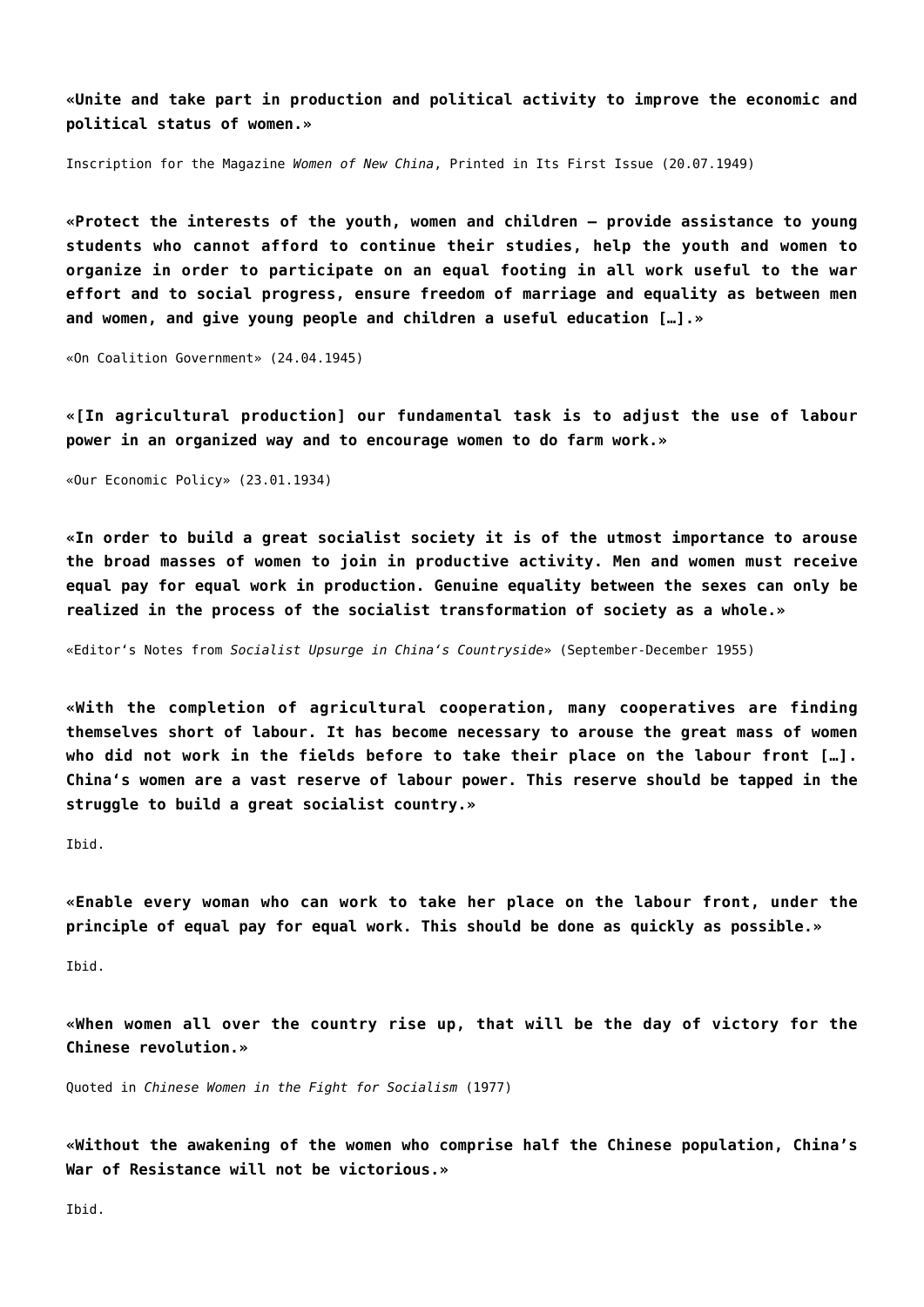**«How bright and brave they look, shouldering five-foot rifles On the parade ground lit up by the first gleams of day. China's daughters have high-aspiring minds, They love their battle array, not silks and satins.»**

«Militia Women» (February 1961)

**«Genuine equality between man and woman can be realized only in the process of socialist transformation of society as a whole.»**

Quoted in *Beijing Review*, No. 10 of 1972

**«Times have changed, and today men and women are equal. Whatever men comrades can accomplish, women comrades can too.»**

Ibid.

**«Women comprise one half of the population. The economic status of working women and the fact of their being specially oppressed prove not only that women urgently need revolution but also that they are a decisive force in the success or failure of the revolution.»**

Ibid.

**«Women carry half of heaven on their shoulders — and they must conquer it.»**

Quoted in Claudie Bruyelle: «Women's Liberation in China» (1971)

## **35. CULTURE AND ART**

**«In the world today all culture, all literature and art belong to definite classes and are geared to definite political lines. There is in fact no such thing as art for art's sake, art that stands above classes, art that is detached from or independent of politics. Proletarian literature and art are part of the whole proletarian revolutionary cause; they are, as Lenin said, cogs and wheels in the whole revolutionary machine.»**

«Talks at the Yan'an Forum on Literature and Art» (May 1942)

**«Revolutionary culture is a powerful revolutionary weapon for the broad masses of the people. It prepares the ground ideologically before the revolution comes and is an important, indeed essential, fighting front in the general revolutionary front during the revolution.»**

«On New Democracy» (January 1940)

**«All our literature and art are for the masses of the people, and in the first place**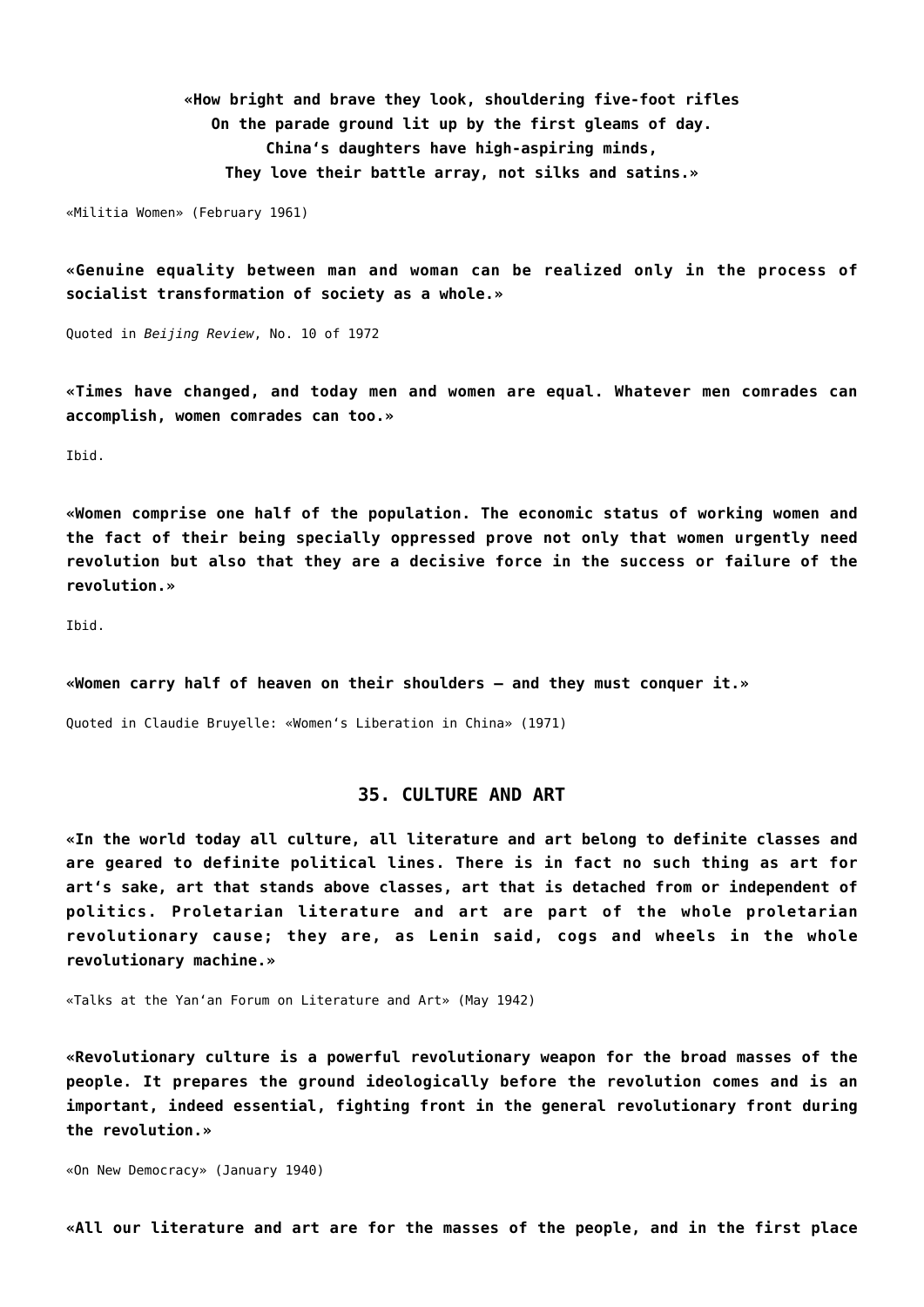**for the workers, peasants and soldiers; they are created for the workers, peasants and soldiers and are for their use.»**

«Talks at the Yan'an Forum on Literature and Art» (May 1942)

**«Our literary and art workers must accomplish this task and shift their position; they must gradually move their feet over to the side of the workers, peasants and soldiers, to the side of the proletariat, through the process of going into their very midst and into the thick of practical struggles and through the process of studying marxism and society. Only in this way can we have a literature and art that are truly for the workers, peasants and soldiers, a truly proletarian literature and art.»**

Ibid.

**«[Our purpose is] to ensure that literature and art fit well into the whole revolutionary machine as a component part, that they operate as powerful weapons for uniting and educating the people and for attacking and destroying the enemy, and that they help the people fight the enemy with one heart and one mind.»**

Ibid.

**«In literary and art criticism there are two criteria, the political and the artistic […]. There is the political criterion and there is the artistic criterion; what is the relationship between the two? Politics cannot be equated with art, nor can a general world outlook be equated with a method of artistic creation and criticism. We deny not only that there is an abstract and absolutely unchangeable political criterion, but also that there is an abstract and absolutely unchangeable artistic criterion; each class in every class society has its own political and artistic criteria. But all classes in all class societies invariably put the political criterion first and the artistic criterion second […]. What we demand is the unity of politics and art, the unity of content and form, the unity of revolutionary political content and the highest possible perfection of artistic form. Works of art, which lack artistic quality, have no force, however progressive they are politically. Therefore, we oppose both works of art with a wrong political viewpoint and the tendency towards the ‹poster and slogan style› which is correct in political viewpoint but lacking in artistic power. On questions of literature and art we must carry on a struggle on two fronts.»**

Ibid.

**«Letting a hundred flowers blossom and a hundred schools of thought contend is the policy for promoting the progress of the arts and the sciences and a flourishing socialist culture in our land. Different forms and styles in art should develop freely and different schools in science should contend freely. We think that it is harmful to the growth of art and science if administrative measures are used to impose one particular style of art or school of thought and to ban another. Questions of right and wrong in the arts and sciences should be settled through free discussion in**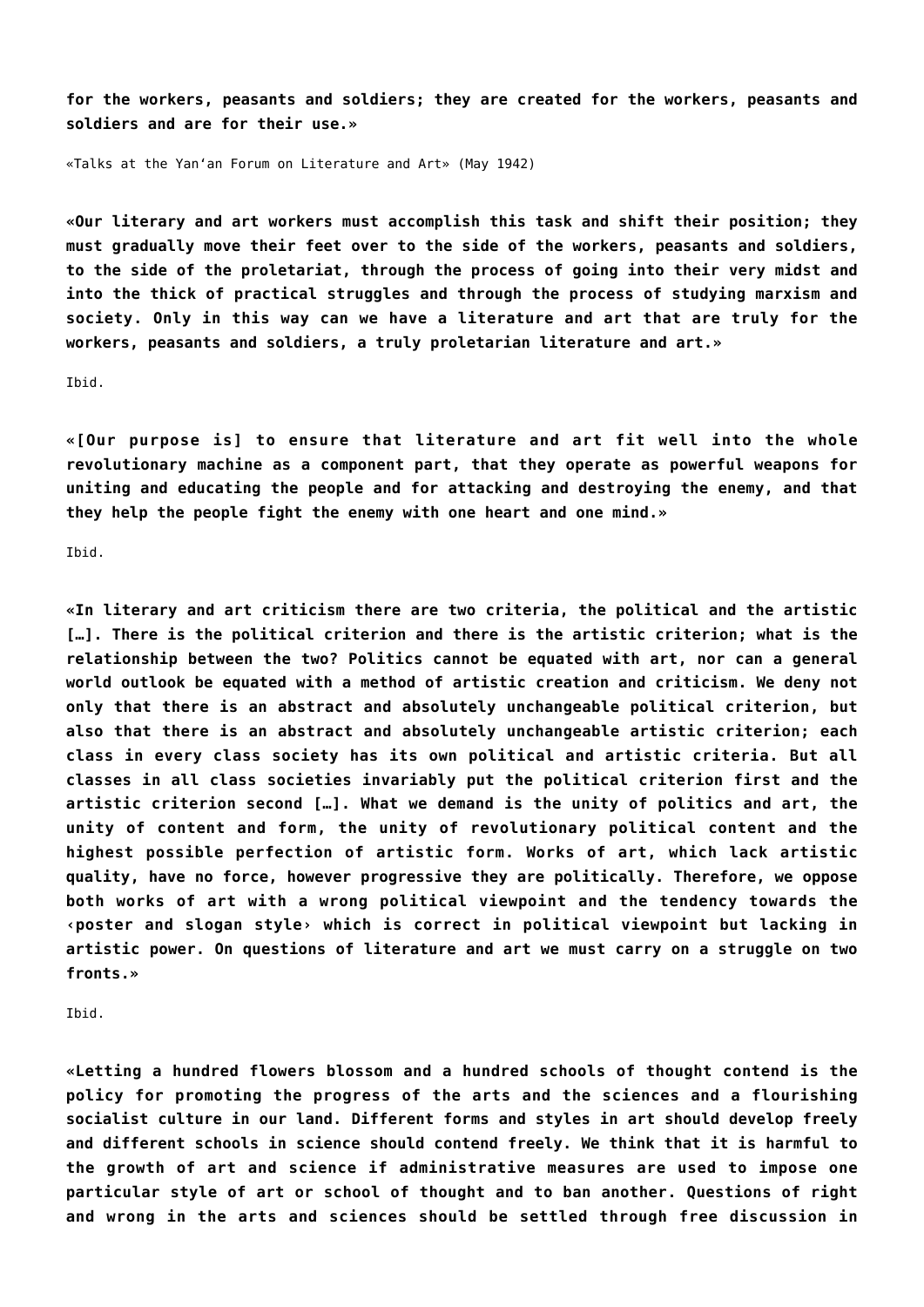**artistic and scientific circles and through practical work in these fields. They should not be settled in summary fashion.»**

«On the Correct Handling of Contradictions Among the People» (27.02.1957)

**«An army without culture is a dull-witted army, and a dull-witted army cannot defeat the enemy.»**

«The United Front in Cultural Work» (30.10.1944)

## **36. STUDY**

**«In transforming backward agricultural China into an advanced industrialized country, we are confronted with arduous tasks and our experience is far from adequate. So we must be good at learning.»**

«Opening Address at the  $8^{th}$  National Congress of the Communist Party of China» (15.09.1956)

**«Conditions are changing all the time, and to adapt one's thinking to the new conditions, one must study. Even those who have a better grasp of marxism and are comparatively firm in their proletarian stand have to go on studying, have to absorb what is new and study new problems.»**

«Speech at the Communist Party of China's National Conference on Propaganda Work» (12.03.1957)

**«We can learn what we did not know. We are not only good at destroying the old world, we are also good at building the new.»**

«Report to the  $2^{nd}$  Plenary Session of the  $7^{th}$  Central Committee of the Communist Party of China» (05.03.1949)

**«Now, there are two different attitudes towards learning from others. One is the dogmatic attitude of transplanting everything, whether or not it is suited to our conditions. This is no good. The other attitude is to use our heads and learn those things that suit our conditions, that is, to absorb whatever experience is useful to us. That is the attitude we should adopt.»**

«On the Correct Handling of Contradictions Among the People» (27.02.1957)

**«The theory of Marx, Engels, Lenin and Stalin is universally applicable. We should regard it not as a dogma, but as a guide to action. Studying it is not merely a matter of learning terms and phrases but of learning marxism-leninism as the science of revolution. It is not just a matter of understanding the general laws derived by Marx, Engels, Lenin and Stalin from their extensive study of real life and revolutionary experience, but of studying their position and method in examining and solving problems.»**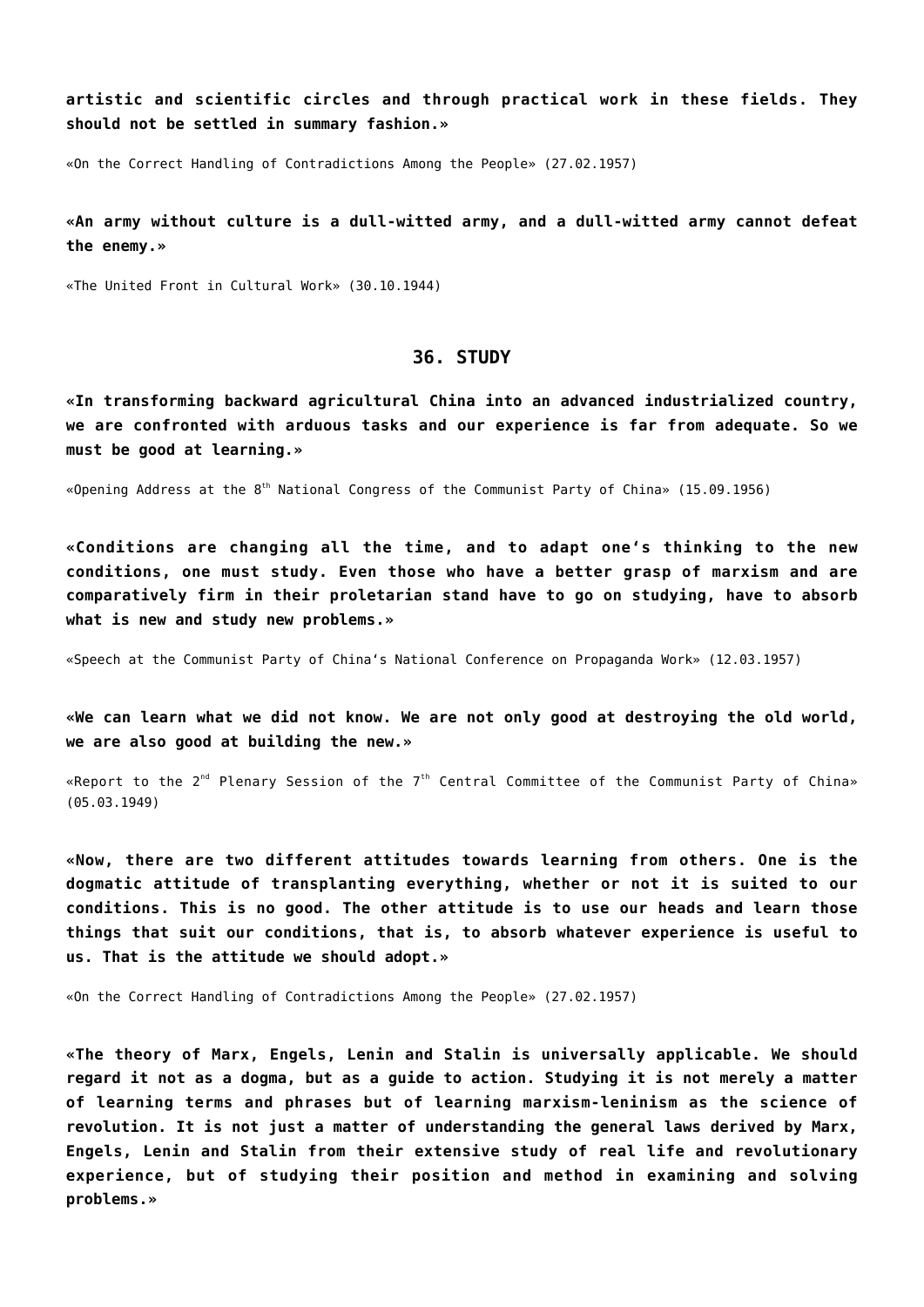«The Role of the Communist Party of China in the National War» (October 1938)

**«If we have a correct theory but merely prate about it, pigeonhole it and do not put it into practice, then that theory, however good, is of no significance.»**

«Dialectical Materialism» (1937-38)

**«It is necessary to master marxist theory and apply it, master it for the sole purpose of applying it. If you can apply the marxist-leninist world outlook in elucidating one or two practical problems, you should be commended and credited with some achievement. The more problems you elucidate and the more comprehensively and profoundly you do so, the greater will be your achievement.»**

«Rectify the Party's Style of Work» (01.02.1942)

**«How is marxist-leninist theory to be linked with the practice of the Chinese revolution? To use a common expression, it is by** *‹shooting the arrow at the target›***. As the arrow is to the target, so is marxism-leninism to the Chinese revolution. Some comrades, however, are** *‹shooting without a target›***, shooting at random, and such people are liable to harm the revolution.»**

Ibid.

**«Those experienced in work must take up the study of theory and must read seriously; only then will they be able to systematize and synthesize their experience and raise it to the level of theory, only then will they not mistake their partial experience for universal truth and not commit empiricist errors.»**

Ibid.

**«Reading is learning, but applying is also learning and the more important kind of learning at that. Our chief method is to learn warfare through warfare. A person who has had no opportunity to go to school can also learn warfare — they can learn through fighting in war. A revolutionary war is a mass undertaking; it is often not a matter of first learning and then doing, but of doing and then learning, for doing is itself learning.»**

«Problems of Strategy in China's Revolutionary War» (December 1936)

**«There is a gap between the ordinary civilian and the soldier, but it is no Great Wall, and it can be quickly closed, and the way to close it is to take part in revolution, in war. By saying that it is not easy to learn and to apply, we mean that it is hard to learn thoroughly and to apply skillfully. By saying that civilians can very quickly become soldiers, we mean that it is not difficult to cross the threshold. To put the two statements together, we may cite the Chinese adage:** *‹Nothing in the world is difficult for one who sets their mind to it.›* **To cross the threshold is not difficult, and mastery, too, is possible provided one sets one's mind to the task and**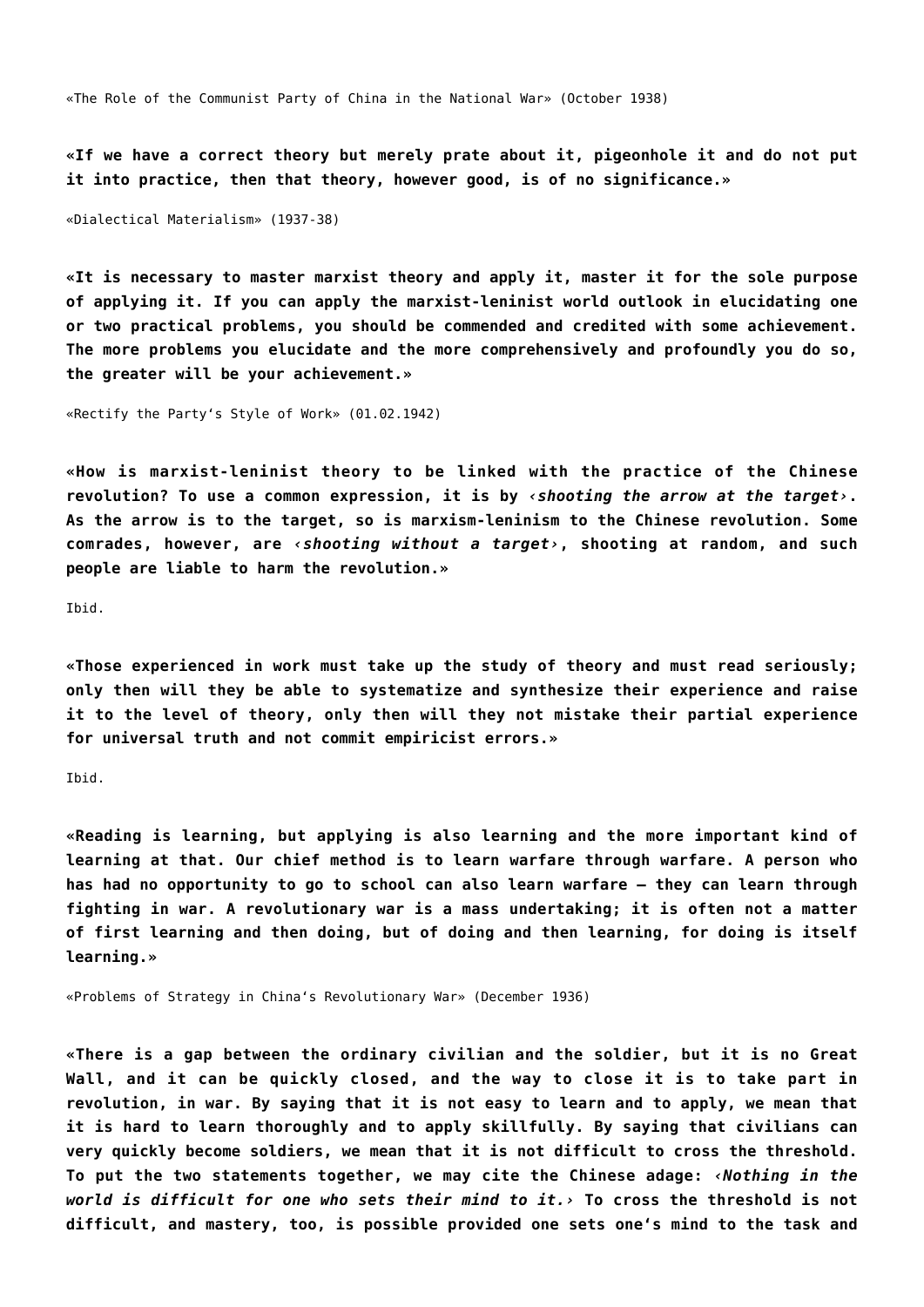**is good at learning.»**

Ibid.

**«We must learn to do economic work from all who know how, no matter who they are. We must esteem them as teachers, learning from them respectfully and conscientiously. We must not pretend to know when we do not know.»**

«On the People's Democratic Dictatorship» (30.06.1949)

**«Knowledge is a matter of science and no dishonesty or conceit whatsoever is permissible. What is required is definitely the reverse — honesty and modesty.»**

«Dialectical Materialism» (1937-38)

**«Complacency is the enemy of study. We cannot really learn anything until we rid ourselves of complacency. Our attitude towards ourselves should be** *‹to be insatiable in learning›* **and towards others** *‹to be tireless in teaching›***.»**

«The Role of the Communist Party of China in the National War» (October 1938)

**«Some people have read a few marxist books and think themselves quite learned but what they have read has not penetrated, has not struck root in their minds, so that they do not know how to use it and their class feelings remain as of old. Others are very conceited and having learned some book-phrases, think them terrific and are very cocky; but whenever a storm blows up, they take a stand very different from that of the workers and the majority of the peasants. They waver while the latter stand firm, they equivocate while the latter are forthright.»**

«Speech at the Communist Party of China's National Conference on Propaganda Work» (12.03.1957)

**«In order to have a real grasp of marxism, one must learn it not only from books, but mainly through class struggle, through practical work and close contact with the masses of workers and peasants. When in addition to reading some marxist books our intellectuals have gained some understanding through close contact with the masses of workers and peasants and through their own practical work, we will all be speaking the same language, not only the common language of patriotism and the common language of the socialist system, but probably even the common language of the communist world outlook. If that happens, all of us will certainly work much better.»**

Ibid.

### **37. THE STRUGGLE AGAINST REVISIONISM**

**«In our country bourgeois and small-bourgeois ideology, anti-marxist ideology, will continue to exist for a long time. Basically, the socialist system has been established in our country. We have won the basic victory in transforming the**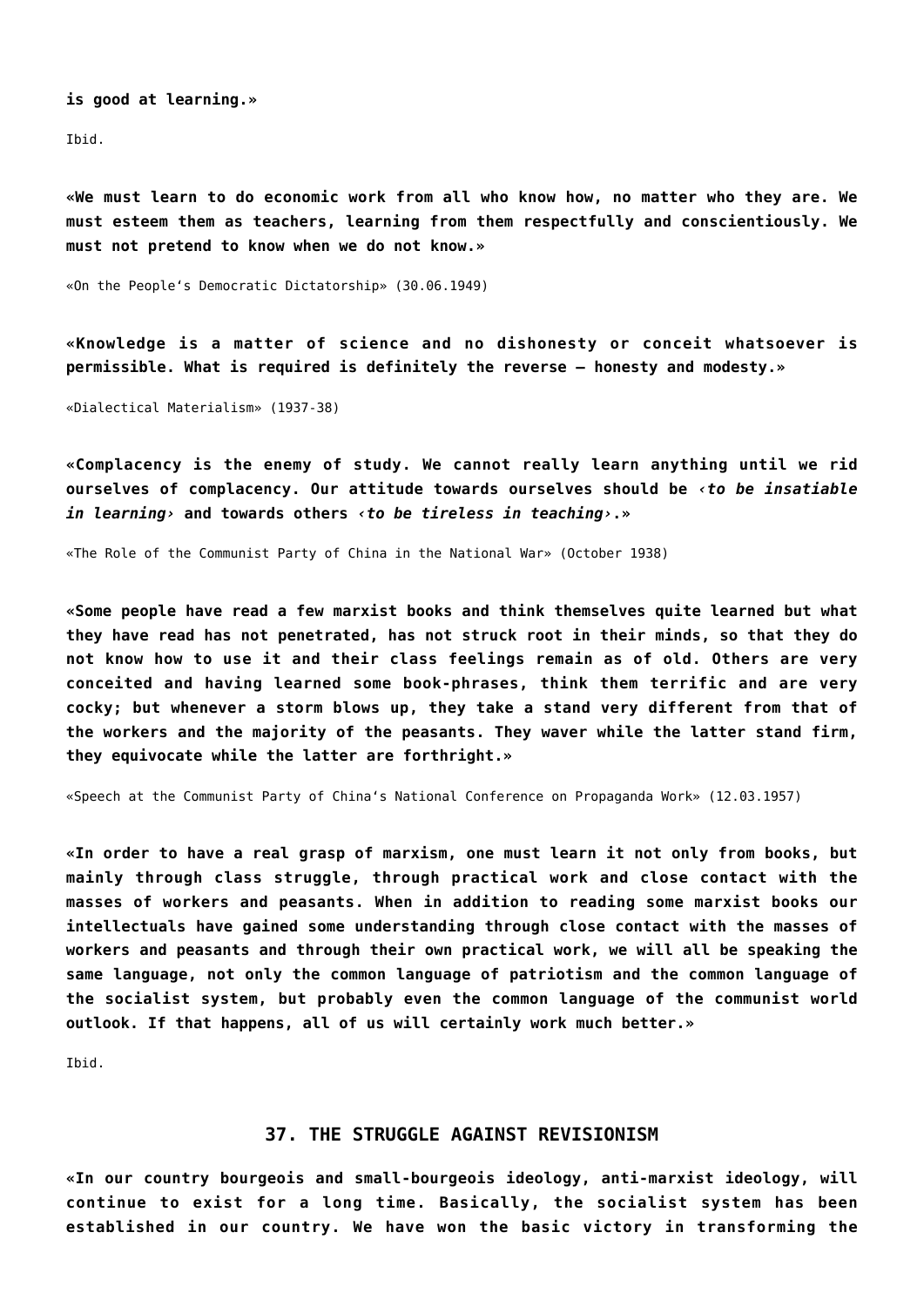**ownership of the means of production, but we have not yet won complete victory on the political and ideological fronts. In the ideological field, the question of who will win in the struggle between the proletariat and the bourgeoisie has not been really settled yet. We still have to wage a protracted struggle against bourgeois and smallbourgeois ideology. It is wrong not to understand this and to give up ideological struggle. All erroneous ideas, all poisonous weeds, all ghosts and monsters, must be subjected to criticism; in no circumstance should they be allowed to spread unchecked. However, the criticism should be fully reasoned, analytical and convincing, and not rough, bureaucratic, metaphysical or dogmatic.»**

«Speech at the Communist Party of China's National Conference on Propaganda Work» (12.03.1957)

**«Both dogmatism and revisionism run counter to marxism. Marxism must certainly advance; it must develop along with the development of practice and cannot stand still. It would become lifeless if it remained stagnant and stereotyped. However, the basic principles of marxism must never be violated, or otherwise mistakes will be made. It is dogmatism to approach marxism from a metaphysical point of view and to regard it as something rigid. It is revisionism to negate the basic principles of marxism and to negate its universal truth. Revisionism is one form of bourgeois ideology. The revisionists deny the differences between socialism and capitalism, between the dictatorship of the proletariat and the dictatorship of the bourgeoisie. What they advocate is in fact not the socialist line but the capitalist line. In present circumstances, revisionism is more pernicious than dogmatism. One of our current important tasks on the ideological front is to unfold criticism of revisionism.»**

Ibid.

**«Revisionism, or Right-opportunism, is a bourgeois trend of thought that is even more dangerous than dogmatism. The revisionists, the Right-opportunists, pay lip service to marxism; they too attack ‹dogmatism›. However, what they are really attacking is the quintessence of marxism. They oppose or distort materialism and dialectics, oppose or try to weaken the people's democratic dictatorship and the directing role of the Communist Party, and oppose or try to weaken socialist transformation and socialist construction. After the basic victory of the socialist revolution in our country, there are still a number of people who vainly hope to restore the capitalist system and fight the working class on every front, including the ideological one. Moreover, their right-hand men in this struggle are the revisionists.»**

«On the Correct Handling of Contradictions Among the People» (27.02.1957)

**«Dogmatism and empiricism alike are subjectivism, each originating from an opposite pole.**

**Hence there are two kinds of subjectivism in our Party, dogmatism and empiricism. Each sees only a part and not the whole. If people are not on guard, do not realize that such one-sidedness is a shortcoming and do not strive to overcome it, they are liable**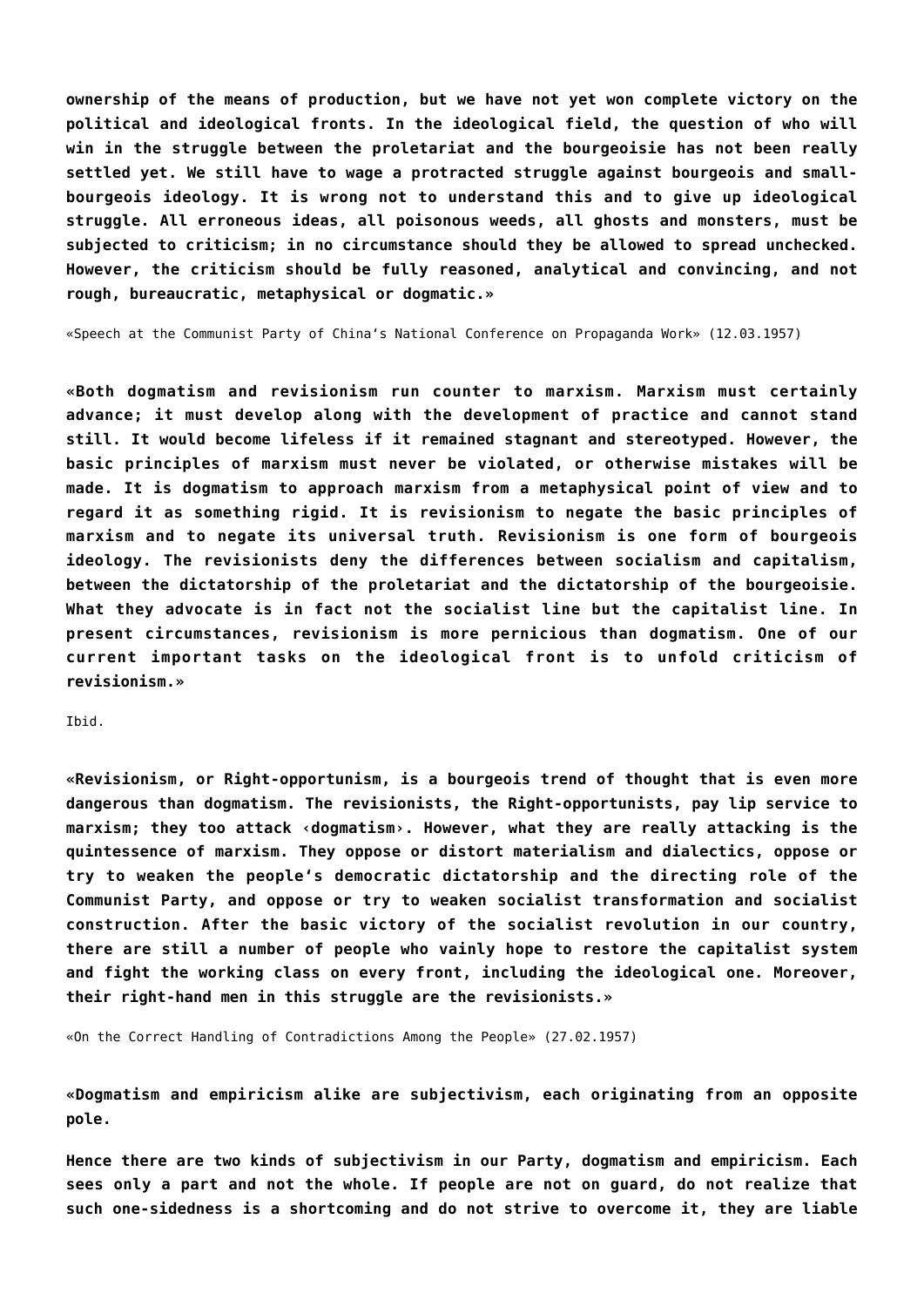#### **to go astray.»**

«Rectify the Party's Style of Work» (01.02.1942)

*«The correctness or incorrectness of any political, military or organizational line has ideological roots — it depends on whether or not the line starts from marxistleninist dialectical materialism and historical materialism and whether or not the line starts from the objective realities of the Chinese revolution and the objective needs of the Chinese people.*

*[…]*

*It is characteristic of dogmatism that it starts not from actual conditions but from particular words and phrases taken out of books. The dogmatists did not base themselves on the marxist-leninist position and method to make a serious study of China's past and present — political, military, economic and cultural — and of the practical experience of the Chinese revolution, to draw conclusions as a guide to action in the Chinese revolution and to test the validity of these conclusions in the practice of the masses. On the contrary, throwing away the essence of marxismleninism, they transported particular words and phrases from marxist-leninist literature into the country and took them for dogma, without any study of the suitability of these quotations to the actual conditions of present-day China. Inevitably, therefore, the ‹theories› of the dogmatists were divorced from reality, their directorship was divorced from the masses, and instead of seeking truth from facts they were opinionated, arrogant, glib and afraid of proper criticism and selfcriticism.*

*Empiricist ideology, which was the collaborator and assistant of dogmatism in the period of its domination, is likewise a manifestation of subjectivism and formalism. Empiricism differs from dogmatism in that it starts not from books but from narrow experience. It should be emphasized that all the useful experience gained by vast numbers of comrades in practical work is a most precious asset. It is definitely not empiricism, but marxism-leninism, to sum up such experience scientifically as the guide to future action, just as it is definitely not dogmatism, but marxism-leninism, to take the theories and principles of marxism-leninism as the guide to revolutionary action and not as dogma. But if there are some comrades among all those versed in practical work who remain satisfied with their own limited experience and with that alone, who take it for dogma that can be applied everywhere, who do not understand and moreover do not want to acknowledge the truth that ‹without revolutionary theory there can be no revolutionary movement› and that ‹in order to lead, one must foresee›, and who consequently belittle the study of marxism-leninism which is the summation of world revolutionary experience, and are infatuated with a narrow practicalism which is devoid of principle and with a brainless routinism that leads nowhere; and if they nevertheless sit and give orders from on high, if in their purblindness they style themselves heroes, put on the airs of veterans and refuse to heed the criticism of comrades or to practise self-criticism — then indeed these comrades have become empiricists. Thus, in spite of their different points of departure, the empiricists and the dogmatists were essentially one in their method of thinking. Both severed the*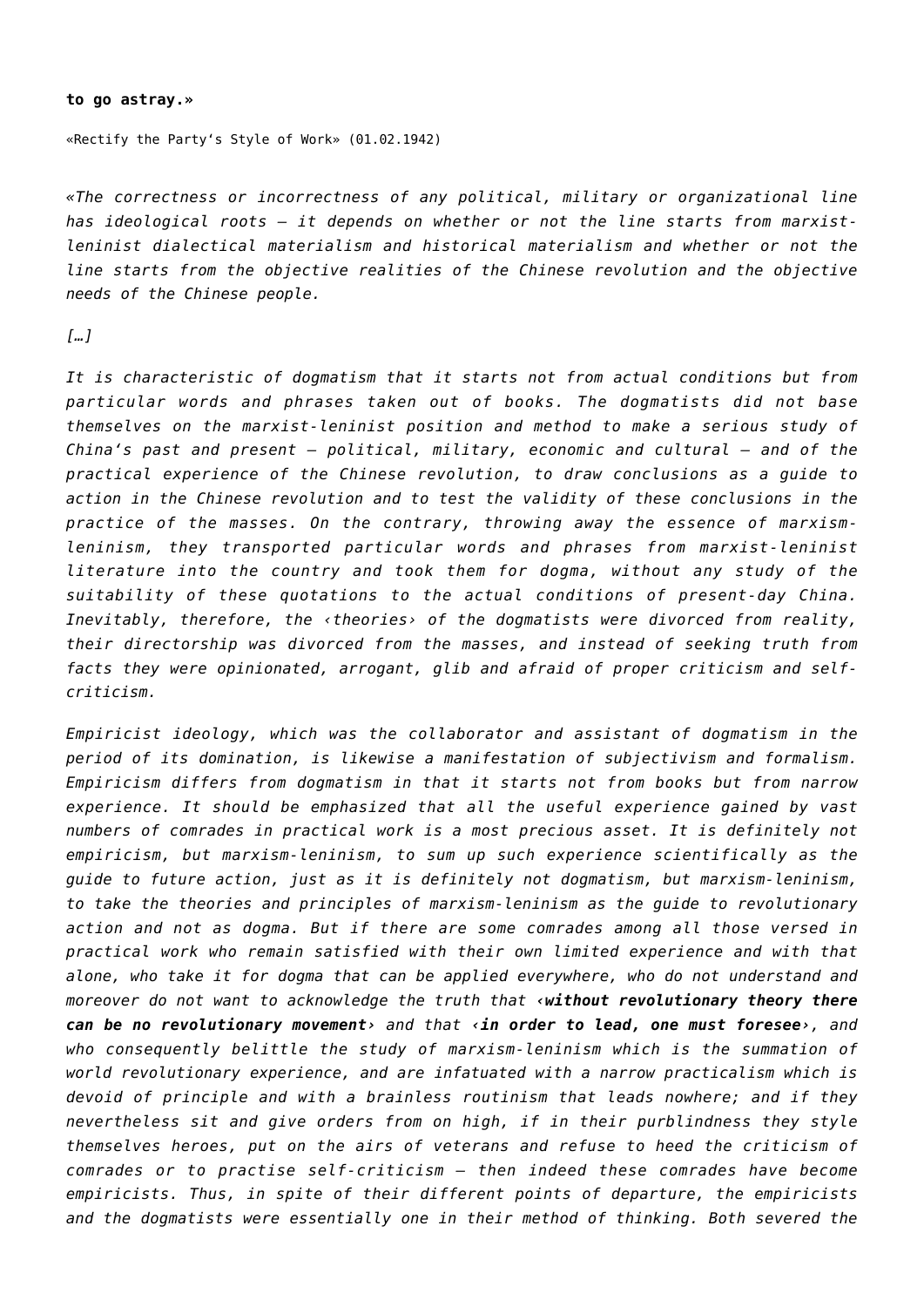*universal truth of marxism-leninism from the concrete practice of the Chinese revolution; both violated dialectical and historical materialism and magnified partial and relative truths into universal and absolute truths; and the thinking of neither corresponded to the objective, actual situation as a whole.*

*[…]*

*Such were the ideological roots which made it possible for these two different sets of comrades to collaborate. On account of their limited and narrow experience, most of the empiricists lacked independent, clear-cut and systematic views on problems of a general nature and therefore they usually played second fiddle in their association with the dogmatists; but the history of our Party proves that it would not have been easy for the dogmatists to have ‹spread their poison throughout the Party› without the collaboration of the empiricists; and after the defeat of dogmatism, empiricism became the main obstacle to the development of marxism-leninism in the Party. Hence we must overcome subjectivist empiricism as well as subjectivist dogmatism. Only by completely overcoming both dogmatist and empiricist ideology can the marxist-leninist ideology, line and style of work spread far and wide and take deep root in the whole Party.»*

Central Committee of the Communist Party of China: «Resolution on Certain Questions in the History of Our Party» (20.04.1945)

**«You all only hate empiricism and do not hate dogmatism. The ‹28½ Bolsheviks› ruled for four years' time. They flew the flag of the Communist International to intimidate the Chinese Party, attacking whoever disagreed with them and holding a bunch of empiricists captive. You, Zhou Enlai, were one, Zhu De was one, and other people, mainly Lin Biao and Peng Dehuai. It is not enough for me to only speak of Zhou Enlai and Deng Xiaoping — without Lin Biao and Peng Dehuai they would not have power.»**

«Talk with Members of the Political Bureau Who Were in Beijing» (03.05.1975)

**«History tells us that correct political and military lines do not emerge and develop spontaneously and tranquilly, but only in the course of struggle. These lines must combat ‹Left›-opportunism on the one hand and Right-opportunism on the other. Without combating and thoroughly overcoming these harmful tendencies which damage the revolution and the revolutionary war, it would be impossible to establish a correct line and win victory in this war.»**

«Problems of Strategy in China's Revolutionary War» (December 1936)

**«Guard against revisionism, and especially its emergence in the Central Committee of the Party.»**

Quoted in *The Red Flag* Commentator: «Grasp the Main Contradiction, Hold to the General Orientation of Struggle» (July 1967)

**«Fight self, criticize revisionism.»**